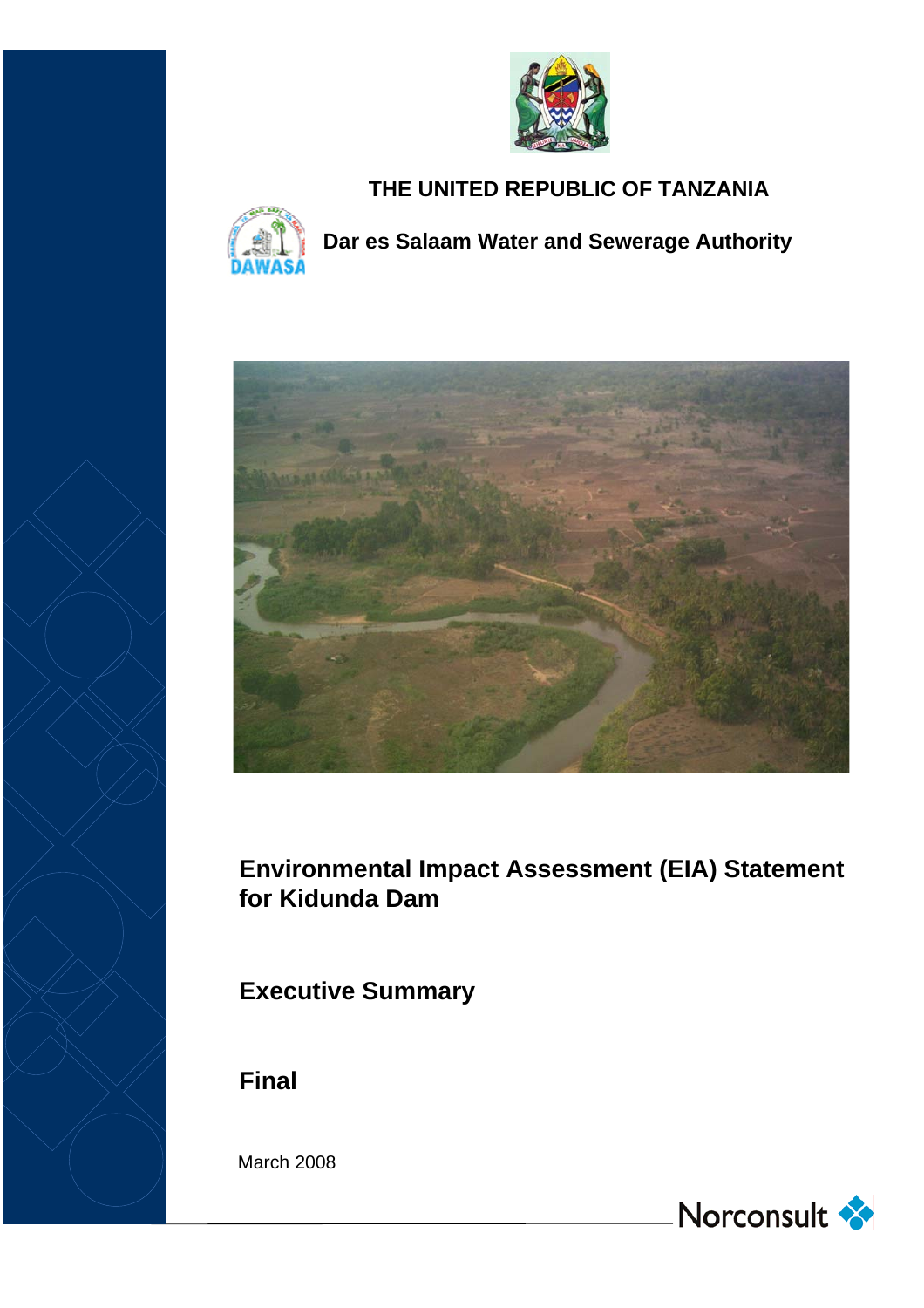# *Environmental Impact Assessment (EIA) Statement for Kidunda Dam*

**Executive Summary** 

**Dar es Salaam Water and Sewerage Authority - DAWASA**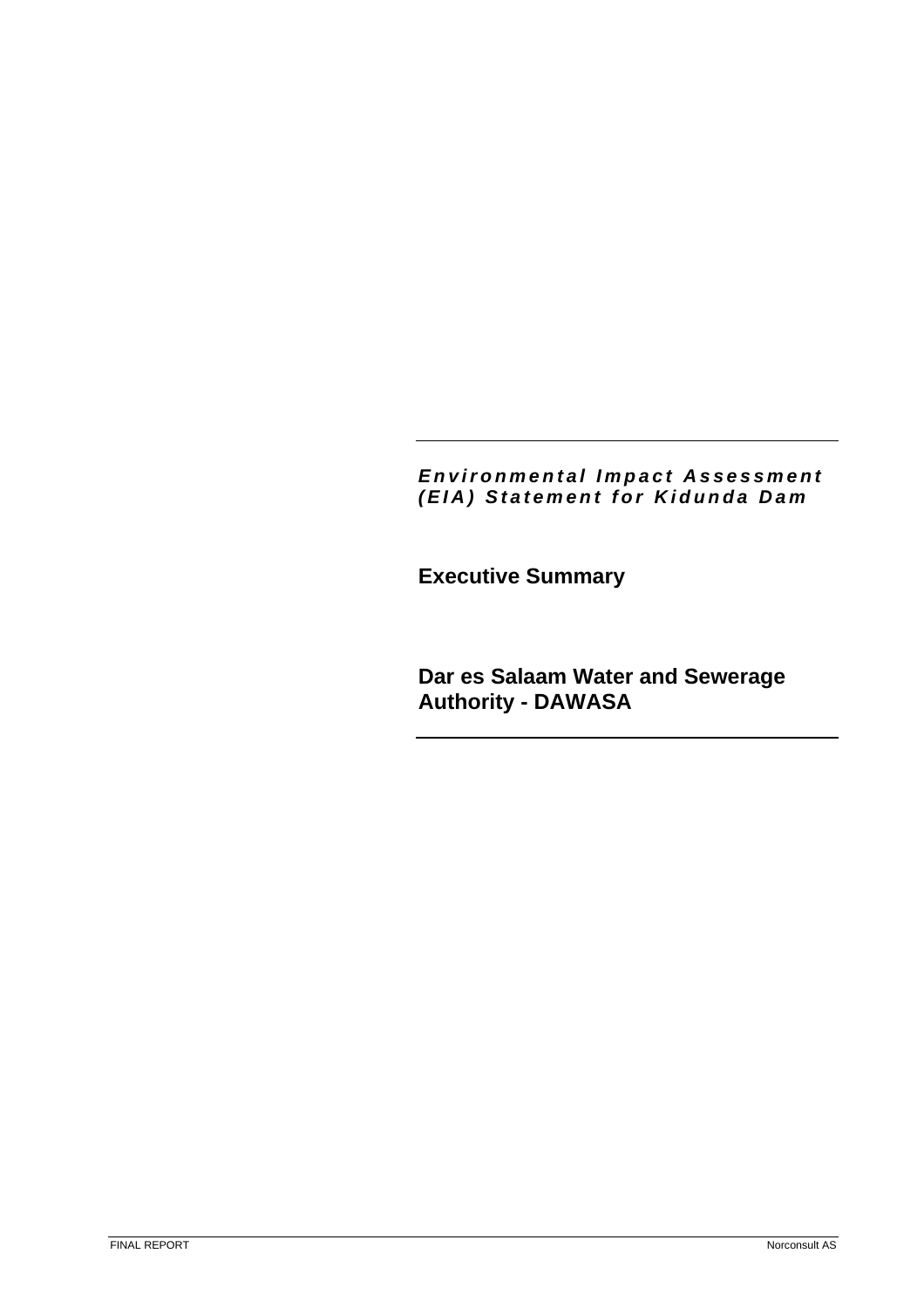# **Table of Contents**

| List of Major Sections                         | 3                                                                                                                                                                                                                                                                                                                                                                                                                                                                                                                                                                                                                                                                                                                                                                                                                                                                                                                                                                                                                                                          |
|------------------------------------------------|------------------------------------------------------------------------------------------------------------------------------------------------------------------------------------------------------------------------------------------------------------------------------------------------------------------------------------------------------------------------------------------------------------------------------------------------------------------------------------------------------------------------------------------------------------------------------------------------------------------------------------------------------------------------------------------------------------------------------------------------------------------------------------------------------------------------------------------------------------------------------------------------------------------------------------------------------------------------------------------------------------------------------------------------------------|
|                                                | $\overline{4}$                                                                                                                                                                                                                                                                                                                                                                                                                                                                                                                                                                                                                                                                                                                                                                                                                                                                                                                                                                                                                                             |
|                                                | 4<br>$\overline{4}$                                                                                                                                                                                                                                                                                                                                                                                                                                                                                                                                                                                                                                                                                                                                                                                                                                                                                                                                                                                                                                        |
|                                                | $\overline{4}$                                                                                                                                                                                                                                                                                                                                                                                                                                                                                                                                                                                                                                                                                                                                                                                                                                                                                                                                                                                                                                             |
|                                                | 6                                                                                                                                                                                                                                                                                                                                                                                                                                                                                                                                                                                                                                                                                                                                                                                                                                                                                                                                                                                                                                                          |
| Limitations of the EIA                         | 11                                                                                                                                                                                                                                                                                                                                                                                                                                                                                                                                                                                                                                                                                                                                                                                                                                                                                                                                                                                                                                                         |
|                                                | . 14                                                                                                                                                                                                                                                                                                                                                                                                                                                                                                                                                                                                                                                                                                                                                                                                                                                                                                                                                                                                                                                       |
| Objectives of Project                          | 14                                                                                                                                                                                                                                                                                                                                                                                                                                                                                                                                                                                                                                                                                                                                                                                                                                                                                                                                                                                                                                                         |
|                                                | 15                                                                                                                                                                                                                                                                                                                                                                                                                                                                                                                                                                                                                                                                                                                                                                                                                                                                                                                                                                                                                                                         |
|                                                | 16                                                                                                                                                                                                                                                                                                                                                                                                                                                                                                                                                                                                                                                                                                                                                                                                                                                                                                                                                                                                                                                         |
|                                                | 16<br>18                                                                                                                                                                                                                                                                                                                                                                                                                                                                                                                                                                                                                                                                                                                                                                                                                                                                                                                                                                                                                                                   |
|                                                | 19                                                                                                                                                                                                                                                                                                                                                                                                                                                                                                                                                                                                                                                                                                                                                                                                                                                                                                                                                                                                                                                         |
|                                                |                                                                                                                                                                                                                                                                                                                                                                                                                                                                                                                                                                                                                                                                                                                                                                                                                                                                                                                                                                                                                                                            |
|                                                | <sup>19</sup><br>19                                                                                                                                                                                                                                                                                                                                                                                                                                                                                                                                                                                                                                                                                                                                                                                                                                                                                                                                                                                                                                        |
|                                                | 21                                                                                                                                                                                                                                                                                                                                                                                                                                                                                                                                                                                                                                                                                                                                                                                                                                                                                                                                                                                                                                                         |
| Terrestrial Environment (Fauna) (And Migrants) | 25                                                                                                                                                                                                                                                                                                                                                                                                                                                                                                                                                                                                                                                                                                                                                                                                                                                                                                                                                                                                                                                         |
| <b>Aquatic Biota</b>                           | 26                                                                                                                                                                                                                                                                                                                                                                                                                                                                                                                                                                                                                                                                                                                                                                                                                                                                                                                                                                                                                                                         |
| Socio-Economic Conditions                      | 27                                                                                                                                                                                                                                                                                                                                                                                                                                                                                                                                                                                                                                                                                                                                                                                                                                                                                                                                                                                                                                                         |
|                                                | 32                                                                                                                                                                                                                                                                                                                                                                                                                                                                                                                                                                                                                                                                                                                                                                                                                                                                                                                                                                                                                                                         |
|                                                | 34<br>35                                                                                                                                                                                                                                                                                                                                                                                                                                                                                                                                                                                                                                                                                                                                                                                                                                                                                                                                                                                                                                                   |
|                                                |                                                                                                                                                                                                                                                                                                                                                                                                                                                                                                                                                                                                                                                                                                                                                                                                                                                                                                                                                                                                                                                            |
|                                                | 36<br>36                                                                                                                                                                                                                                                                                                                                                                                                                                                                                                                                                                                                                                                                                                                                                                                                                                                                                                                                                                                                                                                   |
|                                                | 36                                                                                                                                                                                                                                                                                                                                                                                                                                                                                                                                                                                                                                                                                                                                                                                                                                                                                                                                                                                                                                                         |
| HIV /AIDS in the Project Area                  | 36                                                                                                                                                                                                                                                                                                                                                                                                                                                                                                                                                                                                                                                                                                                                                                                                                                                                                                                                                                                                                                                         |
| Sanitation                                     | 36                                                                                                                                                                                                                                                                                                                                                                                                                                                                                                                                                                                                                                                                                                                                                                                                                                                                                                                                                                                                                                                         |
|                                                | . 36                                                                                                                                                                                                                                                                                                                                                                                                                                                                                                                                                                                                                                                                                                                                                                                                                                                                                                                                                                                                                                                       |
| <b>Categories of Affected Groups</b>           | 36                                                                                                                                                                                                                                                                                                                                                                                                                                                                                                                                                                                                                                                                                                                                                                                                                                                                                                                                                                                                                                                         |
|                                                | 37                                                                                                                                                                                                                                                                                                                                                                                                                                                                                                                                                                                                                                                                                                                                                                                                                                                                                                                                                                                                                                                         |
|                                                | .38                                                                                                                                                                                                                                                                                                                                                                                                                                                                                                                                                                                                                                                                                                                                                                                                                                                                                                                                                                                                                                                        |
| <b>JUKUMU WMA</b>                              | 38                                                                                                                                                                                                                                                                                                                                                                                                                                                                                                                                                                                                                                                                                                                                                                                                                                                                                                                                                                                                                                                         |
|                                                | 39                                                                                                                                                                                                                                                                                                                                                                                                                                                                                                                                                                                                                                                                                                                                                                                                                                                                                                                                                                                                                                                         |
|                                                | 39<br>39                                                                                                                                                                                                                                                                                                                                                                                                                                                                                                                                                                                                                                                                                                                                                                                                                                                                                                                                                                                                                                                   |
|                                                | 39                                                                                                                                                                                                                                                                                                                                                                                                                                                                                                                                                                                                                                                                                                                                                                                                                                                                                                                                                                                                                                                         |
|                                                |                                                                                                                                                                                                                                                                                                                                                                                                                                                                                                                                                                                                                                                                                                                                                                                                                                                                                                                                                                                                                                                            |
|                                                |                                                                                                                                                                                                                                                                                                                                                                                                                                                                                                                                                                                                                                                                                                                                                                                                                                                                                                                                                                                                                                                            |
|                                                |                                                                                                                                                                                                                                                                                                                                                                                                                                                                                                                                                                                                                                                                                                                                                                                                                                                                                                                                                                                                                                                            |
| Developer                                      | 40                                                                                                                                                                                                                                                                                                                                                                                                                                                                                                                                                                                                                                                                                                                                                                                                                                                                                                                                                                                                                                                         |
| Consultant                                     | 40                                                                                                                                                                                                                                                                                                                                                                                                                                                                                                                                                                                                                                                                                                                                                                                                                                                                                                                                                                                                                                                         |
|                                                | 41                                                                                                                                                                                                                                                                                                                                                                                                                                                                                                                                                                                                                                                                                                                                                                                                                                                                                                                                                                                                                                                         |
|                                                | .41                                                                                                                                                                                                                                                                                                                                                                                                                                                                                                                                                                                                                                                                                                                                                                                                                                                                                                                                                                                                                                                        |
|                                                | 41                                                                                                                                                                                                                                                                                                                                                                                                                                                                                                                                                                                                                                                                                                                                                                                                                                                                                                                                                                                                                                                         |
|                                                | 44<br>46                                                                                                                                                                                                                                                                                                                                                                                                                                                                                                                                                                                                                                                                                                                                                                                                                                                                                                                                                                                                                                                   |
|                                                |                                                                                                                                                                                                                                                                                                                                                                                                                                                                                                                                                                                                                                                                                                                                                                                                                                                                                                                                                                                                                                                            |
|                                                |                                                                                                                                                                                                                                                                                                                                                                                                                                                                                                                                                                                                                                                                                                                                                                                                                                                                                                                                                                                                                                                            |
|                                                | Background to the EIA<br>Objectives of the Executive Summary<br>The Consultants Approach to the EIA Study<br><b>Study Methodology</b><br>Justification of the Project<br>Location of the Project<br><b>Brief Project Description</b><br>Proposed Project Activities<br>Duration of Construction and Life Span<br><b>Hydrological Environment</b><br>Terrestrial Environment (Flora)<br><b>Natural Resource Husbandry</b><br>Local Economy<br>Natural Resources with Socio-Economic Importance<br>Background<br><b>Access to Clinic/Health Facilities</b><br>Directly Impacted<br>Villages of: Kidunda, Bwira Chini, Bwira Juu, Magogoni and Kiburumo (4 km <sup>2</sup> ).<br>Mkulazi Forest Reserve $(13 \text{ km}^2)$<br>Gonabis Wetland (as 4 km2) (as part of JUKUMU WMA)<br>Selous Game Reserve $(4 \text{ km}^2)$<br>LIST OF DEVELOPER, CONSULTANT, LOCAL PLANNING AUTHORITY, PEOPLE<br>Local Planning Authority, Organizations and People Consulted<br><b>Community Opinions</b><br>National/District Stakeholders<br><b>Consultative Workshop</b> |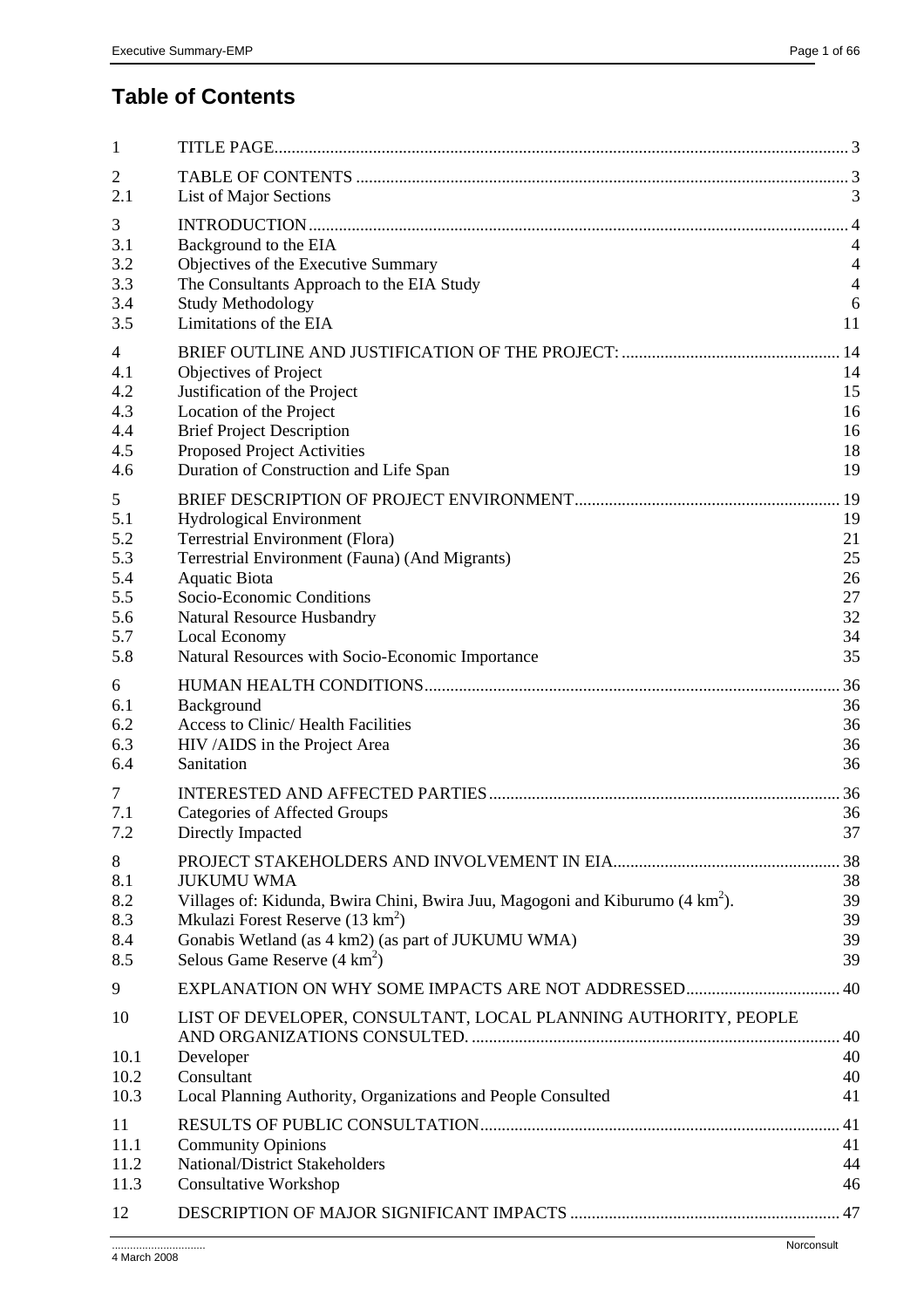| 12.1         | <b>Upstream Concerns</b>                                                     | 48       |
|--------------|------------------------------------------------------------------------------|----------|
| 12.2         | Altered flow regime, water quality and inundation induced impacts            | 48       |
| 12.3         | Impacts from construction, access roads and discharge from construction      | 48       |
| 12.4         | Potential environmental hazards relating to the dam                          | 48       |
| 13           | MAJOR POSITIVE AND NEGATIVE IMPACTS AND MITIGATION MEASURES                  | .48      |
| 14           |                                                                              |          |
| 14.1         | Design Survey Phase Impacts                                                  | 50       |
| 14.2         | <b>Construction Phase Activities</b>                                         | 50       |
| 14.3         | <b>Post Construction Rehabilitation Works Activities</b>                     | 51       |
| 14.4         | Decommissioning Phase Activities                                             | 52       |
| 14.5<br>14.6 | Action Plan to Manage the Emerging Fishery<br>Socio-Economic Management Plan | 52<br>52 |
|              |                                                                              |          |
| 15           |                                                                              | .53      |
| 15.1         | <b>Monitoring Natural Biota</b>                                              | 53       |
| 15.2         | Monitoring of Socio-Economic and Cultural Aspects                            | 53       |
| 15.3         | Monitoring by JUKUMU Society WMA                                             | 54       |
| 16           |                                                                              | 54       |
| 16.1         | Dar es Salaam Water Supply                                                   | 54       |
| 16.2         | <b>JUKUMU Society WMA</b>                                                    | 54       |
| 16.3         | <b>Downstream Communities</b>                                                | 55       |
| 16.4         | <b>Comparison of Alternatives</b>                                            | 55       |
| 17           |                                                                              |          |
| 18           |                                                                              |          |
| 19           |                                                                              |          |

# **List of Tables**

# **List of Figures**

Annex: Environmental Management Plan – Summary of Impacts and Mitigation Measures..........................57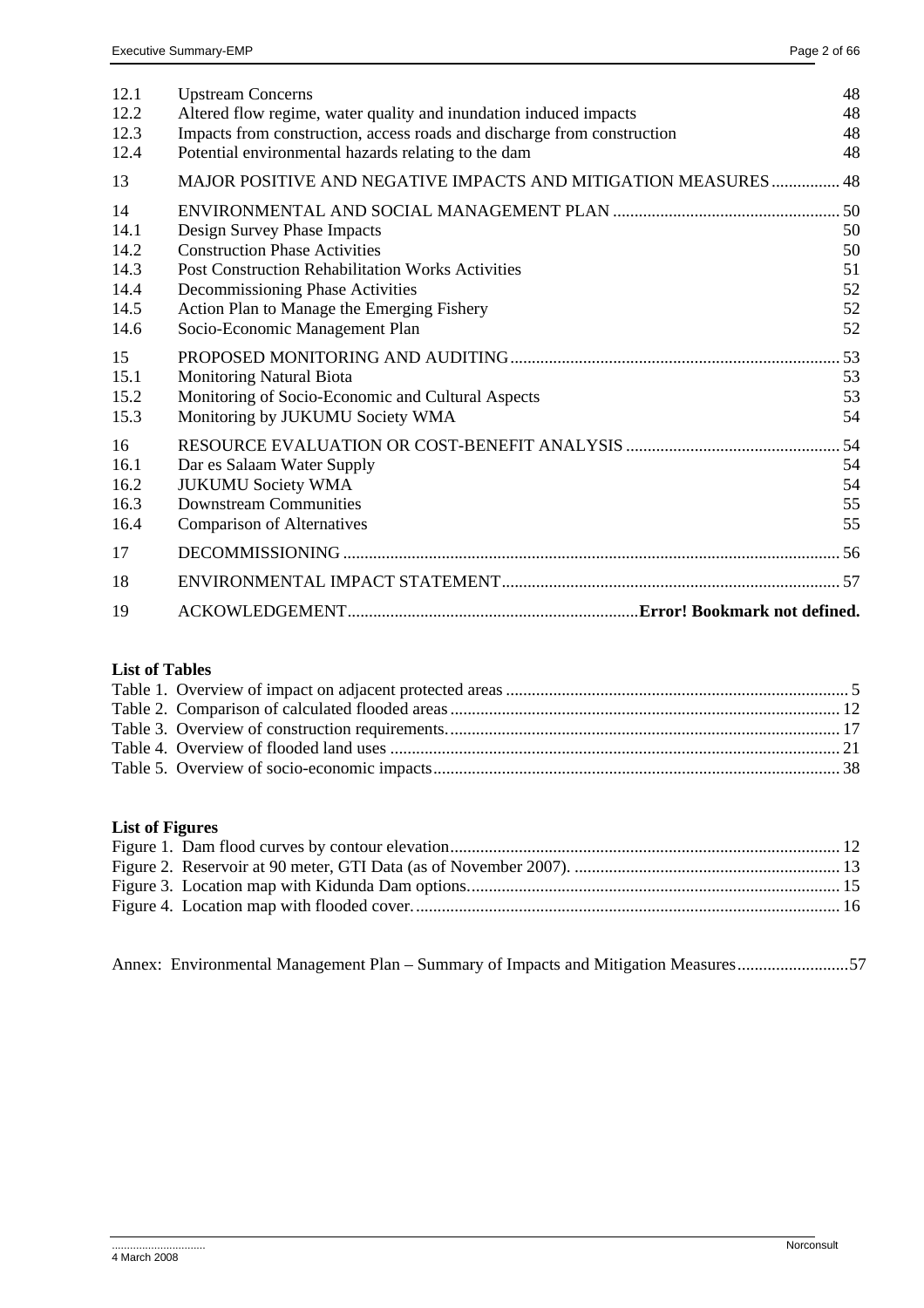# **1 TITLE PAGE**

| <b>Title of Proposed Project:</b>            | Kidunda Water Supply Dam.                               |  |  |  |  |
|----------------------------------------------|---------------------------------------------------------|--|--|--|--|
| <b>Location:</b>                             | Village,<br>District.<br>Morogoro<br>Kidunda            |  |  |  |  |
| Tanzania.                                    |                                                         |  |  |  |  |
| Developer:                                   | Dar es Salaam Water and Sewerage Authority<br>(DAWASA). |  |  |  |  |
| <b>Lead Consultants:</b>                     | Norconsult As (Norway and Tanzania).                    |  |  |  |  |
| <b>Consultant Contact Address and Phone:</b> | 4, NO-1338<br>Vestfjordgaten<br>Sandvika.               |  |  |  |  |
| Norway.                                      |                                                         |  |  |  |  |
| <b>Report Designation:</b>                   | Final Report f                                          |  |  |  |  |
| <b>Decision Making Authority:</b>            | National Environment Management Council                 |  |  |  |  |
|                                              | (NEMC).                                                 |  |  |  |  |
| Date of Submission:                          | 1.3.08                                                  |  |  |  |  |

# **2 TABLE OF CONTENTS**

# **2.1 List of Major Sections**

The EIA Statement follows the laid down format specified in the EIA Regulations as follows:

#### **a. Preliminaries**

Table of Contents List EIA Team List of Tables List of Figures and Maps List of Appendices List of Documents Produced Special Studies, etc.

Executive Summary Acronyms

# **b. Chapter List:**

| Introduction                                                  |
|---------------------------------------------------------------|
| Project Background and Description                            |
| Policy, Administrative and Legal Framework                    |
| The Affected Environment                                      |
| Assessment of Impacts                                         |
| <b>Impact Management or Environmental Mitigation Measures</b> |
| <b>Environmental and Social Monitoring Plan</b>               |
| Economic and Social Analysis                                  |
| Decommissioning                                               |
| Incomplete or Unavailable Information                         |
| <b>Conclusions and Recommendations</b>                        |
|                                                               |

# **c. List of Appendices**

Appendix A: References Appendix B: Minutes of Meetings Appendix C: Organisations and People Met Appendix D: Proceedings of Consultative Stakeholders Workshop Appendix E: Public Information Document Appendix F: Technical Reports (Tables and Figures from the EIA Studies) Appendix G: Draft Catchment and Reservoir Management Plan Appendix H: TOR for additional Biodiversity Survey of the Selous Game Reserve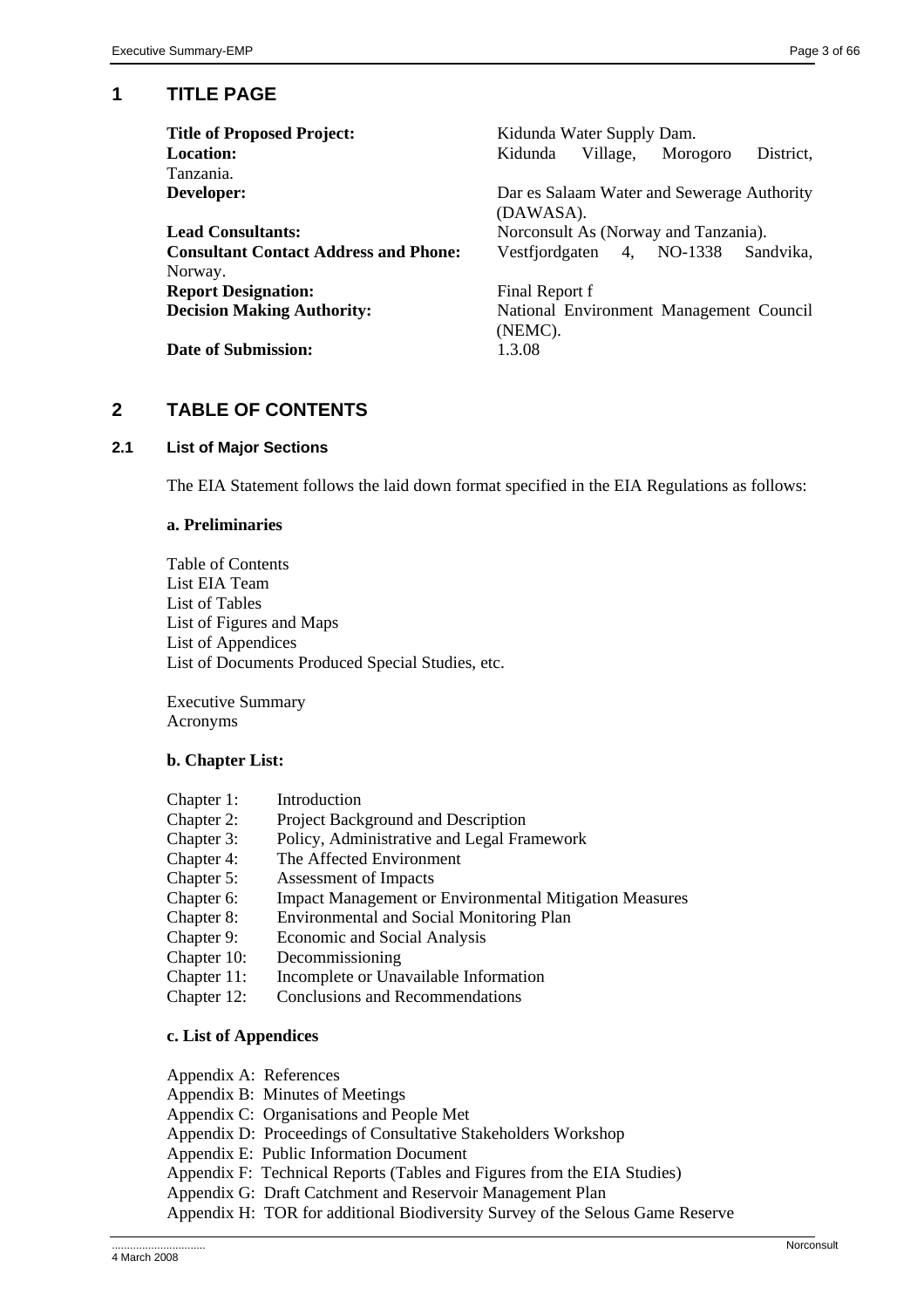# **3 INTRODUCTION**

# **3.1 Background to the EIA**

In the Tanzanian context of EIA's, the "Kidunda Water Supply Dam" (the Project) is classified as a "water resources development project", regulated under Section 82(1) and  $230(2)(h)$  and (q) of the Environmental Management Act (EMA) No. 20 (2004). A development of this nature and magnitude is listed under "mandatory projects" for which it is obligatory to undergo an EIA. This EIA Statement for Kidunda Dam, follows the First Schedule of the "Regulations for the Environmental Impact Assessment and Audit", GN No. 349, of 2005, for "dams".

In response to the draft "Environmental Assessment Preliminary Report" (EAPR) and draft "EIA Scoping Report", submitted by DAWASA in October 2006, NEMC responded on 29.5.07 to confirm that a "full EIA" was necessary. This EIA Statement is therefore submitted to fulfil this requirement. The Executive Summary is in English, with a Swahili abstract, as required by the EIA Regulations. It is intended as a non-technical summary. The table attached further highlights key findings and mitigation measures, and is the basis for the Environmental Management Plan (EMP).

# **3.2 Objectives of the Executive Summary**

This Executive Summary is a "stand-alone" document of the key findings. It highlights potential effects on people and natural resources, and describes issues and impacts, with suggested mitigation. It has taken into consideration stages of the Project from design, construction, operation and eventual decommissioning. Specifically, the EIA objectives were to:

- i. Document the existing baseline of social economic conditions and natural resources around the dam, as well as upstream and downstream.
- ii. Examine what may be affected by the change(s) in the landscape as a result of both the construction activities and the changes in river flow patterns and the inundation.
- iii. Assess how, over time, the changes may either be beneficial, or may make life more difficult for people and nature, offering potential mitigation, with cost implications.

# **3.3 The Consultants Approach to the EIA Study**

The study was organised in several thematic teams, as follows:

- a. Land Use and Natural Resource Study Team.
- b. Aquatic Biology Study Team.
- c. Socio-Economic Study Team.
- d. GIS and DEM Study Team.
- e. Hydrology Study Team

The elaborated approach of each team was circulated to stakeholders in the "Inception Document". Subsequently modified, this was circulated to the public as an "Information Document".

The approach includes in-depth analysis of directly impacted areas, as listed, below, notably:

- 22 villages and lands of the JUKUMU WMA Society.
- The 4 directly impacted villages of Kidunda (1,131 ha) , Kiburumo (1,302 ha), Bwira Chini (111 ha) and Bwira Juu.
- The Mkulazi Forest Reserve (FR).
- The Selous Game Reserve (GR).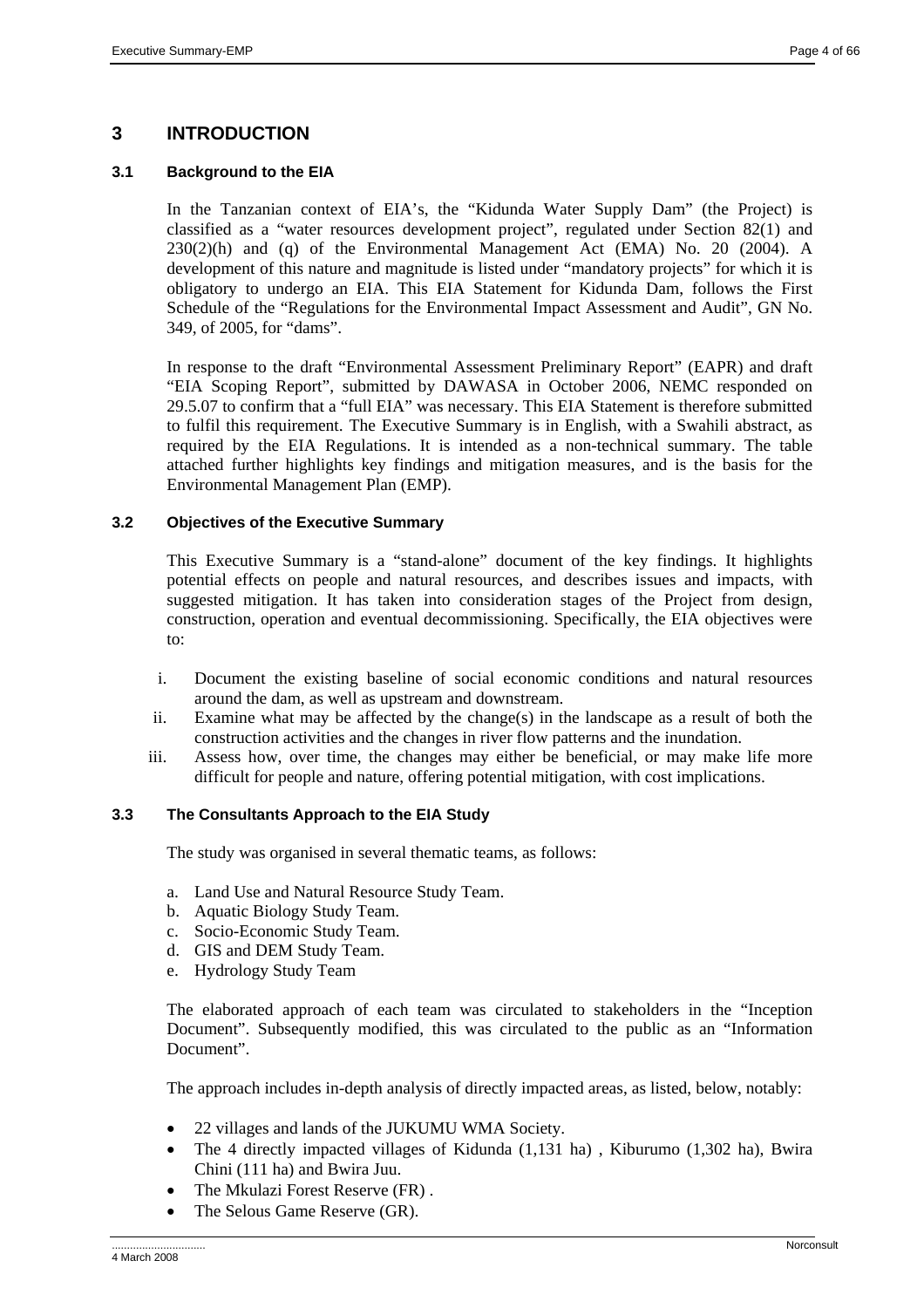- The Gonabis wetland set aside as JUKUMU WMA.
- The riverine forest of the Ruvu River.
- The in-situ fishery of the Ruvu System.
- The near downstream community.

Studies of those areas indirectly impacted, include:

- The river fishery above, and below the dam wall.
- The estuarine region and mangroves of the river mouth.
- The upland users and the effects of long term deforestation on the Uluguru catchment.

Table 1 below shows the proportional flooding impact on the various land categories as well as comparison with total flooded land as calculated from the area enclosed by the respective contours and a predictive curve at 2 m contour interval (e.g. see area volume curve in figure 1). The larger estimated reservoir area for the latter at 93.5 m results from extrapolation error.

| SI                     | <b>Description</b>            | 90 <sub>m</sub>   | 92 <sub>m</sub>   | 93.5 m            |
|------------------------|-------------------------------|-------------------|-------------------|-------------------|
| $\mathbf{n}\mathbf{o}$ |                               | <b>Total</b>      | <b>Seasonal</b>   | $1/30$ Year       |
|                        |                               | <b>Inundation</b> | <b>Inundation</b> | <b>Inundation</b> |
| 1.                     | <b>Mkulazi Forest Reserve</b> | 981               | 1278.1            | 1514.6            |
| 2                      | <b>Selous Game Reserve</b>    | 189.8             | 389.8             | 487.7             |
| 3                      | Jukumu WMA/ Gonabis           | 48.72             | 139.44            | 207.24            |
|                        | Wetland                       |                   |                   |                   |
| $\overline{4}$         | Jukumu Farm & Fallow Land     | 1 5 1 6 .2        | 2 5 4 4 .8        | 3 2 2 0 .1        |
|                        | (Kidunda, Kiburumo etc.)      |                   |                   |                   |
|                        | Total                         | 2 7 3 5 .7        | 4 3 5 2 . 2       | 5 4 29.7          |
|                        | Total incl. area of river     | 2 7 5 9.8         | 4 3 4 2 .8        | 5 307.0           |
|                        | calculated from area enclosed |                   |                   |                   |
|                        | by contour curve              |                   |                   |                   |
|                        | Total estimated from          | 27.6              | 43.4              | 65.5              |
|                        | predictive curve as shown in  |                   |                   |                   |
|                        | area volume curve             |                   |                   |                   |

**Table 1. Overview of impact on adjacent protected areas (ha)** 

The EIA focus is on the Project as designed. Impacts that arise as a result of upstream and downstream consequences of the Dam, not part of the design nor content of this EIA, include:

**Access Road:** The main road from Ngerengere to Kidunda and Kidunda Station to Site may need to be upgraded as a consequence of the contractor requiring materials, equipment, supplies and staff movement. These developments need separate EIAs, beyond the frame of this Study.

**Water Abstraction Up- and Downstream:** The Wami/Ruvu Water Basin Office (WRWBO) has 90 registered user rights along the Ruvu River. This has been considered constant in the hydrological calculations and estimation of environmental flows and the design parameters for a "Water Release Strategy". The impacts of these abstractions, their control and management thereof have not been considered. Each abstraction point, in its own right, requires a separate EIA.

**Improved Communications and Electrification:** The contractor and DAWASA may cause new installations of cellphone communications and electrification in the area. These developments will require separate EIAs, beyond the scope of this Study.

**Upgrade of the Dam to 92 m Contour:** During the study, it became apparent that the accuracy of earlier site elevations were underestimated (See below). The re-calculated dam volume yields only 60 Mm3. To maintain the design storage capacity of 150 Mm3, the dam spillway would have to be raised from 90m to 92m. The dam area would increase from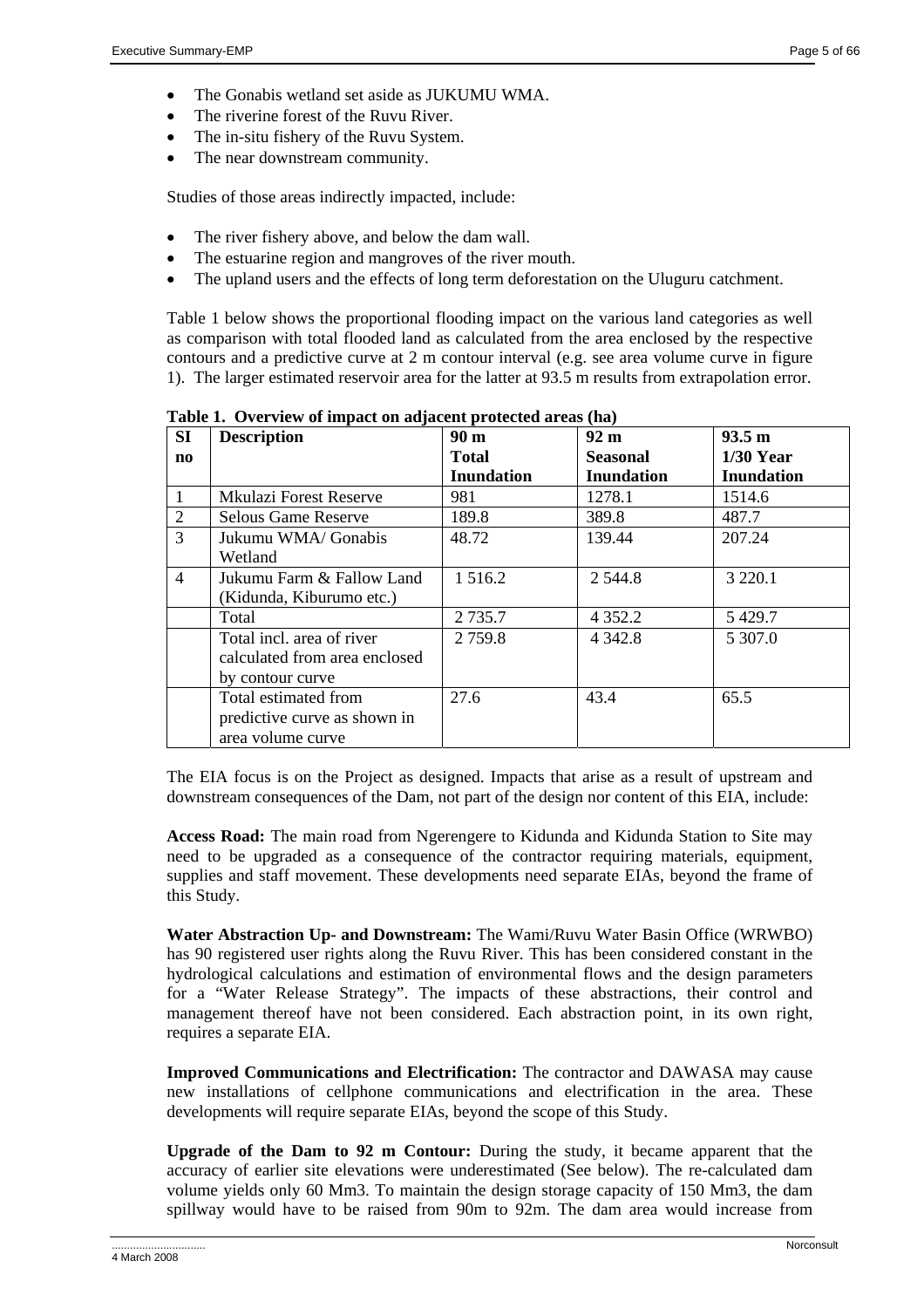27km2 to 43 km2. This EIA focus, however, is on the "original design specification". Any design upgrade, requires a new EIA.

# **3.4 Study Methodology**

# *3.4.1 a. Land Use Natural Resource Study*

The main aims of this study were to:

- Determine land use patterns, agricultural and natural resources
- Assess the terrestrial fauna and flora in the areas to be flooded
- Predict the potential impact of the new lake, and of dam construction

During field investigations, any unusual resources were sought out, to assess the potential loss of rare, threatened and/or endangered plant and animal species. Key informant interviews provided inputs on medicinal or edible plants, unusual animals observed while hunting or unique plants found when gathering natural resources.

A base map using Remote Sensing and GIS, was created of "Land System Zones" organised according to composite associations of vegetation, hydrology, soils and land use. The proportion of each land cover that would be lost to the dam were assessed. Particular attention was paid to the risk of losing critical habitat and endangering critical species. In all, 19 sites were surveyed.

**Data collection (Flora):** The field data was primarily gathered using nested transects of 5x5m, 10x10m, 25x25m and 50x50m. Plant specimens were collected and sent to the Tanzania Tree Seed Agency (TTCA) for scientific validation and verification by a specialist Plant Taxonomist.

**Timber Inventory Data:** Through conventional transects, a timber inventory was taken by counting large trees, estimating their sizes, in three height and diameter classes. Timber volumes were calculated, by species and linked to the estimated areas of land-systems and vegetation types.

**Data Collection (Fauna):** Field surveys and biological description of the fauna (avian, mammalian and reptile) upstream, in situ and immediate downstream of the proposed flood zone were carried out with a Bird/Mammal Specialist from the Wildlife Conservation Society of Tanzania (WCST). Checklists were made to verify available information on birds, mammals and reptiles, from the General Management Plan (GMP) of the Selous Game Reserve (GR). Transect walks and mist netting for birds, were carried out. Special attention was given to impacts on any endangered or threatened species, and wildlife migration routes.

Data Validation: At the request of the Consultative Workshop, the field data was validated in consultation with the Research Unit of the Selous GR, the Wildlife Division and lecturers from the University of Dar es Salaam (USDM). Tanzanian ornithologist, Neil Baker validated the bird list. The migration routes were re-examined by an on-going study by the Danish Hunters Association (DHA), looking at migration between JUKUMU and Wami Mbiki WMAs.

# *3.4.2 b. Aquatic Biology*

A survey was undertaken of the aquatic species (fish, reptile, amphibian and microfauna/flora) in the river system (upstream, downstream and in-situ) and the current river fishery. Predictions were made of the potential of a new fishery in the dam, and of the likely impact on aquatic organisms. The study was done in conjunction with South Africa Institute of Aquatic Biology (SAIAB), Tanzania Fisheries Research Institute (TAFIRI) and University of Dar es Salaam (USDM).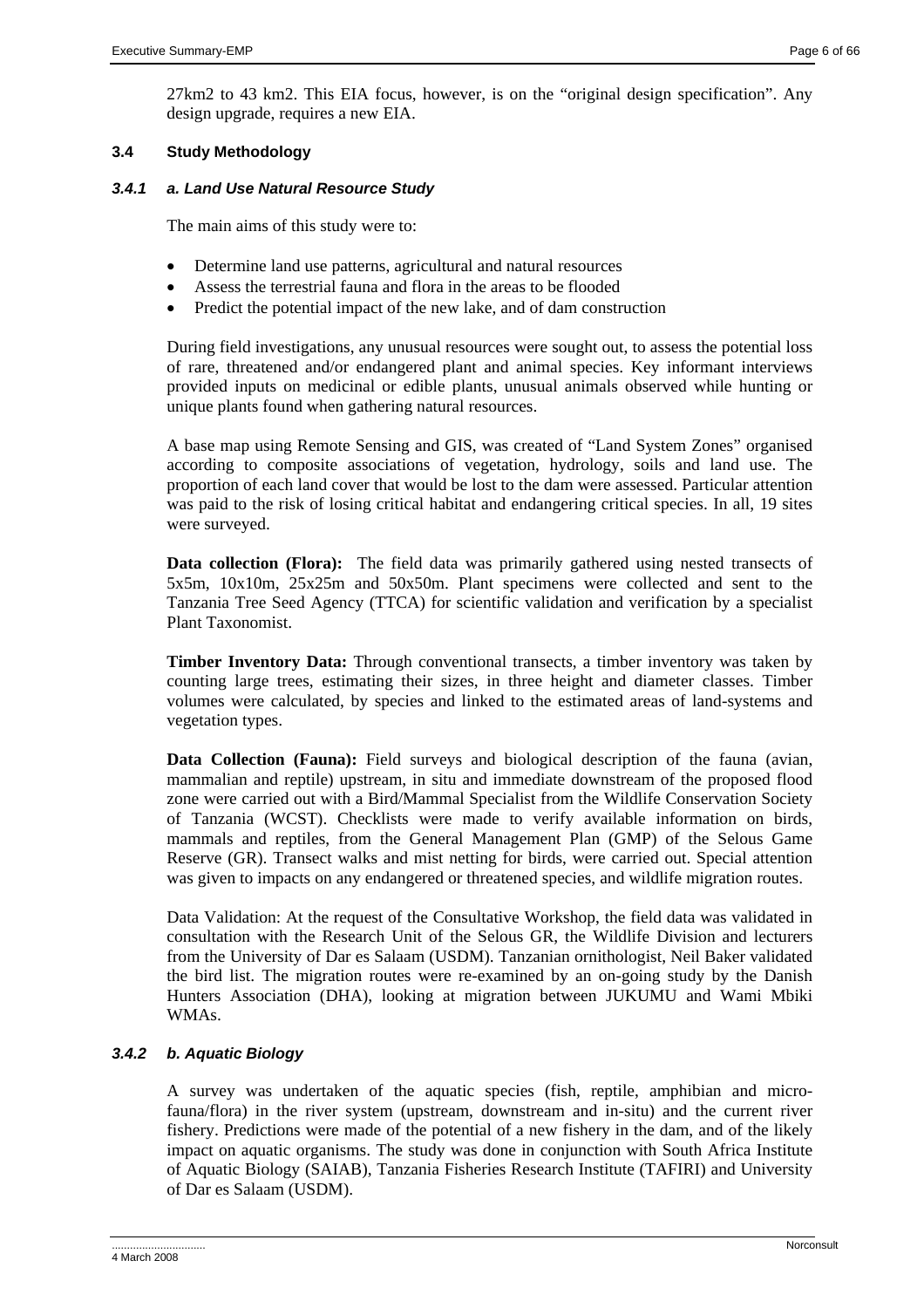Literature Review: Prior to the field work an extensive, on line, literature review was conducted.

**Field Survey:** To ensure complete coverage, 9 different sites were surveyed, equally spaced from the upper reaches of the Ruvu River estuary at Makurunge Village to the upper reaches of the Mgeta River at Mgeta Village. Aquatic sampling and fishermen surveys were conducted of a variety of habitats (floodplains, ponds and the main river channel), of techniques and markets. Water quality information, was obtained from DAWASA. For validation, specimens were preserved, TAFIRI consulted, and samples were sent to SAIAB for taxonomy work. Fish, macro-invertebrate, zooplankton and aquatic macrophytes, are described.

**Socio-economic Fishery Survey:** Information was obtained from interviews on the species composition of the fishery, its socio-economic characteristics and the attitudes of the local fishermen towards the dam. In all, 21 fishers from 7 villages and fish traders were asked about processing, pricing, markets, seasonality and species.

**Data Analysis:** Based on the species recorded, and current knowledge of their biology, hydrologists and other aquatic biologists, were consulted on the potential changes to the fish populations and the current fishery.

The potential fish yield of the new lake was estimated using fish production models of Morpho-edaphic Index (MRAG, 1992) and the Schlesinger and Regier (1982) global, temperature-adapted model. The species expected to dominate the new fishery were predicted from the situation in similar environments in the region based on current knowledge of the existing species found in the river. Proposed management strategies for the emerging fishery were developed based on the guidelines provided by the FAO Code of Conduct for Responsible Fisheries.

# *3.4.3 c. Socio-economic Study*

This Study looked at the current socio-economic baseline of the communities around the proposed dam. Information was obtained on the current land use, agricultural production, natural resource uses, and economic status. Special emphasis was on those households that currently derive an income from the area to be inundated, and those whose land, businesses and homestead may be adversely impacted. The intent was to determine a "least impact, high water flood zone".

**Literature Review:** An analysis of the earlier studies on Gonabis and JUKUMU WMA provided historical background and baseline data.

**Community Consultations:** Key informants, local leaders, policy makers, traditional leaders, elders, local traders, fishermen, livestock keepers, farmers and residents, were consulted in 7 villages. The community attitude and acceptance of the Project was explored, inviting comments, opinions and ideas for mitigation of those residing in the immediate vicinity, upstream and downstream of the Dam site. The survey included JUKUMU Society and local companies. Collectively, opinion was obtained from over 800 people.

At the household level the study examined the current baseline and estimated the likely extent of Project impact upon household income and livelihoods, access to natural resources, employment opportunities, education, water supply, health services, and other constraints.

**JUKUMU WMA LUPs:** Existing Land Use Plans (LUPs) of JUKUMU WMA, prepared by GTZ in 1991, formed the baseline for: homesteads, service centres, schools, medical services, beer shops, kiosks, agriculture, road network, grazing, village forest reserve, grassland, wildlife habitat areas, water bodies, economic activities and local structures. Morogoro District made available, updated maps and plans for the JUKUMU Society. The LUPs for 5 target villages were updated.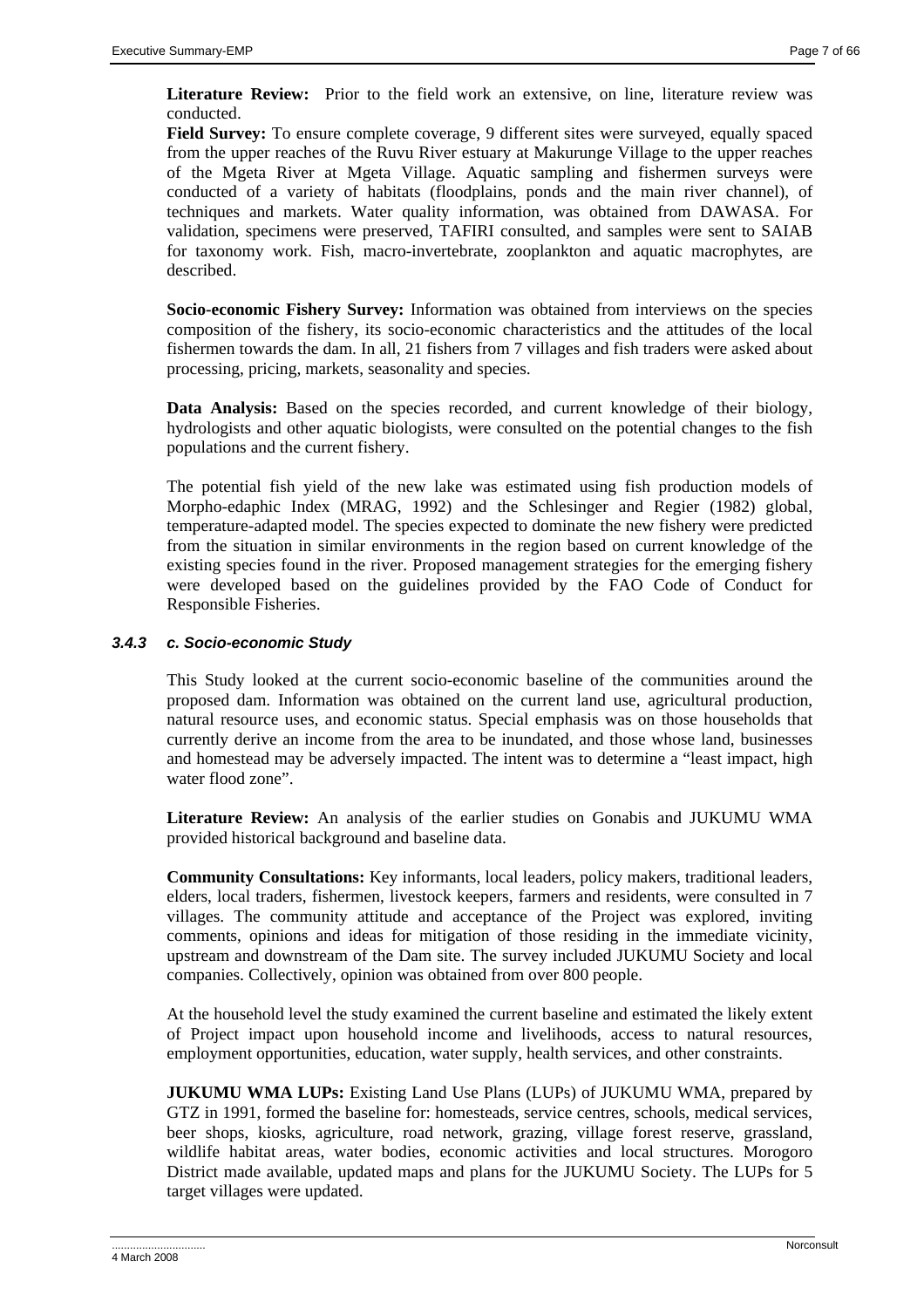**Local Government:** Meetings, in each of 7 villages, were held with local leaders, village officials and elders. The meetings introduce the Project, identify key informants and allowed community consultations, misconceptions about the Project, were clarified and opinions obtained.

**SWOT Analysis:** A SWOT (Success, Weakness, Opportunity and Threats) analysis was conducted in groups, to assess the benefits, problems and possible opportunities of the dam in the 4 impacted villages. As a baseline, 3 other, non-impacted villages of JUKUMU Society were also surveyed.

**Consultative Workshop:** A broad, consultative stakeholder workshop was organized to present the EIA study results to 90 stakeholders. Contributions were incorporated into the final EIA, included feedback from local leaders, national ministries, district authorities, relevant NGOs and CBOs, JUKUMU WMA, community and ward officials.

**Data Validation:** Given the inherent inaccuracies in the GIS data (see below), a ground revalidation of the SE data was conducted, based on the true DEM. From the individual consultation of 780 households in 4 villages, involving the Village Executive Officers and village leaders, a more accurate picture was obtained of the inundated zone, affected people and assets.

**Data Obtained:** The main data obtained from the SE study, included:

- a. Identifying and demarcating the direct impacted area and households.
- b. Filling in missing secondary data in the LUPs.
- c. Cross checking with the JUKUMU Society actual income/expenditure and revenue distribution to respective village members from the WMA.
- d. Identifying downstream villages, impacted groups, social economic activities taking place, and associated impacts and mitigation measures.
- e. Obtaining crop market prices, compared with villagers estimates to validate likely losses.
- f. Identifying socio economic impacts, the affected communities and mitigation measures.
- g. Assessing the needs for a resettlement action plan.
- h. Reviewing Tanzania's legislation on resettlement and compensation, and social safeguards.
- i. Taking a full census, documenting the status of the potentially affected population in-situ villages, including houses, land, trees fruits, graveyards, sacred sites and sources of livelihood.
- j. A comprehensive study was made of inundation zones, of people's assets, incomes, cultural or religious networks or sites, other sources of support, and common property resources.

# *3.4.4 d. GIS and DEM Study*

The GIS work was to produce SPOT imagery to develop GIS maps to allow analysis of different inundation scenarios, to assess impacts on people, vegetation, land use systems and infrastructure.

**GIS Imagery:** S. African expertise, GeoTerraImage (GTI) provided the GIS imagery. Field surveys by a Kenyan Company validated the SPOT heights through Digitally Enhanced Measurements (DEM) estimating the high water flood contours.

**Data Validation:** Given the inherent inaccuracy created by the coarse resolution of available satellite imagery (see below) distorting the low lying nature of the Gonabis, much time was spent in Norway, on re-validating the GIS data. This revealed some fundamental changes in design.

a. A map showing the larger JICA 250 km2 dam and the smaller 27km2 dam as designed.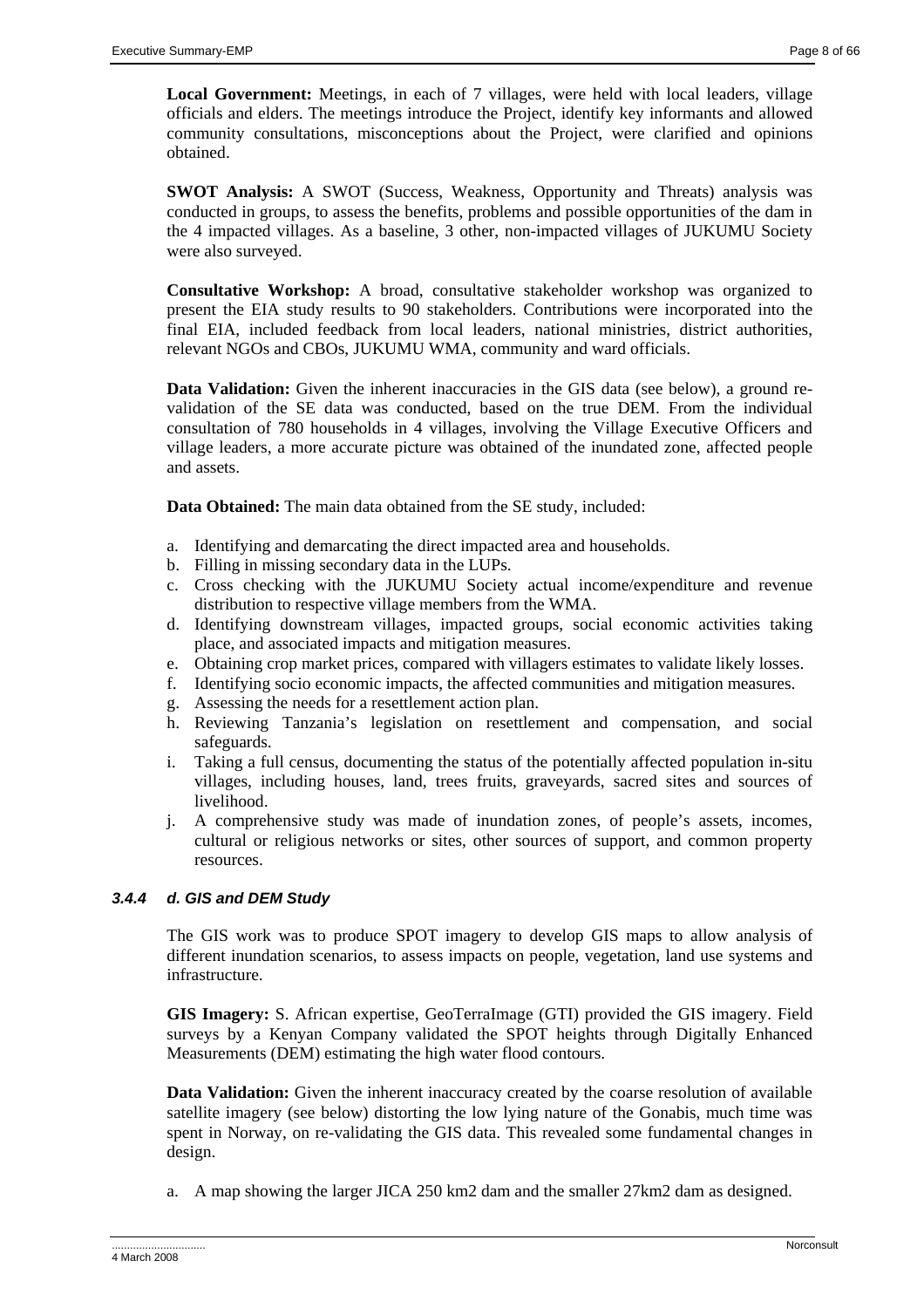- b. A location map of the Kidunda Dam site, its tributary rivers, District boundaries, JUKUMU WMA, Selous GR, Mkulazi FR, Uluguru Mountains, existing roads and infrastructure.
- c. A map of the 22 villages of the JUKUMU WMA, their boundaries relative to the Project.
- d. A map of the land use plan (LUP) of the 5 key JUKUMU villages of: Kidunda, Kiburumo, Bwira Juu, Magogoni and Bwira Chini.
- e. A table listing for each village, estimates of land cover (in ha) of: agricultural lands, settlement, Village Forest Reserves, Forest Reserves and WMA, and extent of impact of flooding on each.
- f. A table of the JUKUMU Village Zone Areas (ha), comparing the LUPs by the District Lands Offices in Morogoro, and the GIS map provided by GTZ in 1991. The aim was to verify and correct the values of area of the 5 villages in the flood zone area.
- g. A table of the proportions of each of the above natural resource systems that will be lost.
- h. Using the DEM for 90, 92 and 93.5 m on the LUPs, ground-truth surveys by the SE Team estimated the impacted households in the flood zone, seasonal floods and 30 year peak flows.

# *3.4.5 e. Hydrology Study*

This study assessed:

- a. How the reservoir's flooding cycles will affect the upstream water levels and downstream environmental flow requirements.
- b. How its regulation will have implications for water users, and the likelihood of salt intrusions in the estuarine area.
- c. How it influences spillway design (length and overspill height), the impacts of sediment transport and least impact designs, for the Flow Release Strategy.

**Literature Review:** The study is based on historical flow records and secondary data collected as part of earlier assessments of Kidunda Dam (i.e. Nippon Koei and Sogreah, 1994) and more recent assessments and field studies (i.e. Norconsult 2005-07).

**Back Flooding Risks:** The sensitivity of length of dam spillway to water level elevations at 90, 92 and 93.5 m., for lengths of spillway of 10, 25, 50 and 100 meters was investigated.

**Downstream Flows:** The reservoir effect on the downstream flows in terms of its regulation effect on seasonal flows and the implications for salt intrusions, were investigated by simulation analysis.

**Dam Filling:** The filling scenario of the Reservoir was assessed by applying a water balance method and considering two likely inflow hydrographs from data for station 1H10, Ruvu at Mikula.

**Sediment Loads:** Sediment transport into the reservoir and sediment load downstream at Ngerengere were assessed on the basis of scanty data available at station 1H10, Ruvu at Mikula and station 1HA1, Ngerengere at Utari Bridge.

**1/30 Year Flood Risks:** An annual maximum discharge series was compiled from 9 gauging stations to carry out a Regional Flood Frequency Analysis (RFFA). Estimated were the 24 and 48-hr flood magnitude in 1/30 years to assess the least impact design of the spillway.

**Data Validation:** Following the realization that due to the low lying nature of the area, the dam, as designed would flood large areas of villages, the hydrology data was re-evaluated to arrive at suggestions for Flow Release Strategy, spillway design and use of outlets to achieve least impact.

Data outputs from the Kidunda Dam simulation study include: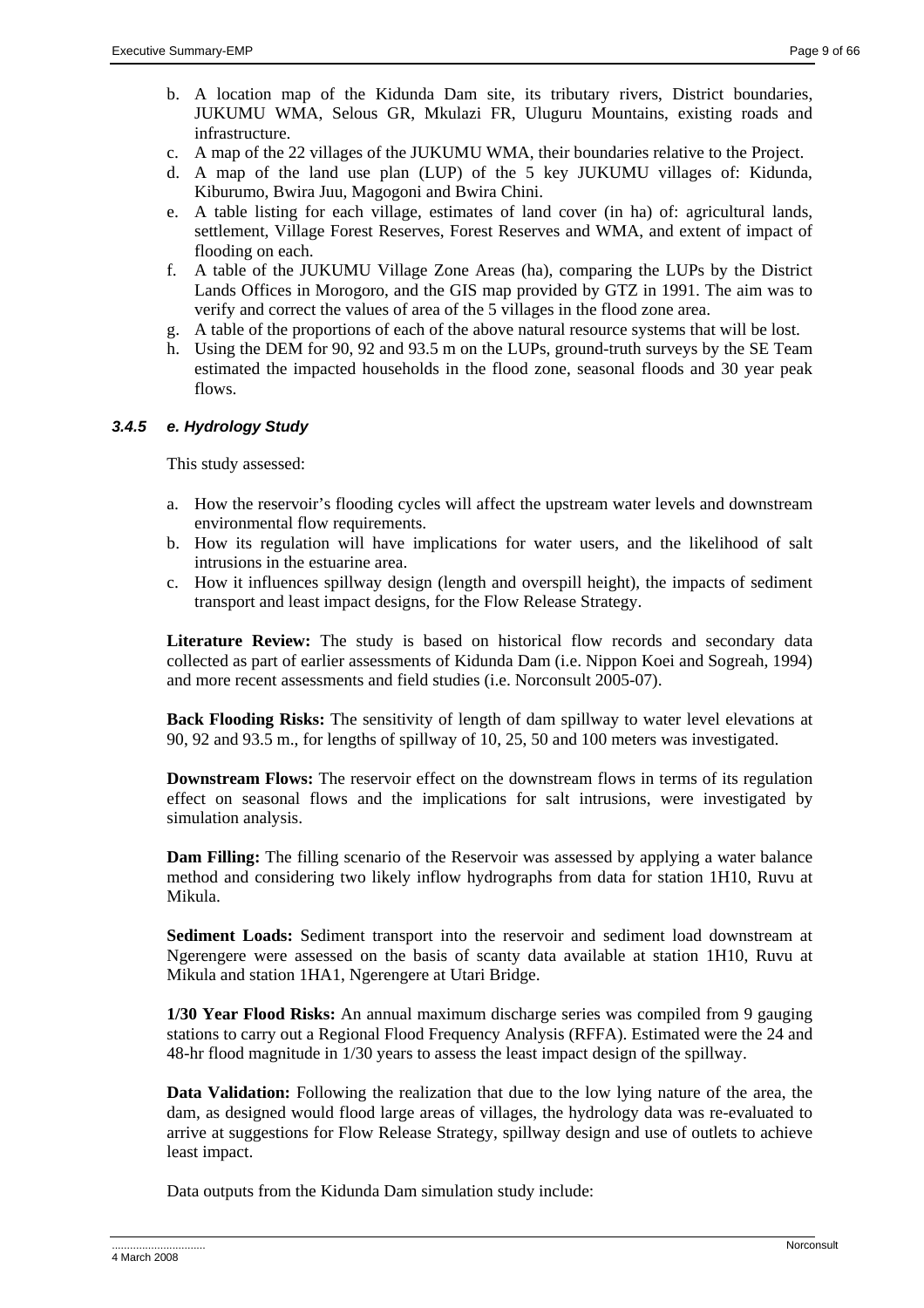- i. Impact of the length of spillway on water levels upstream and outflow discharges downstream.
- ii. Impacts of downstream flow volumes, by simulating the outflow and flow hydrograph at upper and lower Ruvu water intakes, the filling patterns of the reservoir, and the flows patterns downstream assuming there is water abstraction upstream of the dam.
- iii. Estimation of sediment transport from upper catchment into the Dam and into the downstream river from Ngerengere catchment. The degradation rates in the upstream mountains have tripled over the past 10 years with implications for ecological functioning of the river and estuarine environment (e.g. shrimp).
- iv. Review of 24-hr and estimation of 48-hr Design Floods for Kidunda Spillway.
- v. Assessment of the significance of seasonal inundation on the upstream wetland areas.

# *3.4.6 f. Legal Steps Fulfilled While Conducting the EIA*

**1. Preliminary Project Registration:** The Proponent, DAWASA in October 2006, filed the Environmental Assessment Preliminary Report (EAPR) with NEMC. A second, updated version was filed by the Consultant, on behalf of DAWASA, on 25th April 2007.

**2. Project Scoping Report:** The preliminary scoping submitted to NEMC also included the TORs for the EIA. NEMC approved this in June 2007, with the following requests:

- Highlight the background of the developer.
- Ensure detailed stakeholder consultations.
- Detail the phases of each stage of development.
- Detailed description of the environment to be impacted.
- Describe policy and institutional frameworks.
- State positive and negative impacts, focus on cumulative impacts, reversible or not.
- Analyse alternatives.
- Carry out cost benefit analysis.
- Recommend cost effective mitigation.
- Develop an environmental and social management plan.
- Ensure signatories to any public consultations.
- Ensure contents follow Regulations 18 and 19.
- Executive summary to follow Regulation 19 and 21.

**3. Environment Impact Statement:** This Report represents the final EIA Statement. A first draft EIA was submitted to DAWASA, end of May 2007, and an updated draft in August 2007.

**4. Public Participation:** Throughout, affected communities in the target zone, upstream and downstream have been consulted, over 800 people. A final, stakeholder consultative meeting of 90 people was held in August 2007, prior to submission of the final EIA to DAWASA.

**5. Legal Documents Consulted:** The Team looked at international, regional and national legislation, and provided a extensive review as relates to Kidunda, and its catchment. A key issues is Kidunda will influence Selous Game Reserve a World Heritage Site. This will mean DAWASA together with Wildlife Division, Antiquities Department and UNESCO will have to work out an intense Integrated Water Resource Management System (IWRMS) to accommodate that the Dam has no significant impact on the Selous.

# *3.4.7 g. Availability of Baseline Information: The EIA has drawn heavily on secondary data*

1. Documentation from GTZ work on JUKUMU WMA, include:

- Land Use Plans and maps (1991).
- Baseline Survey of JUKUMU (WMA).
- Contribution of CBC to the Economy of the Local Community, JUKUMU WMA.
- What Kidunda Dam will destroy, Ecological and Socio-economic Value of Gonabis.
- Resource Management Plan, JUKUMU WMA.
- Selous Game Reserve GMP.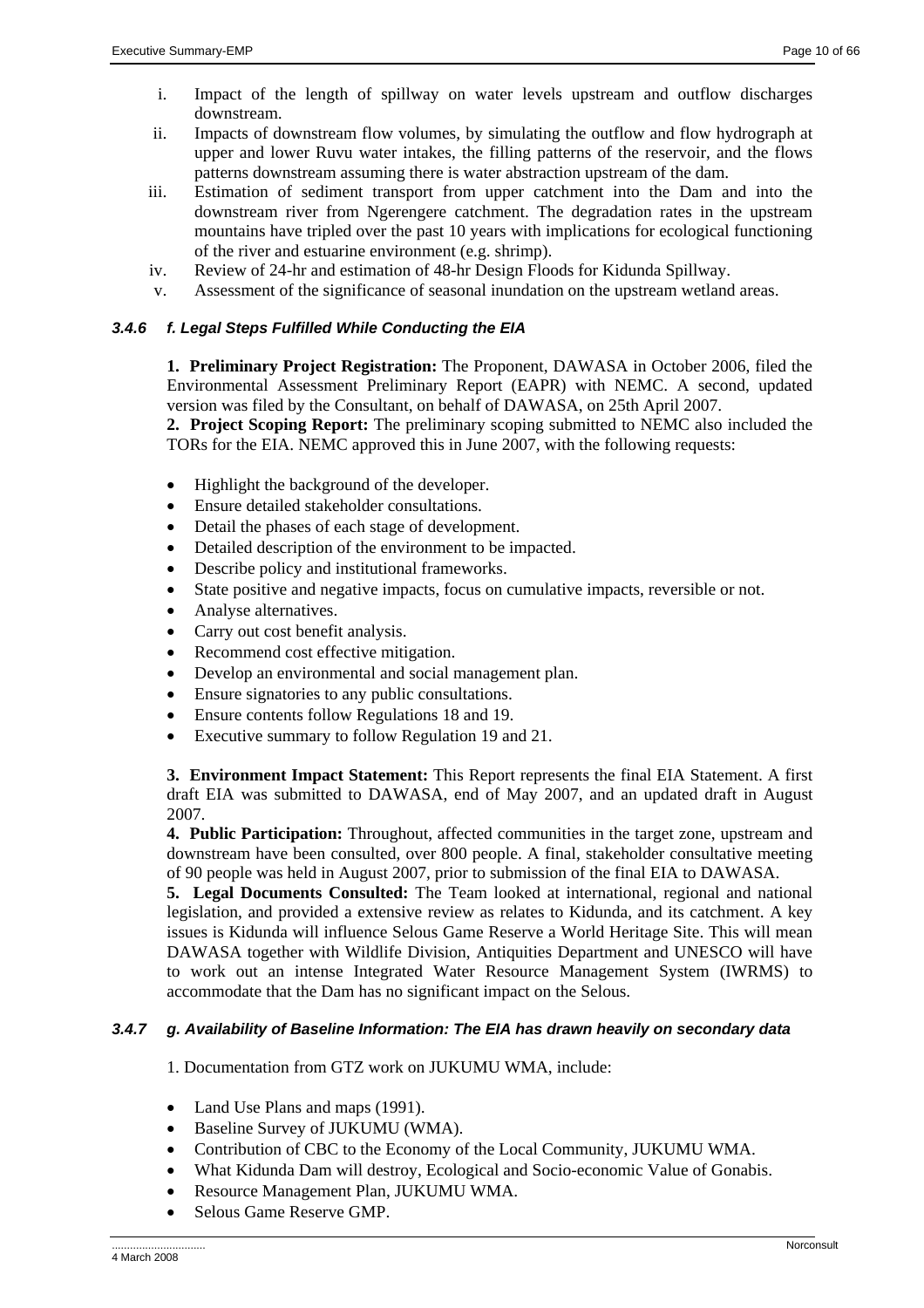2. 1:50,000 Topographic maps were consulted as follows:

Ruvu 185/3, Kinyanguru 202/3, Bagamoyo 168/4, Mwana 202/2, Yombo 185/2, Dutumi 201/4, And Mlandizi 185/1

3. 1:125,000 Geological Maps were consulted as follows:

- Uluguru 201, Kidugallo 184, Bagamoyo 168, and
- Selous in the Selous General Management Plan (GMP)

4. Hydrological Reports were consulted as follows:

- Future Water Source Studies
- Eastern Arc Mountains Reports
- Hydrological Inputs to WSCDMP
- Water Quality Report Ruvu River.

# *3.4.8 h. Study Constraints*

The EIA Study encountered the following constraints:

- Delays in contract finalization meant that the study took place March and June 2007, during the peak of the floods. This delayed field surveys and access to the site was only by boat.
- The discovery of 6-9 new fish species, required additional specialist, and assistance had to be sourced from taxonomists from South Africa. However, the sample size had limitations, and although indicative for the purposes of this EIA, more in-depth analysis is called for.
- At the onset, the resolution of the GIS imagery provided, was too low to determine the depth of analysis anticipated. In addition, the actual contours of the site remained in doubt due to historical discrepancies identified during scoping. This meant the Consultant had to undertake more precise spot height surveys. This was delayed by poor access due to the rains. The right GIS imagery was only made available in Mid-June 2007, but, due to inconsistencies, had to be re-calibrated. Accurate DEM was only provided in November 2007. This delayed the estimation of flood impact zones on natural resources and the SE study of impacted households, and significantly delayed the final write-up of the EIA.
- The Stakeholders Workshop in August 2007 called for a more in-depth analysis of the impact on the Selous GR and animal migration. This was initially assigned to the Selous GR Research Team. However, due to conflict of interest, the assignment had to be reassigned to an independent team from USDM and DHA, delaying the survey, until February 2008.
- Most information is in the public domain, and there was no constraint due to confidential data.

# **3.5 Limitations of the EIA**

# *3.5.1 a. Accuracy of the Design Data*

As mentioned the Team had serious difficulty obtaining accurate data of the elevation and contours. With due diligence, and the knowledge of DAWASA, the Consultant spent considerable time to secure more accurate GIS data. This required additional work to conduct on the ground, accurate GPS spot height verification. This uncovered the following, as a future design feature:

# **Verification of the Topographic Data**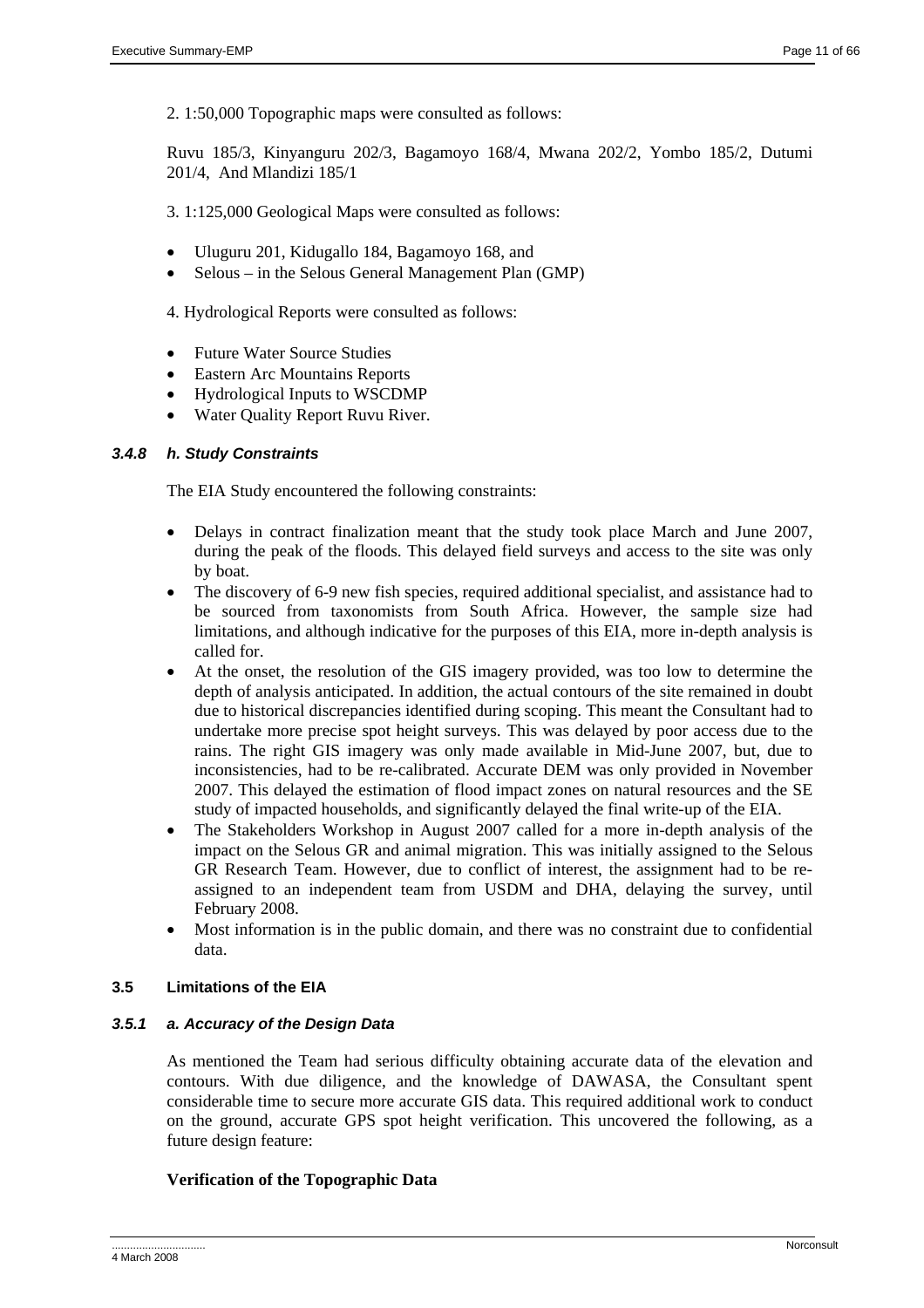The original, available GIS data for the design of the 27 km2 Kidunda Dam is based on the Shuttle Radar Topography Mission (SRTM) 90 meter resolution Digital Terrain Model (DTM). This data has inherent limitations. The accuracy decreases significantly as the terrain gets flatter (i.e. it does not have sensitivity up to 10 meters in the vertical axis). In addition the spatial resolution of 90 meter squares is very coarse. The re-sampling to 30 m resolution and field verification performed in June 2007, gave a revised DEM, and formed the basis for the area/volume calculations.

Due to the low lying nature of the upper reaches, to maintain the original design storage capacity of 150 Mm3, the reservoir spillway level will need to be raised from 90 to 92 m (See table/graph below). Consequently, the permanent inundation area increases from 27 km2 to 43 km2 (i.e. by 60%), with dramatic impacts increasing from hundreds to thousands of households. At this stage the EIA has limited itself to assessment of impacts of the "original design", based on the 90 m contour, 27 km2 dam. However, it is now apparent that but due to the low lying topography, a reservoir of this dimension, may not have the prerequisite depth profile to maintain the required design 150 Mm3 water storage (i.e. it only has a volume of 60 Mm3, or 40% of requirement).



**Figure 1. Dam flood curves by contour elevation** 

# **Anomalies in the Data:**

The new GIS data allowed a comparison of the results as verified by GeoTerraImage (GTI). The higher estimates in the 90 m dataset results from the fact that figures are rounded up to the nearest integer, a product of approximations. The results appear comparable, although the Consultant's interpretation using the re-sampled terrain data at 30 m resolution is more conservative, and has become adopted as the basis for this Study.

| Dam Wall<br>Kidunda EIA This Report<br>(SRTM 30 m)(Norconsult)<br><b>Elevation</b> |                  | Kidunda EIA,<br><b>Verification (SRTM 90)</b> |                            | Kidunda EIA, Verification<br>(SRTM 30) (GTI) |                  |                                     |
|------------------------------------------------------------------------------------|------------------|-----------------------------------------------|----------------------------|----------------------------------------------|------------------|-------------------------------------|
| <b>Contour</b><br>(m)                                                              | Area<br>$(km^2)$ | <b>Volume</b><br>(Mm <sup>3</sup> )           | Area<br>(km <sup>2</sup> ) | <b>Volume</b><br>(Mm <sup>3</sup> )          | Area<br>$(km^2)$ | <b>Volume</b><br>(Mm <sup>3</sup> ) |
| 90                                                                                 | 27.6             | 58.9                                          | 27.3                       | 94.0                                         | 29.8             | 83.0                                |
| 91                                                                                 |                  |                                               | 34.4                       | 128.3                                        | 37.4             | 116.3                               |
| 92                                                                                 | 43.4             | 130.0                                         | 43.3                       | 172.0                                        | 46.6             | 158.2                               |
| 93                                                                                 |                  |                                               | 53.6                       | 225.2                                        | 58.2             | 210.3                               |

**Table 2. Comparison of calculated flooded areas**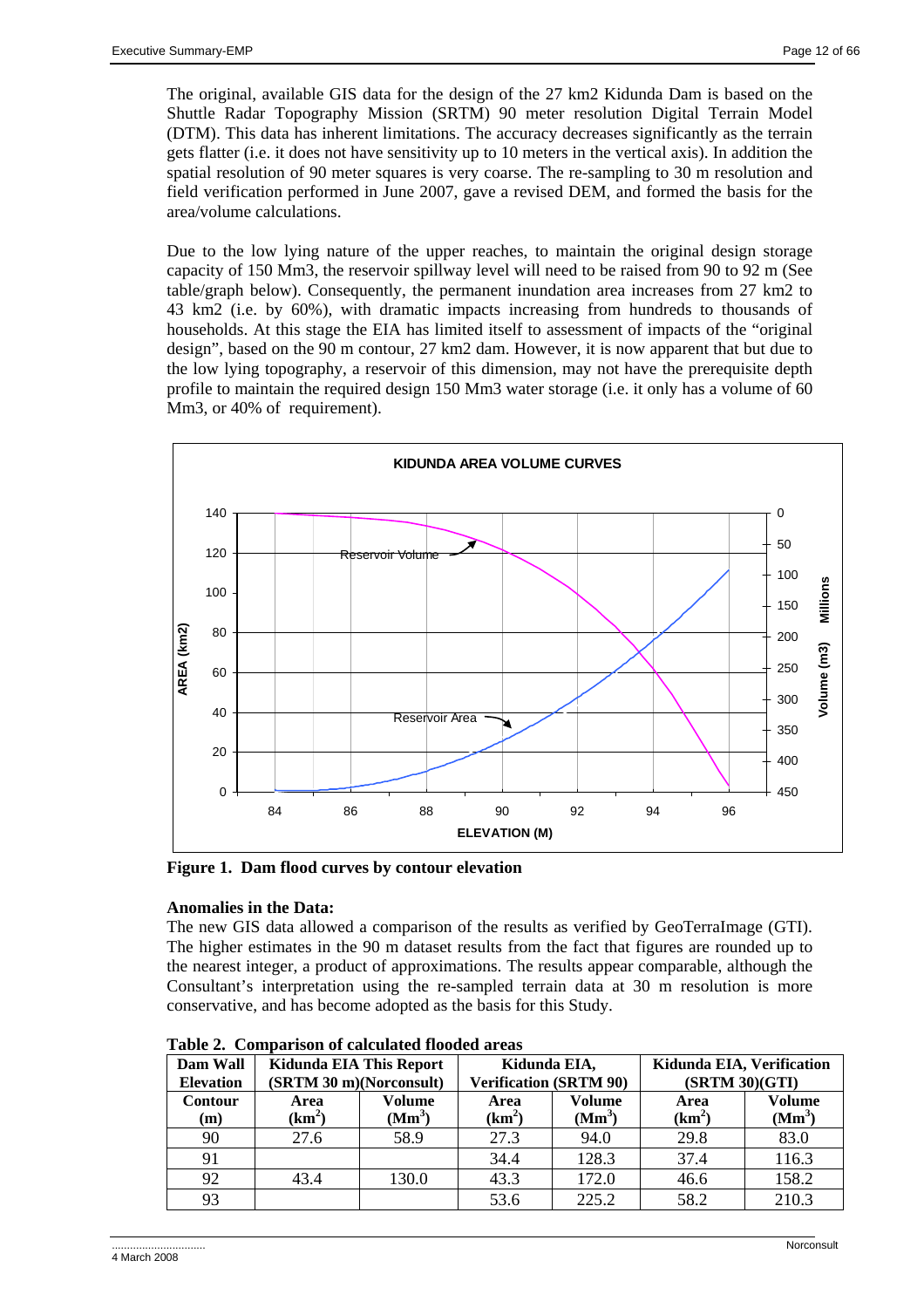| Dam Wall<br><b>Elevation</b> | Kidunda EIA This Report<br>(SRTM 30 m)(Norconsult) |                              | Kidunda EIA,               | <b>Verification (SRTM 90)</b> | Kidunda EIA, Verification<br>(SRTM 30) (GTI) |                                     |
|------------------------------|----------------------------------------------------|------------------------------|----------------------------|-------------------------------|----------------------------------------------|-------------------------------------|
| Contour<br>(m)               | Area<br>(km <sup>2</sup> )                         | Volume<br>(Mm <sup>3</sup> ) | Area<br>(km <sup>2</sup> ) | Volume<br>(Mm <sup>3</sup> )  | Area<br>$(km^2)$                             | <b>Volume</b><br>(Mm <sup>3</sup> ) |
| 93.5                         |                                                    |                              | 66.5                       | 258.5                         | 65.5                                         | 241.2                               |
| 94                           | 77.5                                               | 250.9                        |                            |                               |                                              |                                     |

Original maps show the reservoir stops in Kiburumo village. However, due to the lack of sensitivity of the available data to pick up the fine distinction, it must be noted, estimates predict there is a cut-off reservoir in the North West, in Bwira Chini village and the Gonabis flood plain, and similar uncertainty in the South West (encircled in red in Figure 2 below). Flooding may occur due to the low lying area.



**Figure 2. Reservoir at 90 meter, GTI Data (as of November 2007).** 

# **The Need for More Accurate Topographic Assessment**

Given the low-lying nature of the terrain, and the inherent inaccuracy of available data to quantify the actual inundation zones and impacts on households and properties, land use and natural resources, it would be desirable, at design, to acquire and superimpose a higher resolution satellite image onto the existing maps. The cost is prohibitive for this Study (about USD 180 000), and would require a total re-survey on the ground.

The assessments and the information presented, therefore refer ONLY to the "original Project design". Whereas the data is adequate for this EIA, a more detailed mapping study, an aerial flyover using LIDAR technology should be part of the engineering design and build contract, notably:

- i. To produce a Digital Terrain Model with a 15 cm pixel with 15 cm spot height.
- ii. For orthophotography for accurate determination of dwellings, affected proprieties, infrastructure etc, can be determined from Spot 5 imagery with resolution down to 2.5 meters.

This will allow design decisions to be made based on a balance between the actual storage capacity of the dam, and a play-off against the least impact on human and natural resources.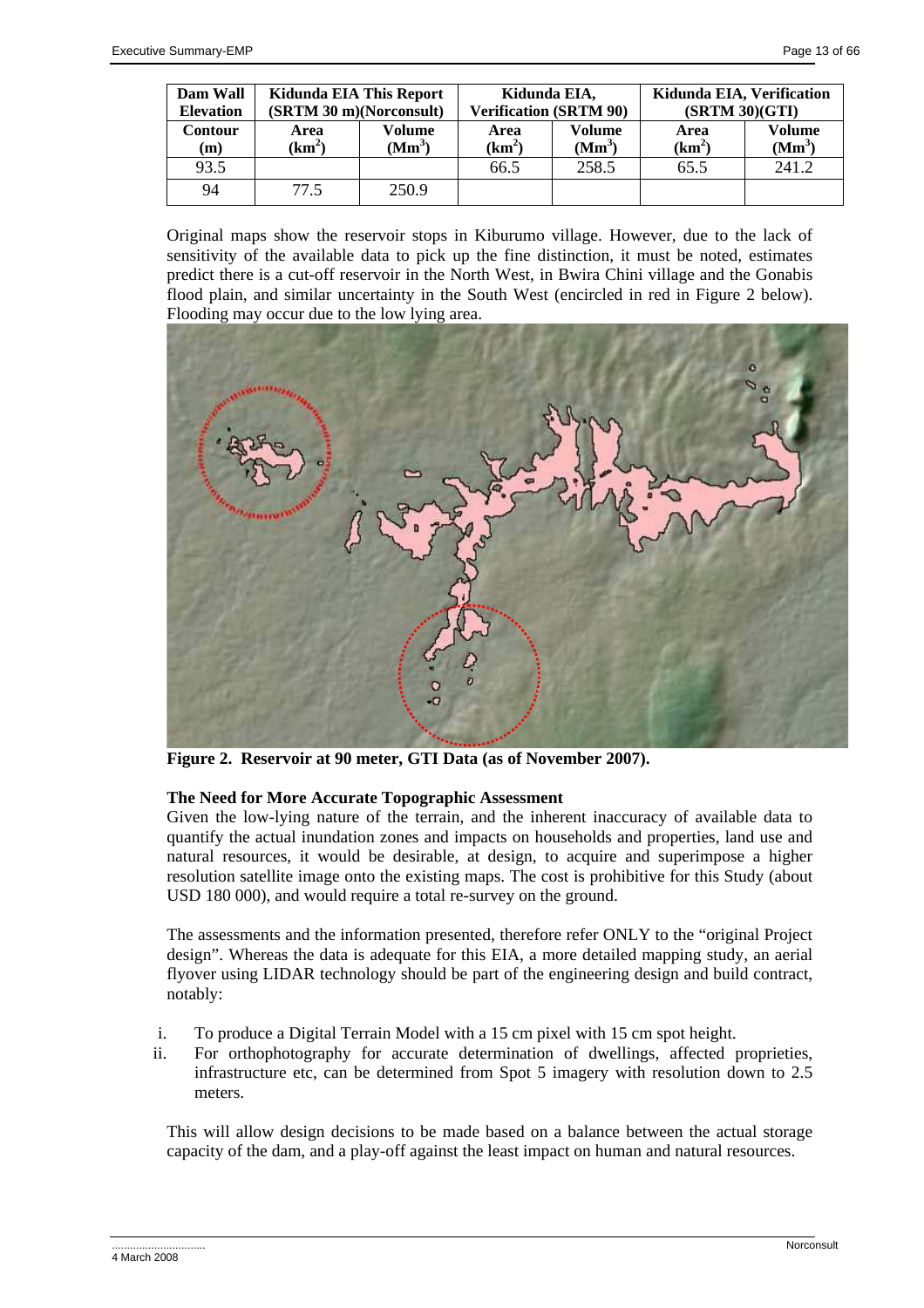# *3.5.2 b. Resettlement Action Plan (RAP):*

As the contour datum was insufficiently accurate to allow exact location of impacted households, this EIA provides indicative estimates for the 90 m contour. Given, the high degree of tension in the area, to minimise stress and anxiety, a detailed house by house account was considered inappropriate at this time. A separate RAP undertaking will be required once the actual dimensions are decided. The process of a RAP was not a part of the Consultants TORs but should be done at design stage.

# **4 BRIEF OUTLINE AND JUSTIFICATION OF THE PROJECT:**

#### **4.1 Objectives of Project**

The Project is a single purpose, water supply dam, flooding upto the 90 m contour, with a moderate storage facility of 27  $km^2$ . It is designed to be operated only over a few months of the year (October to December), to augment the flows of the Ruvu River to cater for the dry season water needs for the next 30 years of the 2.8 million people of Dar es Salaam, Bagamoyo, Kibaha and surrounds. The Dam also maintains a reasonable downstream environmental flow to ensure environmental integrity with "limited" reserves for future water rights.

The Kidunda Dam is not to be confused with the earlier proposed, Multi-Purpose Project, a  $270 \text{ km}^2$  water reservoir, intended for the longer term supply of the City's growing needs in water supply, irrigation and hydro-electric power. This Dam is smaller. It is considered to be "the least environmentally impactful" of all recent design options. The Dam is just one of "several alternative options" currently under study as a measure to ensure water security, for Dar es Salaam. The two dam options are shown in Figure 3 below.

The proposed dam site is located 12 km down the Ruvu River from the site originally selected. The change in location and size has been made by DAWASA so as to minimise the flooding impact on people, the Selous GR, the Gonabis wetland and JUKUMU WMA.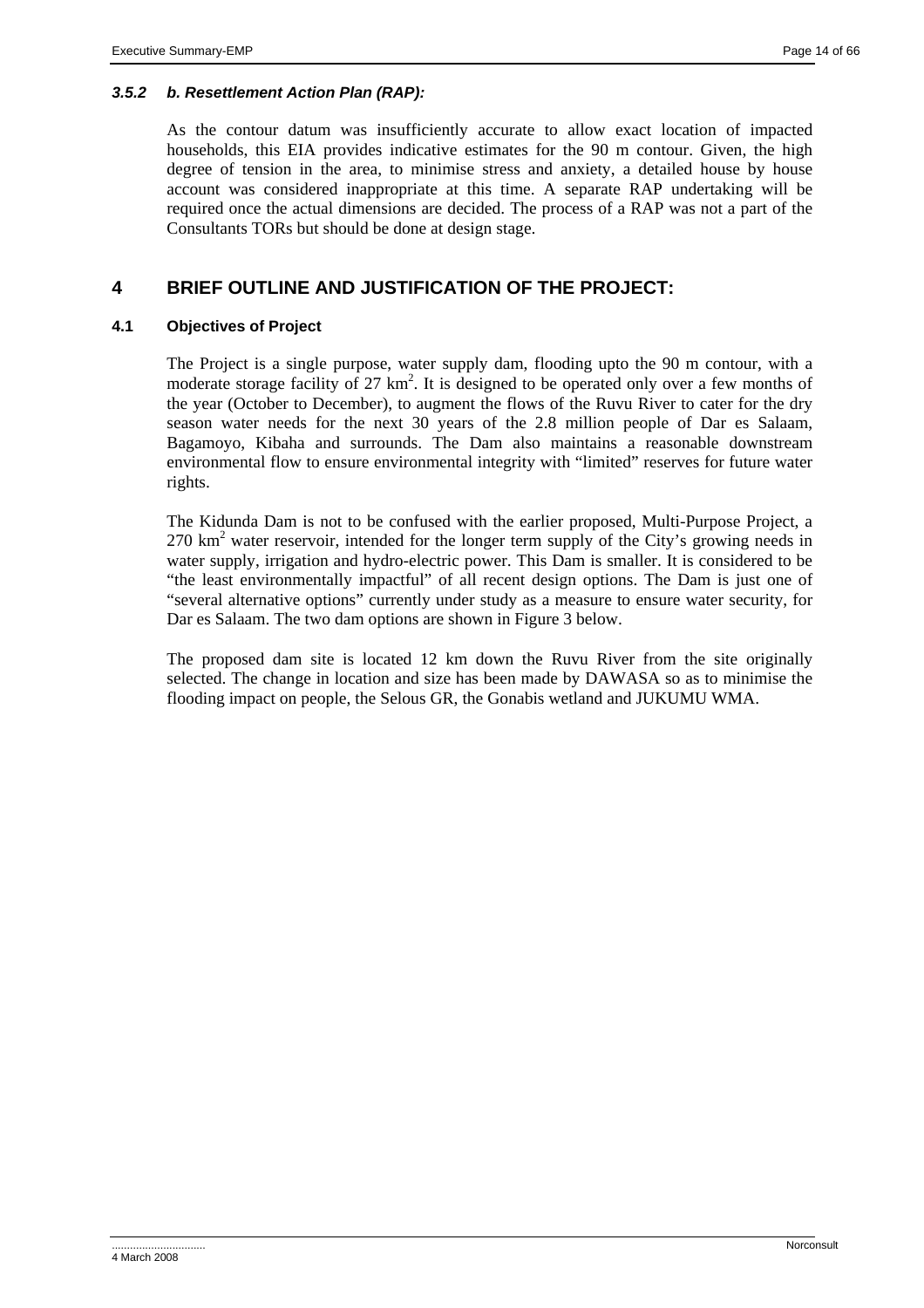

**Figure 3. Location map with Kidunda Dam options.** 

# **4.2 Justification of the Project**

The population of Dar es Salaam and surrounds (3 million people), currently derive most of their domestic and industrial water supply from direct pumping from two intake weirs on the Lower Reaches of the Ruvu River. Water supply to the intakes, is currently unregulated, and subject to seasonal shortages caused by climatic variation, upstream abstraction, competing water user needs (mainly for irrigation), inadequate size of purification plant and limited conveyance capacity. The Ruvu River dry season water flow decreases to the extent that very little can be drawn to meet the present Dar es Salaam water requirements. The City has therefore been experiencing frequent water shortages. The Ruvu River system is vulnerable to climate shocks as witnessed during recent droughts. This is exacerbated by catchment land use and excessive deforestation, changing run-off rates and seasonal flow patterns. Engineering studies suggest the Dar water situation can be improved through a nominal water storage facility of  $150 \text{ Mm}^3$ , to satisfy the year-round water demand for the next 30-years.

The Project has therefore been justified on the basis of the following:

To Provide Secure Water Supply for Dar es Salaam: The Dam will provide a secure domestic and industrial water supply, approximately  $0.8$ -1.25 Mm<sup>3</sup>/day, for 2-3 critical months. Over 3 million people will benefit from a drought buffer protection as well as other downstream human, economic and industrial uses. This has a high economic value and human well being significance.

The adverse impact of "no action" will leave 3 million people and the main centre of Tanzania's multi-billion dollar industrial and economic sector with water scarcity for 2-3 months. The resultant and dire long term consequences will mean human suffering and environmental health disasters, a build up of sewage and industrial waste, and economic losses. This will far outweigh the immediate and long term impacts of the Dam.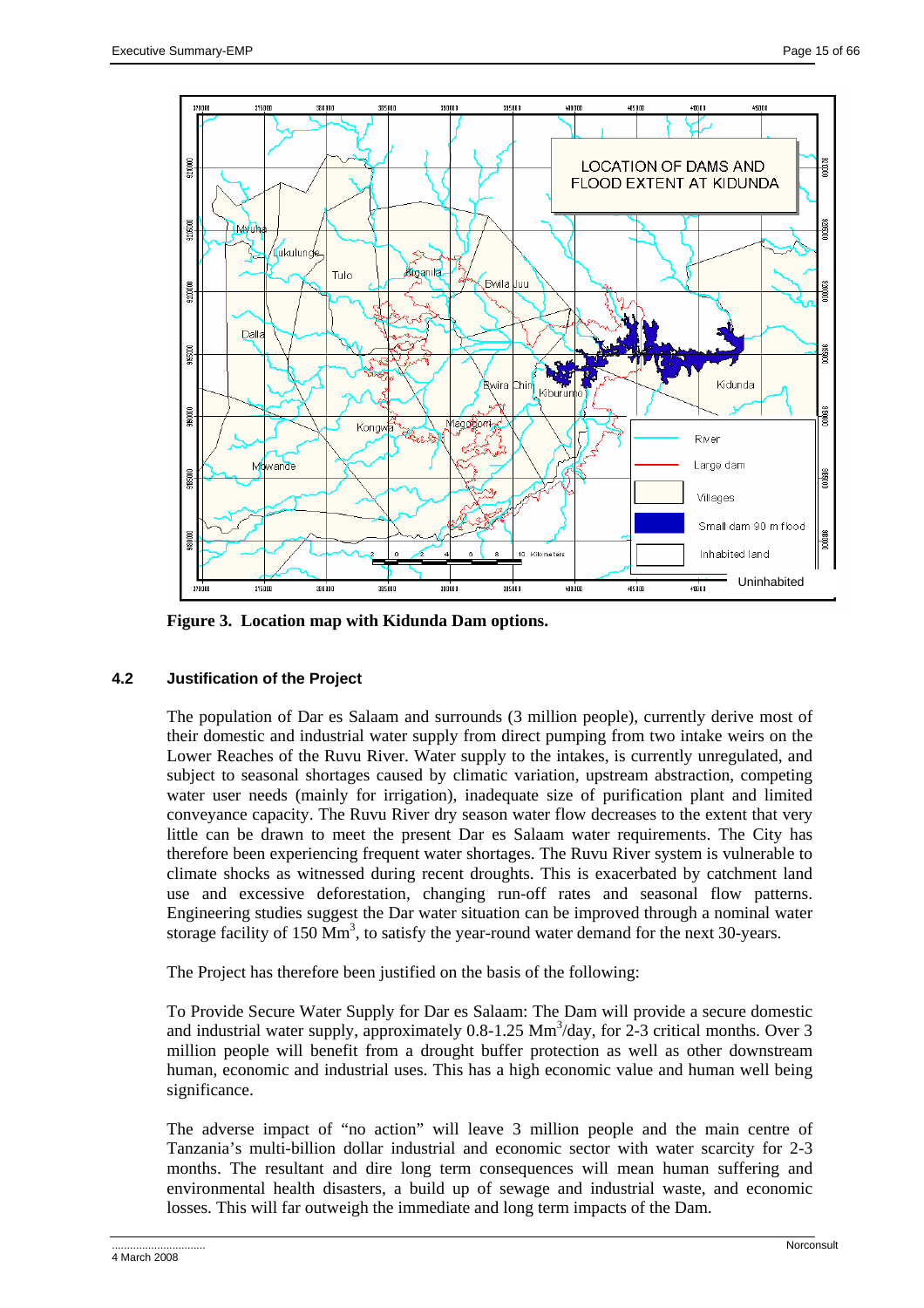The Consultant provides the following additional justification:

- **Maintain Ecological Integrity:** The Dam's "Flow Release Strategy" will mimic environmental flows, protecting ecological integrity of the Ruvu, its environment and estuary.
- **Fishery Development:** The Dam will provide in situ the development of a valuable 200- 300t/yr fishery whose productivity may bolster food security and income in the area.
- **Buffering of Downstream Water Users:** The Dam will provide a buffer against climatic shocks for in-situ and downstream water users. It will cater not only for the target city of Dar, but also current and future irrigation, domestic and industrial needs, and the new biofuel plant.

# **4.3 Location of the Project**

The Dam wall is located at approximately E37-413500 and N9196000, which is  $\sim$ 2km upstream of Kidunda Village, on the border between Morogoro and Kibaha Districts. The dam wall is located between Kidunda Hill and Makanga Hill (part of the Mwanga Hill Range), immediately downstream of the Mkulazi – Ruvu River confluence. The 27 km2 reservoir boundary lies on the Selous Game Reserve in the south and Mkulazi Forest Reserve on the north. The reservoir will flood back beyond the confluence of the Ruvu and Mgeta Rivers and will encompass a proportion of the Gonabis wetland, which is part of the JUKUMU Wildlife Management Area (WMA). Figure 4 shows the location Map of the Kidunda Dam and land cover flooded by the 27 km² reservoir at seasonal high flood with flood level upto the 92 m contour.



**Figure 4. Location map with flooded cover.** 

# **4.4 Brief Project Description**

The Kidunda Dam Project will have a number of operational stages in its life cycle, notably:

- i. Design Stage (1 year)
- ii. Construction Stage (1-2 years)
- iii. Commissioning Stage (6-12 months)
- iv. Operations Stage (30 years)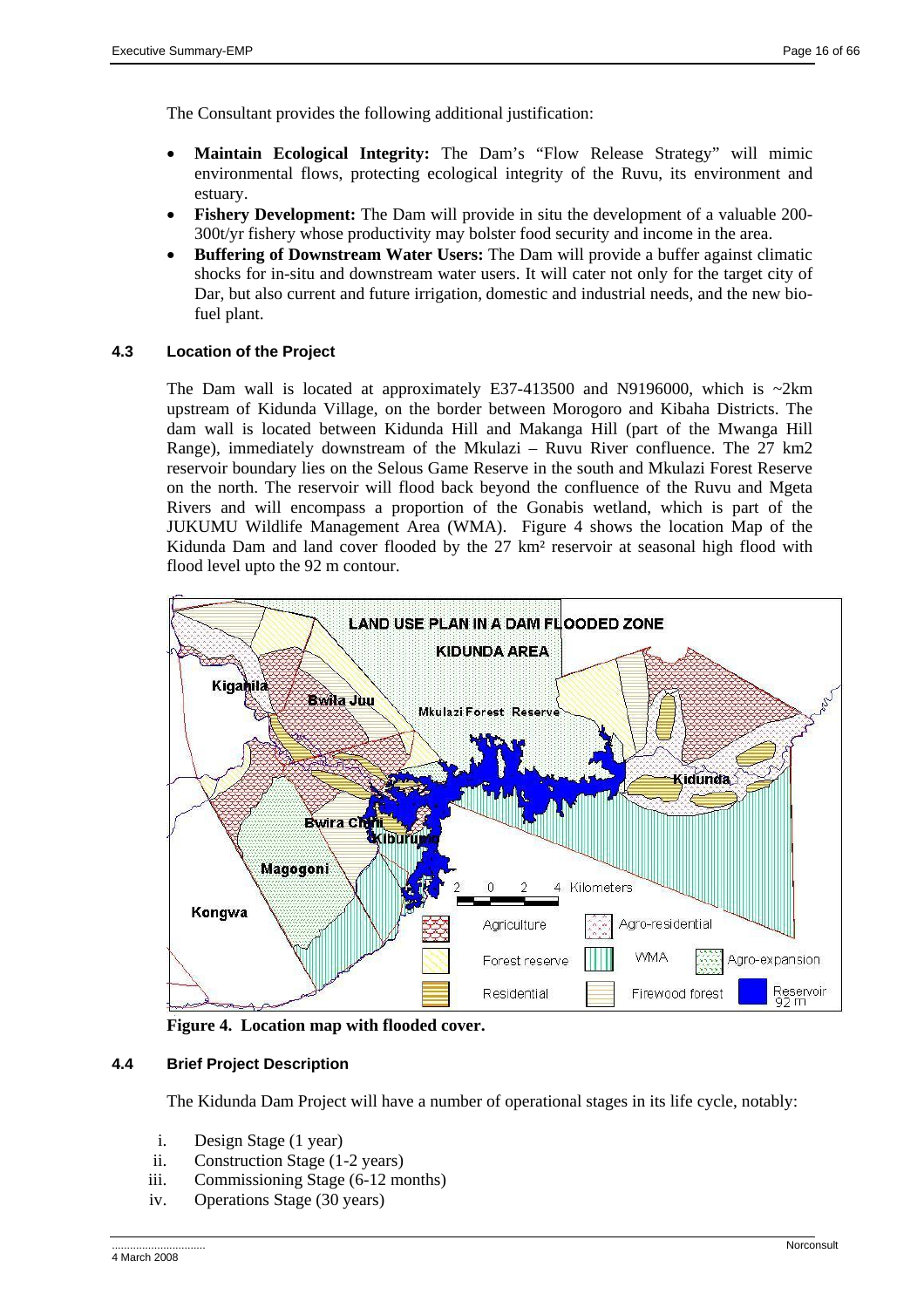v. Decommissioning Stage (6-12 months)(or up-grade)

The EIA has taken the above into consideration and the environmental impacts of each stage:

|  | Table 3. Overview of construction requirements. |  |
|--|-------------------------------------------------|--|
|  |                                                 |  |

| <b>STAFFING</b>                                                            |                                                       |
|----------------------------------------------------------------------------|-------------------------------------------------------|
| Number of permanent (operational stage) staff:                             | $~5 - 10$                                             |
| Number of construction staff                                               | ~100                                                  |
|                                                                            |                                                       |
| <b>LAND TAKE</b>                                                           |                                                       |
| Land take required for the reservoir                                       | $27 \text{km}^2$                                      |
| Land required for plant and works, materials                               | $~1.0 \text{ km}^2$                                   |
| stockpile and access tracks                                                |                                                       |
| Land required for housing and other                                        | $\sim 0.5$ km <sup>2</sup> (but may not be located    |
| accommodation, offices and workshops                                       | contiguously)                                         |
| Road requirements                                                          | 12 m wide gravel road                                 |
|                                                                            |                                                       |
| RESOURCE REQUIREMENTS                                                      |                                                       |
| Rock, gravel, sand & concrete works for dam construction                   |                                                       |
| Clay soils for dam wall core                                               | 160,000m <sup>3</sup>                                 |
| Sand – for external compaction in the dam wall                             | 54,000 m <sup>3</sup>                                 |
| Gravel – for external compaction in the dam wall                           | 54,000 m <sup>3</sup>                                 |
| Rock – for external stabilisation in the dam wall                          | $71,000 \text{ m}^3$                                  |
| Clay blanket fill material                                                 | 54,000 m <sup>3</sup>                                 |
| Concrete works                                                             | $41,000 \text{ m}^3$                                  |
|                                                                            |                                                       |
| Excavation Work – to be stockpiled $&$ shaped                              |                                                       |
| Clearing & grubbing works                                                  | 240,000 m <sup>3</sup>                                |
| Trees to be cleared/felled in the dam wall area                            | $\sim$ 3-4 $km^2$                                     |
| Liquids & Lubricants, fuels, etc                                           |                                                       |
| Fresh water for domestic use                                               | 23 m3/hour                                            |
| Lubricants - during construction                                           | 145 litres per month                                  |
| Diesel (earth moving machinery, generators etc)                            | 200 l/hour                                            |
|                                                                            |                                                       |
| <b>PRODUCTION</b>                                                          |                                                       |
| Construction phase                                                         |                                                       |
| Fresh water-potable                                                        | $50 \frac{\text{m}^3}{\text{day}}$                    |
| Fresh water – non-potable, for construction                                | $100 \frac{\text{m}^3}{\text{day}}$                   |
| Operation phase                                                            |                                                       |
| Stabilised water release into downstream Ruvu                              | $0.8 - 1.25$ Mm <sup>3</sup> /day                     |
|                                                                            |                                                       |
| BY PRODUCTS AND POLLUTANTS                                                 |                                                       |
| Construction phase – on-site water treatment and effluent, sanitation etc. |                                                       |
| Water treatment on site                                                    | 0.5m <sup>3</sup> /day sludge and treatment plant by- |
|                                                                            | products                                              |
| Sewerage and solid waste effluent from camps,                              | 30m <sup>3</sup> /day of water from ablutions         |
| offices etc                                                                |                                                       |
| Machinery oils and lubricants from operations and                          | 5-10m <sup>3</sup> /day of polluted water             |
| servicing                                                                  |                                                       |
| Solid waste generated                                                      | 2-5m <sup>3</sup> /day of polluted water              |

**The Dam wall** will be of length 1,200m and maximum height of 25m. The base of the wall will be 130m wide, while the top (crest) will be 15m wide, with shoulder slope angle of 1:3.

**The Spillway**, made from reinforced concrete 100m in width and 20 m height, at the 90 m contour.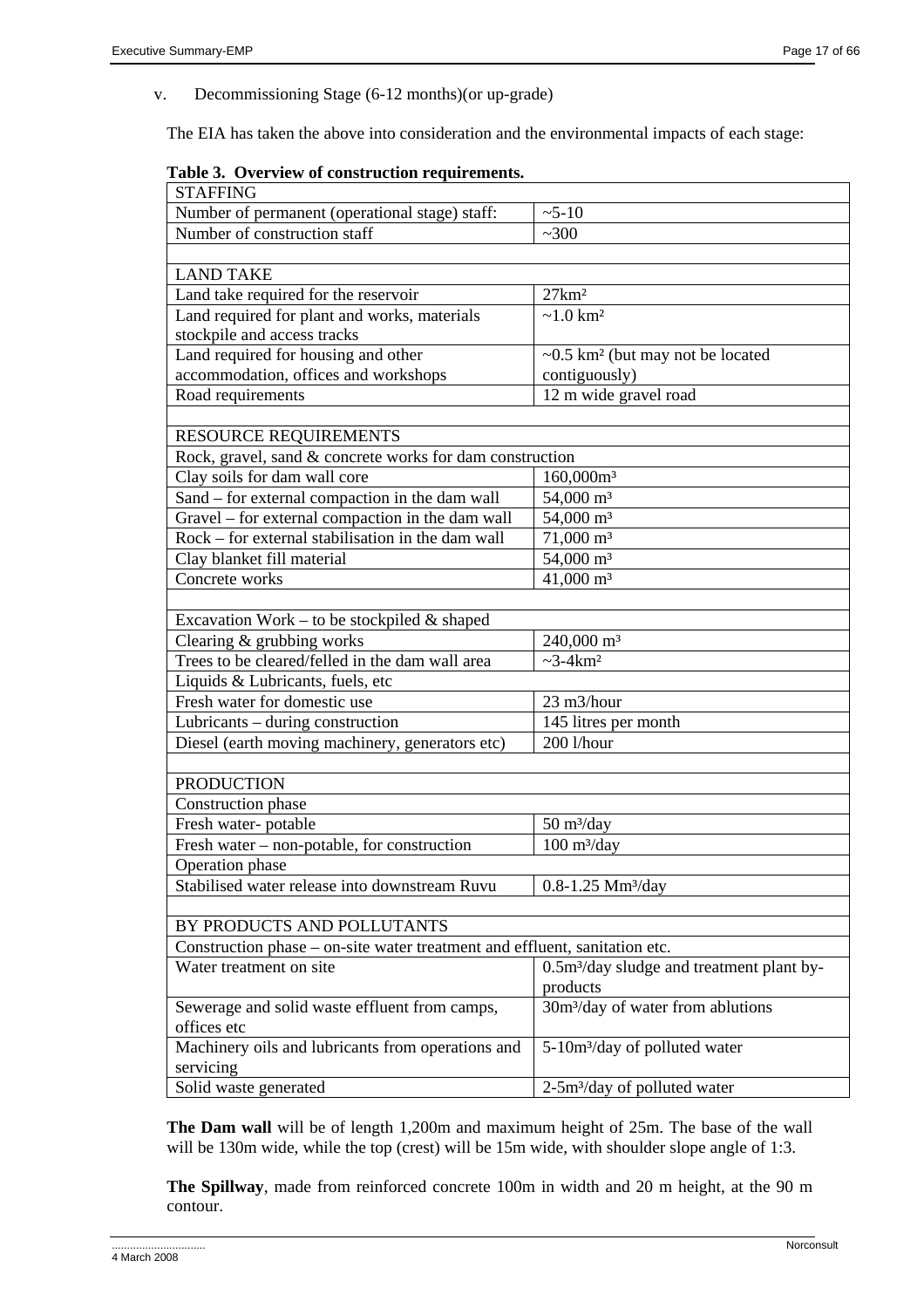**Percolation grout curtain** will be 170m, extending ~85 m either side of the centre-line of the dam wall to reduce water percolation through the sandstone that forms the bedrock for the dam wall.

**The centre core** will be compacted clay soil materials ~20m wide at base narrowing to ~10m at the crest of the dam wall, extending as a flat bed under the reservoir, inward to a further  $\sim 90$ m.

**Dam wall protection** will be 30m (both sides) of crushed rock-fill, "rip-rap", to stabilise the dam wall against lateral water pressure and to prevent erosion of the dam wall, by wind and wave.

**The intake tower** (~35m height) and manual water release control mechanism will regulate water release back into the downstream section of the Ruvu River. As per Water Release Strategy, the design is to maintain a minimum environmental flow of 6 Mm3/year or 150 Mld. The outlet from the intake tower, will be a double box culvert, approximately 5m by 6m in cross-sectional dimension, extending from the dam wall into the reservoir and downstream side (total length  $=170$ m). It can maintain a maximum flow of  $\#$ ## Mm3 to dampen peak floods, when fully open.

**The Access road** may need upgrade to mobilise equipment. There may be need for provision of a power supply line, for the operations of the Dam, and on-site staff. Short link roads, mainly within the reservoir body, will connect the source of materials to the crusher site and the dam wall.

**Infrastructure** will include engineer and site offices, accommodation, labour camps, canteens, stores, fuel depots and garages, etc, plus water supply, toilets and sewerage disposal systems.

**A stockpile site** will also be required to store overburden from the dam wall excavations and grouting process. This will later be brought back to encourage grass cover in strategic erosion sites.

**Clay Core:** The origin of the clay core material will be alongside the main river channel. Clearing and grubbing will be required along the river bank.

# **4.5 Proposed Project Activities**

The dam construction will comprise mobilisation, establishment of facilities and construction of the dam wall, off-take structures, commissioning, operation and decommissioning, notably:

**a. Design:** During design stage, the dam wall site will need to undergo soil and sub-stratum studies to determine rock structure to decide the design of the wall and foundations. Some vegetation clearance will be needed. The length of spillway to minimise the seasonal backflooding needs engineering consideration, as does the design of a fishway. This EIA suggests that both structures need additional survey and studies. Most important, at design, is more accurate GIS and DEM data will be needed to confirm the final storage capacity and the extent of inundation impact.

**b. Construction:** Construction will take up to 2 years to complete. The main concrete works include the spillway and the water tower and release control system. Buildings will include DAWASA offices, accommodation, workshops, maintenance and storage facilities. Contractors, staff accommodation, clinic and canteen, ablution facilities, engineer's accommodation and offices.

About 1.5 km2 of land will be required for the construction site, rock and gravel crusher, excavated materials stockpiles, and offices, workshops and accommodation. Water supply for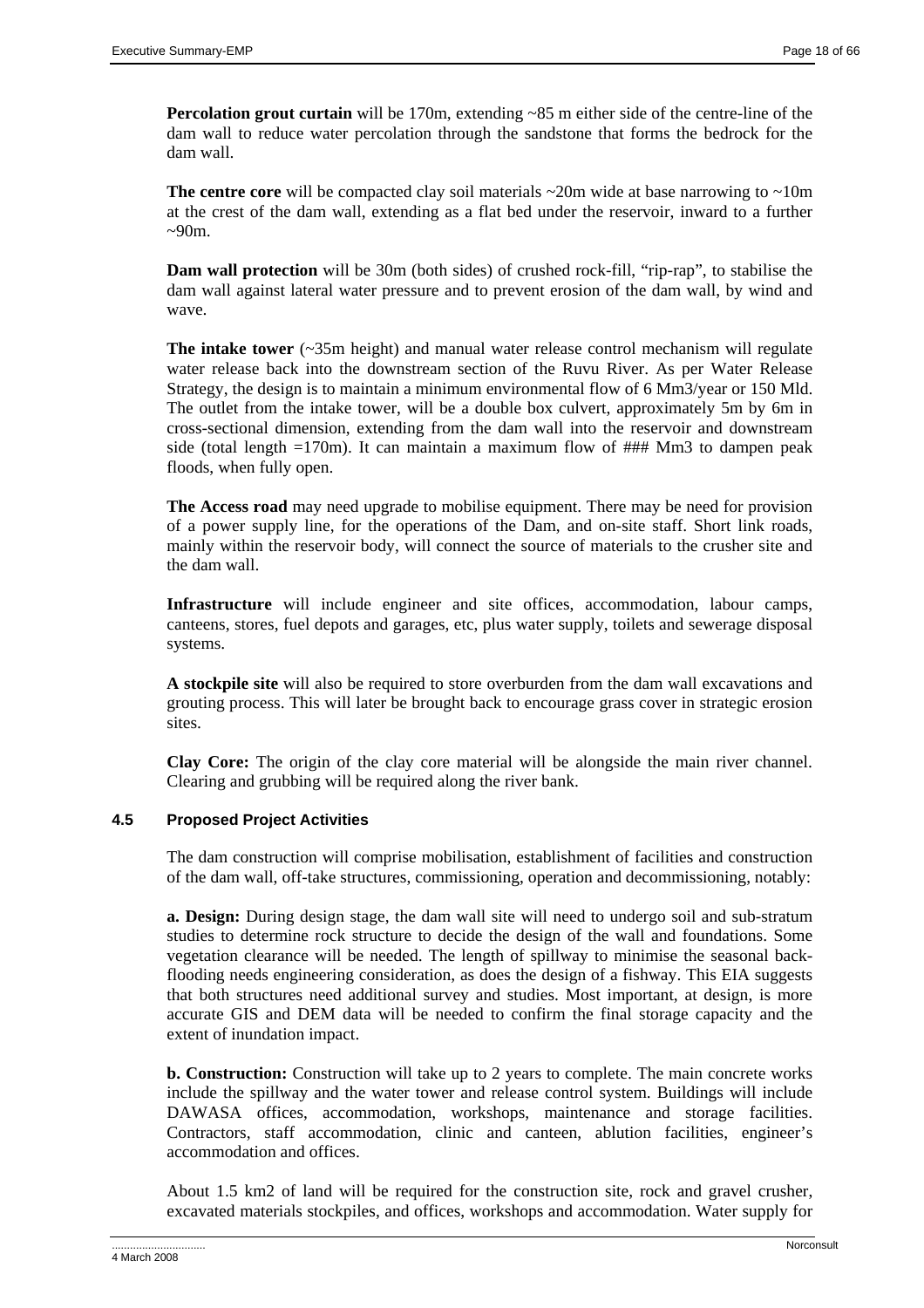construction will come from the existing river, as raw, untreated water. Water for human consumption will be either from local wells/boreholes, or from treated river water. Sewerage disposal will be through septic tanks and soak-away for the Contractor's camp, and workshops. An all-weather, heavy duty internal gravel road network  $(\sim 12m$  wide), will be required within the reservoir basin to link excavations and materials sources and stockpile areas. Another, small road  $(-7-9m)$  wide) will be required between the works site and the nearest main road at/near Kidunda Village, and/or to the railway line (approximately 12km away to the Kidunda Station). An offloading platform will be required for large machinery. The access road from Kidunda to the Morogoro - Dar es Salaam highway near Ngerengere will also need upgrading.

Vegetation clearing will take place at the dam construction site, access roads, stockpile areas, quarry areas, etc. Within the reservoir body, clearing may be needed where the vegetation may impact on water quality and fishing. Scope is explored that communities will do this controlled clearing so as to sell the timber, firewood and charcoal products to generate local income.

**c. Commissioning:** Once construction is completed, the dam will act as a passive structure, with manual regulation of water flow according to a pre-determined, simple Flow Release Strategy.

Prior to vacating the site, there will be a site rehabilitation phase and decommissioning of the Contractor's works site. All processing plant structures will be removed. All material stockpiles will be shaped and contoured to fit the local landscape, covered with topsoil, to enable natural vegetation to re-colonise the exposed earth surfaces. The Contractors offices and accommodation, could be left for DAWASA staff or could be given to JUKUMU WMA as a tourist lodge.

**d. Operation:** The Dam is anticipated to have a 30-year operation period. The operation process will be largely passive, with regulated seasonal release flows, to guarantee a daily water supply requirement of approximately 310Mld. There will be resident DAWASA staff.

**e. Decommission:** After 30 years, the fate of the Dam is uncertain. Water supply demands will rise and potentially the Dam would be upgraded, or at least maintained to cater for future needs. Alternatively, it could be demolished or reduced to a size which is not a future flood risk.

# **4.6 Duration of Construction and Life Span**

The construction of the dam wall is likely to take 18-24 months from mobilization to commissioning, and will operate for at least 30 years.

# **5 BRIEF DESCRIPTION OF PROJECT ENVIRONMENT**

# **5.1 Hydrological Environment**

#### *5.1.1 a. Geology, Topography and Landform*

Located in Morogoro Region part of the Eastern Arc Mountains, the Uluguru Mountain catchment is the source of the Mgeta and Ruvu streams. This area is under threat from deforestation and agricultural encroachment, affecting 13% of the range. If left unchecked, these activities could drastically alter seasonal run-off rates, increasing erosion and silt deposition in the dam. The upper reaches of the reservoir is categorised by lowland areas, notably the extremely flat, Gonabis wetlands. This leads to the gently undulating plains of the Selous GR. The low lying nature of the area, results in seasonal flooding bringing alluvial soil richness and the area is popular for agriculture, and thus densely populated. The area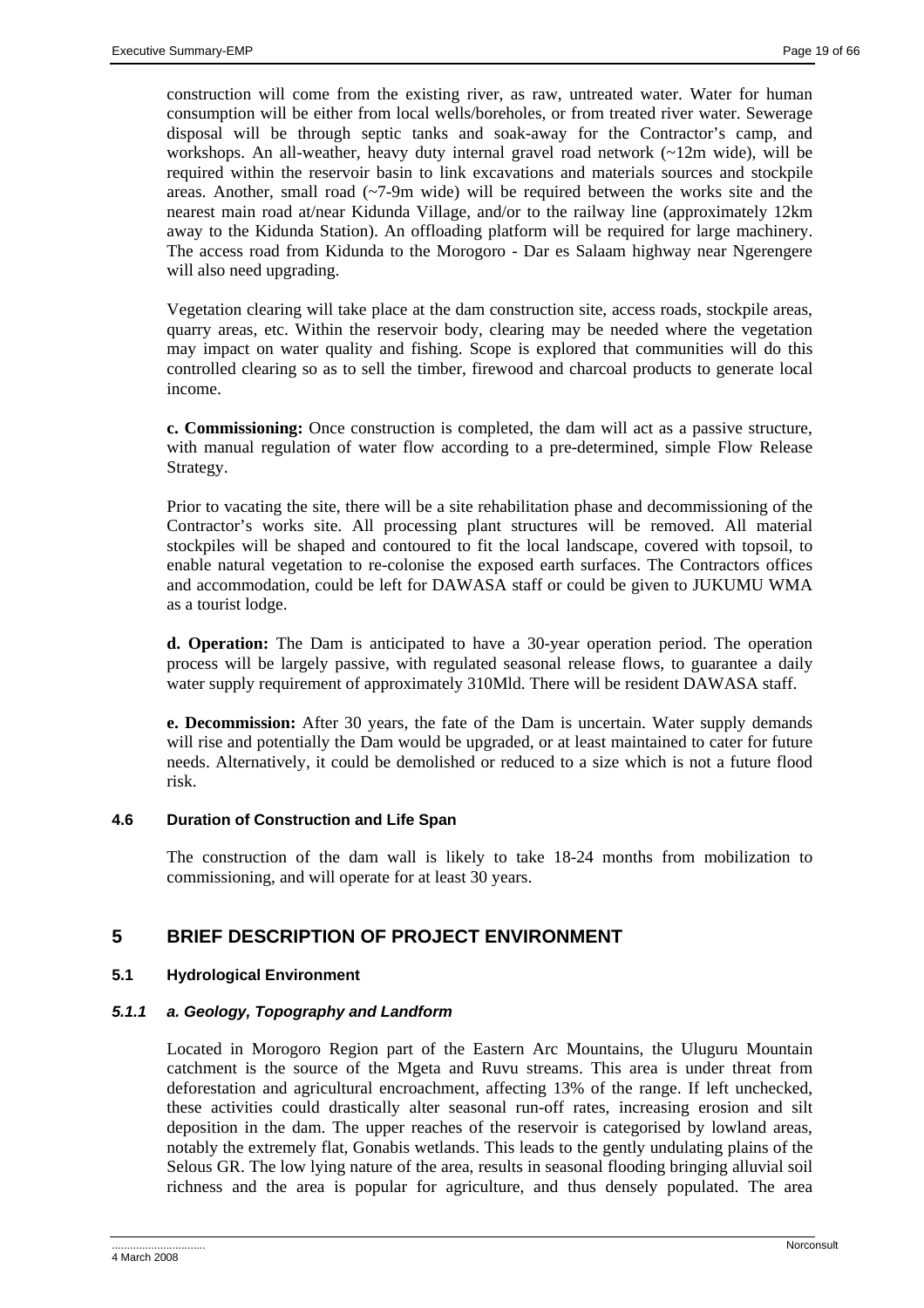however, is prone to flooding, and therefore very sensitive to changes in seasonal flows. The Ruvu is dynamic, and has 4 features:

**Hilly upstream reaches (220 - 270 km):** The Ruvu originates in the Uluguru mountains, where small streams combine to form three main tributaries. The Mgeta and Ruvu, drain the south side and the Ngerengere drains the north. Characterized by high mountains, steeply sloping banks, a narrow channel, rocky substrate and frequent rapids, the steep gradient makes the current flows fast, less turbid and better oxygenated. The banks are lined with overgrowth of trees and grasses. The top end of the Ngerengere has been dammed for water supply to Morogoro, resulting in the Midu dam. The EIA of this dam and its observed impacts on the lower Ruvu, were not available.

**Upstream foothills (200 - 220 km upriver):** As the Ruvu descends to the foothills, the gradient is reduced, the pools are larger, rapids less frequent, the substrate is sandier and the current slower.

**Middle reaches (90 - 200 km upriver):** The low gradient slows the flow and the channel is wider, relatively steep-sided. It is fringed with aquatic vegetation such as Vossia and Phragmites grass and reed beds, water lilies, with Ficus verruculosa, Syzigium and Albizia tree species Elephant Grass (Pennisetum spp), and various herbaceous annuals. Submerged vegetation is common. The river is characterized by large meanders and small islands. The substrate is finer and ranges from rock to silt with reed covered, in-stream sandbars. During the rains, the main river channel floods its banks and 4 extensive floodplains are formed: between the estuary and the village of Ruvu, around the Morogoro Bridge, one below Kidunda village and the fourth is the 250km2 Gonabis, between the confluence of the Mgeta and Ruvu. It is here that the floodplains are generally silt laden, and used for rice and maize farming, with oxbow lakes/pools used for fishing, livestock and household use.

**Lower reaches/estuary (from the sea to 90 km upriver):** The estuary is strongly influenced by the marine environment for about 23 km. The salinity fluctuates through the tidal cycle and seasons. The highest salinity is during the spring high tide, during the low rain season (October - November). During the rains, at low tide, salinity in the estuary is low. The substrate varies from sand to mud and categorised by 2,123 ha of mangroves, mainly Rhizophora mucronata, Sonneratia alba, Ceriops tagal and Heritiera littoralis. The latter is a riverine mangrove. About 100 ha of mangrove has been cleared on the southern bank for the construction of a solar salt works. In the dry season, the whole river is reduced to deep-water channels, ponds and oxbow lakes resulting in a concentration of crocodiles and hippos in lower and middle reaches.

During the rains, the river fills the main channel, overtops and flows onto the floodplains, floods the low-lying land. As a result, people live on the high ground, or levies between the oxbow lakes.

# *5.1.2 b. Climate*

Morogoro Region experiences a bimodal rainfall from November and May with a dry spell in January and February. The rains vary from year to year in timing, amount, duration and intensity. The annual total rainfall varies between 600 mm and 1,800 mm. The high, mountainous nature of the Ulugurus forces the South East Trade winds, to precipitate on the windward, or eastern side. The resultant high rainfall amounts to 2,850 mm annually. As a result, the leeward side of these mountains are drier, receiving less than 600 mm per annum. In the Ruvu Plains-Morogoro Rural District, rainfall averages 900mm and 1,400mm per annum, and temperatures average 30° C.

# *5.1.3 c. Soils and Riverine Sediment*

The river meanders through the alluvial floodplains, but from about 3km downstream of the Ruvu-Mgeta confluence to Kidunda Village there are several sharp bends caused by fissured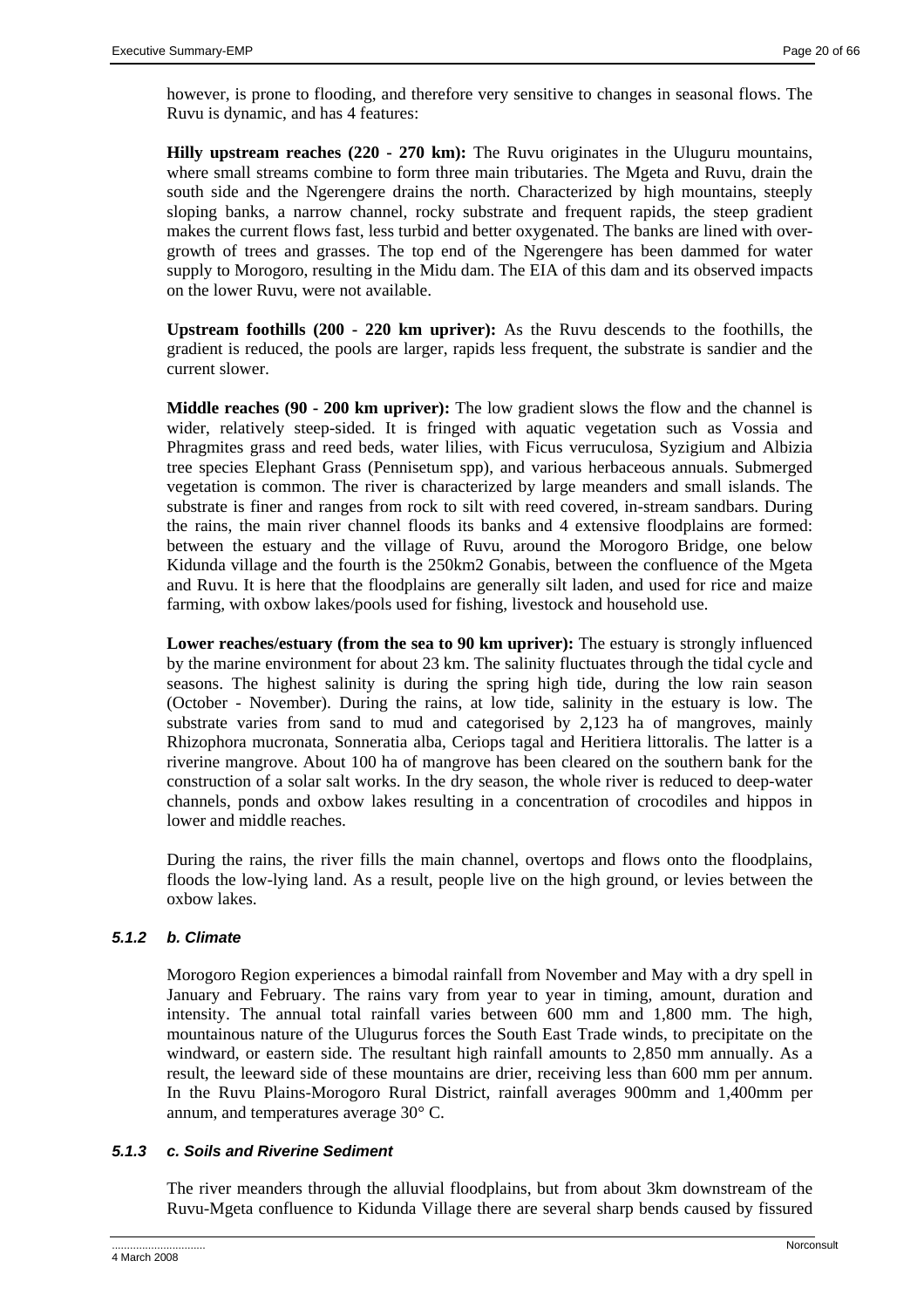sandstone rock aligned at 90º to the flow. Rock outcrops are evident 3 km downstream of the proposed site. The dam site consists of upland hills on Miombo forest in deep to moderately deep sandy soils overlying sandstones. They slope gradually down to an old alluvial floodplain with dense, tall riverine fringing woodland. Valleys and basins are characterized by fertile alluvial soil, seasonally inundated, a loose sandy loam matrix overlying a hardpan layer, or soils with increasing clay.

# *5.1.4 d. Water Environment*

Two major rivers, the Ruvu and Mgeta Rivers, with a third, smaller river, the Mkulazi, categorise the area. These are fed by smaller streams from the surrounding upland mountain catchment areas:

- Mvuha enters the Ruvu from the western (right bank) upstream end of Kiganila Village.
- A small river flows out of the Mkulazi forest, and enters the dam site from the northern (left bank) side, 5 km downstream from the Ruvu-Mgeta Rivers Confluence.
- A small channel enters the northern side of the Ruvu 1km downstream of the Ruvu-Mgeta confluence, arising from Vidwali-Kiburumo Village area

# **e. River Flow Patterns**

Historical peak flows in the Ruvu at Kidunda have reached as high 400 m3/s with mean flow at about 50 m3/s. Low flows have occurred relatively frequently with probability of not meeting the stipulated Dar water demand of 1 in 4 years (Water Source Development Master Plan, April 2007).

# **f. Water quality**

Available water quality data suggests the concentration of all characteristic parameters is generally higher in the Ngerengere. The higher conductivity suggests corrosive water and high content of TDS and salts. The content of chloride in the Ngerengere exceeds the WHO drinking water limits during the highest peaks. Analyses indicates a Na-Ca-Mg-Cl water type in the Ngerengere, Mg-Cl water type in the Lower Ruvu and Ca-Mg-Cl-SO4 in the Upper Ruvu River.

An analysis of heavy metals and pesticides did not reveal detectable concentrations of any analysed elements (list according to WHO). The water quality meets the drinking water guidelines in terms of heavy metals and pesticides. However, in dry periods, the guidelines are exceeded in the Ngerengere River, mainly due to high chloride and conductivity. These are not hazardous to health.

# **5.2 Terrestrial Environment (Flora)**

# *5.2.1 a. General Description of Landscape and Visual Characteristics*

The area, is categorised by a number of vegetation types:

# **Table 4. Overview of flooded land uses**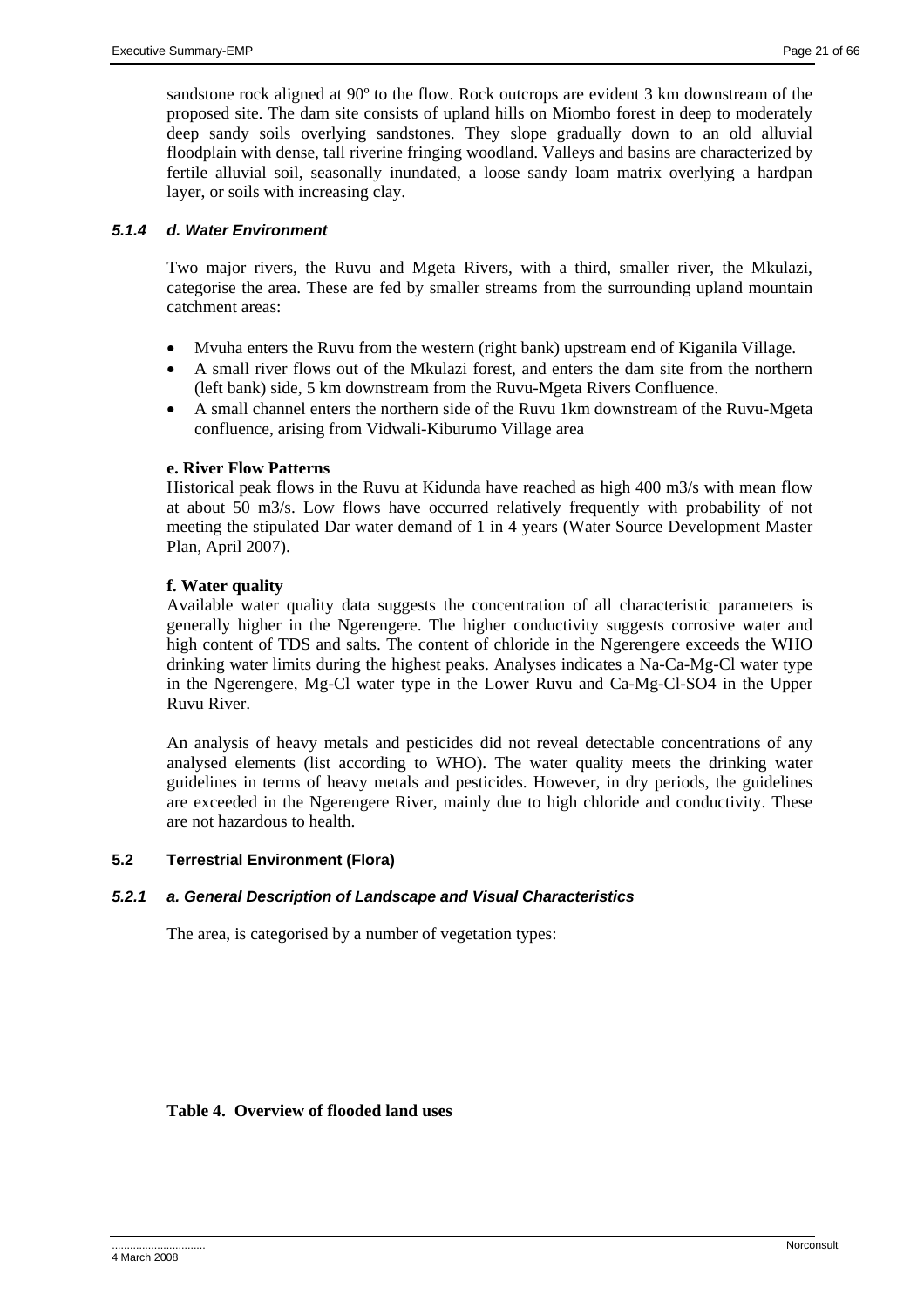|                                           | <b>AREA OF FLOODED LAND (Ha)</b> |                   |                   |  |  |
|-------------------------------------------|----------------------------------|-------------------|-------------------|--|--|
| <b>Land Area Type/Category</b>            | 90 <sub>m</sub>                  | 92 m              | 93.5 m            |  |  |
|                                           | <b>Permanent</b>                 | <b>Seasonal</b>   | $1/30$ Year       |  |  |
|                                           | <b>Inundation</b>                | <b>Inundation</b> | <b>Inundation</b> |  |  |
| Seasonaly innundated grassland-long term  | 156.4                            | 282.0             | 344.8             |  |  |
| Seasonaly innundated grassland-short term | 26.4                             | 42.3              | 65.2              |  |  |
| Settlements and agriculture               | 20.8                             | 23.1              | 24.0              |  |  |
| Riverine forest                           | 271.8                            | 439.9             | 521.1             |  |  |
| Miombo and associated hilly woodland      | 409.1                            | 658.3             | 845.6             |  |  |
| Savanna woody grassland                   | 1137.5                           | 1886.7            | 2337.9            |  |  |
| Mbuga-dambo grassland savanna             | 543.8                            | 778.8             | 917.8             |  |  |
| Cleared land-highly disturbed             | 52.3                             | 68.4              | 75.4              |  |  |
| River/water area                          | 141.7                            | 163.2             | 175.0             |  |  |
| <b>Total</b>                              | 2759.7                           | 4342.7            | 5307.0            |  |  |

# **Total Land Area Flooded by Kidunda Dam**

The area upstream of the Ruvu-Mgeta confluence to the foothills is hundreds of square kilometres of alluvial floodplain. Here, 3 additional vegetation types occur. These are:

- The rocky hillsides are quite steep and vegetated by a close canopy, dry deciduous woodland with dense under storey of shrubs and herbaceous weeds.
- The seasonally wet grasslands comprise tall moist grassland savanna with scattered trees and clumps of trees and shrubs around termite mounds, with species similar to those found on river fringes (on the lower slopes) and on rocky hillsides (on the higher lying ground)
- The permanently wet grasslands have scattered water holes, and are located on lying sections of the drainage lines flowing from the Miombo woodlands into the Ruvu drainage basin.

The the permanent inundation zone are categorised by dense, tall riverine forest and woodland.

# *5.2.2 b. Biodiversity and Endemism*

**The plants species** in the site number over 160 woody plant species, which characterise the riverine, wetland and grassland conditions that typify the Miombo vegetation of the Selous GR and Mkulazi FR. Several aquatic macrophytes, 17 common herbaceous plant species, 10 liana/climber species, 56 woody shrub/small tree species, 97 species of large trees, 8 commonly occurring grass species, 9 dominant herbaceous annuals/perennials, 26 shrub species that grow to small trees, 1 tree fern species and 1 bamboo species, were surveyed.

There is no known incidence of plant endemism in the area. There is one tree species recorded that is documented on the IUCN Plant Species Red Data List, namely Baphia kirkii, found close to the Dam Wall site. One tree species appears as a new record of extension of the range, of the Genus Cynometra, a plant recently renamed as Brenaniodendron carvalhoi, which is more commonly found in Mozambique, with one record from Lake Utungu in the southern Selous Game Reserve.

**The mammalian fauna** in the Gonabis area are typical of the Selous GR, and is home to 1 of the 11 endangered species found in Tanzania, notably wild dogs. It is also a valuable habitat to 3 of the 27 vulnerable species found in the country, notably: lion, cheetah and elephant (Rustigi, 2005). The Selous GR has one of the highest concentrations of wild dogs in Africa, approx 1,500 of a total 4,600. It is uncertain if the Gonabis population is resident or migratory. Most sightings were reported in the dry season with pack sizes of 5-10 animals.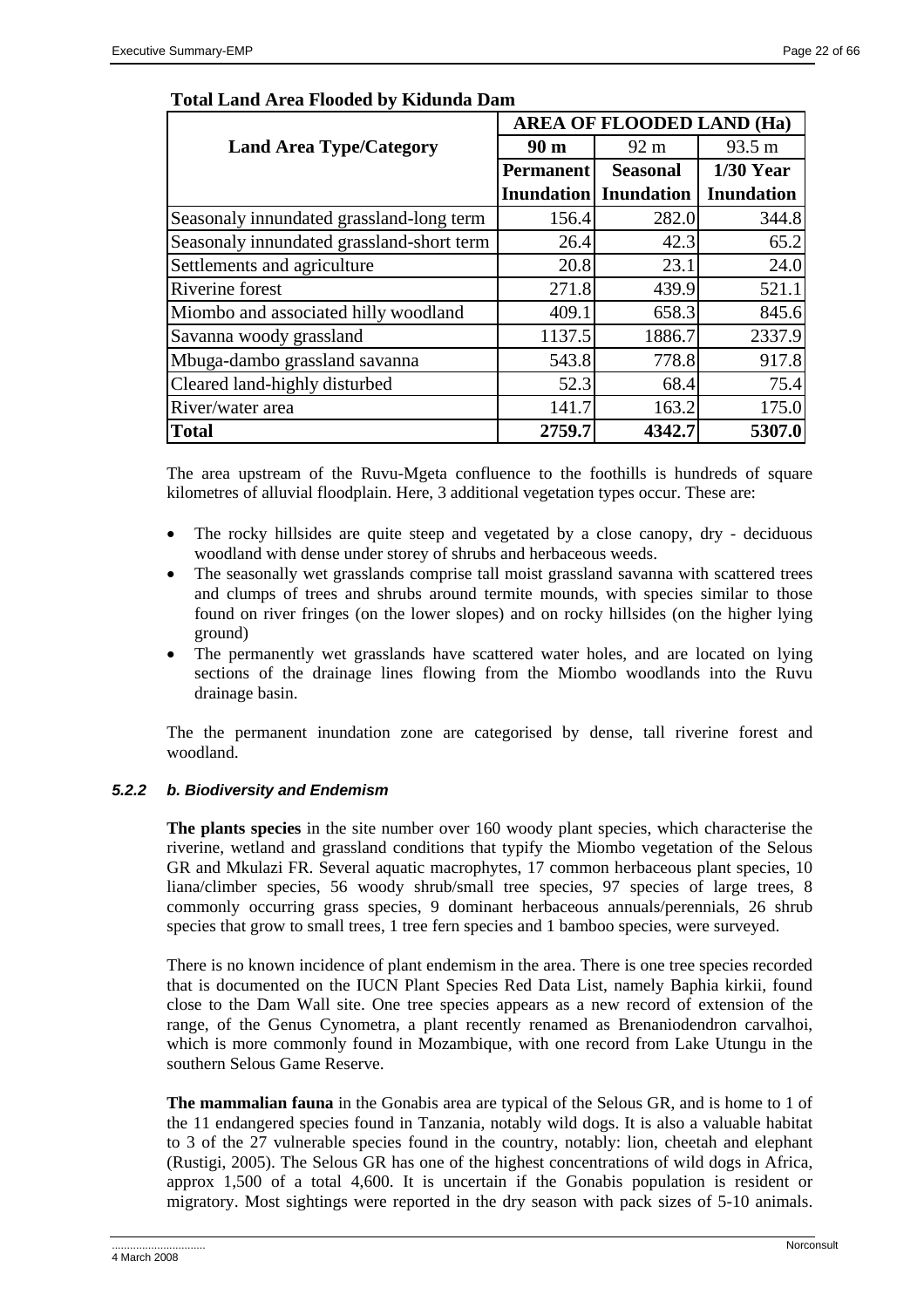The Selous also supports Black Rhinos and the largest concentrations of Cape Buffalo in Africa, the latter migrate to the Gonabis during the dry season.

The survey was validated by a USDM fauna expert who concluded that there are no known unique or threatened endemic mammals, reptiles or amphibians.

**The Bird Fauna:** The Selous GR is also an Important Bird Area (IBA) with over 450 species (Baker, 2002). It is important for rare birds such as White-backed Night Herons, Saddle-billed Storks, Pel's Fishing Owls and African Skimmers. It is also seasonally important for many wetland habitat species, like Goliath Herons, and is the border of the coastal forest range of the endangered Spotted Ground Thrush. It is also, the northern breeding site of African Pitta, and habitat for the Lesser Seedcracker and Rock Pratincole. Vulnerable species include Lesser Kestrel, Corncrake, and Kilombero Weaver, and the near threatened Madagascar Squacco Heron, Pallid harrier, Stierlings Woodpecker and Basra Red Warbler. Baker (2002) reported that the Kidunda dam, while potentially destructive to habitat, is unlikely to have an impact on endemic, or threatened avifauna. The dam would probably favour water birds, as their dry season habitat is limited in extent.

Although the Grey Throated Flycatcher (Myioparus grisegaularis), was seen for the first time, and is not known to be within its normal range. The survey was validated by Tanzanian ornithologist, Neil Baker, who concluded that there are no known unique or threatened endemic birds.

# *5.2.3 c. Terrestrial Vegetation*

Among the most frequently encountered timber species are Dalbergia melanoxylon, Acacia nigrescens and Tamarindus indica. Dalbergia melanoxylon (Ebony), known for its hard wood, are the dominant species, forming almost mono-species stands in some places. Other wellknown, locally occurring timber trees are: Afzelia quanzensis, Pterocarpus angolensis, Combretum imberbe, Julbernardia globiflora, Syzygium quineense, Sterculia appendiculata, Tamarindus indica, and Albizia, Terminalia, and Diospyros species. Encountered in very limited numbers during field surveys, they are thought to have been illegally harvested in the past.

At least 7 different vegetation systems have been observed:

**Hygrophyllous Riverine Forest:** This fringing riverine forest are found on the high ground, where the soils are deep, dark brown to blackish-brown, freely to moderately freely draining sandy loams to sandy clay loams rich in humus. In places the forest has been cleared for cultivation.

The riverine vegetation consists of dense middle storey tree and shrub canopy (10-15m height) with very little undergrowth, but with occasional very tall trees emerging (16-22m+ height). The dominant tree species are Trichilia emetica, Kigelia africana, Syzigium and Ficus sycomorus, with extremely tall trees of Albizia species and Sterculia appendiculata. The under storey is dominated by lianas and scrambling shrubs such as Capparis tomentosa. Along the river, where exposed to sunlight, is often covered in mats of creeper, dominated by Ipomoea and Rhoicissus species. More open canopy occur in the riverine woodland, where large Ficus species (F.sycamorus), a large Palm tree (Borassus aethiopica) and the Doum Palm (Hyphaene compressa) commonly occur. This vegetation type is made up of a number of sub-systems:

• **Riverine forest along rocky cascades:** The vegetation resembles the dense riverine thicket found along the main Ruvu River channel, but occur where the streams are very narrow (mostly <15m wide and often only up to 5m wide), so the forest comprises a narrow band of tall dense thicket and trees up to ~20-30m wide at most.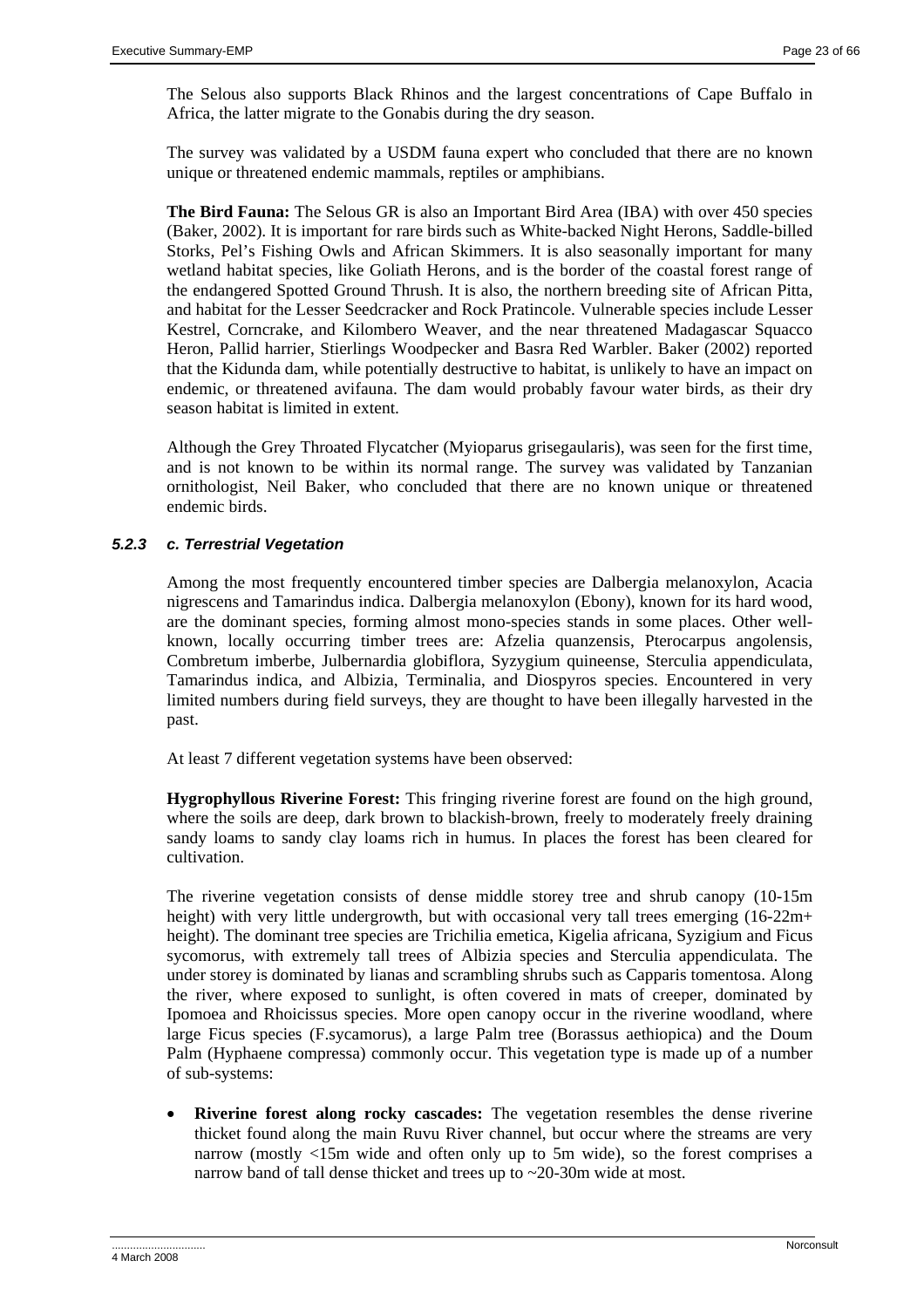- **Fringing forest (Mkulazi FR):** There are two types of fringing forest, with Miombo woodland on the upland areas, and a dry woodland savanna on the lower slopes adjacent to the moist Mbuga grassland areas.
- **Palm riverine thicket:** Fringing Hyphaene compressa occur in the fringing riverine forest along sections of the Ruvu, particularly between the Ruvu-Mgeta confluence and Kidunda Hill.
- **Open wooded savannah association:** This plant association covers the largest area to be inundated. The vegetation system is very common. The tall grassland areas have a low nutritional status during the wet season, and of low values to livestock and wildlife.

**Deciduous Woodland (Selous GR):** Comprises woodland thicket on hill footslopes of the sand ridges, where there is lateral moisture seepage from the deeper sandy soils up-slope. The vegetation forms dense thickets generally surrounded by seasonally wet, tall grassland savannah.

The dominant tree species are Spirostachys africana, Terminalia brownii, Adansonia digitata Acacia nigrescens, Markhamia lutea, and Sclerocarya birrea with shrub species Rhus, Commiphora, Gardenia, Grewia and Euclea. There are various climbing plants and lianas, including Landolphia, Coccinea, Dioscorea, and Ipomoea species. Small herbs are mainly of Sida, Corchorus, Abutilon, Hibiscus and Commelina species, while grasses are dominated by Panicum maximum, Panicum coloratum (probably), Sporobolus, Digitaria and Heteropogon contortus.

**Secondary Vegetation:** Riverine areas have been significantly modified by cultivation. Few trees remaining, replaced by exotic fruit trees such as Mango, Coconut, Banana, Jack Fruit, Guava, Oil Palm and Kapok. The low lying reed-bed areas either remain, or have been replaced with maize, sorghum, sugar cane, various household vegetables and wetland rice paddy. The higher lying alluvial floodplains are cultivated with Maize, Sorghum, Tobacco, Beans and Sim-Sim (Sesame).

Tall riverine grassland and reeds is dominant along sections of the river where the banks are low-lying and have not been undercut to expose sheer river bank faces. The dominant indigenous trees are Syzygium and Ficus species (eg F.verruculosa). The dominant grasses are Setaria and Vossia, with reeds and reed-like grasses dominated by Miscanthidium, Pennisetum and Phragmites. The island near the dam wall site that has been colonised by Bamboo.

**Seasonally Inundated Grasslands/Wetlands:** Seasonally wet tall grasslands savannah with scattered tall trees and thorn scrub, locally known as Mbuga, and regionally as Dambo occurs in low lying areas along drainage lines and on alluvial plains between riverine forest and the upland areas. The soils are seasonally inundated due to rainfall and to soil moisture. The grasslands are regularly subjected to very hot dry-season fires, resulting in few tree species.

The dominant tall trees are Acacia nigrescens, Sclerocarya birrea, Combretum imberbe, while shorter trees are predominantly Acacia drepanolobium (whistling thorn), Rhus (possibly R.natalensis), Combretum (possibly C.mossambicensis). Small herbs are mainly of Sida, Corchorus, Abutilon, Hibiscus and Commelina species, while grasses are dominated by Panicum maximum, Panicum coloratum, Sporobolus, Digitaria and Heteropogon contortus, with the addition of Hyperthelia and Cymbopogon species and sedges such as Kyllinga, Cyperus and Scirpus species.

**Orchids, Ferns and Epiphytes:** No orchids were observed. Epiphytes were observed in some of the trees mainly in the section downstream of the Ruvu-Mgeta River confluence. Encephalartos hildebrandtii, a tree fern was found in the dense thicket in footslopes of Kidunda hill.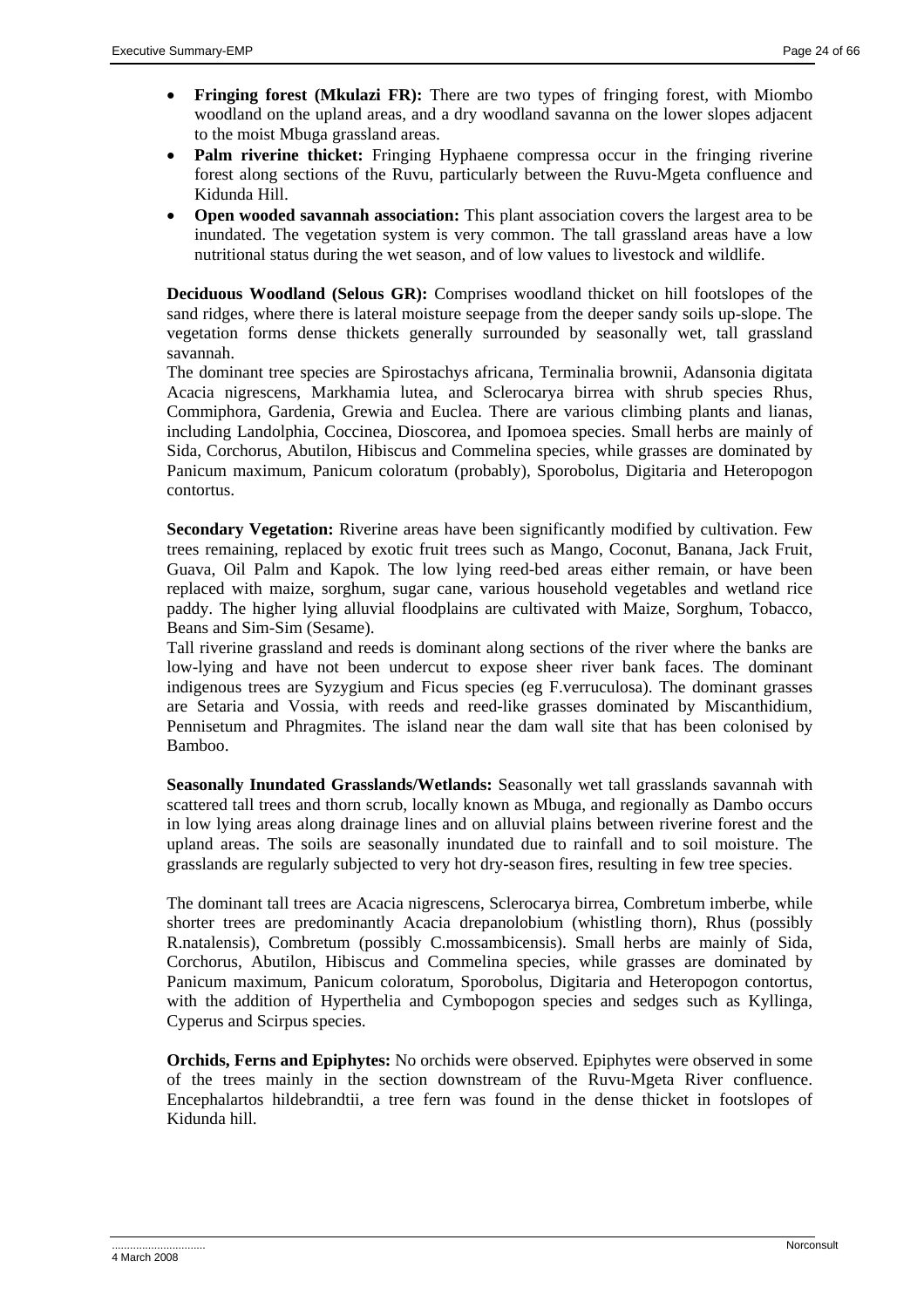# **5.3 Terrestrial Environment (Fauna) (And Migrants)**

# *5.3.1 a. Mammals*

There are migrant and resident species. The area is a transit route from the North Selous GR to Mkulazi FR and Mikumi/Uluguru Hills. DHA describe 5 major crossing points in the Project area. Larger herbivores (e.g. Elephant, Buffalo, Wildebeest, Hartebeest, Zebra and Giraffe) migrate in and out of the area, based on season availability of forage. They are followed by predators: Lion, Wild Dog, Hyena, and Cheetah. The Dam is unlikely to impede this migration as they can cross before the dam wall, or around the Jukumu WMA side, however, what was alarming from the field validation is that human ingression for farming in the Jukumu/Gonabis area, is destroying this habitat.

**Miombo woodlands and upland (dry) grasslands:** These upland woodland areas provide transient habitats for many of the large herbivores of the Northern Selous GR including Elephant, Black Rhinoceros (on the southern side of the Ruvu), Cape Buffalo, Giraffe, Hartebeest, Wildebeest, Zebra, Sable Antelope, Reedbuck, Eland, Impala, Kudu, and several lesser, more commonly resident mammals, such as Pangolins, Aardvark, Warthog, Bushpig, Common Duiker, Suni antelope, Oribi, Pangolins, Porcupine, Tree Hyrax and various species of hares, squirrels, bats, shrews, mice, rats, molerats and shrews. The larger carnivores include Lion, Leopard, Spotted Hyaena, and Wild Dog, while lesser carnivores include Jackal, Civet, Serval, Genet, Mongoose and Honey Badger/Ratel. Vervet Monkey and Yellow Baboon are also common.

**Seasonally wet/inundated grasslands:** This habitat contains mammals that move through the Miombo woodlands on seasonal basis, and/or as permanent residents, particularly on the fringes where habitats merge. This includes Bushbuck, Reedbuck, Waterbuck, Hippopotamus (mainly at night), Warthog, Otter, and various rodents, Cane and Giant Rats and Climbing Mice.

**Agricultural lands areas:** The agricultural lands provide habitat for many of the small mammals, mainly monkeys, rodents and the smaller carnivores. Larger mammals such as elephant and hippo pose serious problems to crop damage and by chasing and frightening people, particularly those land areas located close to migration routes (e.g. the Ruvu-Mgeta River confluence).

# *5.3.2 b. Herpetofauna (Reptiles and Amphibians)*

**Reptiles:** The reptiles common in the area are the Nile crocodile, and Water Monitor, as well as turtles, tortoises and many species of lizards, skinks and geckoes, chameleons, and snakes.

**Amphibians:** Many amphibians were observed, dominated by the African clawed frog (Xenopus laevis), land toads, grass and reed frogs, and bullfrogs. Most reptiles will move away from the water body into adjacent /remnant habitat around the reservoir.

**Avifauna:** More than 90% of the bird species observed were common to river wetland habitat (e.g. Kingfishers, Ducks and Waders). None of the BirdLife (2007) listed birds falls under the current threatened list. Being a contiguous habitat of the Selous Game Reserve, the threatened birds found in Selous (Baldus and Siege, 2003; Baker, 2002) may also be using this habitat. Other species listed, especially Birds of prey, which have large home ranges, likely to be found in the proposed dam site, include Ruppel's Vulture Gyps rueppellii (Near Threatened), Lappet-faced Vulture Torgos tracheliotos (Vulnerable) and Pallid Harrier Circus macrourus (Near Threatened).

**Insect Fauna:** Very little is known about specific insects. Those of economic significance affecting human health, including mosquitoes, ticks, mites, fleas, flies, and Tsetse Fly (Glossina morsitans). Dragonflies, butterflies and moths are abundant in the forest and grassland areas, and agricultural lands. Ants, bees, hornets and wasps, have positive economic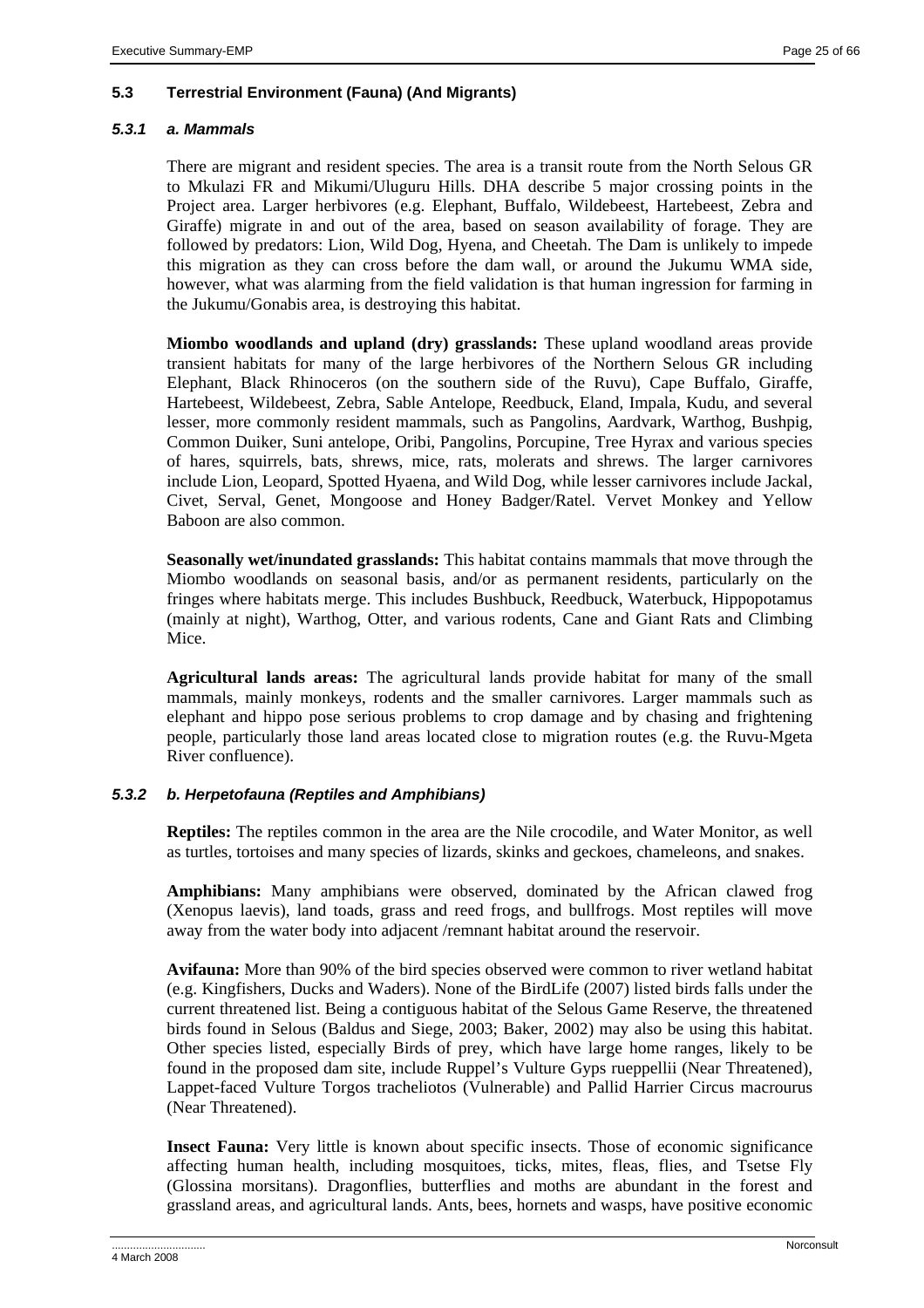significance due to a growing world market for decoration, for eco-tourism, and in some cases, as natural pest control agents. Termites are important to the ecology creating habitats for various plants, and in wetland areas, provide higher, drier land for woody plant and thickets, habitat for small animals.

The impacts of the reservoir are not expected to affect the habitats of the majority of insect species.

# **5.4 Aquatic Biota**

Fish are the most important aquatic fauna in the Ruvu River. None of the aquatic biota found are listed as endangered or endemic. It is quite possible that as yet un-described species are in fact endemic to the river, and the discovery of 6-9 new fish species, suggests further studies are needed.

**a. Phytoplankton and Zooplankton:** The estuarine environment in the Ruvu River has diverse zooplankton fauna, mostly of Cycolpoides and Calanoides.

**b. Aquatic Meiofauna:** Easterly flowing rivers in East Africa support at least 4 species of freshwater prawns (Machrobranchium spp.).

**c. Sediment fauna (Meiobenthos/molluscs):** Diptera, Ephemeroptera and Odonata larvae dominate the insect fauna in the sediments. Snails (Gastropoda) are also found in the sediments.

# *5.4.1 d. Ichthyofauna*

Ruvu River is typical of a tropical river and floodplain. It has a diverse fauna, an estimated 82 species of fish. 43 of the fish species are marine or estuary associated, mostly in the lower reaches. 39 freshwater species were found in the study from the lower to the upper reaches, notably:

- Up-stream: At least 35 species occur up-stream of the dam. Only four species are found exclusively up-stream of the site.
- In-Situ: At least 31 species are thought to occur at the site of the dam. These include all species that were found in the middle and throughout the Ruvu River.
- Downstream: The marine and estuarine influence in the area downstream of the dam means an estimated 74 species occur in this region.

# *5.4.2 e. Aquatic Ecology*

Agricultural activities and capture fisheries have been operating for years in the area, and have already altered the biological river environment, increasing turbidity and nutrient status. Consequently, this environment favours species that have evolved physiological and behavioural mechanisms to cope with the resultant stress of the fluctuating environment, notably:

Life history: At least 43 species of fish are known to breed or live in the sea and migrate up through the estuary into the freshwater reaches of the Ruvu River, many only venture into the upper part of the estuary. Four mullet species, indo-pacific tarpon and Zambezi Shark are considered to be amphidromous, spending large amounts of time in the lower brackish/freshwater reaches for feeding. At least 42 species can live, breed and feed in freshwater, and includes predators, herbivores, insectivores, and phytoplanktivores.

**Reproductive requirements of the species that breed in freshwater:** Of the 42 freshwater species, at least 18 breed in floodplains, 3 prefer a rocky substrate and 19 have unknown breeding habits. Reproduction is normally timed to coincide with a seasonal abundance of food resources, shelter from predators and benign abiotic conditions. This normally coincides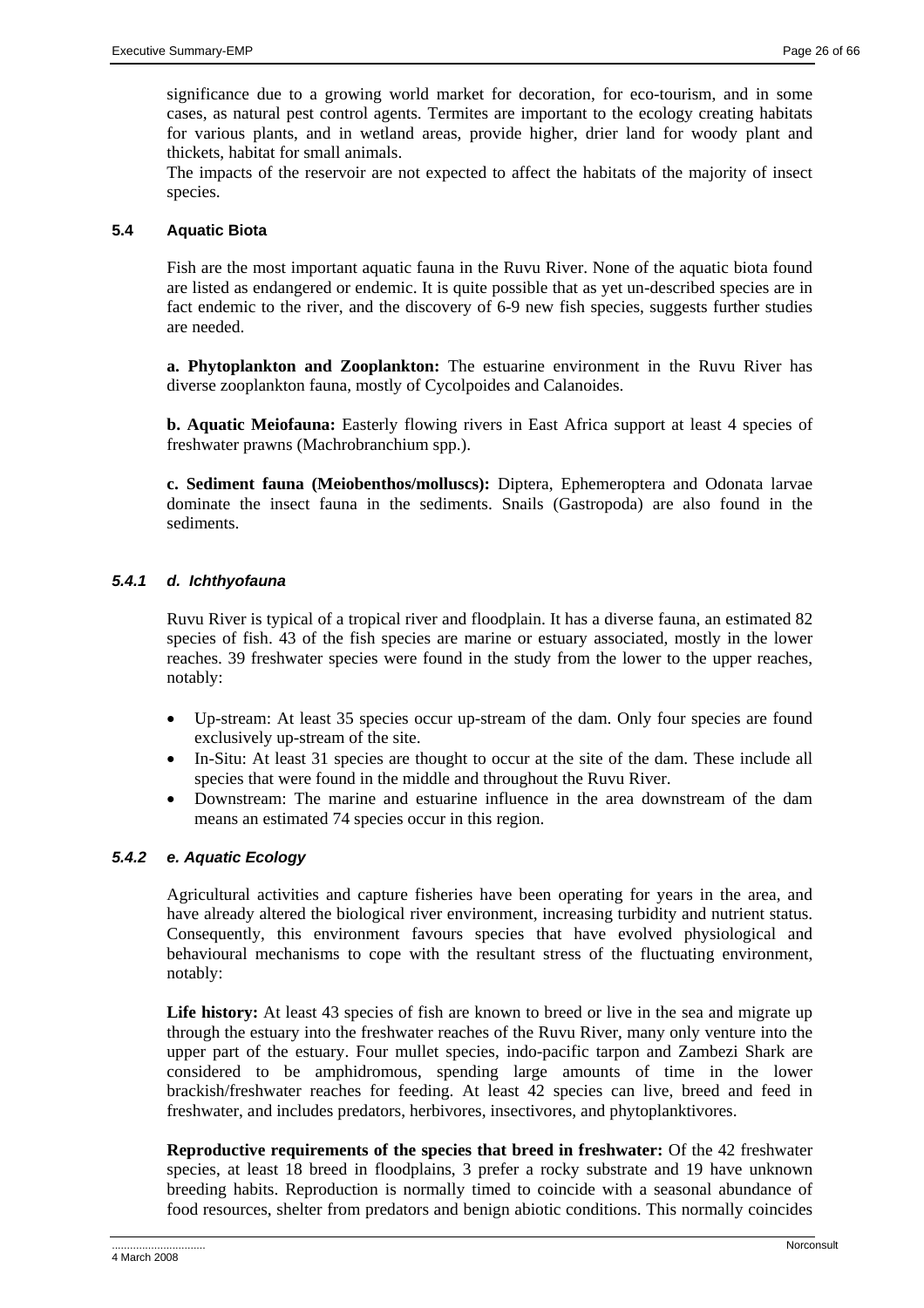with an increase in rainfall and flooding. Consequently, most riverine fishes in the Ruvu will spawn just prior to, or during periods of flooding. Spawning normally occurs on recently inundated vegetation when rivers break their banks, or on floodplains. Egg and juvenile survival is dependent on the maintenance of a consistent water level during the early stages. Rapidly receding water is known to leave eggs and juvenile fish stranded, reduce food availability and cause mass mortality.

**Migratory species, swimming ability and seasonal timing:** A number of fish migrate up and down the Ruvu River. Three are catadromous, 6 amphidromous and at least 14 potadromous.

The African Mottled, African Longfin and Shortfin eels are the only truly catadromous species (migrate from sea to freshwater to breed). Collectively, they are important to the local fishery, ranked 7th by fishermen. Eels are well known to migrate long distances up east coast rivers to feed and mature. Eels spawn at sea and after a planktonic larval stage, move into estuaries, where they metamorphose into glass eels. The glass eels begin a freshwater migration and change to elvers which migrate up to 500 km upriver and are capable of climbing moist rock faces and weirs. Eels spend many years (up to 15) in freshwater, undergo a second metamorphosis at maturity, change into silver eels. They migrate downstream to the sea to breed. The proposed dam is likely to pose a barrier, but not too severe a threat to the up and downstream migration of these species.

The four mullet species, indo-pacific tarpon and Zambezi shark are considered to be amphidromous (spending large amounts of time in the lower brackish/freshwater reaches for feeding). These fish are strong swimmers and capable of moving great distances upriver, but, it is unlikely they migrate high enough upriver to be severely affected by the proposed dam.

Potadromous species (migrate up river to breed), include the Clarias, Hydrocynus, Citharinus, Labeo and Barbus species. They make up half of the 10 most important fishery species. Tigerfish and Redeye Labeo can traverse small weirs and waterfalls, but will be hampered by the dam.

**Reproductive minimum flow requirements:** For the optimal functioning of a floodplain, seasons of low and high flow, are required. It is therefore essential to maintain minimum Environmental Flow Requirements for successful fish reproduction. Large daily fluctuations can leave fish stranded, altering spawning behaviour and egg and juvenile survival. Natural flood heights, intensities and timing must match the natural (pre-dam) conditions to avoid reproductive failure.

**Gene pool status:** The gentle gradient, lack of waterfalls or large rapids suggests that there are probably no natural barriers between the estuary and the upper reaches of the river. Consequently, the fish in the Ruvu River are capable of freely mixing genetically and there should be a large and healthy gene pool in the river, particularly for the migratory species. The dam may alter this.

**Important wetlands:** The 4 significant floodplains, described above are critical habitats and provide shelter, feeding and breeding habitat for many species of fish in the Ruvu River.

# **5.5 Socio-Economic Conditions**

JUKUMU WMA has a considerable volume of published material describing the SE nature.

# *5.5.1 a. Community Description: Villages Formation/Registration*

All villages within the Project area were formed under the 1974 Ujamaa Villagisation Program. Households were shifted to new settlements under various registered villages. They were provided with big enough plots to build their houses, and with reasonable sizes of farming areas in the virgin land within the flood plains and lowlands of the Ruvu River. Due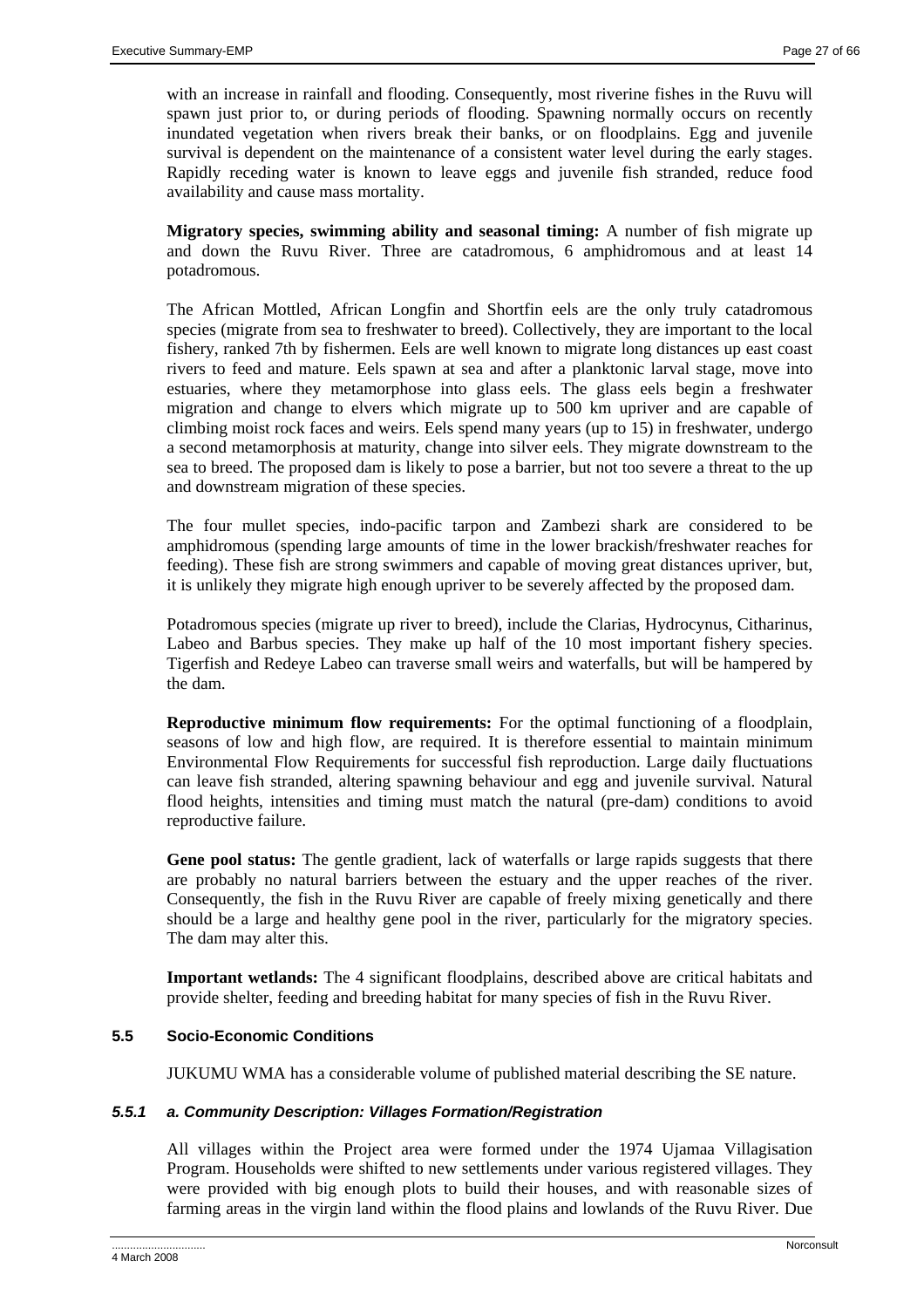to this earlier displacement, the general consensus is one of dissatisfaction at the looming prospect of having to be displaced again.

**Settlement pattern:** Most of the houses in the project area are built along the high ground, to avoid flooding, especially Kiburumo village, Mvuha, Bwira Juu and Magogoni. They tend to prefer to be near the road or close to the Ruvu River. As a result, villages are densely populated, and houses condensed in a linear pattern on both sides of the road, a reflection of "Ujamaa village concept".

The majority are primarily farmers (94%), engaged in off-farm activities such as fishing (18%) and illegal hunting, and a few engage in honey harvesting. Some villagers (e.g. in Bwira Juu and Bwira Chini) carry out weaving, e.g. making mats. Few carry out petty trading and have kiosks or genge for selling seasonal fruits and tomatoes, and various processes goods. Most households are surrounded by farm crops, such as pawpaw, coconuts, bananas, and maize and mango trees. Cowpeas and cassava are also grown. House compounds tend to be overgrown and this poses a danger of snakes and other harmful reptiles and insects. Occasionally, the Ruvu and Mvuha Rivers have flooded residential areas affecting houses and properties for a period of 1 to 3 days.

**Household size:** 83% of the households in the project area are headed by male members. Female headed households comprise about 17% of the community households. This is not an uncommon feature in a predominantly Muslim community, where divorce is common. Women headed household have limited land, resulting in low income and subjected to more hardship.

Rustagi (2005), estimated the average household (hh) size is 3-5 people per household  $(37.5%)$  and 6-8 people per hh  $(\sim 30%)$ . This study shows 3-5 people (58.9%) and 29.1% of households consist of 6-10 people, suggesting a high population growth or influx.

**Land conflicts:** Migrant Maasai and Barabaig pastoralists are in conflict as a result of grazing animals in people's farms. Land Use Plans (LUPs) were made up as early as 1991, and revisions are underway but village governments do not use these plans. Mkulazi FR is a grazing area, but there is a tendency to move towards the village land to avoid the threat of tsetse flies. In the past, there have also been inter-clan and inter-village land disputes in the area. Bwira Juu farmers had reported land conflicts with their relatives in Magogoni.

# *5.5.2 b. Current Hazards, Threats and Floods*

**Floods:** With a large number of households living near the river banks, many people experience flooding. This can be up to 0.5-0.6 m above the house foundations and has been a regular event, appearing to increase, of late. When floods occur, farming ceases and schools are closed, as nobody can cross the river. Problems arise from crocodiles, hippos, dangerous snakes and insect pests. Gastro-intestinal problems also increase due to water contamination due to flooding of pit latrines.

**Vermin:** High concentrations of vermin, notably monkeys, create losses to crops. Rodents damage/eat about 40% of the total production. Some bird species also pose a threat. A great deal of time is used to protect crops. People have opted not to farm certain areas because of the vermin.

**Man-eating crocodiles:** The threat of crocodiles to people's lives seems to be increasing. 21 cases of partial attacks, injury or death, were reported, between January and May 2007. This corroborates earlier studies. Attacks happen frequently during fishing or when fetching water from the river. The JUKUMU Society has a crocodile hunting licence to try to alleviate the situation.

**Soil erosion:** The Ruvu River meanders in the area, causing destruction to houses and farm land due to soil erosion. River banks are undermined and collapse. This is aggravated by local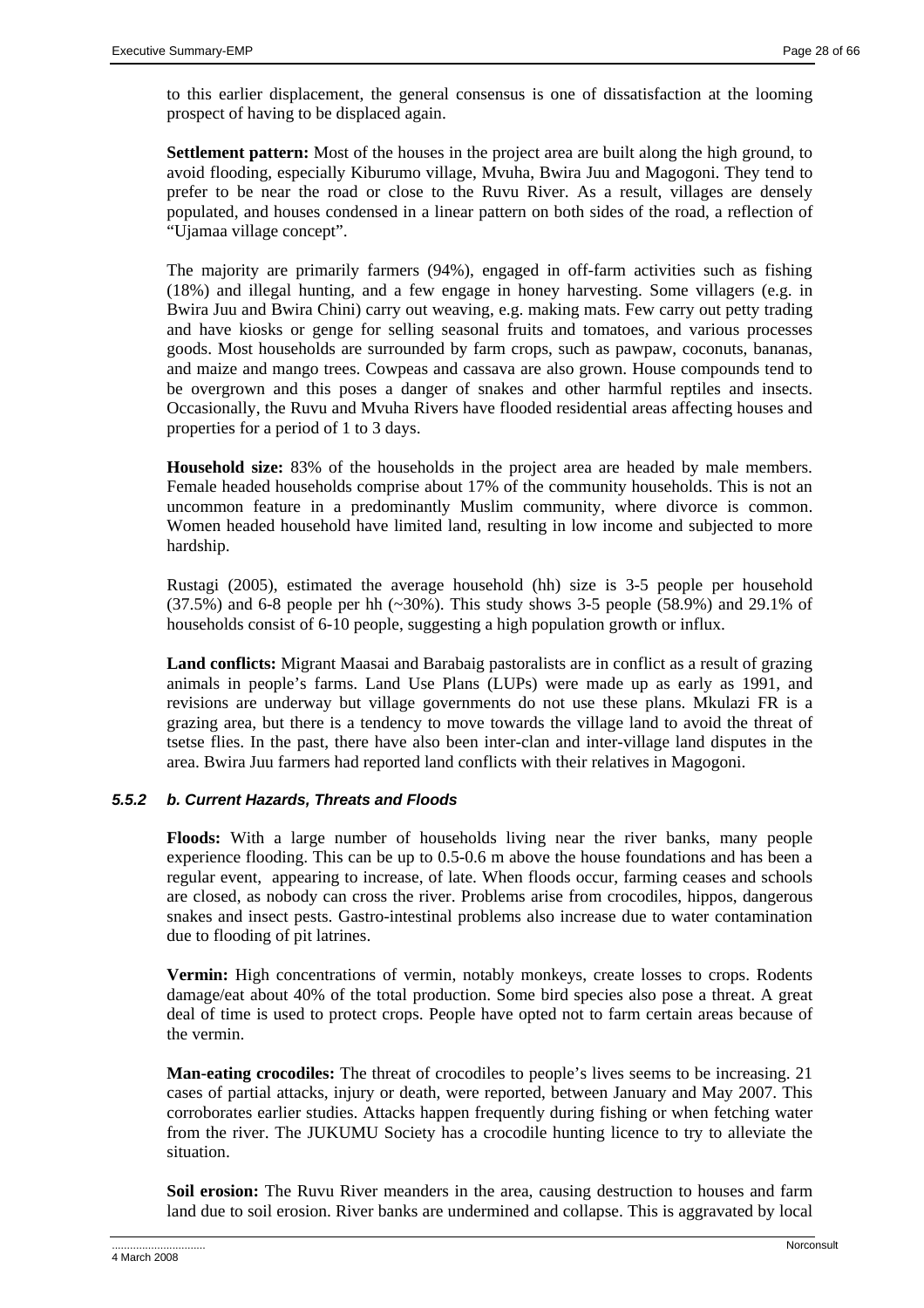farmers, who clear reeds, grasses and trees for cultivation, reducing the protection along the river banks.

# *5.5.3 c. Socio-Cultural Profile*

**Holy Sites/Shrines:** There are areas set aside for special traditions, notably graveyards, rituals (locally called 'Kilemela'), sacred trees (include mbuyu, mgude, and mtamba) and areas for traditional training (mainly girls) known as mkole. Several burial sites, owned by clans are within the area to be flooded. Transfer of these spiritual heritage sites, prior to flooding, is welcomed under special requirements and traditional process that would cost around Tsh 300,000/- per site.

**Ethnic Profile:** The main indigenous ethnic group in the area is the Wakutu who form a big percentage that range from 95% to 98% of the total population in respective villages. The remaining 2-5% included Wazaramo, Wakwere, Matumbi and Walugulu, who come from several parts of Morogoro and other parts of Bagamoyo district. Most moved to the area in 1974 under Ujamaa, but others have since migrated into the area because of richer agricultural soils and other non-farm activities. They are Maasai, Chagga, and Barabaig. The dominant languages spoken in the project area are Kiswahili (100%), Kikutu (98%), Kizaramo (99%) and Kirugulu (66%).

Gender: Most of the women in the area are marginalised, although they are the main producers of crops and other economic products. They have less authority over decisions concerning family properties, farms and crops. Only the head of the family (usually a male) has the mandate to decide on domestic matters and household income. Women accept this as a cultural norm under Islam.

# *5.5.4 d. Domestic Organization*

**Water:** Water is used for domestic and small-scale irrigation, from the rivers and shallow wells. Water availability is not a problem, but water quality is questionable. At Kiburumo, water is used for irrigating tobacco and brick making. The majority (75.3%) consume more than 2 buckets of water/day, 18.4% consume 2/day, and (5.3%) consume one or less/day.

About 77.2% have year-round access to water. The majority fetch water from hand-pumped wells, while others (21.5%) fetch water from the Ruvu River, and 1.3% live far from water. Most of the water infrastructure is currently not functioning. Water Committees are not active.

**Food:** Amongst the food crops grown in the area of study, beans constituted the highest (24%), maize (22%), cassava (15%), rice (13%), chick peas (9%), potatoes (9%) and (8%) soya beans. Bwira Chini and Bwira Juu produce bananas for both home use and cash earning.

Food purchase consumes most of the household income, especially November and February during the dry season. Food scarcity is due to farmers selling their food crops, often with little reserves for own consumption, giving rise to a high degree of food insecurity. Education is needed to highlight the importance of reserving food. The Dam offers opportunity for domestic vegetable production.

**Firewood:** Villagers obtain their firewood near to their residential area. Women are normally the main collectors of firewood, except around Kidunda where men collect firewood, and then sell it. A bundle of firewood is sold for Tsh. 300/-. There have been no attempts to establish woodlots in the area as indigenous trees are plentiful. Firewood is used for cooking. Women spend an estimated 7 hours/day, collecting wood. Charcoal, Tsh 3,500- 4,000/- per sack, is produced for re-sale.

Indoor lighting: Kerosene is the main source of lighting, 56% use oil lamps, 27% use firewood.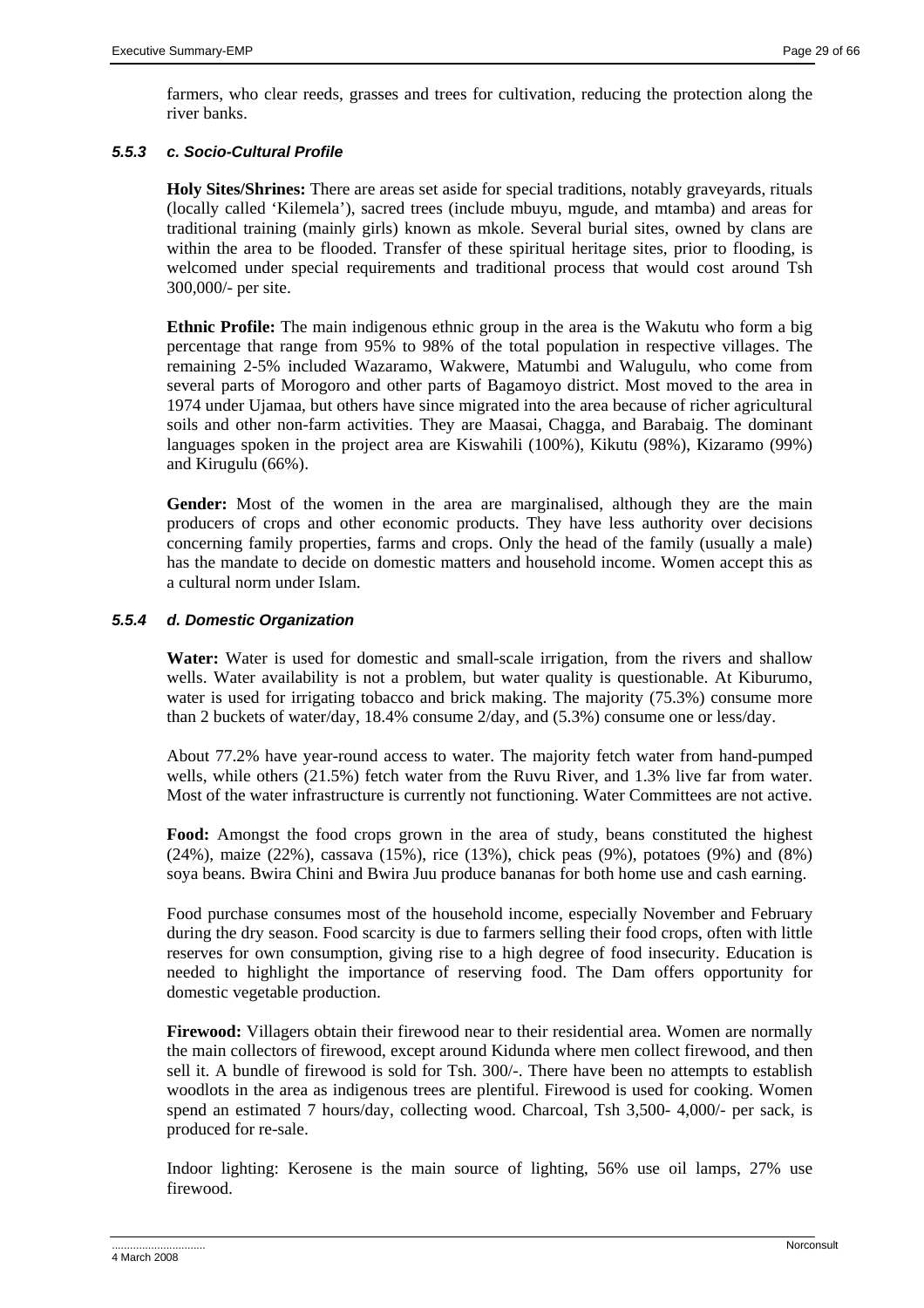# *5.5.5 e. Fisheries practices and economic importance*

Fishing is a significant activity. In the hilly upstream reaches, there are fewer fishers, mostly because of a lack of large fish and low species diversity. In the upstream foothills, individuals practice fishing as an occupation, while 13 % of males in the middle and lower reaches of the Ruvu River (the dam site) engage in fishing. In the wet season, there are many opportunistic fishers.

The major of the catch comes from gillnets of mesh sizes from 2 - 4" (50 -100mm), and between 10m and 100m long. Fish nets are usually set parallel to the river banks using dugout canoes. Gillnets set at night, and fish are removed regularly to prevent crocodiles from eating the fish or becoming tangled. Gillnets range in price from Tsh 2,500/- to Tsh 17,000/- with an average price of Tsh  $10,500/-(\pm \$8.40)$  per 100m. The seine nets that were observed were relatively small  $\ll 20$ m) with a mesh size of 2" (50mm), used mainly in the ponds and backwaters. Operated by two people during the daylight hours, seine nets cost Tsh 10,500/ per 10m, on average, Tsh 21,000/-.

Hook and line fishing is a common by opportunistic fishers. The bait includes maize, soap, small fish, earthworms, insects and boiled eggs. This gear is inexpensive. Hook prices ranging from 100 to 300 Tsh each and 10m of line costs 500 to 2,000Tsh. Long-line fishing is also conducted, with at least ten baited hooks attached to a long rope or line.

A variety of traditional fishing methods, include basket traps and reed traps. In one village, two fishers used paraffin lights to attract fish at night and caught them using scoop nets.

Fish are important for food security and for cash income. Most fish are sold or bartered to villagers, or to middlemen who transport the fish to the nearest market. Some fishers take their catch home to be processed (fried, dried or smoked) or eaten. Fish is a most important source of animal protein, and opportunistic fishers rely on fish as a source of food, when other proteins are lacking. On average during the dry season, fishers earn ~Tsh 22,000/- (\$18.00) per day, and in the wet season  $\sim$ Tsh 3,000/- (\$2.50) per day. Fishing is done for 6.9 days/week in the 3 month, dry season and 4.5 days/week in the 9 month, wet season. The average annual earning per fisher is Tsh 2,600,000/- (\$2,090). This indicates the importance of fish to livelihoods and the local economy.

# *5.5.6 f. House Construction*

Almost all houses (90%) in the 7 villages surveyed (Bwira Juu and Bwira Chini, Kidunda, Kiburumo, Bonye, Mvuha and Magogoni) are of mud and poles, thatched with grass, and with an earthen floor. About 58% of the houses in the study area are of grass thatched, and 38% are roofed with corrugated iron sheets, and 4% have either mixed roofing materials (i.e. tin/thatch), or are roofless, under construction. 37% constitute mud and poles structures roofed with corrugated iron sheets, while 55% are built with reeds or sticks. Houses are not strong, and are easily destroyed by floods, fire and wind. Only 1 % are built either of concrete blocks or burnt bricks, roofed with iron sheets. The latter are normally for government, NGOs, schools, dispensaries, and worship centres (i.e. churches mosques etc). Very few individuals can afford such building materials.

# *5.5.7 g. Domestic Stability*

On average, families were reported to be stable, though divorce is noted. Conflicts are caused by polygamy and unfair treatment from the husband. Some disliked to be married and share a single husband because of complexities related to administration, access (acquired) and sharing or control of resources. In Mvuha, 70% of the males practiced polygamy.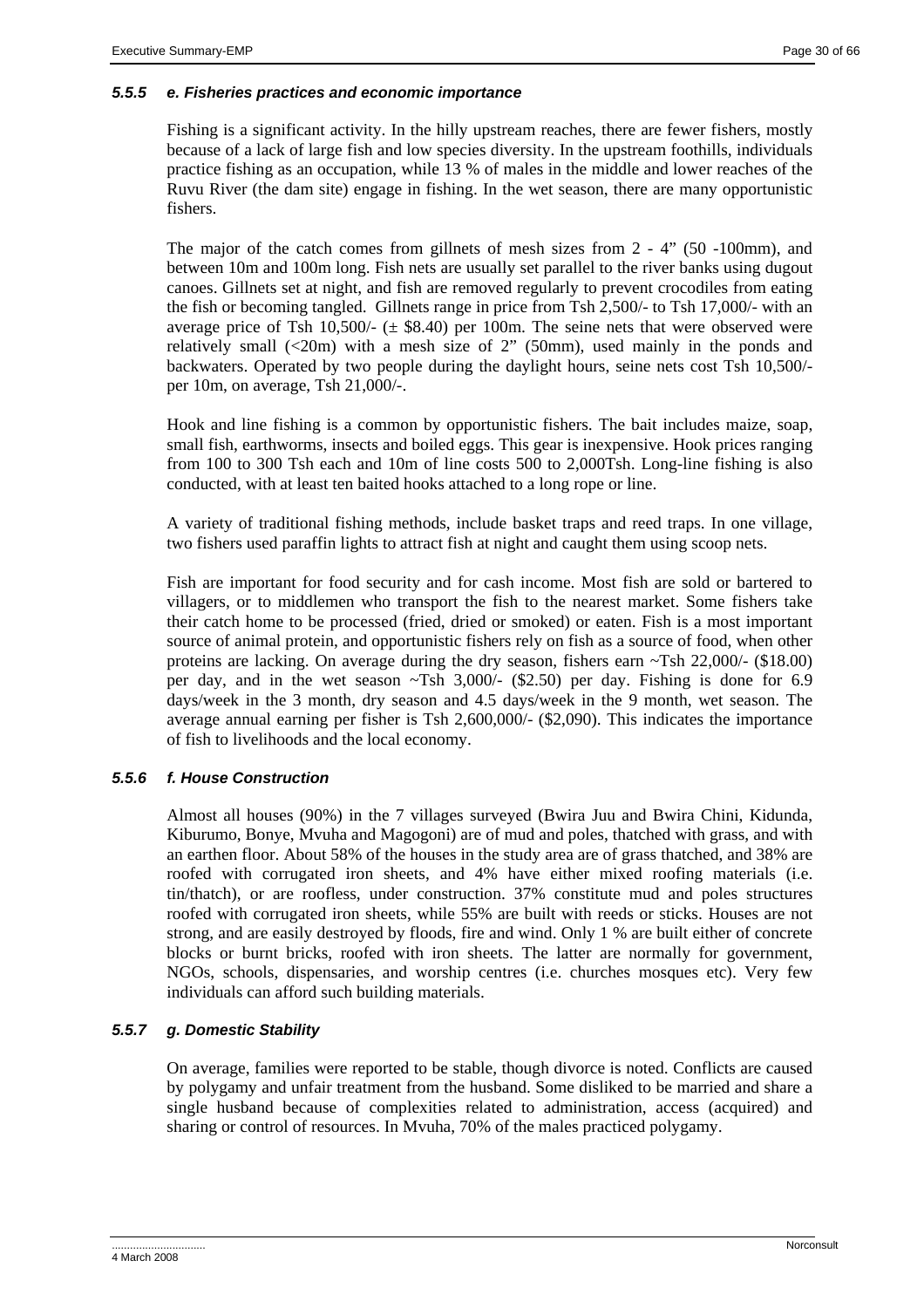# *5.5.8 h. Population*

Population profile by age, sex and marital status: Data from CSPD (2006) indicated the following key figures with regard to sex and age in the project area:

| Age            | Female | Percent | Males | Percent |
|----------------|--------|---------|-------|---------|
| Under 5 years: | 395    | 9.8     | 278   | 7.2     |
| 6-13           | 263    | 6.8     | 290   | 7.5     |
| 14-44          | 659    | 17.1    | 648   | 16.8    |
| 45-60          | 445    | 11.5    | 430   | 11.1    |
| Above 60       | 218    | 5.6     | 219   | 5.7     |

The high active, able-bodied age categories, suggests that out-migration is not an issue.

**Births and deaths:** Average 2006 birth rate in the ward was 4 children/village/month, or 20/ward.

**Migration:** In and out migration in the area is marginal, except in the upstream villages. Inmigration is currently high, due to opportunities like mining, livestock keeping, different businesses and timber harvesting. Immigrants come from Kigoma, Tanga, Kilimanjaro, etc. The youth tend to migrate to urban centres looking for formal employment in industries, businesses and informal sector. The youth end up frustrated as there are no local employment opportunities in the villages. Young females tend to leave the area due to inter-clan marriages.

# *5.5.9 j. Local Government*

The local government follows normal structures, represented by the Ward Executive Officer (WEO), supported by Village Executive Officer (VEO), and answerable to the District Council. The development planning procedures at the ward level are coordinated by Ward Development Committee (WDC). The plans are approved by the District Full Council supported by sectoral departments that are responsible to the District Executive Director (DED).

JUKUMU WMA Government: JUKUMU is a local association/society composed of 22 village members who participate in the management of the 750km2 Wildlife Management Area (WMA). It has a constitution, a steering body, and is registered as a CBO, making it legally recognized by government. The Executive Committee of the association constitutes of 10 members of which two are females. Each village is represented by three members for the annual/general meetings. These are selected by the general assembly, and of the three members, one must be female.

# *5.5.10 k. Education Status in the Project Area*

Literacy: The illiteracy level is very high (33%). The majority (66%) have primary education while only 1% has secondary education. About 27.2 % cannot read or write.

**Access to primary schools:** The area has 6 primary schools, one under construction. 31.0% of students live within 5 to 10 km of a school, 23.4% live less than 5 km and 22.8%, more than 10 km.

Some primary school (eg Bwira Chini) infrastructures are poor and inadequate, unlike Dutumi-Bonye primary school which is in good condition. The primary school at Bwira Juu is under construction, but has stopped due to the Project. Most schools lack basic teaching aides and facilities. Enrolment is low as few parents value formal education. Girls are at a disadvantage because of traditions and customs. They are expected to marry, and raise children. Except for Kiburumo, women tend to have a lower standard of education than men. Problems include shortage of teachers (Bwira Chini = 4, Kiburumo = 4 and Kidunda = 3),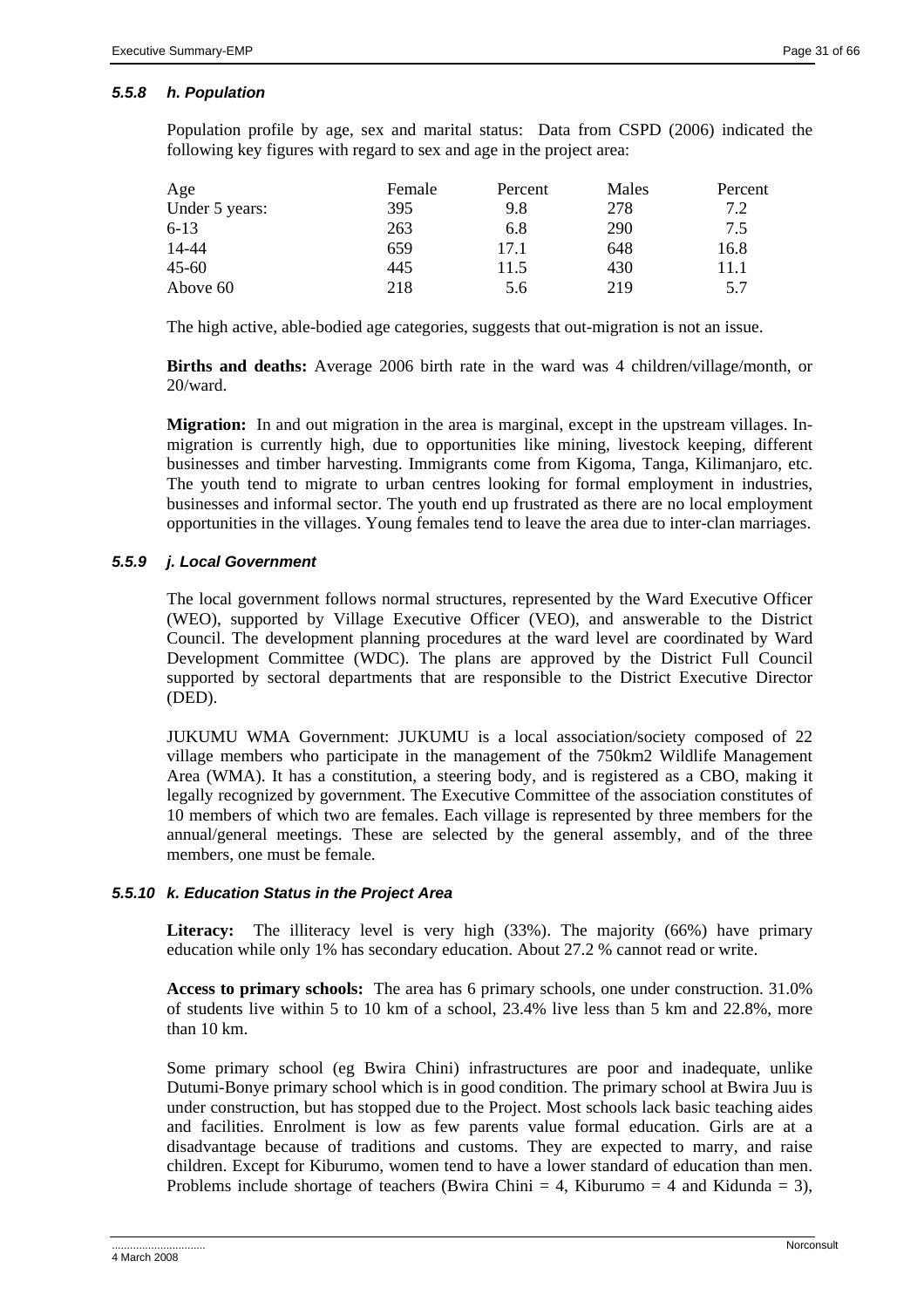inadequate classrooms, few desks and teachers' houses, lack of motivation and few incentives for teachers.

**Reasons for dropping out of school:** 3/30 school girls were reported pregnant at Bwira Chini primary school. Boys are often expected to support their parents, take care of livestock. Often boys dropout after losing interest, due to poor performance and not being selected to join secondary schools. They engage in income generating activities (IGA) including illegal ones (e.g. hunting).

**Secondary Schools:** There are only two secondary schools at Magogoni and Dutumi for all twenty-two villages of the JUKUMU Society. There are no initiatives for adult education except for a programme introduced for youths known as Compulsory Basic Education in Tanzania (COBET).

# *5.5.11 l. Other Local Institutions and Infrastructure*

**NGOs (Non Governmental organizations):** It was noted that there are no International or National/Civil/Non-Governmental Organizations in the area and none of the UN agencies were present. Only the Roman Catholic and Lutheran Churches are present in Magogoni and Mvuha villages, where there is TCRC (Tanzania Christian Refugee Services).

**Churches and religious organizations:** 98% of the people are Muslims. This has shaped the style of living and thinking. Christianity, mainly Lutheran, exists but its influence is small. Traditional belief (pagan) persists, dominated by strong and scaring witchcraft practices. Cutting across modern beliefs, this practice is probably behind the current level of underdevelopment. People do not build modern houses or put on nice dresses/shirts, in fear of being bewitched by jealous neighbours. Many sacred sites and shrines exist in the forest and river woodland.

Transport and communication: Most complain of the poor transport system. Kidunda access is poor. It is difficult for middlemen and business interests to transport goods and people. The carrier bicycle is the main transport, costing  $\sim$  Tsh 12,000/- per route from Kidunda to Ngerengere and Mvuha, the major shopping centres. In Kiburumo, there are 52 bicycles, Bwira Juu 91 and Bwira Chini 178. From Kidunda it takes 2 days by bicycle to reach Dutumi.

# **5.6 Natural Resource Husbandry**

Other than agriculture, land use encompasses forests, grasslands and wildlife habitat. Although LUPs exist, all of the land uses are not specifically planned, and are haphazard.

**a. Access to land and land tenure:** Land is acquired through 35% inheritance on clan basis, 3% rented or borrowed village land, allocations to needy people and purchase, and 34% selfallocation. The majority of in-situ villages have plenty of undeveloped fertile land. Only Mvuha, has no available land left, typical of the upstream villages. In Kiburumo, land can be rented at Tsh 200, 000/ha/year while Bwira Chini the rate was Tsh 10,000/ha/year. This gives an idea of land value.

The village government has also allocated 24% of land to applicants in need. A village government committee decides which part and how much of the land should be allocated and to whom. The process is easier for indigenous local residents, but harder and complicated for in-migrants. Any land inundated by the dam would have to follow local custom of procurement and compensation.

**b. Land holding:** 43% of people interviewed indicated that there was land scarcity, but varied from village to village. People would like more land for agriculture and other economic activities but land is not easily available. 22% indicated no land pressure, while 35% were uncertain.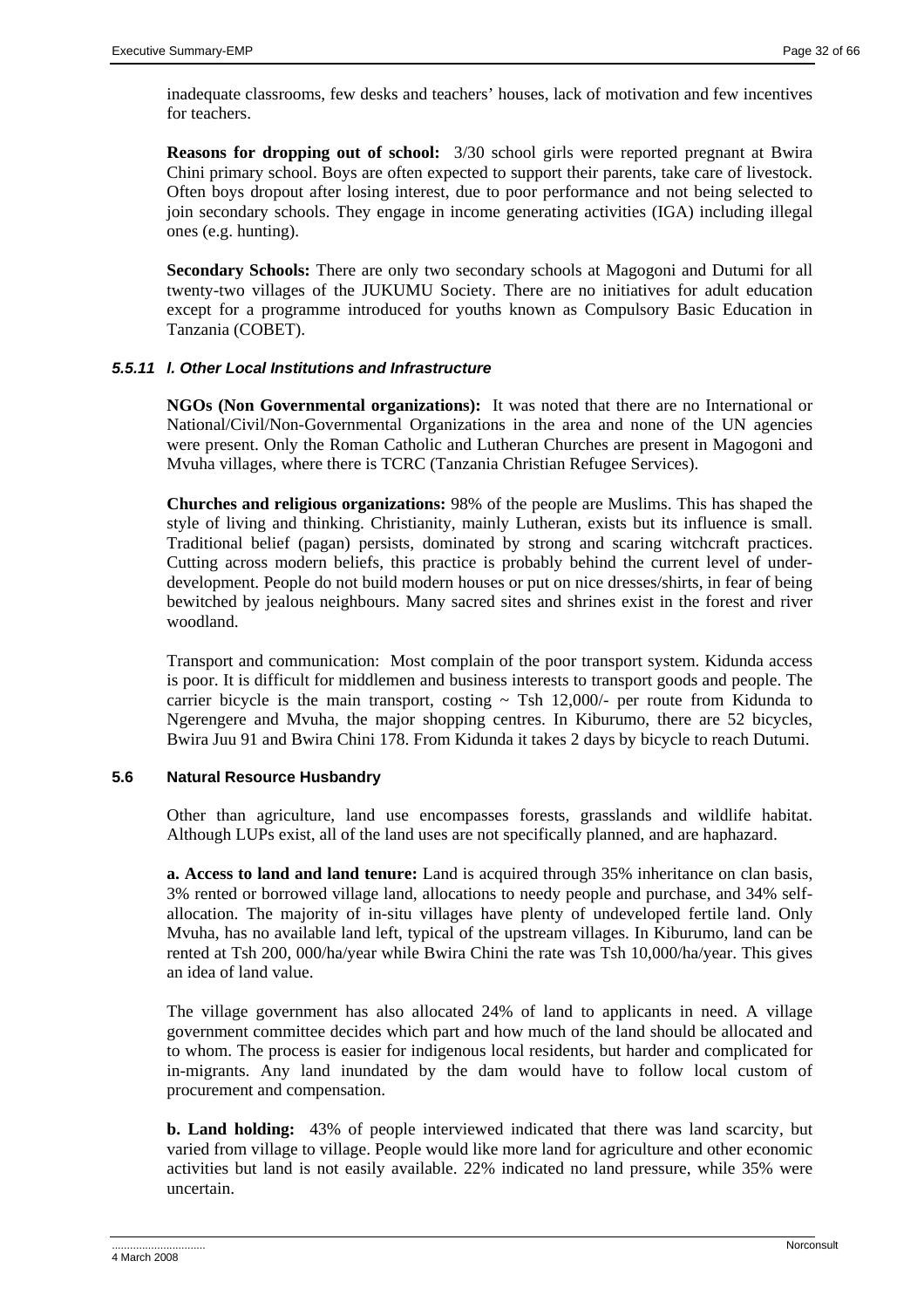**c. Crop patterns:** Agriculture in the area is typified by crops such as cotton, maize, tobacco, millet and a variety of fruits. Rice is grown in wetlands, a few kilometres from the homestead. Tobacco is grown along the river banks, for cash. Food crops include rice, sorghum, millet and simsim. Most of the farmers till the land using hand-hoes. No modern farm implements are used. Agriculture is small-scale subsistence, producing for home consumption and surplus for market to generate revenue to procure other, non-farm products. 93% practiced slash and burn.

Irrigation agriculture is not practiced. Farming depends on rain fed agriculture. Most crops (e.g. maize, watermelon) and some fruits, grown in the wetland areas, can be harvested twice a year due to good moisture and rich soils. There is little shortage of food in the area.

**d. Land husbandry:** 33% of the villagers practise monoculture farming. Mixed farming is about 65%, cowpeas, maize, and pawpaw are grown in the same farm. Fallow accounts for 2% of area.

**e. Agriculture inputs**: Agriculture is characterized by poor technology, hand hoe, limited inputs and shifting cultivation. Most farmers can physically cultivate 2–5 acres per household. The majority do not apply chemical pesticides, organic or chemical fertilizers. Inputs are not affordable and are generally not available. Farms rely on naturally fertile soils due to silt deposition during flooding. There is no financial institution for loan facilities. Muungano wa Vikundi vya Wakulima Tanzania (MVIWATA) was asked to become active in the area, and some villages had establish SACCOS through which communities could access credit and other, different facilities.

**f. Cropping system:** Shifting cultivation is practiced due to diminishing natural fertility after continuous use, as better yields come from newly cleared virgin land. In Bwira Chini and Kidunda villages, rice production goes up to 25 bags/acre in virgin lands, versus 8 bags if over-cultivated.

**g. Agricultural storage:** Most do not have modern storage facilities. Maize, millet, sorghum etc are kept in small bandas "Vihenga". Paddy, simsim, groundnuts etc are stored inside the house for security. Cassava is sold fresh, the remainder is dried and kept in the backyard under thatched huts.

**h. Animal husbandry:** Very few people keep cattle, except immigrant Maasai and Barabaig. The indigenous Wakutu no longer practice a livestock tradition of the early 1930's, abandoned due to tsetse flies. There are no reliable veterinary services. Few keep goats (average of  $1 - 5/h$ h) for domestic use. Maasai cattle, goats and sheep provides milk, which they sell to buy grain. Cows are sold in open market to buy clothes, veterinary drugs, food and beer/local brews.

60% of people keep small scale poultry for domestic use. A few keep 60-150chickens or ducks, for commercial purposes. Prices fluctuate depending on the market and bargaining power, averaging Tsh 3,500/- to Tsh 6,000 Tsh/- per unit. The 2006 national out-break of Rift Valley Fever (RVF) contributed to the rise of chicken prices. Poultry diseases, are treated with local herbs.

**i. Utilization of forest products (village and forest reserve**): Forest products include timber, building poles, thatch, fuel wood, charcoal, fruits, mushrooms, traditional medicine, and beekeeping. Environmental degradation is evident in forested areas surrounding the villages. Timber harvest business is mainly at Mvuha (6 carpentry shops and several carpenters), Mbwade (6), and Bonye (10 in 2007 compared to 3 in 2003). Carpenters are in every village, highest in Gomero (10) and Kisaki (10), while other villages have either one or none. Bonye has a building pole business, larger than any other village. Many engage in brick making for own use and selling. Charcoal makers have increased in Bonye 6 (from 0 in 2003), Mvuha 30, Gomero 25, Kidunda 5.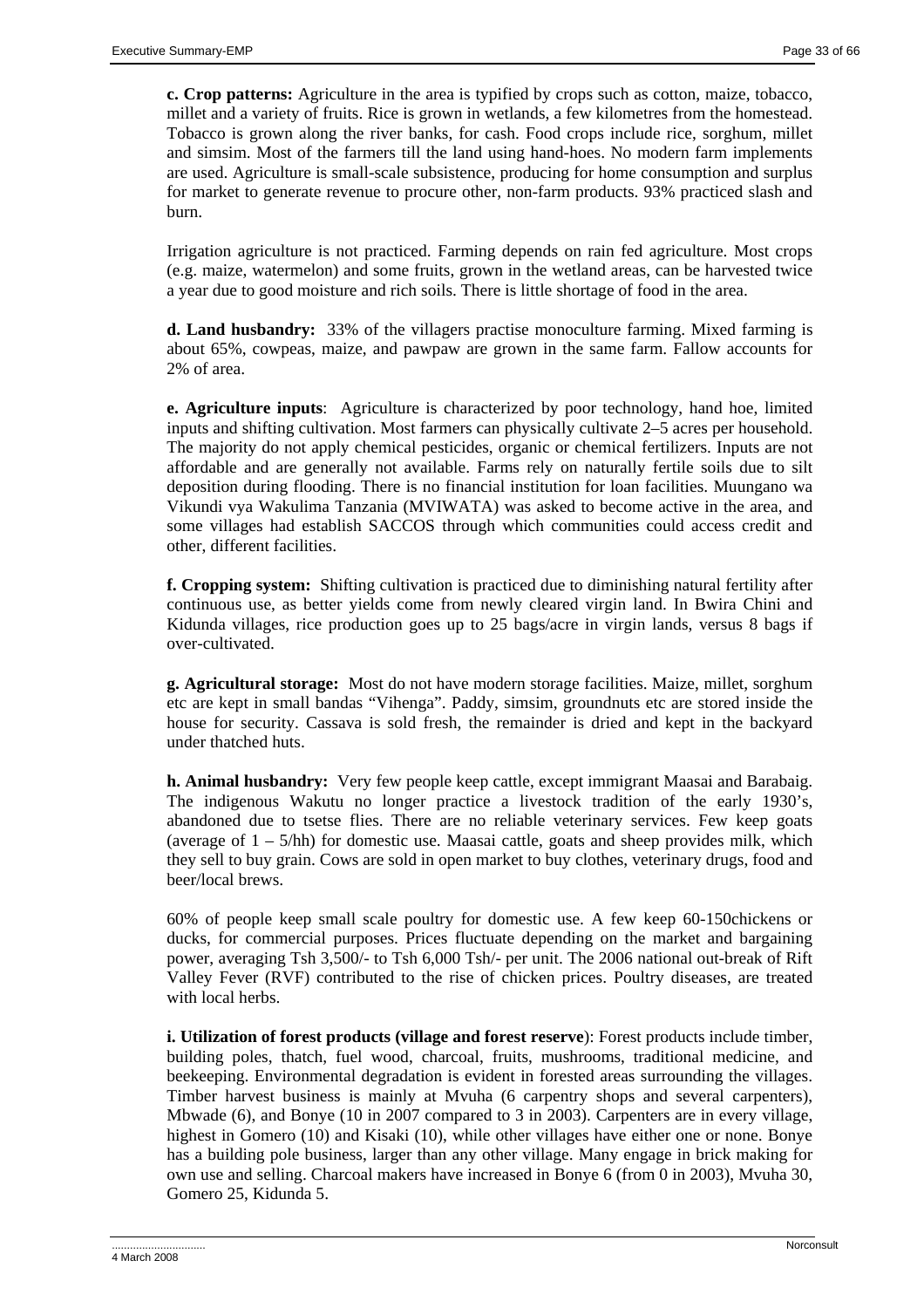**j. Important plant species affected by project development:** People are concerned that the dam will affect a number of plant species used for traditional medicines and ritual ceremonies, as well as tree species used for construction (notably: Ebony, Mkongowe, Mzizima, Mpungupungu, Mkula, Mikorosho, Mtambazi, Mguruka, Mkwambe, Mkunju, Mkilika, and Lufambo).

**k. Lack of agricultural/livestock and forest extension services:** The extension services are inadequate, with extension officers only allocated at ward level to serve 4 to 8 villages. Selembala Ward is most affected as it has no extension officers, except the Health Officer, based at Magogoni Dispensary. Extension staff are frustrated by lack of conducive working environment, lack of transport, meagre salaries, and poor incentives. Farmers therefore rely on indigenous knowledge and would benefit from assistance and modern technology, especially the new fishery.

# **5.7 Local Economy**

**a. Market access:** Limited access to markets for farm produce is due to limited capital, lack of marketing or producer associations, and poor road conditions. Middlemen from Morogoro and Dar es Salaam, exploit low prices associated with the increase in supply immediately after the harvest in June to September. Farmers feel trapped by the situation, lacking market information to negotiate and sell if they urgently need cash. Better access could improve the situation.

Mvuha has a big market that serves 10 villages, once a week. The majority (67.7%) travel more than 10kms to sell their farm products and buy their requirements, and 13.9% travel 5- 10kms, while 17.7% claim no market access and 15.2% are uncertain of the distance to market. People depend on the local, make-shift markets (Magenge) and kiosks for their domestic requirements.

**b. Market price**: Produce prices depend on the type of crop, demand and supply. Middlemen buy cheaply in the villages and sell higher in the urban areas to recover transport cost and risks. Maize or sorghum at Kidunda fetches Tsh. 15,000/bag. Some middlemen prepay farmers while crops are still in the fields (eg rice in Mvuha). Bwira Chini sell a bag of rice at Tsh 35,000/- to 40,000/-, simsim at Tsh 40,000/-, and maize at Tsh 28,000/100 kg bag.

**c. Access to transport**: Transportation to external markets due to poor roads results in low prices. Farmers pay Tsh 3,000 to 5,000/- for a return trip to Morogoro town and Tsh 2,000 to 3,000/100 kg bag of any farm produce.

**d. Income generation:** Most of the community engage in business activities, a small shop, brewing alcohol, farm/crop selling, food vending, restaurants, small-scale guest houses, and selling milk. The restaurants (mama lishe) are owned and controlled by women. Statistically, 18% fish for a livelihood, 54% produce livestock (chicken and ducks), while 2% produce handicrafts. Other economic activities include 4% as travelling traders, 4% local brewing, and pottery 14%. Shop traders and traditional healers make up 2%. Most people depend upon agriculture (98%).

**e. Household income:** Males are key income earners, assisted by wives, jointly growing food and cash crops. Women also own farms for their personal requirements to avoid matrimonial conflicts.

An average 5 person household expenditure, at Kidunda was Tsh 1,119,600/year, in Bonye, Tsh 1,093,000/year, Kiburumo and Bwira Chini was Tsh 1,800,000/year and Mvuha Tsh 720,000/year. The average for all 5 villages was Tsh 1,306,520/hh/year, higher than income. 64.6% noted annual income was more than Tsh 1,000,000/-, 17.1% ranged between Tsh 100,000 to 449,000/year, while 3.2% made less than Tsh 100,000/year. 3.8% did not want to reveal their income.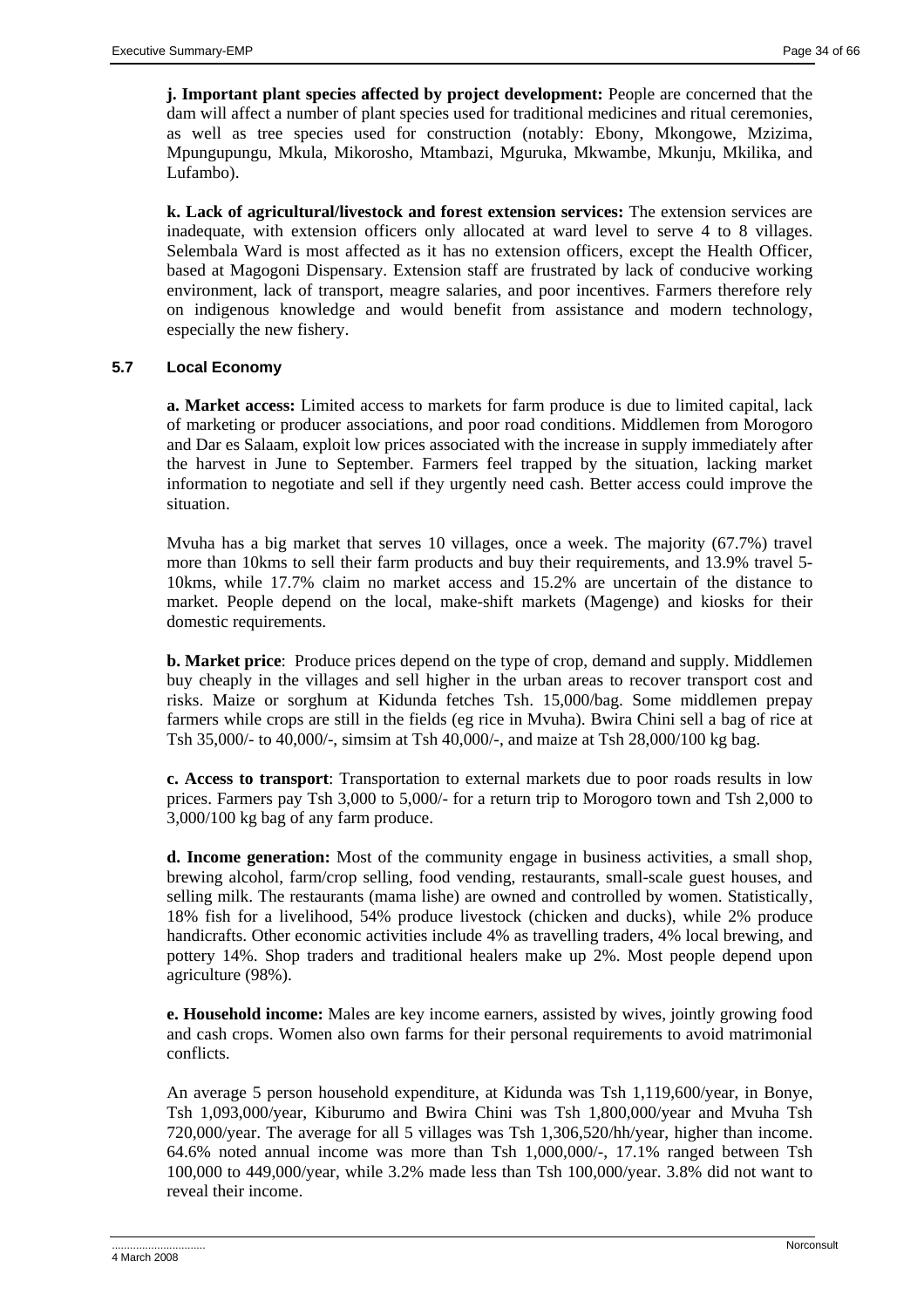**e. Wildlife management area:** Income generated from the JUKUMU Society Wildlife Management Area (WMA), from 1997 to 2007, is significant, cited as the sole source of village's income/revenue, key to village development. Villages show different annual figures of money received from the WMA, due to the JUKUMU Committee favoured some villages. Kidunda reported Tsh 500,000/year, others received less or more, but none were not aware of the reasons for the variation. There is a need to assist in developing capacity in handling funds and record-keeping.

Without Authorised Association (AA) status, JUKUMU cannot earn much from investors. Sable Mountain lodge, provides Tsh 25 million/year, plus Intercon Safaris, Tsh 8 million/year. JUKUMU Society spends 50% on administration and 50% distributed equitably to 22 members. A new Committee was appointed in November 2006, and will need support from to administer the area.

**f. Social services:** Most villages lack necessary social services, especially clean water, and health services. There is no electricity and no chemists to supplement shortages of drugs in dispensaries.

**g. Access to milling machines:** The most important social service in the villages are milling machines, privately or publicly, owned. Only 3.8% live within a 5 km from a milling machine, 10.8% within 5 to 10 km and 41.1% live more than 10 km away, with 1.3% without such service.

# **5.8 Natural Resources with Socio-Economic Importance**

Economically Valuable Timber: Survey estimates of the timber value to be lost to inundation, but which could be harvestable prior to flooding are substantial. Added to this, would be the remaining trees/off-cuts that could be used/sold as fuelwood or charcoal to generate local revenue. At USD 10-30/m3 timber values alone would total as much as USD 350 000 - 1 000 000.0.

| At 90 m (Permanently inundation):                                                                                                                                                                                                                                                                | 35 500 m3          |
|--------------------------------------------------------------------------------------------------------------------------------------------------------------------------------------------------------------------------------------------------------------------------------------------------|--------------------|
| At 92 m (Seasonally inundation):                                                                                                                                                                                                                                                                 | 56 200 m3          |
| $\mathbf{A}$ and $\mathbf{A}$ and $\mathbf{A}$ and $\mathbf{A}$ and $\mathbf{A}$ and $\mathbf{A}$ and $\mathbf{A}$ and $\mathbf{A}$ and $\mathbf{A}$ and $\mathbf{A}$ and $\mathbf{A}$ and $\mathbf{A}$ and $\mathbf{A}$ and $\mathbf{A}$ and $\mathbf{A}$ and $\mathbf{A}$ and $\mathbf{A}$ and | $\sim$ 0.00 $\sim$ |

• At 93.5 m (1/30 year inundation): 67 800 m3

**Wildlife management:** The 22 villages of JUKUMU Society since 1991 have been mobilized to manage wildlife conservation in the WMA. Once it has AA status, the Society may lease to investors tourism, hunting and photographic operations.

**Bushmeat**: JUKUMU members enjoy an annual meat quota of 50 buffalo and 200 wildebeest. Sold at a cheap price of Tsh 250 - 400/kg (Kiburumo), prices differs from village to village but there are problems acquiring ammunition and hunters to help with the cull and distribution. However, illegal hunting for food persists, and poaching is a problem for the Society to manage.

**Sport hunting:** Safari hunting is done by one foreign company (Intercon) allocated their hunting license from Central Government. Part of their fee (25%) goes to JUKUMU society and Morogoro District to support community development affairs.

**Fish:** In JUKUMU, Dala has 26 fishermen (2003), Lukulunge 25 (2003), Bonye 20, Mvuha 20(down from 25 in 2003), and Kisaki has only 3. Availability of fish has declined over the past years, although some fishermen report earning up to Tsh 7 million per year.

**Birds:** There are several bird species identified by villagers tetele / hua, kiliku, shorwe, ninga, kanga, boe, kilopo, kikucha, mwalala, bata maji, kuzumbulu, kwale, nguya, mzingwi, sangalugemba, bundi, dudumizi and many others, consumed for food. Birds are also destructive of grain crops, mainly rice, finger millet and sorghum.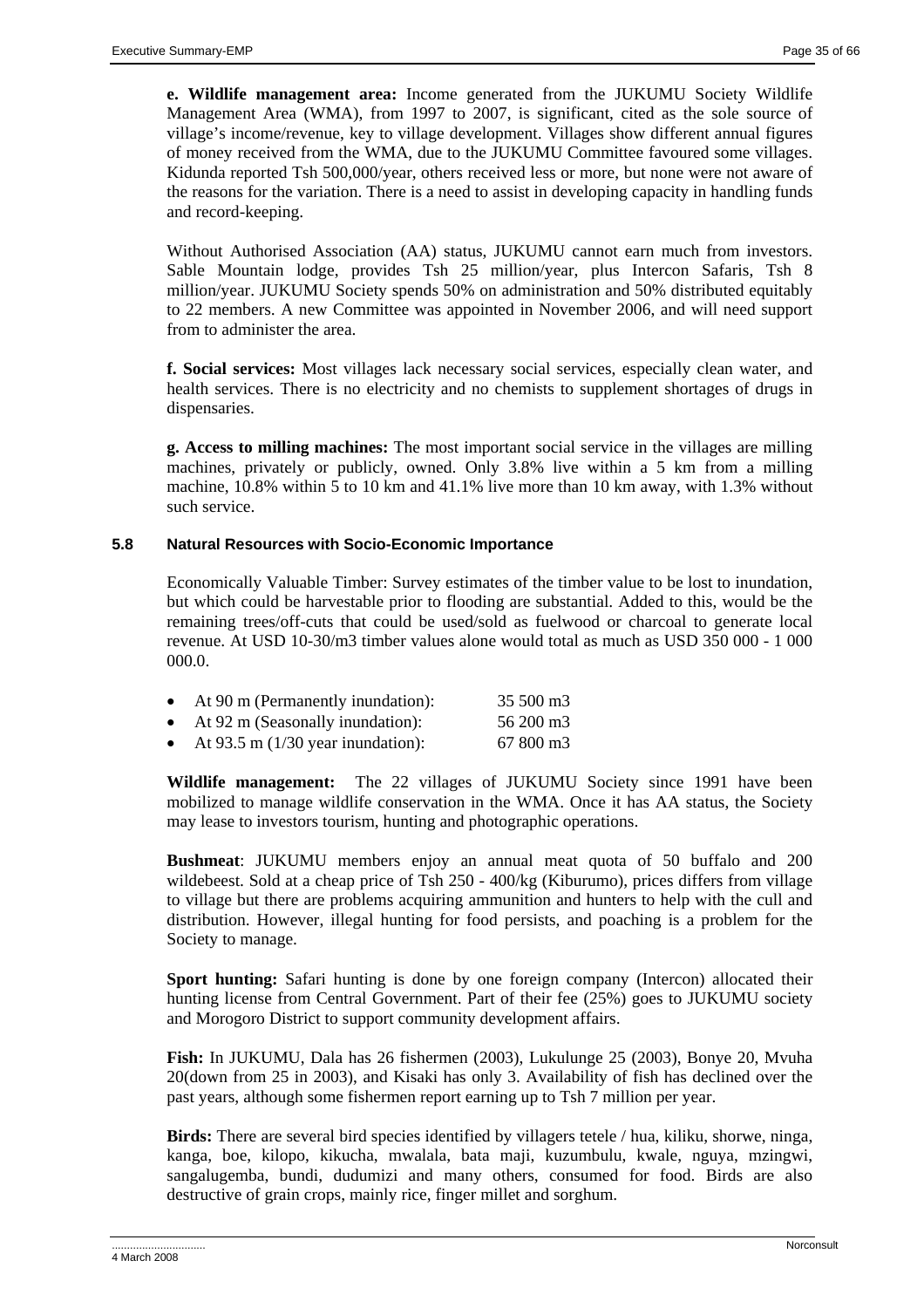# **6 HUMAN HEALTH CONDITIONS**

#### **6.1 Background**

Construction of a dispensary at Kiburumo was stopped due to the dam. Villagers therefore walk 14.5 km to reach health service at Magogoni. Kidunda has a dispensary with 3 health staff. Magogoni dispensary serves Bwira Chini, Magogoni, Bwira Juu, Kiburumo and Kiganila. Other health facilities include the Tulo Government Dispensary and the Mvuha Mission Dispensary.

#### **6.2 Access to Clinic/ Health Facilities**

Three health facilities (dispensaries) provide services in the area and  $\sim$ 40% of people travel for more than 10 km to attend health services, while 13.3% live within 5-10 km from the facility. Each household contributes Tsh 5,000/year for health services through a Community Health Fund (CHF) system. Non-members pay Tsh 1,500/visit. The majority prefer to pay on the spot at the Magogoni dispensary and the CHF has less than 123 members out of 1,206 households from 5 villages. Constraints include low motivation, low incentives for staff, lack of diagnosis equipment, poor conditions of buildings and lack of staff houses, plus untimely and inadequate supply of drugs.

The predominant local diseases include malaria (72%), tuberculosis (TB 18%), the remainder is from diarrhoea, skin rash, pneumonia, eye diseases and worms (hookworms and round worms). The high incidence level of malaria is mainly attributed to a low level of understanding on prevention. The Project will need to consider this as people fear the dam will increase the frequency of cases and increase the workload on the limited local health facilities. To reduce diarrhoea and other waterborne diseases, local water supplies need also to be improved.

# **6.3 HIV /AIDS in the Project Area**

HIV/AIDS is becoming a threat to the villages. Victims tend to be people who having left the village, return when they are ill and infected. In Bonye - Dutumi, HIV/AIDS is a threat as the knowledge on HIV/AIDS transmission is still poor. The taboo and social stigma of having HIV, is a problem. It is not talked about and is feared as witchcraft. Few cases of HIV/AIDS are recorded as most of the local community are not aware of their status. They have no testing options. Education and awareness creation on HIV/AIDS is provided, but more work is required.

# **6.4 Sanitation**

Most villagers use pit latrines, mainly semi-permanent or temporary and unreliable. During the rains, most collapse or flood and the sewerage flushed out, leads to water contamination (e.g. cholera). There are many households without sanitary facilities/latrines. This needs to be addressed, adn those pit latrines that will be flooded, needed to be treated and buried, before inundation.

# **7 INTERESTED AND AFFECTED PARTIES**

# **7.1 Categories of Affected Groups**

For the future Resettlement Action Plan (RAP) the categories of homesteads affected, are:

**Category 1:** Resident within the dam site, losing houses structures and all agricultural land **Category 2:** Resident on the dam Site, or within the area and losing some agricultural land.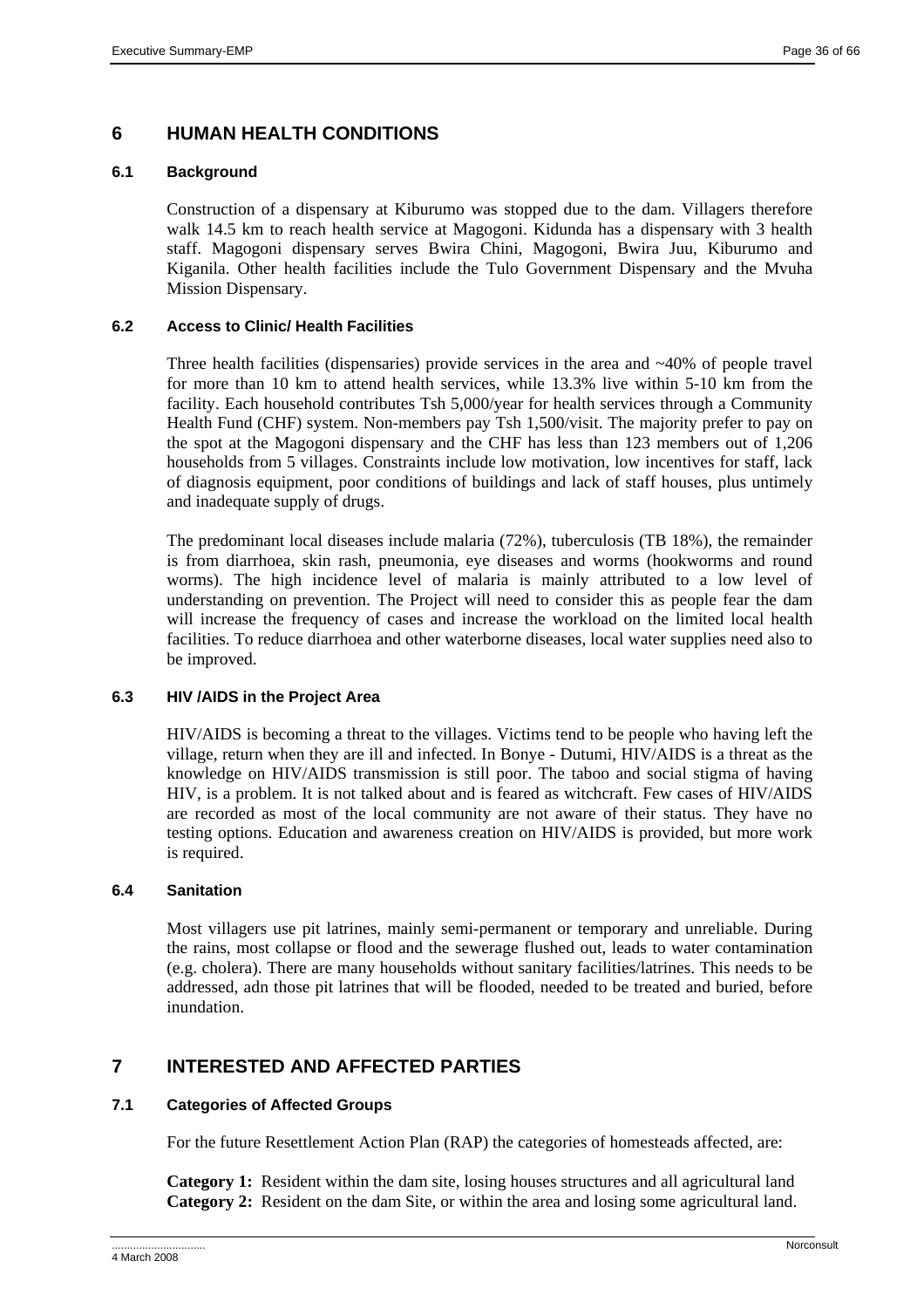**Category 3:** Resident off the dam site, within related development, losing all agricultural land.

**Category 4:** Those who have structures within dam servitudes.

**Category 5:** Those residing either on or off the dam site, but losing forest resources.

**Category 6:** Fishers, formal and informal whose source of revenue was from Ruvu and Mkulazi.

**Category 7:** Residents near resettlement, whose infrastructure and/or resources will be disturbed.

**Category 8:** The community infrastructure that will be disturbed by the project activities.

# **7.2 Directly Impacted**

Directly impacted, social and economic losses, due to involuntary loss of land and assets, include:

- Loss of homesteads and shelter.
- Loss of assets or access to assets, like fruit trees.
- Loss of income sources such as farm land or other means of livelihood.
- Restrictions or access to newly legally designated protected areas, may impact on livelihoods.
- Loss of historical, religious and socio cultural features such as cemeteries, sacred sites.
- Loss of community resources such as schools, clinics, wells, mosques and places of worship.
- Disruption to social networks and footpath access.
- Changes to safety and security, due to resettlement or influx of new people.
- Household and family disruption.
- Loss in community infrastructure services such as wells and access routes.
- Impact on the biological function of the Ruvu River will impact livelihoods, like fishing.
- Impact upstream of fishers due to possible reduction in the numbers of catadromous eels.
- Fishers in the reservoir zone can expect greatly enhanced catches.
- Fishers below the dam could experience reduced catches.
- Loss in revenue to JUKUMU Society due to loss in WMA land.

The severity of the impacts would however be dependent on the management of the Flow Release Strategy of the dam, as evidenced in the table below: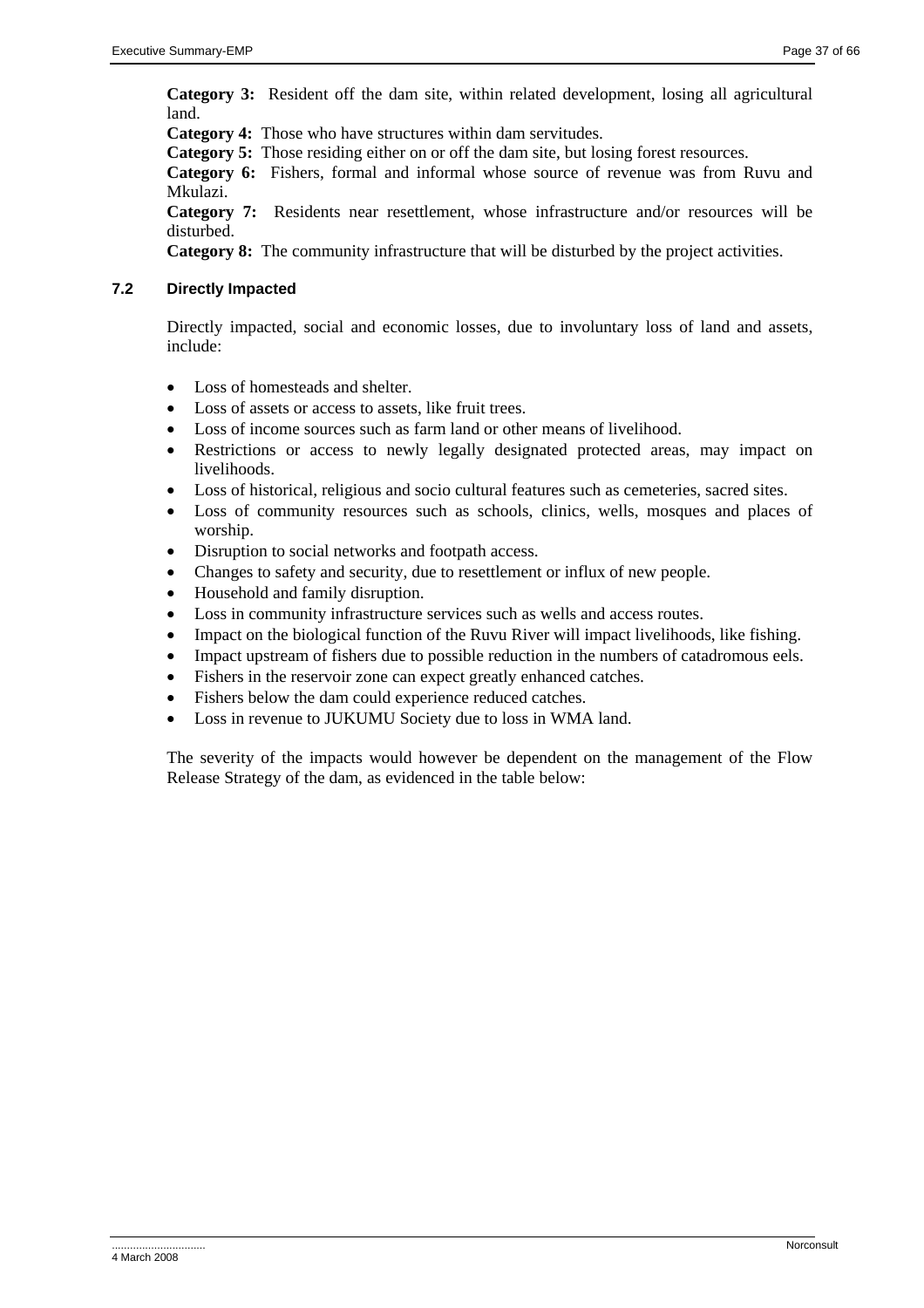|                                                                      |            |                |             | 90 <sub>m</sub>         |                      |                |                |             | 92 <sub>m</sub>            |                        |                | 93 <sub>m</sub>       |             |                    |               |                         |  |
|----------------------------------------------------------------------|------------|----------------|-------------|-------------------------|----------------------|----------------|----------------|-------------|----------------------------|------------------------|----------------|-----------------------|-------------|--------------------|---------------|-------------------------|--|
|                                                                      | Unit       |                |             | <b>Total Inundation</b> |                      |                |                |             | <b>Seasonal Inundation</b> |                        |                | 1/30 Years Inundation |             |                    |               |                         |  |
| <b>Description of Area</b><br><b>Affected</b>                        |            | Kidunda        | Kiburumo    | Chini<br>Bwira          | Bwira Juu            | Total          | Kidunda        | Kiburumo    | Chini<br>Bwira             | $\mathbf{I}$<br>Bwira. | <b>Total</b>   | Kidunda               | Kiburumo    | <b>Bwira Chini</b> | Bwira Juu     | Total                   |  |
| <b>Farmer Owned Land:</b>                                            |            |                |             |                         |                      |                |                |             |                            |                        |                |                       |             |                    |               |                         |  |
| a. Settled &/or cultivated ha                                        |            |                | 10.6 294.8  | 864.4                   | $\Omega$             | 1169.8         | 11             | 294.8       | 1645.2                     | $\Omega$               | 1950.6         | 11                    | 294.8       | 1696.4             | 59.2          | 2061                    |  |
| b. Fallow land                                                       | ha         | 2.2            | 154.4       | 525.6                   | $\overline{0}$       | 682.2          | 2.2            | 154.4       | 692.4                      | $\Omega$               |                | 849 2.2               | 154.4       | 726.4              | 93.6          | 976.6                   |  |
| <b>Total:</b>                                                        | ha         | 12.8           | 449.2       | 1390                    | $\mathbf{0}$         | 1852           | 13             | 449         | 2337.6                     | $\mathbf{0}$           | 2799.6         |                       | 13 449.2    | 2422.8             | 152.8         | 3037.6                  |  |
| <b>Fruit Trees:</b><br>a. Permanent trees<br>b. Seasonal trees/crops | nos<br>nos | 13<br>42       | 751<br>6819 | 6999<br>25183           | $\Omega$<br>$\Omega$ | 7763<br>32044  | 13<br>42       | 751<br>6819 | 9991<br>39656              | $\Omega$<br>$\Omega$   | 10755<br>46517 | 13<br>42              | 751<br>6819 | 10646<br>44035     | 2783<br>12098 | 14193<br>62994          |  |
| Total:                                                               | nos        | 42             | 6819        | 25183                   | $\mathbf{0}$         | 32044          | 42             | 6819        | 39656                      | $\bf{0}$               | 46517          | 42                    | 6819        | 44035              | 12098         | 62994                   |  |
| Households:                                                          |            |                |             |                         |                      |                |                |             |                            |                        |                |                       |             |                    |               |                         |  |
| a. Permanent houses                                                  | nos        | $\theta$       | 32          | 49                      | $\Omega$             | 81             | $\overline{0}$ | 32          | 71                         | $\Omega$               | 103            | $\Omega$              | 32          | 77                 | 26            | 135                     |  |
| b. Mud houses                                                        | nos        | 5              | 185         | 266                     | $\Omega$             | 456            | 5              | 185         | 432                        |                        | 622            | 5                     | 185         | 470                | 100           | 760                     |  |
| c. Households/Families                                               | nos        | 6              | 166         | 320                     | $\Omega$             | 492            | 6              | 166         | 466                        |                        | 638            | 6                     | 166         | 503                | 101           | 776                     |  |
| d. People displaced                                                  | nos        | 31             | 604         | 1029                    | $\Omega$             | 1664           | 31             | 604         | 1554                       |                        | 2189           | 31                    | 604         | 1651               | 385           | 2671                    |  |
| <b>Social/Religious Sites:</b><br>a. Primary Schools                 | nos        | $\Omega$       |             |                         | $\Omega$             |                | 0              |             |                            | $\Omega$               | $\overline{c}$ |                       |             |                    | 0             | $\overline{\mathbf{c}}$ |  |
| b. Clinics/Dispensary                                                | nos        | $\theta$       |             |                         | $\Omega$             |                | 0              |             |                            | $\Omega$               |                |                       |             |                    |               | $\overline{c}$          |  |
| c. Mosques/Churches                                                  | nos        | $\theta$       |             |                         | $\Omega$             |                |                |             |                            | 0                      |                | 0                     |             |                    |               | 5                       |  |
| d. Hand pumps/Wells                                                  | nos        | $\overline{0}$ | $\Omega$    |                         | $\Omega$             |                | 0              |             |                            | $\Omega$               |                | $\theta$              |             |                    |               | 10                      |  |
| e. Toilets                                                           | nos        | $\theta$       | 6           | 8                       | $\Omega$             | 14             | $\Omega$       | 6           |                            | $\overline{0}$         | 14             | $\Omega$              | 6           |                    |               | 15                      |  |
| f. Grave Sites                                                       | nos        |                | 2107        | 1857                    | $\Omega$             | 3965           |                | 2107        | 2182                       | $\Omega$               | 4290           | $\mathbf{1}$          | 2107        | 2422               | 830           | 5360                    |  |
| g. Milling Machines                                                  | nos        | 0              |             |                         | 0                    | 4              |                |             |                            | $\Omega$               | 4              |                       |             |                    | $\Omega$      | 4                       |  |
| h. Village Offices                                                   | nos        | $\Omega$       |             |                         | $\Omega$             | $\overline{2}$ |                |             |                            | $\Omega$               | $\overline{c}$ |                       |             |                    |               | $\overline{\mathbf{3}}$ |  |

# **Table 5. Overview of socio-economic impacts**

NB. This data is based on actual field verification and may in some instances differ from the GIS data due to the inherent inaccuracies in the quality of resolution.

# **8 PROJECT STAKEHOLDERS AND INVOLVEMENT IN EIA**

# **8.1 JUKUMU WMA**

The dam and reservoir is located in the JUKUMU Wildlife Management Area (WMA). Created in 1991 to reduce poaching through CBC, and later a pilot project under the Wildlife Act (WMA Regulations) of 2003. The WMA is managed by a Community Based Organization (CBO) JUKUMU Society, made up of 22 villages, representing 47 000 people. Reported herein are interviews of 7 JUKUMU villages and JUKUMU Barasa with regards to the Project.

JUKUMU WMA is part of the larger conservation area, the Mgeta River Buffer Zone (MRBZ), 1,690km², the northern boundary of the Selous GR. The MRBZ covers three divisions within the Morogoro Rural District, notably Bwakira Chini, Mvuha and Ngerengere. The villages have directly-shared boundaries with the Selous GR and 40% of the area  $(710 \text{km}^2)$  ha is WMA.

The area includes the low-lying 250 km2 Gonabis floodplain, extends into the Uluguru Mountain foothills, and borders 3 protected areas: Mikumi National Park, Selous GR and Mkulazi FR. It is considered a major wildlife migratory corridor. Despite the area's moderate human population density (28 people/km<sup>2</sup>), a large proportion of the area ( $\sim 60\%$ ) remains under natural vegetation. A more detailed description of the studies areas follows below. The areas in km2 refer to peak flooding at 92 m.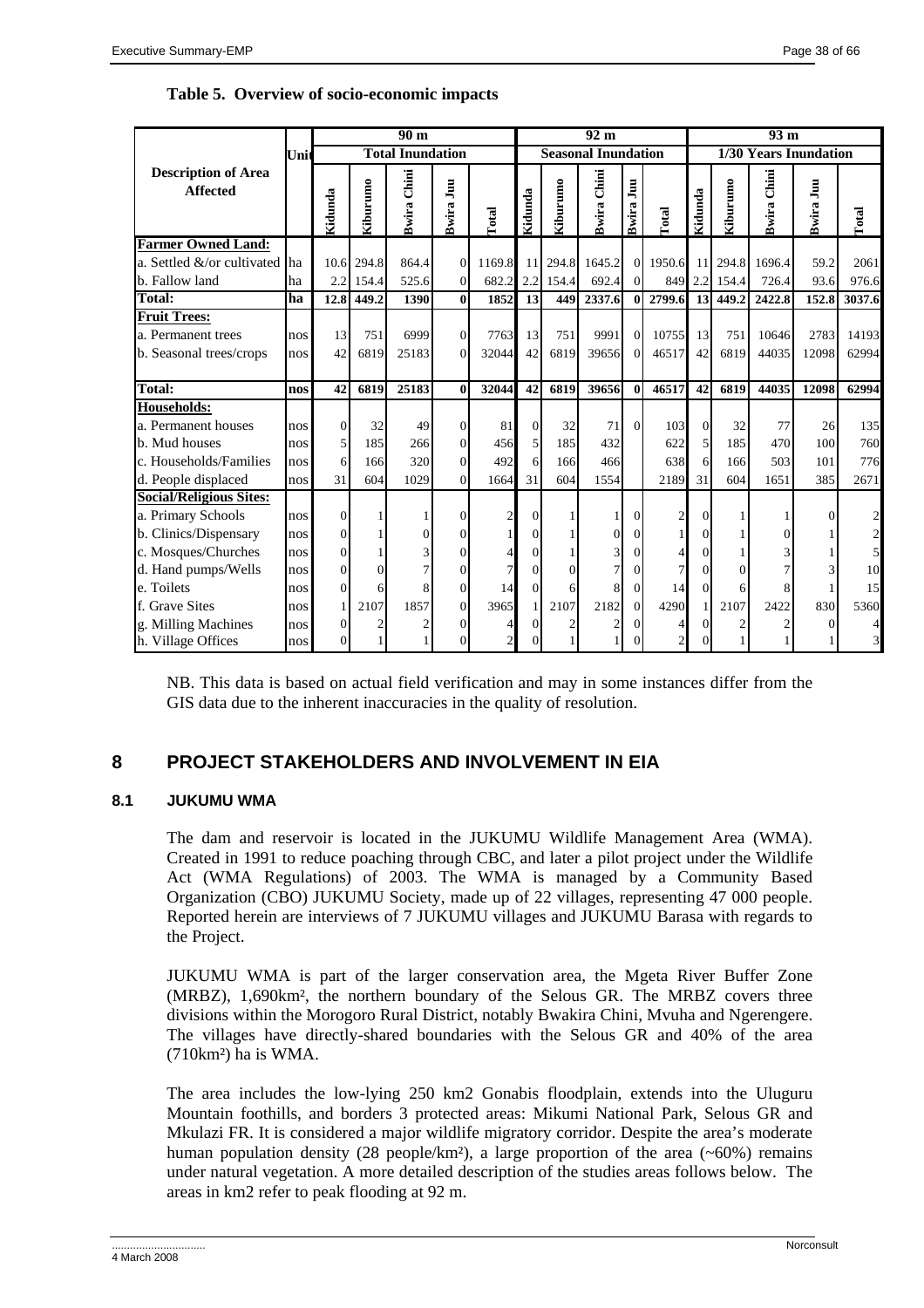# 8.2 Villages of: Kidunda, Bwira Chini, Bwira Juu, Magogoni and Kiburumo (25 km<sup>2</sup>).

All these villages were visited several times, structured group interviews were conducted and reported, and a in depth survey of the affected households were conducted. The data summarised above is for field validated data, given there was some uncertainty in the accuracy of the GIS data.

**Kidunda village**: The village is located downstream, and mostly Manyunywe sub village will be flooded. In all 895-1,132 ha will be affected seasonally by the dam. Other sub villages of Kidunda, that have farms in the Project area, will be affected, totalling 13 ha of farm/fallow land.

**Bwira Chini:** This in situ village, is low lying and will be moderately affected by flooding. Most of the houses and farms lie within the seasonally inundated area of the dam. In all, 2425 ha of farm and fallow land will be affected.

**Bwira Juu:** The major part of this village is located up-stream of the upper reaches of the dam and will not be much affected by flooding nor seasonal inundation. An estimated 150 ha farm/fallow land will be impacted.

**Magogoni:** Also in the upstream reaches, this village will not be affected at all by the dam.

**Kiburumo:** Vidwale sub village will be inundated, so will sub villages Mkoroshoni and Mbuyuni, remain as an island. Between 620 to 1,302 ha will be under seasonal inundation, and 450 ha of farm and fallow land will be impacted.

# **8.3 Mkulazi Forest Reserve (13 km<sup>2</sup> )**

Mkulazi Forest Reserve is approximately 6,750 km², and lies on the north side of the Ruvu River. Its north and eastern boundaries run along the Ngerengere River, and are marked by various access roads from Ngerengere through to Kidunda Village. The Game, Forestry and Natural Resources Offices in Morogoro and Ngerengere were consulted on the Project. It is recommended that DAWASA and MNRT/FBD jointly develop a management plan for the inundated area.

The FR is used for commercial timber. Abundance of wildlife occurs in the dry season. Elephant, buffalo, wildebeest and other large herbivores migrate from the Selous GR, across the Ruvu into the FR, returning at first rains. Residents and people from Morogoro hunt in the area. This migration route may be impacted by the dam, but animals can still cross below the dam wall.

The FR is also used for collecting non-timber forest products (NTFPs), such as honey, mushrooms, grass, edible and medicinal plants. Livestock is grazed, common along the western boundary, but the central area harbours Tsetse Fly (Glossina morsitans) and is avoided.

# **8.4 Gonabis Wetland (2 km2) (as part of JUKUMU WMA)**

See above under JUKUMU.

# **8.5 Selous Game Reserve (4 km<sup>2</sup> )**

The northernmost portion of the Selous GR abuts the reservoir, and will be inundation with possible consequences on migration routes. A recent study by DHA shows.... The Selous Game Reserve officially gazetted in the late 1890's, the current boundaries were gazetted in 1974, is a World Heritage Site. The Project Manager, Wildlife Division and UDSM University were consulted in a validation follow-up of the EIA findings. Their conclusion indicated that no endangered species, special habitat or migration route, would be lost.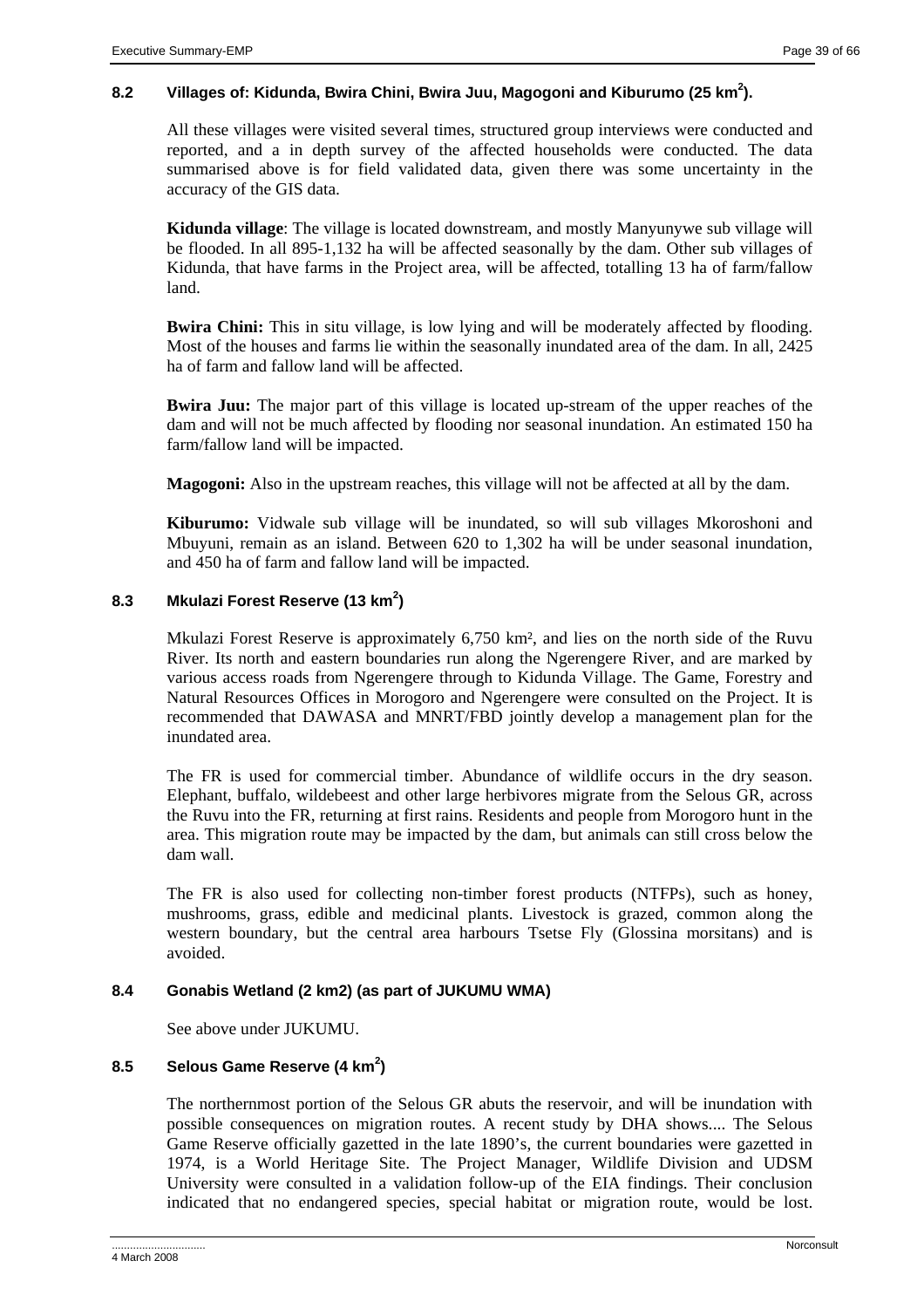DAWASA and MNRT/FBD jointly with UNESCO and Antiquities need to develop a management plan for the inundated area

# **9 EXPLANATION ON WHY SOME IMPACTS ARE NOT ADDRESSED**

As mentioned in Section 1.3.4., the following were considered beyond the scope of this EIA:

**a. Access Road:** The main access road from Ngerengere to Kidunda and the road from Kidunda Railway Station to site may need to be upgraded. For this a separate EIA is needed.

**b. Water Abstraction Up-Downstream:** The environmental flows of the Water Release Strategy takes into account 90 registered users, but their impacts would need a separate EIA.

**c. Improved Communications and Electrification:** The contractor and DAWASA may cause new installations of cellphone communication and electrification. Each will need separate EIA.

**d. Dam Upgrade to 150 Mm3 Storage:** As designed, the 27km2 reservoir, due to more accurate contour estimates, will only yield 60 Mm3. Any new design to attain 150 Mm3 needs a new EIA.

# **10 LIST OF DEVELOPER, CONSULTANT, LOCAL PLANNING AUTHORITY, PEOPLE AND ORGANIZATIONS CONSULTED.**

#### **10.1 Developer**

The chief developer is DAWASA. They have been consulted through regular reports/meetings.

# **10.2 Consultant**

This Report was prepared by NORCONSULT AS, Norway in association with NORCONSULT Tanzania consultants hired by DAWASA, and carried out by the following team structure:

**a. Project Management:** Project Manager (NORCONSULT representative): Quality Assurance and Chief Editor, EIA Team Leader. DAWASA Liaison: (Assistant NORCONSULT representative). Assistant Team Leader: CBNRM, Fisheries and Natural Resources Specialist, Local Logistics Support and Assistant Editor.

**b. Natural Resource Team (Terrestrial):** Ecologist: Agriculturist, Agronomist, Forestry and Land Use Team Leader. Forestry Economist (DHA Representative), Reptile, Bird and Mammals Specialist (WCST Representative), Plant Taxonomist (TSC representative), GIS Mapping Specialist (UCLAS), GIS DEM Specialist (Kenya), GIS Mapping Specialist (S. Africa), Assistant GIS Specialist, and Biodiversity Specialist (Selous GR representative).

**c. Natural Resources Team (Aquatic):** Fish and Aquatic Biologist (SAIAB Representative), Fish and Estuarine Biologist (UDSM Representative) and a Fish Taxonomist (TAFIRI Representative).

**d. Socio-economic Team:** Socio-Economist: SE Team Leader, Key Interviewer, Assistant Socio-Economist, Data Analyst, 3 Enumerators, and a Land Use Planner (Morogoro District).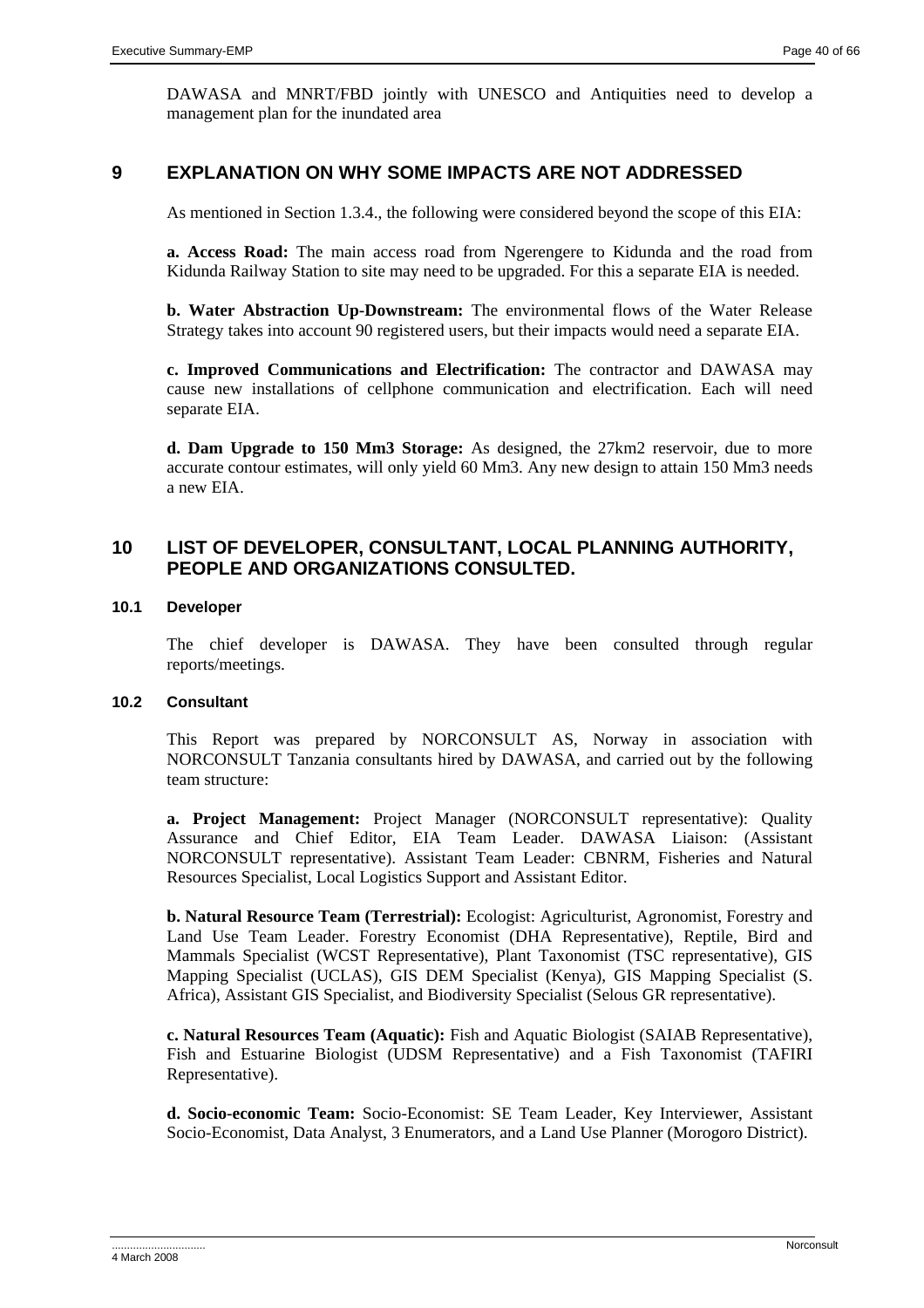# **10.3 Local Planning Authority, Organizations and People Consulted**

Public consultations are key to this EIA included 800 individual participants in total. Minutes were kept of these meetings and people that attended were listed, in the EIA Report:

**a. Public Information Document:** A Public Information Document with Kiswahili abstract was widely circulated to each of the local government and executive offices in the 5 impacted villages, 17 villages of JUKUMU Society, Morogoro District Offices, Wami/Ruvu Water Board Office (WRWBO) and Bagamoyo District Offices.

**b. Wami Ruvu Water Board Office (WRWBO): The** WRWBO, in Morogoro, represent the local authority of the catchment. In May, 2007, they held a nation-wide consultation. The Board met and subsequently visited the site on 22nd June 2007. They solicited feedback by from: Vice President's Office - the Division of Environment; Ministry of Agriculture and Cooperatives; the Ministry of Livestock Development; the Ministry of Natural Resources and Tourism; the Ministry of Energy and Minerals; the Ministry of Water, Ministry of Trade and Industry; RAS, Dar es Salaam, RAS, Morogoro, RAS, Coast, NEMC, UDSM, IRA, Water Resources, and Sokoine University.

**c. National Level:** At central level, the Consultant met with NEMC, DAWASA, TAFIRI, the Division of Fisheries, UDSM, SUA and the Wetlands Unit/Wildlife Division.

**d. District Level:** At district level, the Consultant meet District Executive Director (DED) and staff in the Morogoro and Bagamoyo Regional and District Offices, Game, Fish and Planning Units.

**e. Community Level:** The Consultant meet with Council Secretary in Ngerengere, the Village Assemblies of impacted villages, Kidunda, Kiburumo, Magogoni, Bwira Chini and Bwira Juu several times. Villages of Mvuha and Dutumi, and representatives of the 22 villages of JUKUMU Society were briefed and interviewed, and the Village Executive Officer's kept informed.

Extensive community consultation took place during the field study listing of 600 permanently impacted households that were directly interviewed to gather data on assets and farm lands.

**f. Consultative Stakeholder Workshop**: A public meeting of all major stakeholders was held by DAWASA and WRWBO in Morogoro on 17.9.07 to discuss the draft EIA. This was attended by over 90 people to discuss the final results. Highlights are listed below.

**g. Selous GR Special Study:** Following the Stakeholder Workshop, a request was made for more accurate assessment of loss to any rare biodiversity and migration routes. Selous GR research team and UDSM University were extensively involved in a follow-up study.

# **11 RESULTS OF PUBLIC CONSULTATION**

# **11.1 Community Opinions**

A synopsis of community consultations follows:

# **(a) Positive Impacts Anticipated by Local People:**

- An irrigation scheme could be established for all year round cultivation for food and income.
- Possibility of employment during the construction (e.g. mama lishe, youths, carpentry etc).
- Increase of fishermen with modern new fishing technology introduced.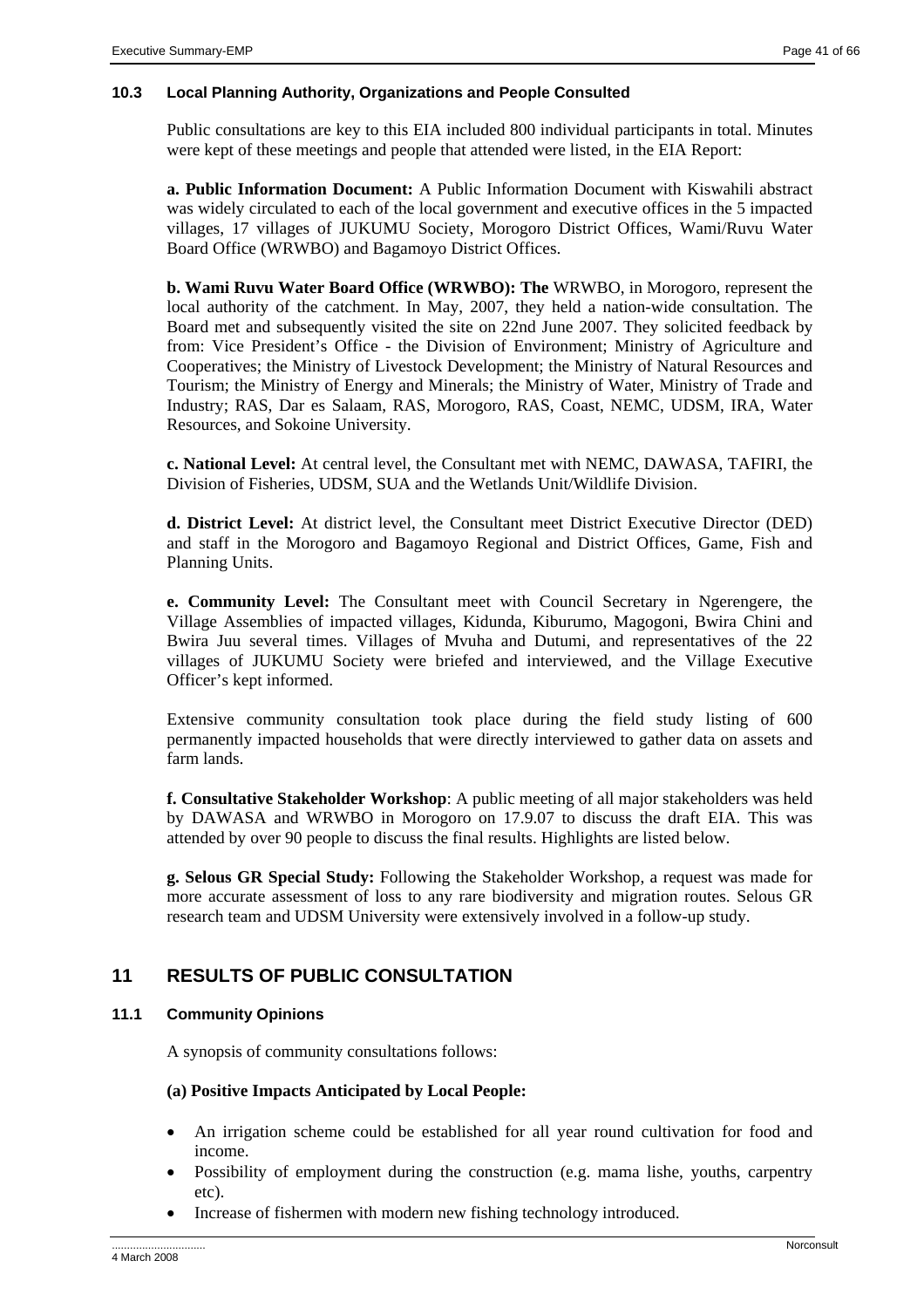- Rise of income due to influx of people, trade and several other commercial activities.
- Increase of people ready to buy local agricultural products will improve prices.
- Presence of electricity supply for small scale industries as well as domestic lighting purposes.
- Transport networks improved, reducing cost of transport to markets.
- Modern social services, dispensary, schools, water supply, market places, shopping centres etc.
- All destructive and wild animals will decrease due to an increase in human population.
- Social interaction changes people's behaviour, life style and improve vision for better future.
- Agriculture will be improved, due to modern technology, chemical fertilizer and insecticides.
- Communication and telecommunication network is likely to be improved.
- Fish that like stationary water (ie kamba, pelege, pete, kambale, etc). will probably increase.

# **(b) Negative Impacts Anticipated by People:**

- Increased infectious diseases such as malaria, TB, HIV/AIDS, due to influx of people.
- The dam is likely to be the main cause of floods during heavy rain seasons.
- In-migration will bring different behaviour, sexual abuse, unsafe sex practice, HIV/AIDS, etc.
- Bandits and hooligans will migrate to the dam site, threatening people's security.
- Animals like crocodiles, hippos and snakes will increase, threatening people.
- Arable land will be under pressure by people establishing modern farming and irrigation.
- Silt rich agricultural land will be lost to inundation, creating shortage of land for cultivation
- Wildlife is often given priority over local people. There is a fear this conflict favouring wildlife protection and tourism purposes could compromise people's well being and displacement.
- The introduction of modern fishing technology will be guided by strict rules and regulations that are likely to be difficult for local fishermen to follow.
- Fish species like kange, swepe, kasa, fungu, ngogo, kibua, etc are likely to decrease as their breeding areas will be disturbed.
- Plant species and natural vegetation that grow within the wetland will die out.
- Some households will be totally displaced causing loss in income generating sources.
- Rich people (particularly new comers) are likely to disrupt matrimonial homes, courting people's wives, causing chaos and uncalled for misunderstandings.
- People will miss existing social services, including local brew, known as mnazi.
- Nobody is aware of who will be resettled. The suspense is causing stress and demoralization.
- Displacement of people is likely to increase poverty as they will be compelled to incur unnecessary expenses (e.g. buying fertilizers, food, contribution for social services etc.)
- People will be shifted far from current markets (Mvuha village) it will be difficult to sell crops.
- Personal properties and human lives will be insecure by being moved to undeveloped settlements, which have no infrastructure and poor social services.
- Many people will be frustrated by being moved, to start a new life and new economic activities.
- People will waste a lot of time on constructing new settlements and spare little time on agriculture, which will finally end up to shortage of food to many households.

# **(c) Mitigation Measures Proposed by People Interviewed:**

• Health services should be improved, providing better health centres, ambulance vans, and qualified medical staff posted to the centres, with adequate equipments and drugs.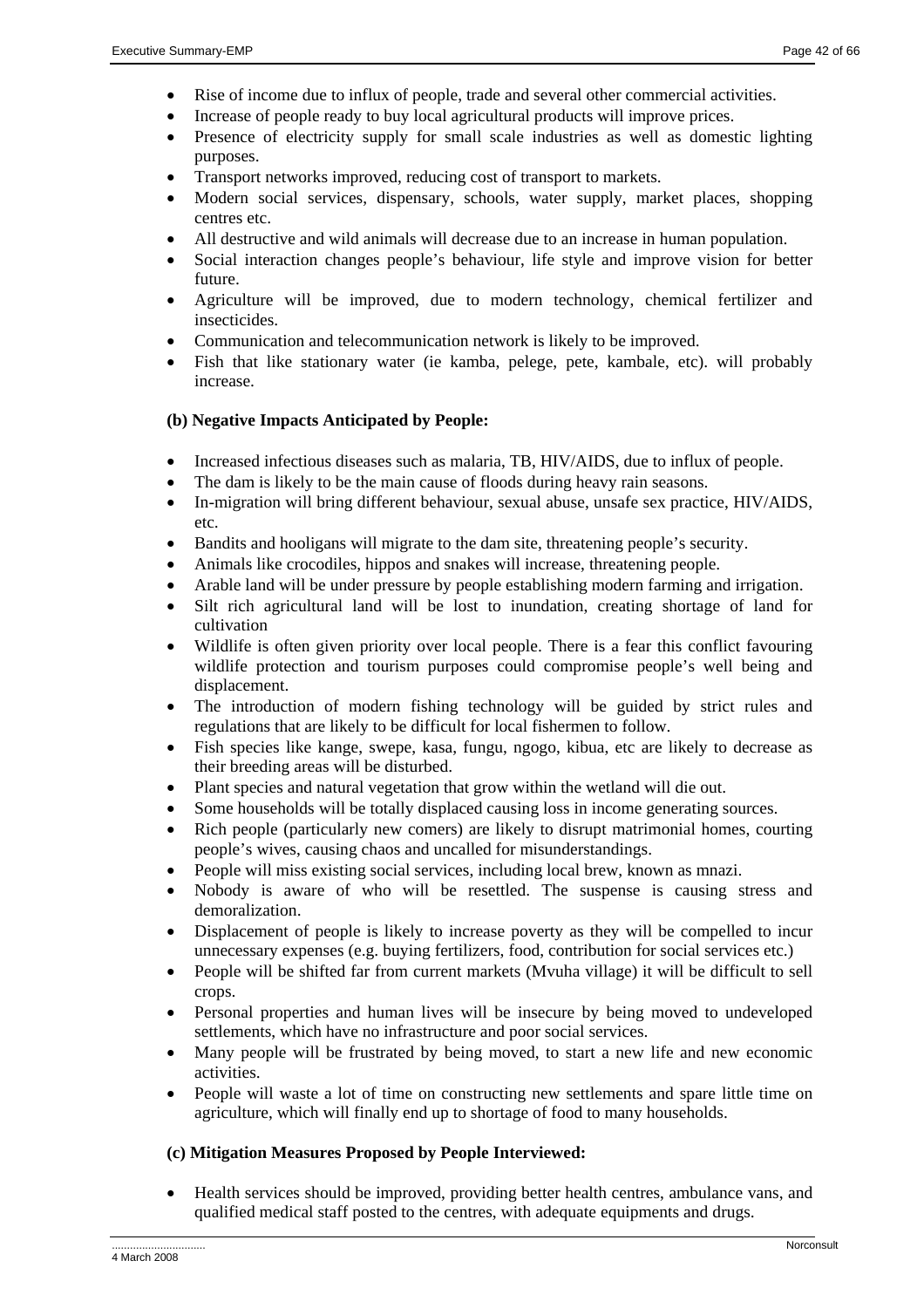- Treated mosquito nets should be provided at subsidized prices.
- Building contractors should observe (dam) construction standards in order to avoid unforeseen destructions likely to be caused by an increase of seasonal floods.
- Health education to create general awareness about HIV/AIDS and its prevention measures should be provided to people, to discourage unsafe sex practices etc.
- Security measures should be intensified, building police posts and establishing constant patrols.
- Night movements should be minimized to control thefts that are likely to arise.
- Proper village LUPs should be instituted to avoid conflicts and land encroachment.
- Soil erosion should be controlled by planting permanent trees along the dam site.
- Displaced people should be compensated for their properties before starting construction.
- New settlements should be located in advance to avoid disturbances to livelihoods.
- Compensation packages to put into consideration the inflation rates before effecting payments.
- Employment opportunities on site construction should go first to local and affected people.
- Thorough research and survey on the type of soil in new settlements should be done in advance to enable people resettled to be aware of suitable type of crops and fertilizers to be applied.
- Improved social services (e.g. water supply, schools, health centres, roads etc) should be made available before shifting people to new settlements.
- Government to seriously consider the benefits and compensation package of affected people.

# **(d) Impacts Perceived by the JUKUMU Society:**

JUKUMU society operations will be affected by the dam construction based on following:

- Some village members will be displaced hence decrease the number of members.
- The area under JUKUMU Management will decreased as a result of dam flooding.
- Members were worried that the dam will cause erosion
- Some wildlife species will migrate to areas outside the JUKUMU WMA, negatively affected the number of animals being hunted, and reducing meat distribution quotas in the WMA.
- Wildlife migration may also negatively affect potential income from tourism.

# **(e) Identified Weakness of JUKUMU Association to Manage the Area:**

- Lack of modern equipment for their operations in managing wildlife areas including, fishing gears and storage facilities for fish for its individual members and villages in general.
- Lack of appropriate leadership skills among office bearers.
- Lack of enough game scouts responsible for guarding the protected area. The current number of game scouts (27) is not enough to cover the entire WMA and control illegal poaching.
- Lack of funds to run the Society/Association and employ enough staff for its operations.
- JUKUMU is not creative enough to generate revenues for its self sustainability.
- Lack of reliable transport for office use and patrolling, and to distribute quotas of meat.
- Lack of strategic vision and business plans for revenue collection.
- Poor coordination experienced from the past JUKUMU leadership.

# **(f) "Fears or threats" of JUKUMU Society leadership:**

- Less assistance from district authorities has been a problem.
- The AA application has been delayed so JUKUMU has no legal status, even after 15 years.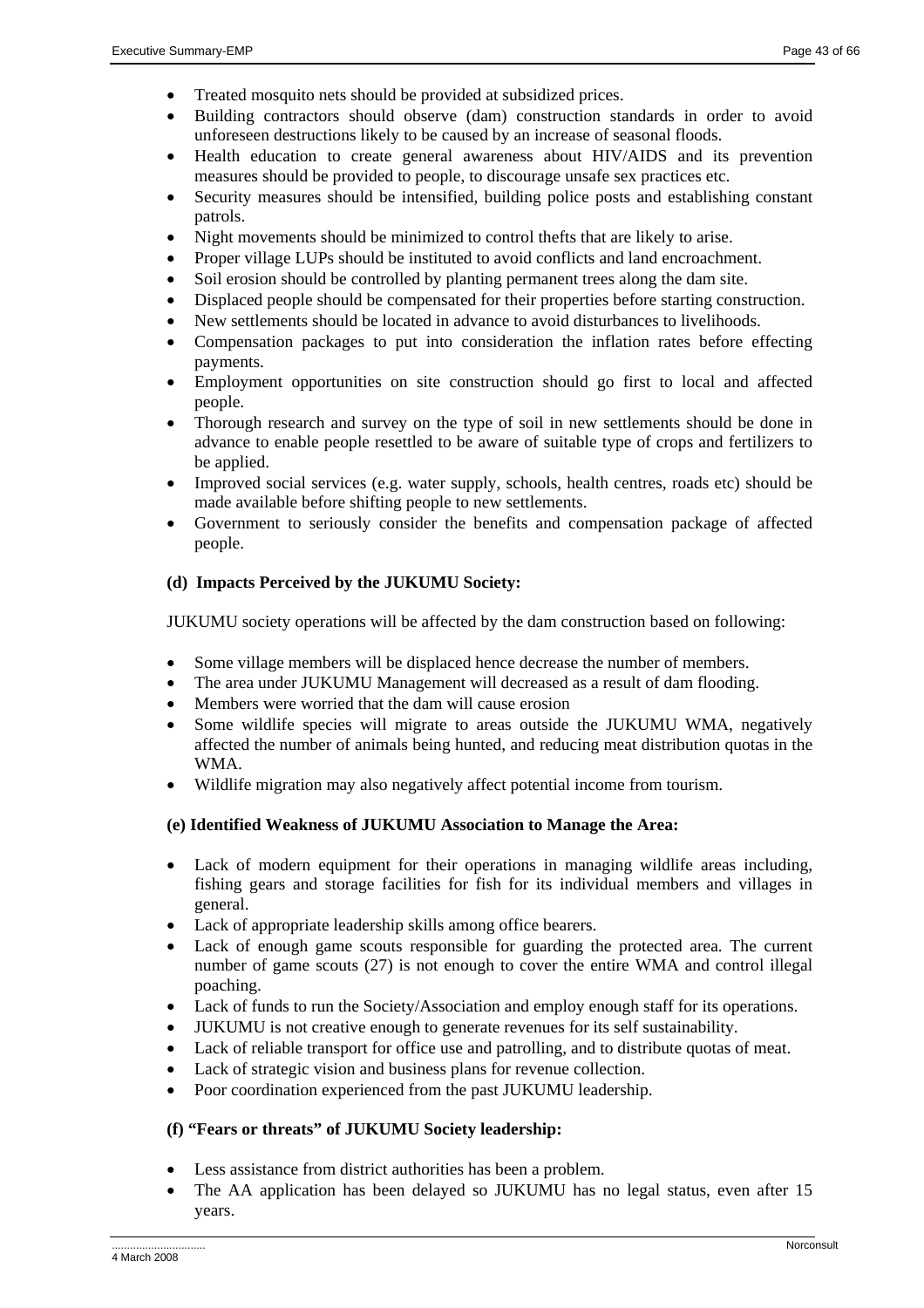- DAWASA is likely to threaten JUKUMU by instituting various policies/bye-laws, etc.
- The area is likely to fall under different authorities e.g. Selous, Fisheries, DAWASA, etc. JUKUMU Society is worried that it will lose control.
- DAWASA will have water and land rights. JUKUMU rights will no longer be recognized.
- JUKUMU is worried on access to the area. Experience shows that some investors do not allow villages to run their social activities in the areas under the ownership of foreign investors.
- JUKUMU has not had good relations with Intercon Safaris who have a contract directly through the District Wildlife Division.

# **(g) "Strengths" of JUKUMU Society:**

- Presence of committed scouts and weapons for patrolling.
- The availability of water will attract wild animals and tourists.
- Existence of the association and its human resources.
- Society's is legal CBO and has a constitution.
- Presence of fishers (existing skills) who are members of the JUKUMU Society.
- Available weavers and porters within the area.
- Existing artisans/handicraft activities.

# **(h) "Opportunities" available to JUKUMU Society:**

- Expansion of tourism in the area and more tourists to visit the area.
- Attraction will increase with dam and more tourists will come in to take pictures.
- Construction of lodge (guest) houses in the area.
- Development of a tiger fish sport fishery in the Dam could become a tourism attraction.
- Development of water transport to replace transport on foot and/or by bicycle.

# **(i) Other Emerging Issues:**

JUKUMU has no autonomy over the WMA. To date it does not have title ownership of the area due to delays in Land Use Planning process. Four villages have failed to develop their village land use plans. Some villages have no shares (as they have no land in the WMA) but have been incorporated for anti-poaching security purposes. In addition, JUKUMU noted that Mkulazi FR is very important to the WMA and would like, in future, to include it as part of the WMA.JUKUMU requires capacity building and the Project may have to strengthen this aspect.

# **11.2 National/District Stakeholders**

The issues raised by the District staff, fell into several categories:

- a. Directly affecting people around the dam may have to be relocated. This will negatively impact on livelihoods. The process of relocation and compensation needs to be well planned.
- b. Decision-making processes such as community development in some villages has been halted due to possible inundation (e.g. Kiburumo Community Clinic and Mkulazi Community Secondary School). There are economic implications since funds are accruing bank charges.
- c. Changes in flooding patterns are likely to affect irrigation agriculture (rice, sugar cane).
- d. The dam will affect wildlife distributions, with economic implications for community and resident hunting. Changes in migration pattern by the dam acting as a barrier, will changes wildlife in the Mkulazi FR, affecting Morogoro recreational and subsistence hunting
- e. Opportunities and threats created by the Dam include:
- (i) Opportunities: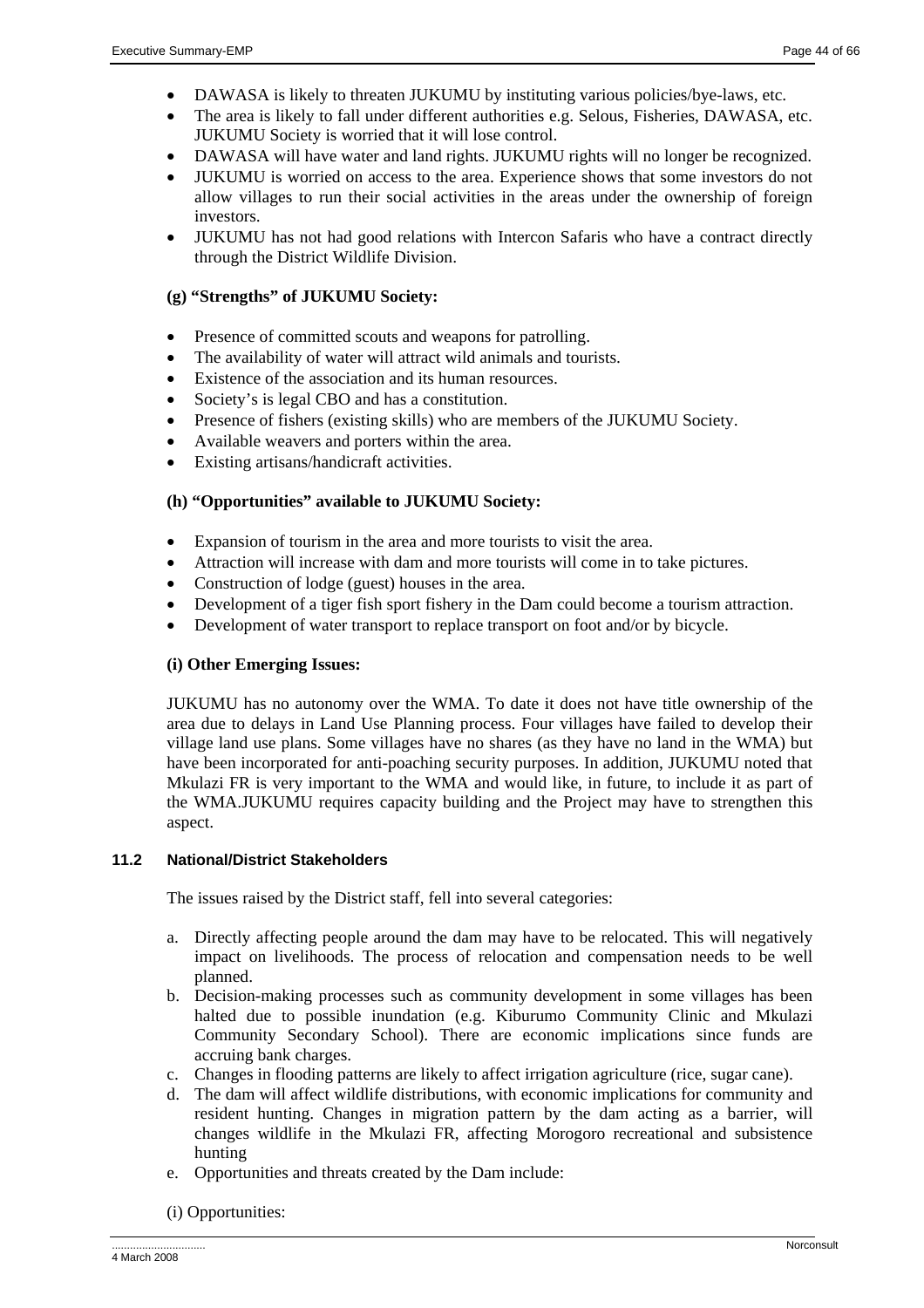- Fisheries development.
- Ecotourism development.
- Year-round water supply for crop irrigation.
- Available timber within the flooded area could be extracted for commercial purposes, before flooding. Communities could benefit from permits to extract the timber.
- Secondary benefit of this is reduction in the cost to the client for vegetation clearing.
- Waterborne transport developments

#### (ii) Threats:

- Reduced revenues from hunting due to changes in the Gonabis floodplain.
- Loss of irrigable land due to changes in river flows and sediment deposition.
- Loss of access to the Mkulazi Forest Reserve area for south bank Kidunda residents.
- Damage to the planned (and approved) Kidunda Community Forest Reserve.
- Accelerated secondary draw-down on natural resources around the reservoir, especially due to charcoal/wood harvesting, e.g. for smoking and/or curing fish.
- Pollution in the dam from sewerage and other waste materials.
- Pollution in the dam due to upstream mining activities.

(iii) Possible solutions:

- Construct of a pedestrian/road bridge across the dam wall.
- Engineering a flood protection bund around Mkulazi and Kiburumo Villages (and any others that may be threatened by flooding due to changes in river flow patterns).
- Minimise damage to Kidunda Community Forest Reserve area.
- Introduction of water supplies and sanitation. Construct waterproof septic tanks.

# **Potential Socio-Economic Impact of the Dam Construction**

Discussions with the Morogoro District Officials raised the following issues:

**a. In-migration:** Dam construction will attract immigrants. Increased population will increase pressure on already stressed social services such as water, health, education facilities, including housing. Land scarcity might result into social conflicts between farmers and livestock keepers, wildlife and human activities, and between families. Therefore, the responsible authorities have to increase availability of these social amenities.

**b. Opening up to the Outside:** It should be noted that the project area is a closed society where interaction with outsiders is limited, due to remoteness and poor road access. The development of Kidunda dam will open up the area, due to improved infrastructure and road network. Influx of job seekers of all ages and subsequent crime poses a threat to security in the project area. There are chances of getting a great influx of jobless people (especially youths) of different characters including thieves and pickpockets resulting in increased crime.

**c. Diseases:** It is anticipated that with this dam project, there is a risk that a migrant labour (and job seekers) population may introduce/induce new behaviour in the communities that would lead to critical levels of the HIV/AIDS pandemic. Sexual networks between the mobile population in the project area and the neighbouring villages' communities might put the village population at high risk. The main threat diseases are HIV/AIDS, STDs and malaria.

**d. Disturbance on Community Planned Programs:** The community of Mkulazi has already planned to establish a Village Forest Reserve on the Western side. It has several hardwood species especially Miombo and Mninga. The construction of this dam will disturb this program.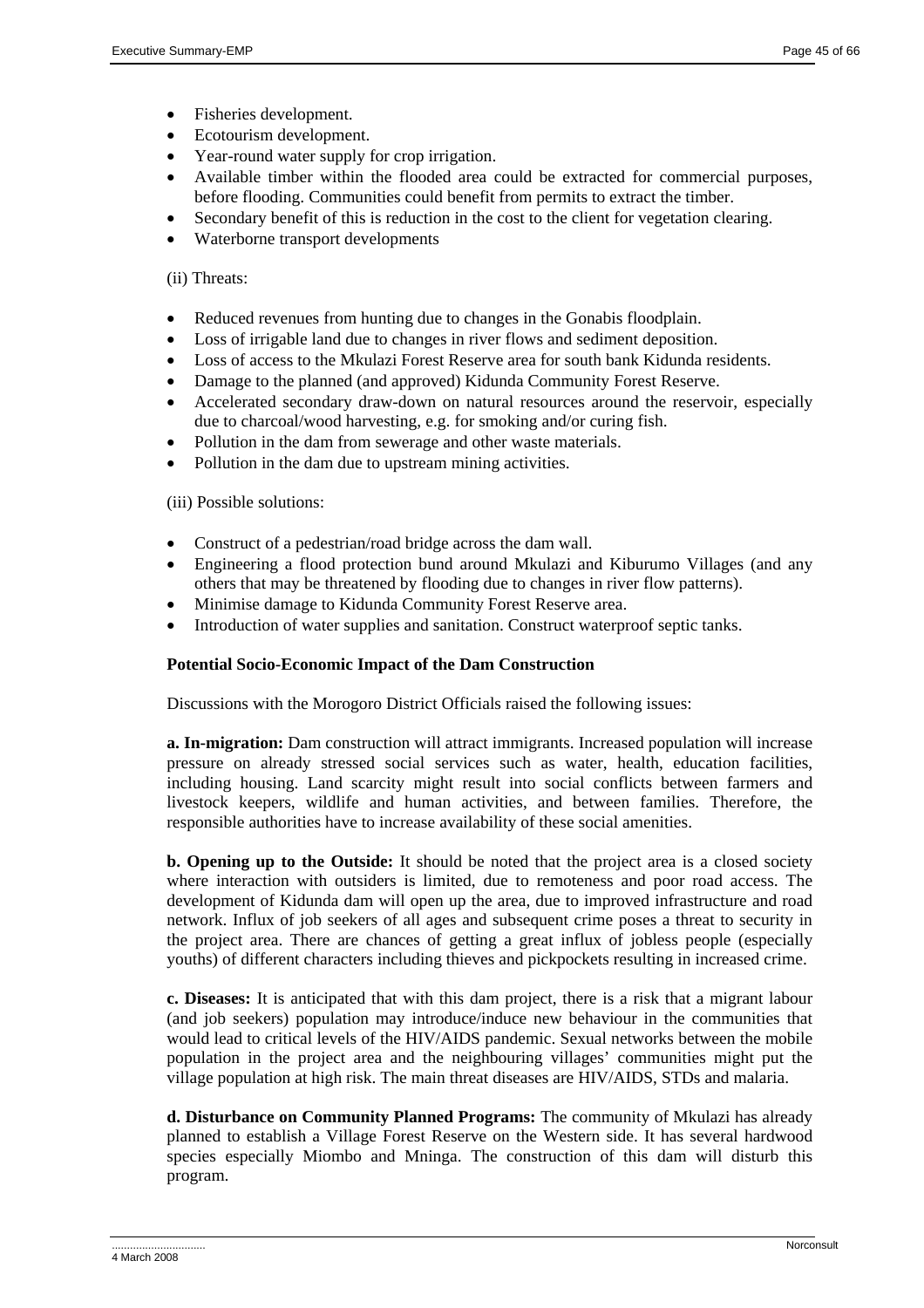**e. Displacement:** There is a fear of people being displaced from their usual settlements with the construction of the dam. The increased fear is in the villages of Kiburumo, Kidunda and Mkulazi.

**f. Conflict of Interest:** Communities in the project area are doubtful as to their economic benefit. They fear a loss in potential revenue from wildlife in the WMA. Needed is public consultations and dissemination of information to stakeholders, especially the scope to develop fishing.

**g. Environmental Degradation:** The potential influx of many people in the project area will lead into high demand for natural resources such as Miombo and Mninga trees for fuel wood, charcoal burning, construction and cultivation (intensive agriculture). This adds to the threats.

# **11.3 Consultative Workshop**

Over 90 stakeholders representing 1 Deputy Minister, 3 delegates, 3 MPs, 12 government officers, 3 RAS, 1 donor, 17 village leaders, 15 institutions, 3 Steering Committee, 10 journalists and 8 consultants took part in the workshop held in Morogoro. They were informed, Kidunda dam was proposed for water security for DSM during drought periods. The EIA is of a re-designed from the original proposed 270km2 structure. A smaller Dam, to reduce impact. It was clarified that the EIA was undertaken on the original design of a Dam of 27 km2, but due to inaccurate topographic details, the actual dam to maintain 150 Mm3 storage would be 43 km2, flooding to 92 m.a.s.l. This EIA has not studied the expected impacts of this much larger dam.

Conclusions after presentations included:

**Hydrological:** At 90 m, the current design will cause 1/30 year back-flooding as high as 93.5 m, increasing the seasonal impact area to 65 km2, and at 92m, seasonal flooding to 43Km2. The spillway design needs to be as wide as 200m to reduce these flood levels. The Water Release Strategy design should consider ways to dampen the back-flooding. Opening all outlets at peak flood, would reduce back-flooding by 33%. Tthe environmental flow would need to be maintained at 6 Mm3/year, but the Water Release Strategy design would need to mimic seasonal flow patterns. In addition, the WRBWO would need to regulate downstream users to avoid overuse of water destined for DSM.

**Aquatic:** To reduce the barrier effect to fish migration, the Dam design would need to include a fishway. To maintain the floodplain fish ecology downstream, the Water Release Strategy design would need to mimic seasonal stream flow. To reduce the potential poor water quality from the outflow, the Dam outlet design needs to consider adequate mixing of surface and bottom waters. In addition, clearing lush vegetation (but not necessarily standing hard-woods) pre-impoundment would help reduce anoxic conditions. There would also be a need to reduce exotic aquatic weed development by putting a strategy in place to clear floating weed mats.

Anticipated is that for the 200-300 t/yr fishery to develop, this needs extension services as well as fishing, processing & market technology. Noted is that the 6 un-described fish and range extensions of 3 known species discovered, would need further follow-up study of impacts, at design.

**Ecological:** To ensure a long term sustainability of water supply, there is need to include a holistic, Integrated Water Resource Management System (IWRMS) in the Uluguru catchment.

Ecological impacts include loss of plants (e.g. medicinal) and riverine biodiversity, notably 1 tree species which is recorded beyond its normal range, and 1 tree species listed in the IUCN Red Data Book. In addition, fauna of uniqueness were noted as 1 bird species (Flycatcher), found beyond its normal range. To mitigate, there is a need to conserve a portion of the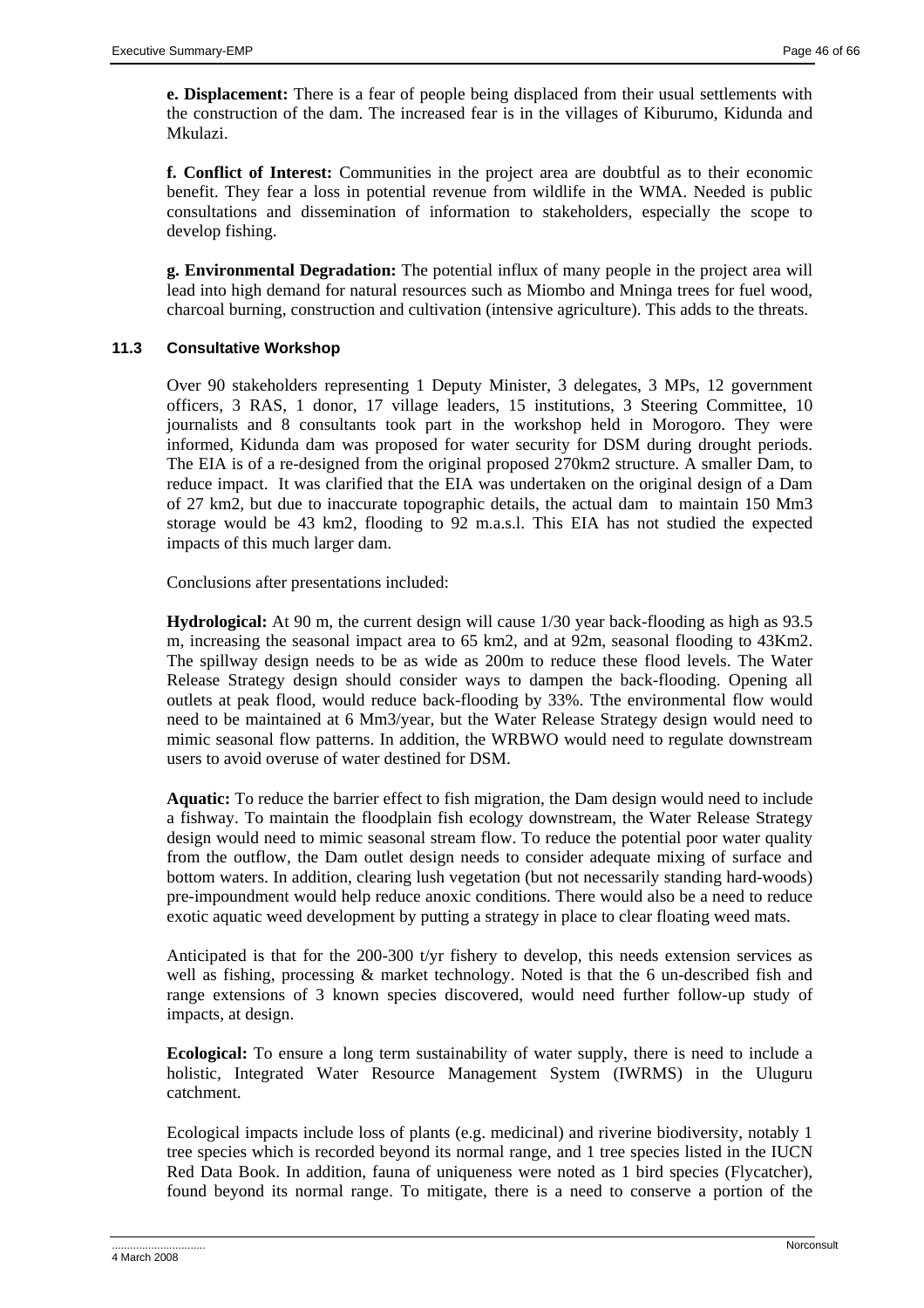riverine forest below the dam. A re-alignment to the Dam wall design is proposed in order to save ~100 ha of riverine forest.

**Socio-economic**: Noted is that the top end of the Dam is very low lying, and as a result, at 27 km2, 600-800 hh, nearly 5000 people will be affected, including 2 schools, 1 dispensary and 2 mosques, and 1000 cultural and burial sites, will be lost. 400 latrines will flood. In addition, due to raised water table, several more will contaminate the ground water with sewage, needing new designs to reduce leakages. Due to survey inaccuracies, to cater for 150 Mm3 storage, the new dam design will greatly increase the number of hh and farm land impacted. Higher resolution GIS is needed to re-assess this impact. Village developments in the area have been stalled due to these uncertainties.

The community then needs to be advised soonest on the decision whether to develop the dam, or not. The RAP should include replacement of social amenities, and respectfully follow protocol to re-locate sacred sites. To make up for the loss in rich agricultural land and grazing area, the RAP should identify resettlement area of acceptable soils/grazing.

The raised water will increase wildlife human conflict (e.g. crocodile attacks) and there will be a need to provide wells and safe water, and greater awareness on the danger. Transport roads and paths will be lost, and a water transport system will be needed for isolated villages. There will arise health/sanitation problems when the dam floods. Advised is to fill in pit latrines before inundation. Health centres will be needed, with bilharzia and malaria control programs.

**Potential Conflicts:** It is expected that DAWASA and other up and downstream water users will clash over water rights in dry and drought seasons. It is recommended therefore, that WRWBO should actively manage and control water abstractions. It is also noted that at the community level, livestock keepers and crop farmers will conflict in use of the reservoir and upstream river drawdown zones for crops or livestock. This should be dealt with through LUP processes. The Dam will attract in-migration and new cultures, and there will be a need to provide police centre and cultural awareness (also HIV/AIDS) to ensure equitable labour opportunities for local residents.

**General Discussion:** This EIA covers only the 27km2 reservoir flood zone. This does not dictate the final dam size. To ensure 150 Mm3, storage may require a new design to flood the 92 m contour, creating a 43 km2 lake, affecting thousands of additional people. Concerns on the new design were:

What if mitigating activities do not work? How will employment favour local labour? What emergency plans will be put in place (e.g. landslide/El Nino)? How will water pollutants be managed during construction and operation of the dam? How will malaria be managed? How will sanitation issues be managed? How will tourism and health be dealt with? The stakeholders consider safe water wells are essential, as are health dispensaries, and HIV/AIDS eradication. It was also recommended that the Selous GR Management should be consulted on anticipated impacts of the larger dam on wildlife in the area. The EMP checklist contained a total of 28 negative impacts vs 5 positive impacts. If the expenditure on dam construction is only projected over 30 years, what will happen after that period? If more villages are drowned, will they be compensated? Magogoni Village, where 52 house will be flooded if the higher dam wall is required by DAWASA.

# **12 DESCRIPTION OF MAJOR SIGNIFICANT IMPACTS**

The major impacts of the Project are highlighted, according to stages in Project Implementation.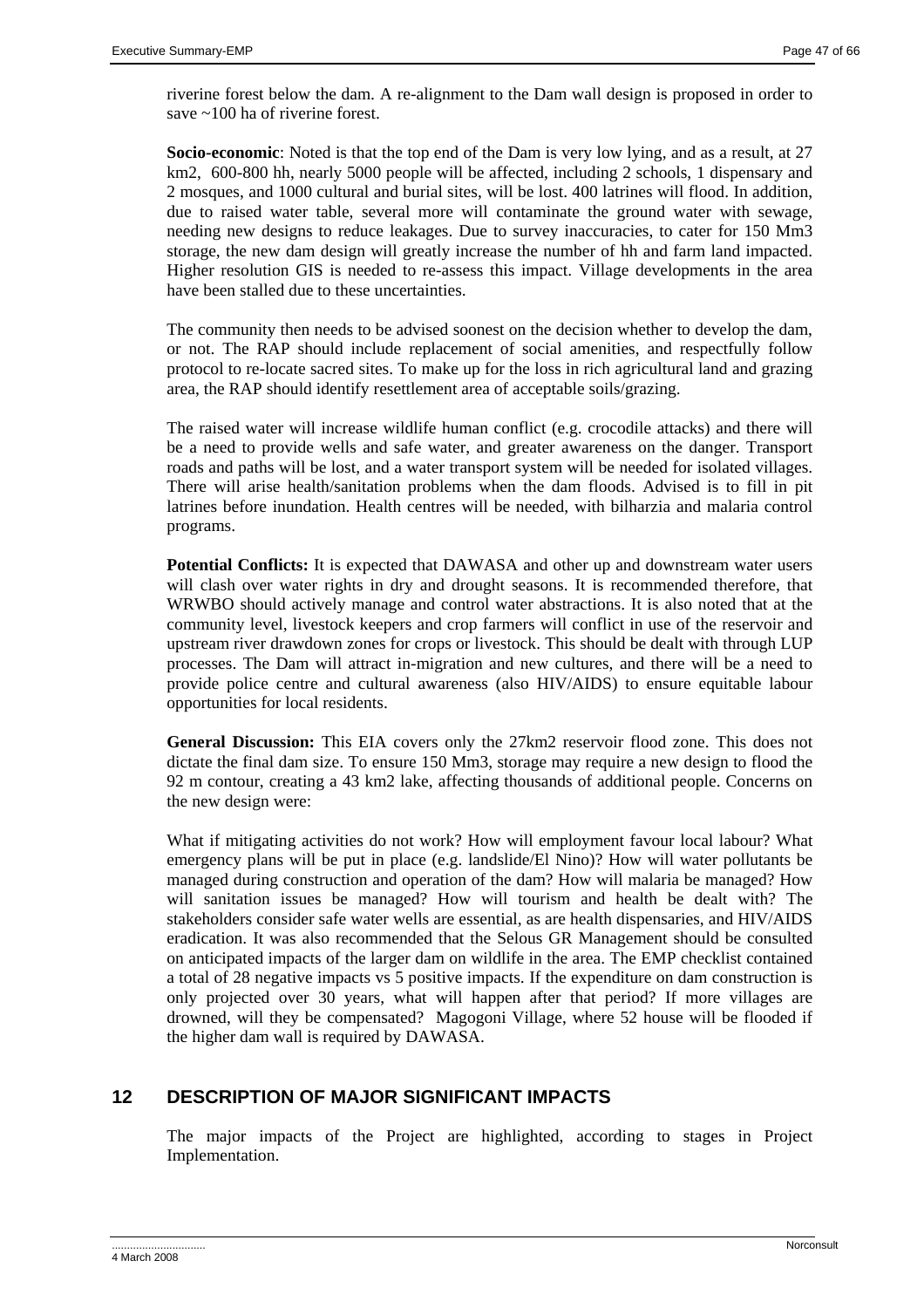# **12.1 Upstream Concerns**

Due diligence calls for the consideration of the consequences of upstream events in long term Dam management. It is strongly recommended that DAWASA and WRWBO should undertake an analysis of on-going watershed management actions in the Uluguru Mountains. Protection of the base flow will be an essential part of the Project, to ensure the life span of the reservoir, and control of sedimentation due to catchment degradation. A holistic, Integrated Water Resource Management System (IWRMS) is required at the design stage, for long term sustainability.

# **12.2 Altered flow regime, water quality and inundation induced impacts**

The new dam and the changes in downstream flow and seasonal inundation patterns will impact on ecological systems (e.g. riverine forest but not on any rare and endangered species), may disrupt wildlife corridors, affect reproductive behaviour of aquatic organisms and nutrient supply to estuarine species, and impact negatively on other wetland habitats. Contact between humans and animals will increase (i.e. crocodile attacks), and re-routing of migration routes may cause wildlife intrusion on farm land and roads. The positive impacts for the Gonabis are wildlife will find secure water and grazing, but may compete with livestock. The farm land lost to inundation will increase pressure on adjacent areas. The dam will increase access to water downstream for irrigation and recharge to groundwater.

# **12.3 Impacts from construction, access roads and discharge from construction**

Construction equipment will pollute the air, water and soils, create noise and vibrations, especially during dam core compaction. Impacts from road upgrading could increase soil runoff rates during the rainy season. Cultural impacts on local communities may result due to the influence of migrant labour, but also will bring economic opportunities, etc as described in Section 1.11.3, above.

# **12.4 Potential environmental hazards relating to the dam**

There is minimal design risk of downstream flooding and associated damage, if the dam wall should over-top or fail. Fail safe spillway designs are in place. Direct impacts on downstream wetlands and associated fauna and flora could arise from changes in historical river flow patterns. The local hydrology around the reservoir could experience impacts of rising groundwater, which could increase faecal coliforms in water supply wells, due to flooding of pit latrines.

# **13 MAJOR POSITIVE AND NEGATIVE IMPACTS AND MITIGATION MEASURES**

An overview and summary of identified and assessed impacts including mitigation are:

**Terrestrial fauna and flora:** Few rare or threatened animal species will be specifically/directly threatened by construction and operation of the Dam. There is a risk that some will be lost upon clearing riverine thicket and the Mkulazi FR. Noting this as a key habitat, it is recommended to consider realignment of the dam wall approximately 250 m upstream. This would protect ~100ha of tall dense riverine forest and thicket of the Kidunda Village FR. It could provide a potential local tourist attraction, visible at tree-top level from the dam wall. An estimated 35 500 m3 of economically valuable timber, could be harvested prior to construction, plus the remaining use for firewood and charcoal, could boost the local community economy by USD  $350\,000 - 1\,000\,000$ .

**Aquatic fauna and flora:** The most significant impact of the dam is as barrier to upstream and downstream migration of fish. This requires the installation of an appropriately designed fishway to mitigate these effects, particularly with regards to eels. Although, the dam will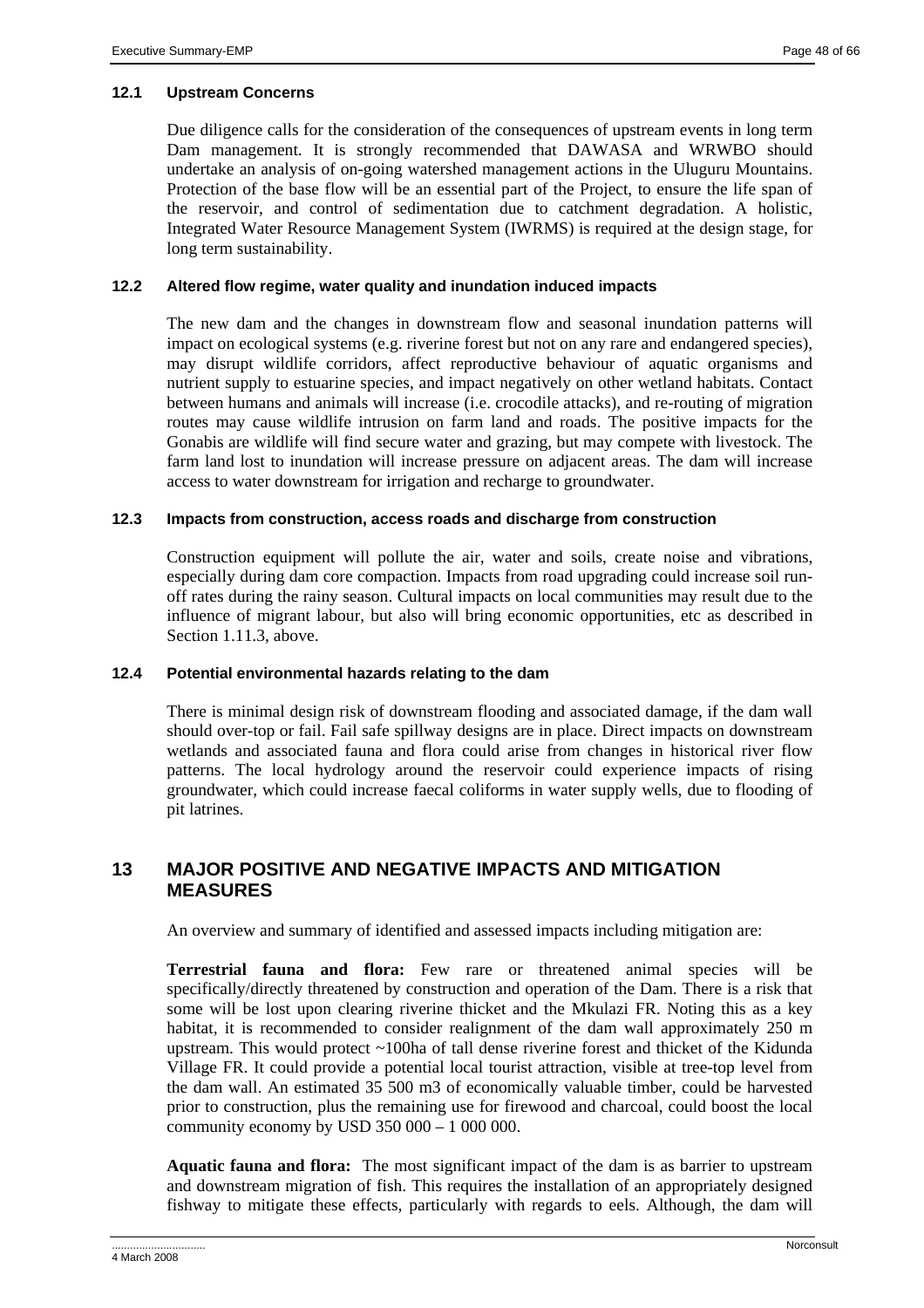probably cause a reduction in species diversity, at the same time it will increase the fish production, and contribute to a potential 200-300 t/yr fishery. Facilitation of access to markets, processing and preservation could doubling the value of the catch from an estimated USD\$200,000 to 400,000.

To encourage fishery development as much of the standing trees should be left particularly in the drawdown zone. However to reduce deoxygenated conditions due to excessive decomposing material in the Dam, recommended is permits should be issued to local communities to extract wood, timber and charcoal from the inundation zone of the Dam, as a local IGA.

**Hydrology:** As described above, a short length spillway will impede the passing of floodwaters. The resultant backwater effect could give rise to a 2-3 m head, in 1/30 peak flood. To counter the potential seasonal risk of flood impact upstream, spillway design will need to be at least 200m.

To minimize severity of negative impacts due to altered flow and water quality downstream, it is important that the design of the Flow Release Strategy mimic historical flow patterns and allow mixing of the upper and lower water layers. Significant reductions in the downstream fishery could result due to changes in flow patterns and de-oxygenated water.

Maintenance of the Environmental Flow requirements can be regulated by the outlet towers. When reservoir levels are low, in the beginning of the rainy season, to avoid a delay in stream flow while the dam fills, water can be released through the outlets. Conversely, at peak flow, outlets if open, allow a 33% reduction in the build up of head waters during flood peak. Similarly, to reduce the threat of salt intrusion, required is maintenance of a minimum environmental flow of 200 mld.

Sedimentation in the Dam, estimated at 65 000 t/yr is not considered to be a problem. Significant amounts of sediment will settle in the low gradient, upper reaches of the reservoir. Annual sediment deposition is currently insignificant, and can be flushed from the system at 10 000 t/yr. However, a more detailed assessment of sedimentation and associated erosion rates should be considered as an integral task for developing of a watershed management plan. More data is needed.

**Physical environment:** The dam is not expected to contribute to the formation of green house gases (i.e. most of the inundated vegetation will be tropical hardwoods, which decompose slowly). Construction will, contribute to increased noise, dust and wastes. Degradation of soils due to earth- moving, opening up of the forest for greater access, and dam building, will increase turbidity and sediment rates downstream of the Dam. These impacts are localized and temporary and will be mitigated through the Environmental Management Plan of the final design.

**Socio-economic:** Whereas the majority welcomed the Project, few remained undecided and the rest opposed. There is much anxiety and stress over the uncertainty of the Dam and its consequences on existing livelihoods and property. Urgently, DAWASA, WRWBO and local leaders should explain the Project, and dispel fears and rumours. Direct and indirectly impacted are:

- Over 800 hh will be adversely impacted: Kidunda (5), Kiburumo (200) and Bwira Chini (635).
- Over 46 000 people will be indirectly affected, positively and negatively: 19 villages of JUKUMU Society.
- Over 3 million people will directly benefit: Population of Dar and surrounds.

Detailed positive/negative impacts of the Project and mitigation measures are outlined in the EMP.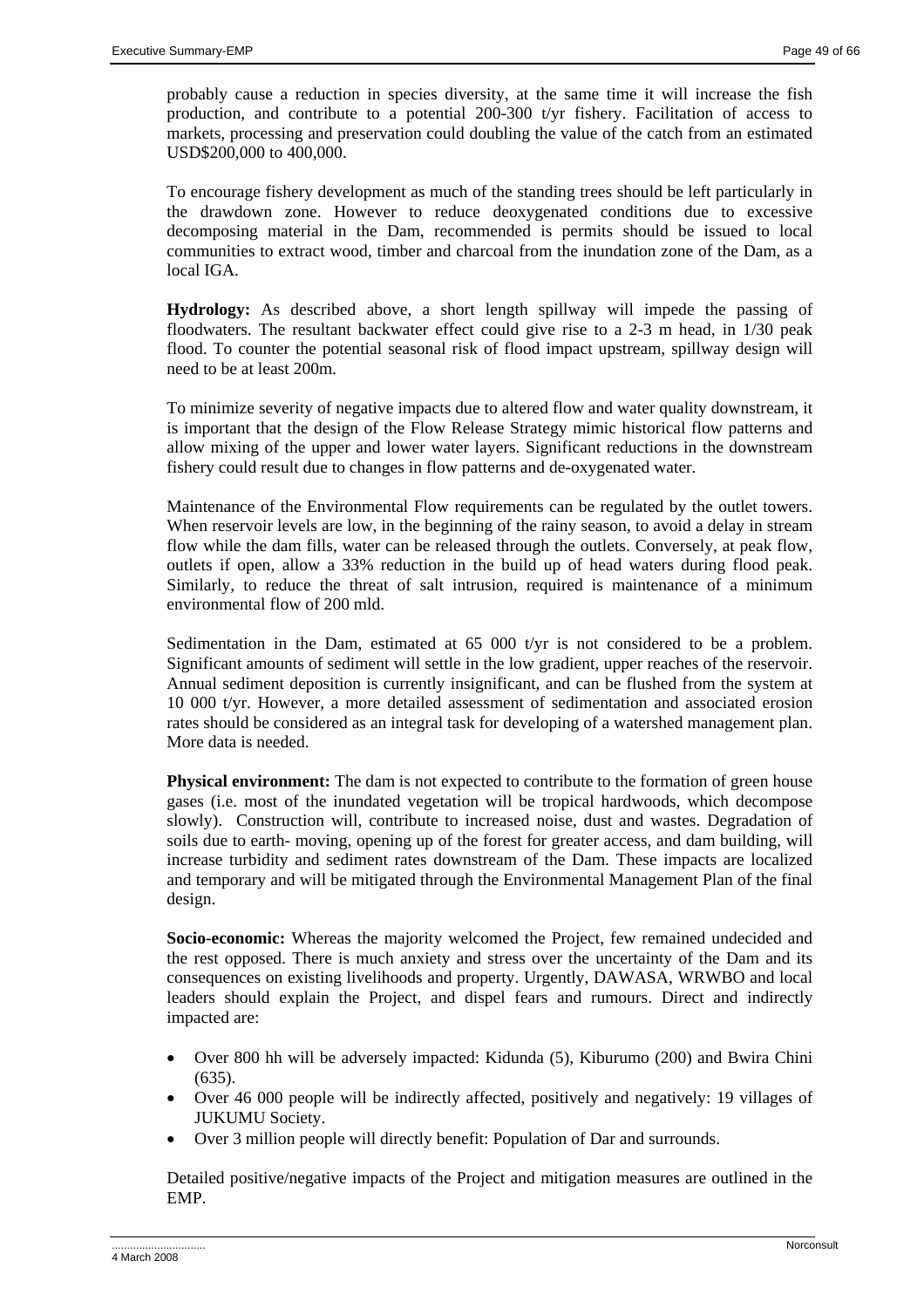# **14 ENVIRONMENTAL AND SOCIAL MANAGEMENT PLAN**

The EMP focuses on the schedule of works, and has been summarised as follows:

- a. Design Site survey and final environmental assessment: Verification of the EIA findings and re-design of the Project to a 150 Mm3 storage may need an updated EIA to account for a much greater area of permanent impact, and greater need for resettlement. Construction works activities: The physical environmental impacts of the construction phase, earth moving, access road EIA, and construction activities.
- b. Other construction phase impacts: These will be socio-economic, in terms of the direct and indirect impacts associated with the influx of contractor's workforce, and resettling people.
- c. The operation phase: This will comprise management of the Water Release Strategy and minimising impacts associated with peak flooding and the settling of the lake environment.
- d. The decommissioning phase: This will require carefully decision to decommission or upgrade. If decommissioned, controlled actions are needed to drain and re-establish vegetation.

#### **14.1 Design Survey Phase Impacts**

**Protocols:** Initial protocols will include an updated EIA if the Dam is re-designed. DAWASA will have to secure from WRBO and MNRT a joint management agreement, and a release gazettement arrangement for the flooding of Mkulazi FR and Selous GR. The latter will require special consultation with Department of Antiquities and UNESCO, as relates to a World Heritage Site. In addition, access roads, communications and any quarrying outside the site require separate, stand-alone EIAs. Prior to start, local authorities should be formally notified by DAWASA and WRBO.

**Clearing lines of initial survey work:** Vegetation clearing for the survey work should be undertaken without total clearing or cutting trees of diameter of greater than 10cm BH. Cut materials should be offered to local people to collect for construction timber and/or fuelwood.

Drilling and Geo-Testing: The District Authorities should be notified in writing prior to Geotesting and other drilling and exploratory work operations to minimise possible local dissent.

**Mitigating Design Considerations:** At the time of the final dam design, consideration should be made for design of the fishway, and a special study of the 6-9 previously unknown fish species, to look at their ecology. Other items required will be the validation of minimum impact spillway length, design of Flow Release Strategy, dam re-alignment to protect the forest, site geology, to certify no faults, design of RAP, etc.

#### **14.2 Construction Phase Activities**

**Protocols:** Initial protocols required prior to the start of works, include obtaining permits (quarrying, blasting and borrow pit excavations), and to notify local authorities.

**Blasting:** Explosives should be stored safely, protected against burglary or wild animals and from flooding, and have a blast protection embankment constructed around them. Notification of local people pre-blast is required to stop straying onto site, and no blasting at night. Control is needed to prevent danger of rock showers and safety procedures as set out in the Blasting Regulations.

**Upgrading Access Roads:** To transport people, equipment and materials may require upgrading of the pathway from the Kidunda Railway Siding to site, and the access roads from Ngerengere via Kiganila and Mkulazi FR, or the eastern route, closer to the Ruvu River. An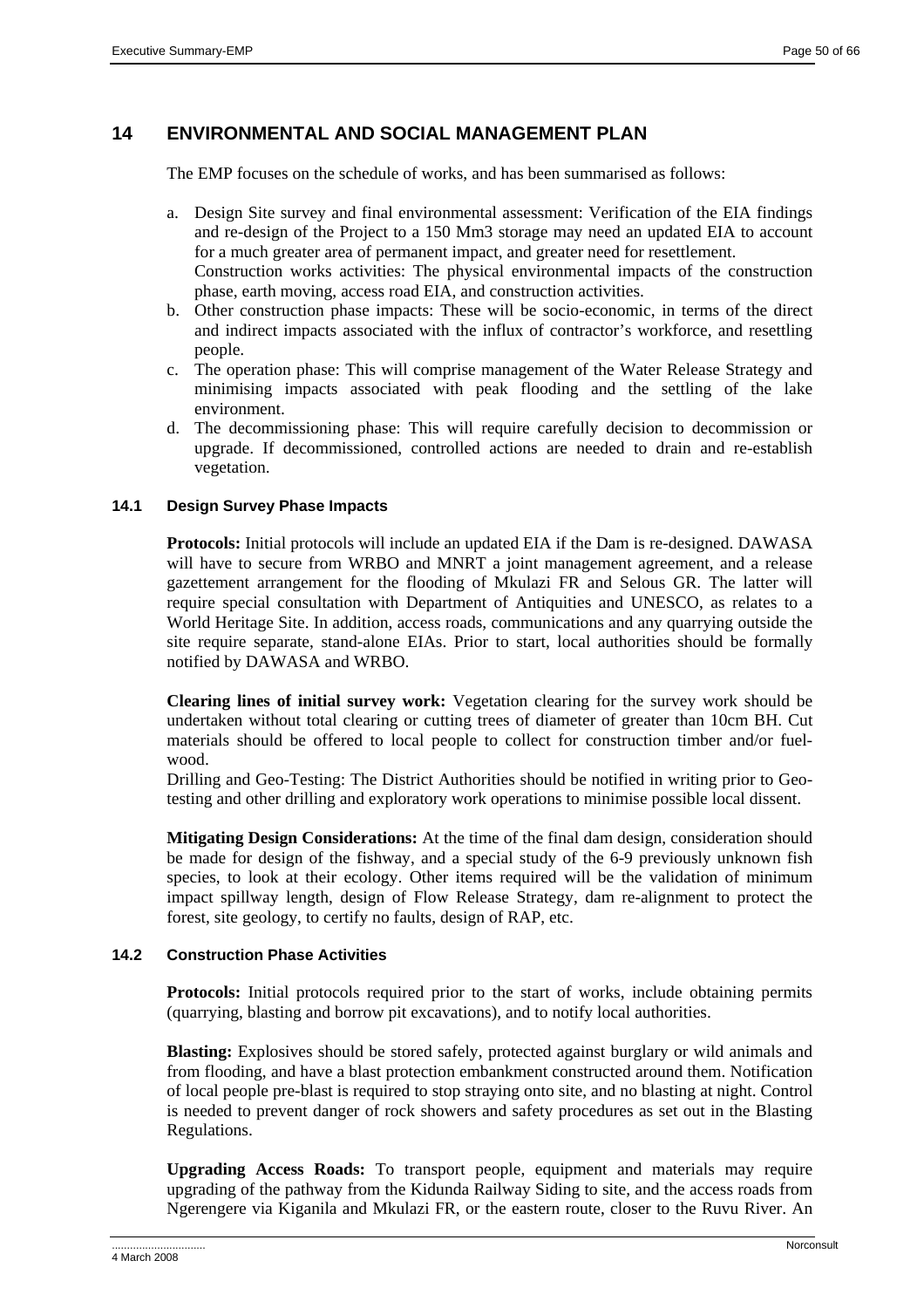EIA is needed to reduce risks of: noise and air pollution, health and safety issues due to movement of heavy vehicles, permits to damage property and loss of crops, with compensation. Adequate side drainage will be necessary to prevent water build-up, erosion and run-off damage along the access road.

Road works will require initial survey work, bush clearing and borrow pits. Road alignments should avoid settlement disturbances and croplands, schools, clinics and other built-up areas for reasons of safety and health risk from dust and noise, and regularly wetted to reduce dust.

**Borrow pits and quarrying:** The main impacts are from excavations relate to blasting, and noise and dust created by heavy machinery. Site preparation at quarry and borrow pit site should begin with vegetation clearing. Encouraged should be to give permits to local communities to derive benefit by extracting valuable resources beforehand.

**Housing areas:** Negative impacts may arise from soil erosion from excavation during construction. Junior staff and non-local semi-skilled labour and canteen facilities will need temporary accommodation and mess facilities. This may be prefabricated, requiring land clearing, provision of water supply, ablutions/waste-water management, canteen/mess facilities rubbish collection, a kitchen, a supply store and cleaners facilities. Required is to ensure a clean and healthy living.

**Land clearing:** For works areas, as for quarries and borrows pit sites, risk of impacts would be localised. Up to 50 ha or more is required for stockpiling rock and crusher material. The impacts will be long-term and should therefore be located within the inundation zone.

**The workshops, offices and storage facilities:** Located for ease of access in the works areas mitigation is needed from risk of pollution from spillages of fuels and/or lubricants.

**Sanitation:** The impacts of wastes from site will be minimal if septic systems are used. Pollution risk should be localised. However, pollution from pit latrines in the flood zone are high risk and these would need to be buried before flooding commences.

Amenities include overhead/ground level lines and underground pipelines will be highly localised and short-term. The main risks are people, animals or vehicles falling into open trenching or tangled in overhead lines, with high risk associated with objects touching high voltage power lines.

**Spoil Heaps:** Land clearing for spoil heaps is same for borrow pit and quarry sites, including removal of vegetation and topsoil to the sides, for post-construction rehabilitation.

**Vegetation Clearing:** Parts of the Dam wall site and reservoir requiring vegetation clearing should be clearly demarcated 6 months prior to the construction works, and locally implemented.

# **14.3 Post Construction Rehabilitation Works Activities**

**Dismantling Buildings:** Impacts of waste and negative visual aesthetic impacts should be diminished due to untidy workmanship, and the site fully rehabilitated once construction works have been completed. Some senior staff buildings of quality standard may remain and be used for offices or tourism lodges by JUKUMU Society.

**Backfilling:** All excavated areas should be rehabilitated to avoid erosion, risk of steep slopes to people, animals and vehicles or collapsing soils. Reshaping land and re-vegetating works areas applies to spoil heaps, quarries & borrow pits.

**Closure of Solid Waste Disposal Facilities:** These dump sites may be suitable for continued use by the local community and may remain. Impacts could be long-term, particularly where there is residual ground pollution from waste matter and care should be taken to separate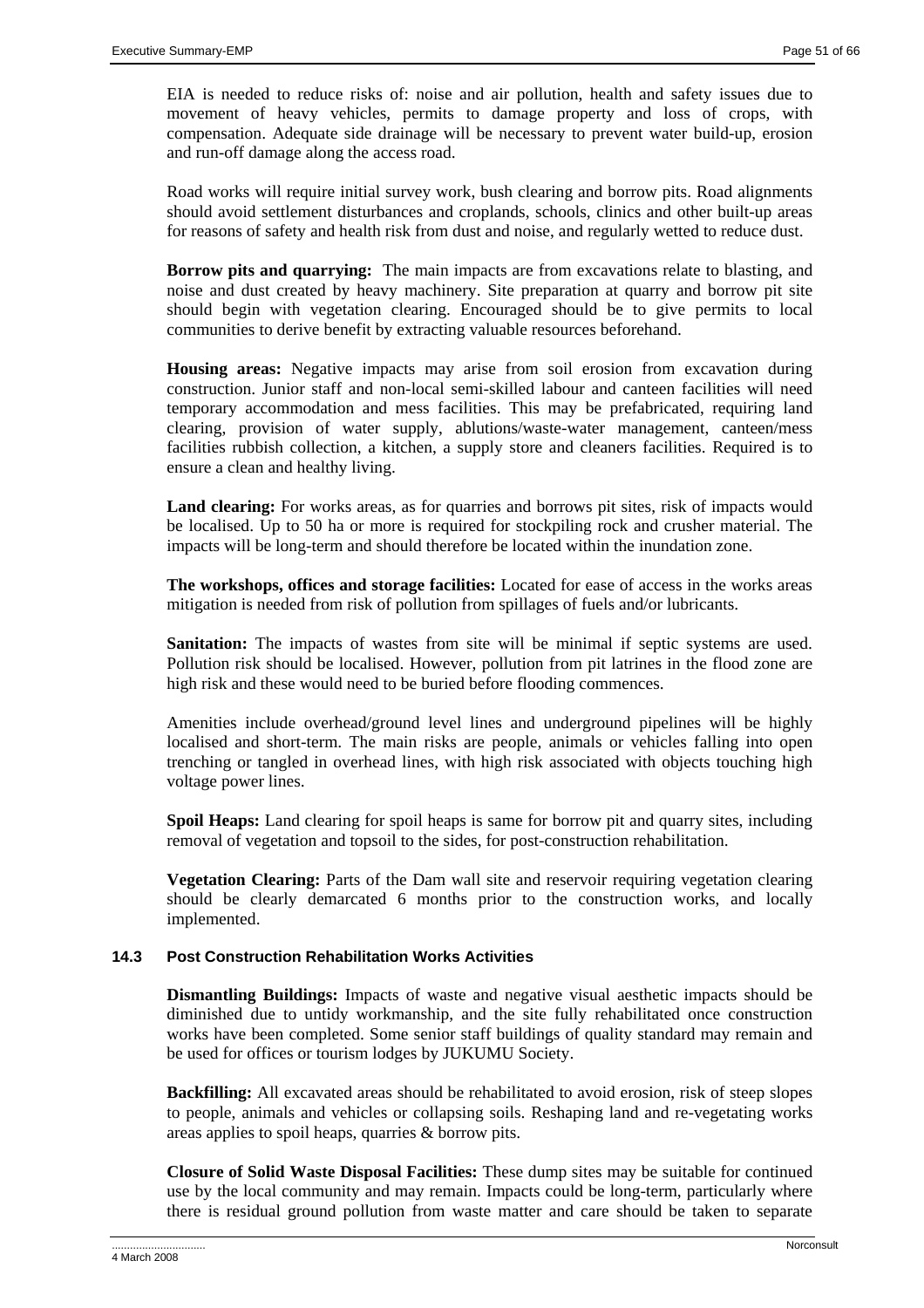chemicals. Solid waste and sewerage facilities should be closed according to standard procedures

# **14.4 Decommissioning Phase Activities**

In the event of decommissioning, at some time in the future, some infrastructure will be required to remain, such as access across the dam wall and spillway for local traffic and/or pedestrians. In the event the dam is no longer required, the spillway or dam wall may be opened to let normal river flow. At this time, a full socio-economic impact should be undertaken, as it is expected that local communities will rapidly adopt their livelihood patterns around the existence of the dam and reservoir (i.e. for irrigation, domestic and livestock water, etc). They may wish the dam to remain.

If emptied, there will be a large area of bare soil, prone to erosion from wind and rain. To prevent this, the reservoir should preferably be emptied in stages, to enable vegetation to reestablish. Once empty and river flow patterns resumed, soil sediments deposited at the head/inflow end of the reservoir will begin to be carried down the Ruvu River. This may have an undesirable impact, and need to be stabilised using embankments or by placing rock gabions.

However, if at this time, it is decided to upgrade the dam, to a larger storage capacity, this would require a whole new EIA undertaking.

#### **14.5 Action Plan to Manage the Emerging Fishery**

The emerging fishery is probably the single most important, long term economic gain to the area. DAWASA, WRBO and Morogoro District Council, in co-operation with the local authorities, should be proactive preparing local people for the new fishery. A co-management structure should be developed in cooperation with the JUKUMU Society. Create a fishers association through Beach Management Units (BMU). The Morogoro District Council should consider placement of an extension officer to ensure maximum sustainable yield and introduce new technologies. The Project should consider building a local market, storage and processing facility for fish, including smoking capacity to improve marketability and quality of the catch. The fishery should operate on a limited access licensing system open only to local people, operated by the District Fisheries Officer.

The potential for a recreational tourism fishery is worth evaluating by monitoring the relative abundance of the expected recreational target species (e.g. Hydrocynus vittatus).

DAWASA are responsible for the maintenance of the Flow Release Strategy and Environmental Flow and would be responsible for the effective operation of the fishway. This would require DAWASA to post senior staff trained to operate the dam off take, fishway and to benefit the downstream fishery through the mimicking of environmental flow patterns.

#### **14.6 Socio-Economic Management Plan**

The Social Management Plan (SMP) consists of mitigation, monitoring, and institutional measures to be taken during design, construction and operation of the Project, to minimise human impact. It entails funding resettlement and compensation based on a Resettlement Action Plan (RAP).

Due to the topographic anomalies described, the actual extent of human impacts are not exactly known. The 27 km2 of impact zone will affect 800 hh and drown 1,515 ha of village land, seasonally affect 2,544 ha. Listed are the losses of houses, fruit trees, crop lands, grazing lands and sacred areas, school, clinics, places of worship, and roads. However, as the design requirement is for a larger storage facility, a more detailed hh survey and accurate budget for the RAP for compensation would have to be prepared once the full extent of flooding is known.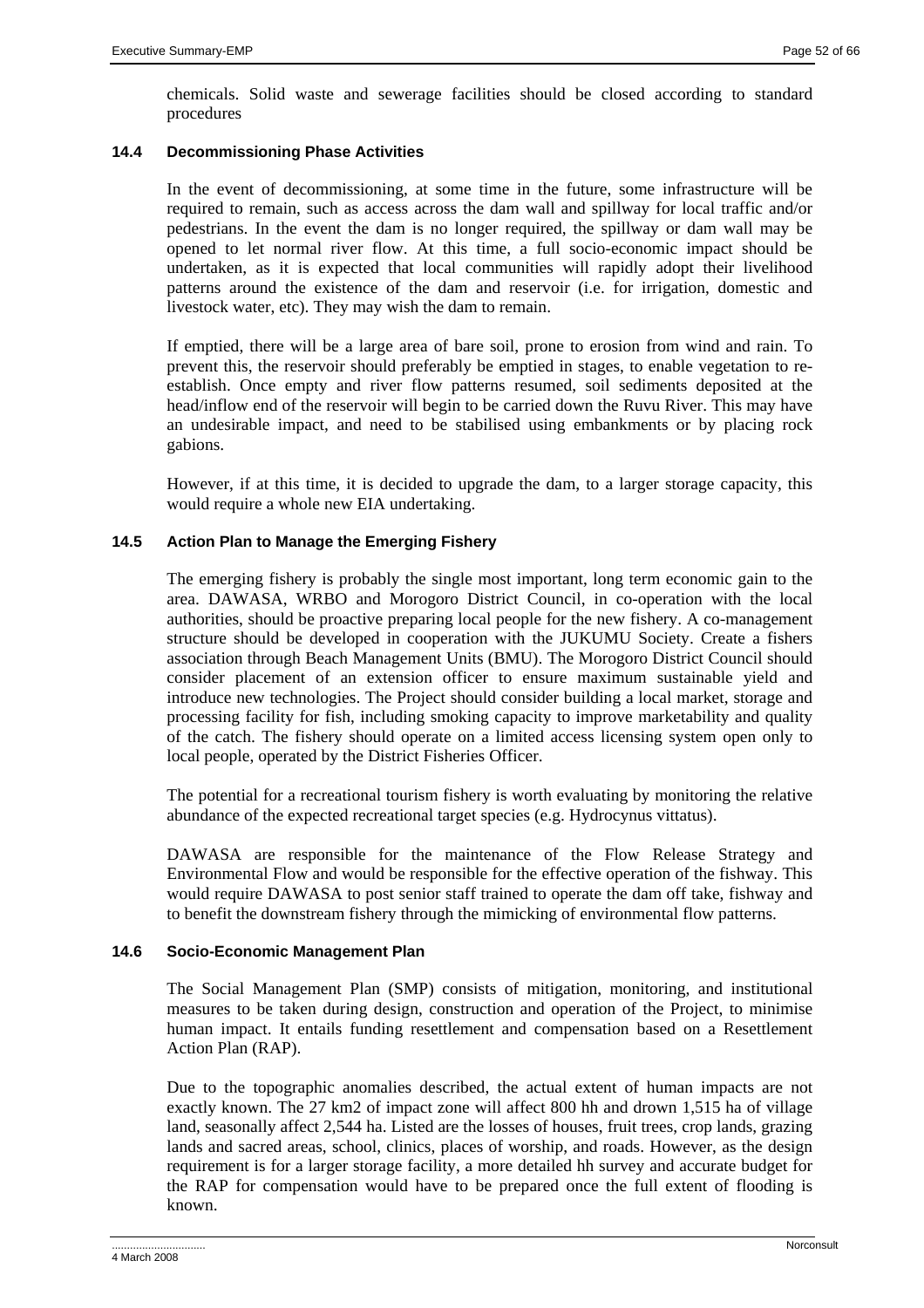# **15 PROPOSED MONITORING AND AUDITING**

Environmental monitoring is required to ensure compliance with the EMP. It will be important to ensure that the levels of impact are not increasing beyond set criteria or standards of tolerance, and to determine the effectiveness of otherwise that mitigating measures are having. Monitoring will help to identify remedial action if the mitigation measures have not been effective.

# **15.1 Monitoring Natural Biota**

Monitoring of the natural biota could follow a CBNRM Audit format. The JUKUMU Community has existing LUPs, trained Village Natural Resources Committees (VNRC) and Village Game Scouts (VGS) in place. In addition, as a WMA, JUKUMU Society is supposed to monitor and report to Wildlife Division on the state of the WMA. There are pre-designed formats for this covering: land systems, vegetation associations and habitats for flora and fauna, records of seasonal movements of large animals, seasonal flood levels (areas flooded and flood heights) and the impacts on agricultural and settlement areas. Proposed is that these existing formats would suffice for dam impact monitoring as the Dam falls within JUKUMU area of jurisdiction, as follows:

- i. **Wildlife Changes:** Annual (or twice annual) records will show how wildlife populations move through the area , how their numbers may be affected by community hunting, human animal disturbance and the changes in habitat caused by the Dam and influence on migration.
- ii. **Habitat Changes:** In Participatory Forest Management (PFM), such as the Mkulazi Village FR, tools exist for habitat monitoring at the community level (e.g. recording trees removed, by species and size, by habitat of origin). Through PFM, changes in plant communities because of flooding and/or timber removal can be monitored by simple record keeping.
- iii. **Other Changes:** The species checklists generated by the EIA can function as monitoring tools of changes in vegetation/habitat, fish, birds, insects, reptiles and mammal.
- iv. **Fishery Changes:** Through the BMU, the DFO can provide standardise government formats for monitoring the fishery, species composition, catch rates by gear and species, and generally monitor and assess the development. The BMU in collaboration with local fisheries staff and with assistance from staff from FAST at USDM would track changes in the fisheries over time as a result of impoundment, to refine the fishing, fishway and, Water Release Strategy.
- v. **District/National Level:** To monitor river flow patterns and changes in hydrology requires continued river flow gauging is needed. Regular monitoring of Satellite Imagery can show patterns and changes in land encroachment, degradation associated with largescale erosion, land-take for (slash and burn) cultivation, deforestation, and vegetation thicket development around the Dam. DAWASA could contract SUA in Morogoro, to assist with this monitoring.

# **15.2 Monitoring of Socio-Economic and Cultural Aspects**

SE parameters of the Project will fit into the overall monitoring plan of the District Council Programme. In addition, the DAWASA Resident Engineer/Management, in addition to the above, will be required to keep all records of the progress and to submit regular SE monitoring reports. DAWASA HQs will verify, validate, and take action, as required. The SE monitoring system would include such indicators as the following:

- Number of grievances, time and quality of resolutions and contentious cases.
- The relationship between the Project/DAWASA and the communities.
- Percentage of individuals selecting cash and in-kind compensation, and use of payments.
- Outstanding village/individual compensation or resettlement contracts.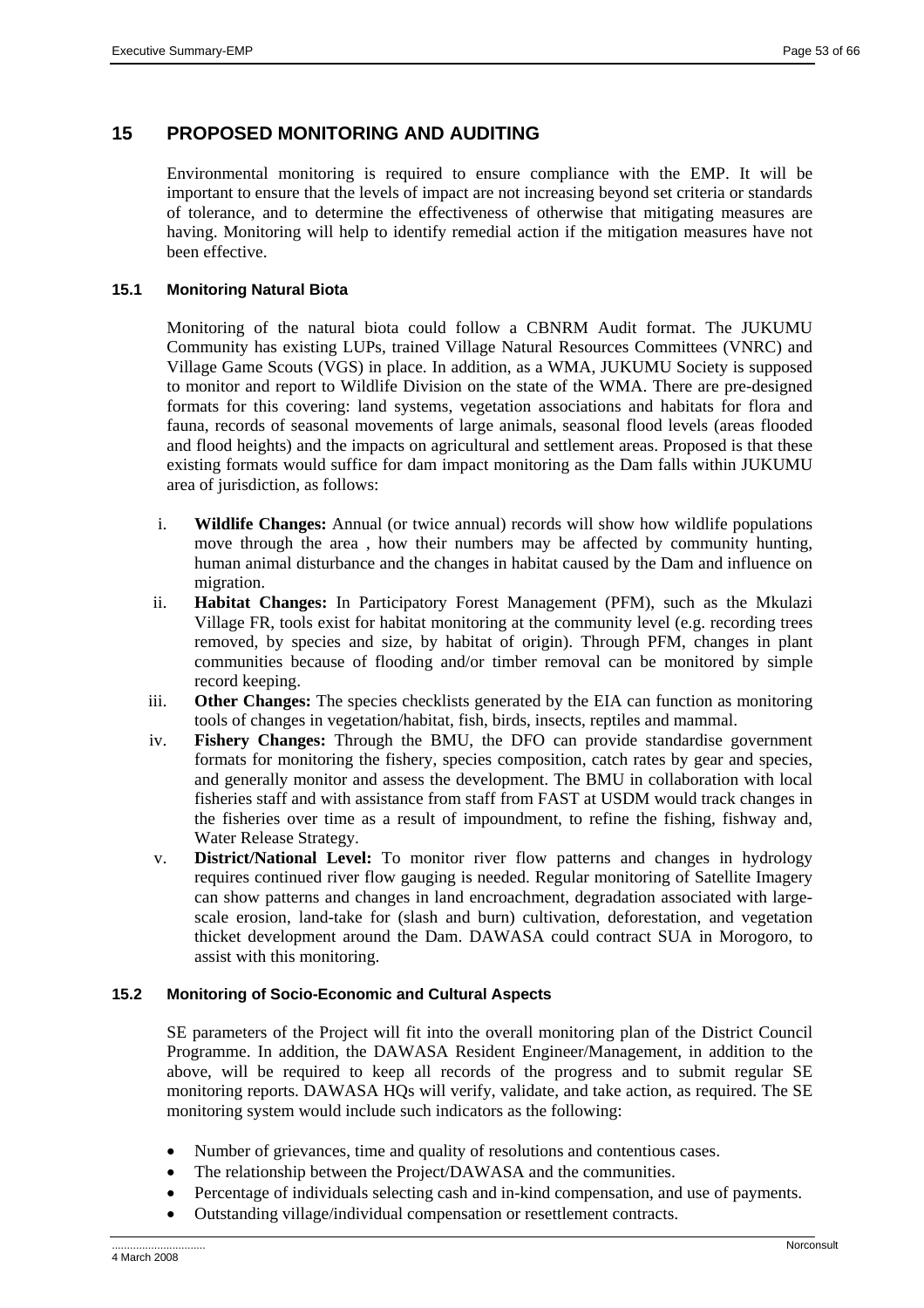- Seasonal or inter-annual fluctuation of key food stuffs.
- Number of impacted locals employed by the civil works contractors.
- Training of affected people.
- Number of health issues arising.
- SE status of resettled people vs those unaffected.
- Number of human/animal conflicts or attacks.
- SE benefits of the fishery.

# **15.3 Monitoring by JUKUMU Society WMA**

As the directly impacted stakeholder, JUKUMU Society will require special attention. Monitoring of the WMA will follow laid down formats against the EIA as a baseline to measure impacts.

For the fishery, a supplemental study has been suggested by the Consultants to be done at design stage to better understand the biology of the 6-9 previously undescribed species found during the field work phase ofor this EIA. In the longer term information will be needed on the in-situ increase in number of fishers, type, number and description of gears used and the estimated earnings, fish processors and fish sellers. The monitoring phase should include species composition and their relative abundance, length frequencies, reproductive cycles, changes to composition of fishermen's catches, gear types used and the price of fish and the earnings of fishermen, people processing the fish and the people marketing the fish. A costeffective manner of obtaining these data is possible through DAWASA funding postgraduate students at SUA/USDM.

For the downstream fisheries, a similar monitoring program is needed so the data should be comparable with that from the Dam, to get an idea of the net economic value of the dam.

# **16 RESOURCE EVALUATION OR COST-BENEFIT ANALYSIS**

The Project has the following economic benefits and costs:

# **16.1 Dar es Salaam Water Supply**

The Project design is to ensure adequate buffering of dry season supply of water catering for 3 million people, and maintaining functional the existing multi-billion dollar industrial, economic and commercial infrastructure of the City. The intention is to cater for dry season demand for the next 30 years, and as the population grows, potentially to supply water for as much as 7.5 million people. Without the Dam (or any alternative), the cost in loss to commerce and industry, to human suffering, the environmental and health consequences, etc will be enormous.

# **16.2 JUKUMU Society WMA**

Expected benefits to local communities include short-term labour opportunities during construction (but may be competitive with migrant labour), and gains from sales of timber products during the land clearing for the Dam, and for local entrepreneurs, providing supplies, groceries, fresh fruit, vegetables, domestic cleaning and cooking services, messenger services, and security.

In the longer term, the Dam will provide local water supply, grazing, irrigation and water transport. Indirectly, the dam would improve supplies and business opportunity due to the access road and better public transport and communications in the area. The Contractor's facilities may be used (post-construction) for accommodation and/or ecotourism linked business, the local communities, JUKUMU WMA, and/or Selous GR.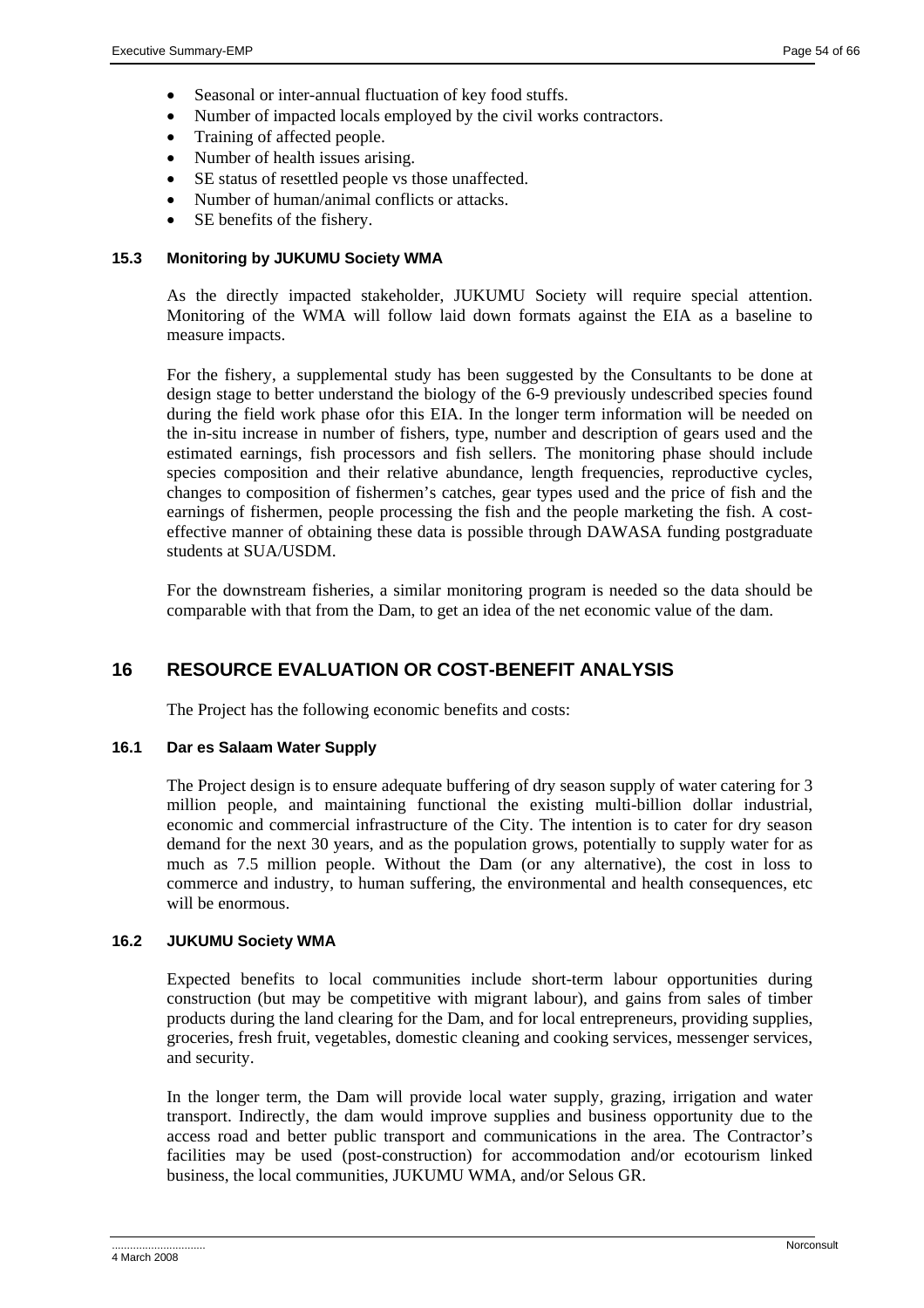The fishery in the dam is expected to have a highly positive economic impact on people in the surrounding areas estimated to fetch between 200,000-300,000 USD/year, and may be doubled with participation in the processing and marketing.

The tigerfish (Hydrocynus vittatus), is extremely popular as a recreational fish and could create a tourist attraction, need for accommodation, guides, gillies, bait, and revenues from license fees.

# **16.3 Downstream Communities**

The fish yield in the river and floodplain downstream of the dam, could be negatively affected by the dam, but would depend on the extent of effectiveness of the mitigation, floe release strategy and fishway. Currently, therefore it is not possible to evaluate the potential loss of income, if at all.

WRBO note over 90 registered water users downstream of the project and would benefit from the water security provided by the Water Release Strategy. The emerging bio-fuel plant in Bagamoyo and communities living along the river who derive water for domestic use, livestock and traditional irrigation. However, conversely, their activities could lead to pollution or contamination of the Ruvu with herbicides, pesticides, chemicals, etc and needs to be monitored.

# **16.4 Upstream Communities**

The upstream fisheries may also be negatively influenced by the dam. In addition, mining, agriculture and deforestation activities in the catchment pose a threat to the Dam and to the lives of downstream populations and crop products (i.e. over 3 million people). Those persons whose livelihoods depend on these activities will be impacted by mitigation measures included in an IWRMS to be implemented by DAWASA and WRBO to ensure safe and sustainable water supply.

# **16.5 Comparison of Alternatives**

A number of alternative scenarios to the Dam exist, notably:

**a. The No Dam Option:** The "no-dam option" will mean that Dar es Salaam would have to explore alternative, future water supply options. Current ground water exploration may meet the need more cost-effectively. However, if alternatives fail, Dar es Salaam and surrounds will face a major political, economic, ecological and health disaster. Over 3 million people would struggle to compete for adequate water, to keep industry safe, for sewage disposal and for domestic needs.

**b. The Large 270 km² Dam Option:** The large dam option will have some specific costbenefit outcomes. The most important of these relate to the economic, social, political and human costs of displacing and re-settling almost half of the JUKUMU WMA Society. Some 20-30 000 people will be displaced from their fertile agricultural lands, and total income from the WMA will be lost! In addition, lost would be the unique biodiversity of the Gonabis wetland with adverse effects on wildlife migration patterns of the North Selous GR. This concept has already been rejected.

On the downstream side of the larger dam (in the future), associated opportunities for hydropower, irrigation and the expansion of the biofuel industry, may economically, politically and environmentally when compared to the "no action scenario" (i.e. 3 million vs. 30,000 people) justify the creation of a large dam, and compensate for the displacement of 30 000 people and the loss of biodiversity.

**c. A Series of Smaller Dams:** Kidunda at 27 km2 is likely to hold 40% of the anticipated design water storage needs. This should suffice for the near term, and opens options for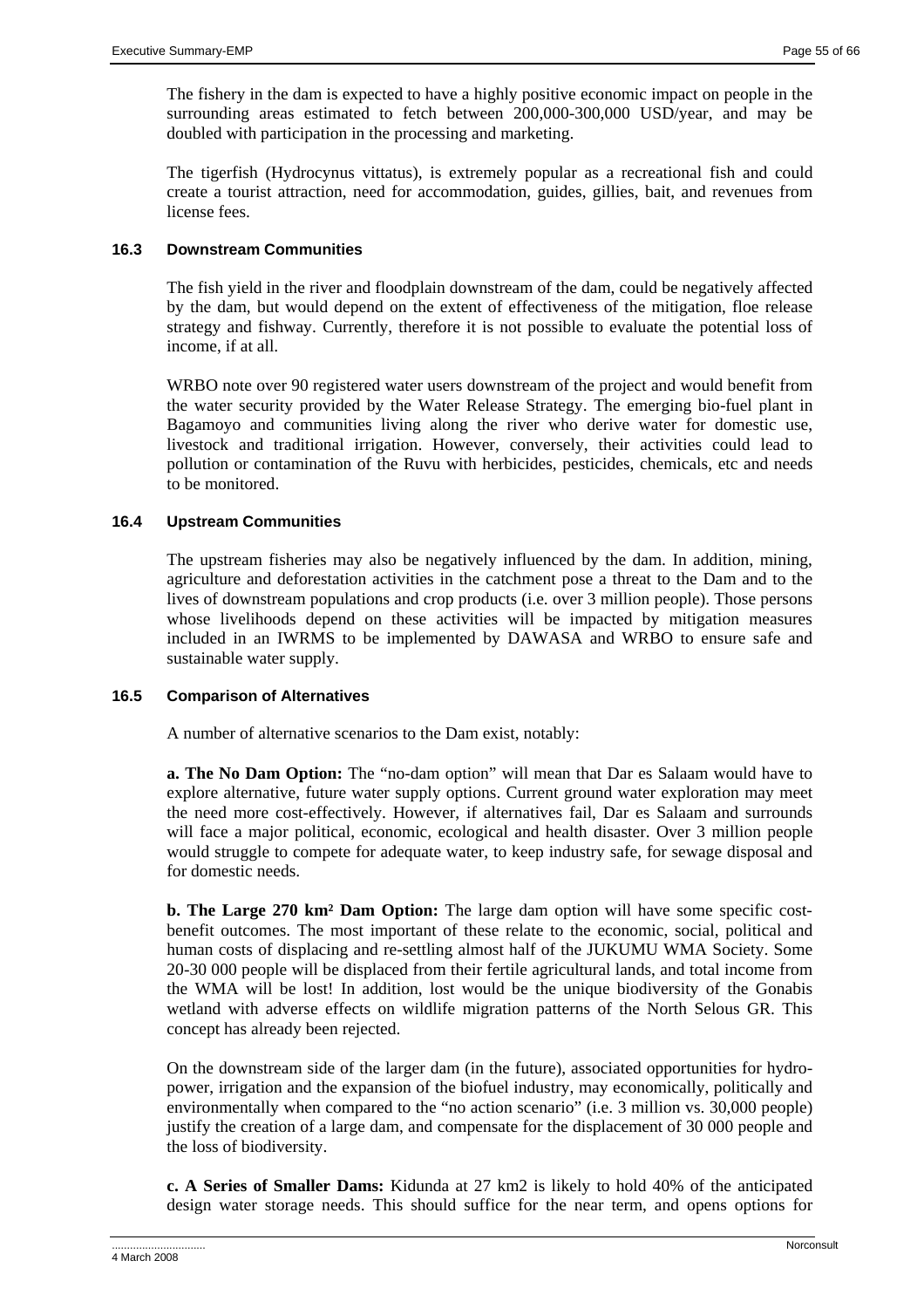similar, smaller water storage dams in upstream and downstream tributaries, although this may not be as cost-effective as a single large dam, environmental and human consequences will be reduced.

On the downside, this option, would increase the opportunity to develop intensive (irrigated) agriculture upstream of the DAWASA water supply intakes. Not only will this compete for water, but may have severe negative impacts, like accumulation of herbicides, pesticides, fertilisers etc. All of which will affect water quantity and quality, and require significant additional monitoring and chemical treatment to ensure that the water is potable for Dar es Salaam residents.

**d. Realignment of the Dam Wall Site:** The riverine forest and thicket vegetation along the proposed dam wall alignment has great aesthetic and biodiversity value. The Consultant proposes that the opportunity to preserve this habitat by relocating and realigned the Dam Wall approximately 175-250 m upstream be considered in greater detail regards associated techn-economic implications. A preliminary estimate suggests that such a re-alignment may add up to 10% (USD 5 million) to the cost of construction and compromise some 10% of water storage capacity (6 Mm3). But in ecological terms, the vegetation type represents a significant potential saving of 30% of the habitat, and approximately 7-10% of the total when combined with the similar habitat upstream of the Ruvu-Mgeta confluence, mainly along the Mgeta River.

# **17 DECOMMISSIONING**

The Project design envisaged a functional life of 30 years. After this, anticipated is that the Dam will be de-commissioned in favour of a suitable alternative. Given that Dar es Salaam is growing at a rapid rate, in 30 years, the population is more than likely to have increased by 100-150 %, to between 6 and 7.5 million. The 30 year time frame anticipated that other alternative options currently under exploration by DAWASA, including ground water development, would fill future needs. Although, the basic engineering design should hold for 50-60 years or more, in the long term, a number of scenarios emerge for the fate of Kidunda Dam, notably:

- a. The Dam will not be needed, and dismantled in such a way as to restore the environmental flow patterns, reducing the risk of excessive flooding or threats to downstream communities.
- b. If the alternatives and ground water solutions fail to live up to expectations, then the Kidunda dam may be retained as a reserve, dry season buffer, ensuring security of supply. At this time, the structures would require maintenance and upgrade, and a minor EIA.
- c. Given the current growth in water demand for domestic supply, industry, hydro-power and irrigation, it is likely that at some time in the future, political pressures may see the need to re-consider the idea of a larger Dam. At this time, an updated and extended EIA will be needed, to evaluate the environmental, health and economic cost of "not taking action". The threat of water shortage to millions of lives, livelihoods, downstream health and economy due to a lack of water, would at the time have to be weighed up against the cost of re-settlement of the 10's of thousands of people who would be inundated and the loss of Gonabis wetland.
- d. In the long term, catchment damage will play a key role in future decisions. Un-impeded de-forestation, irrigation and mining in the Uluguru Mountains will result in a reduction in the life of the Dam. The resultant climate change, erosion and siltation, will reducing live storage. Changes in rainfall and run-off patterns, heavily loaded at the front end of the season, would increase high flood risks, diminish long term, seasonal stream flows, as sponge effects are lost.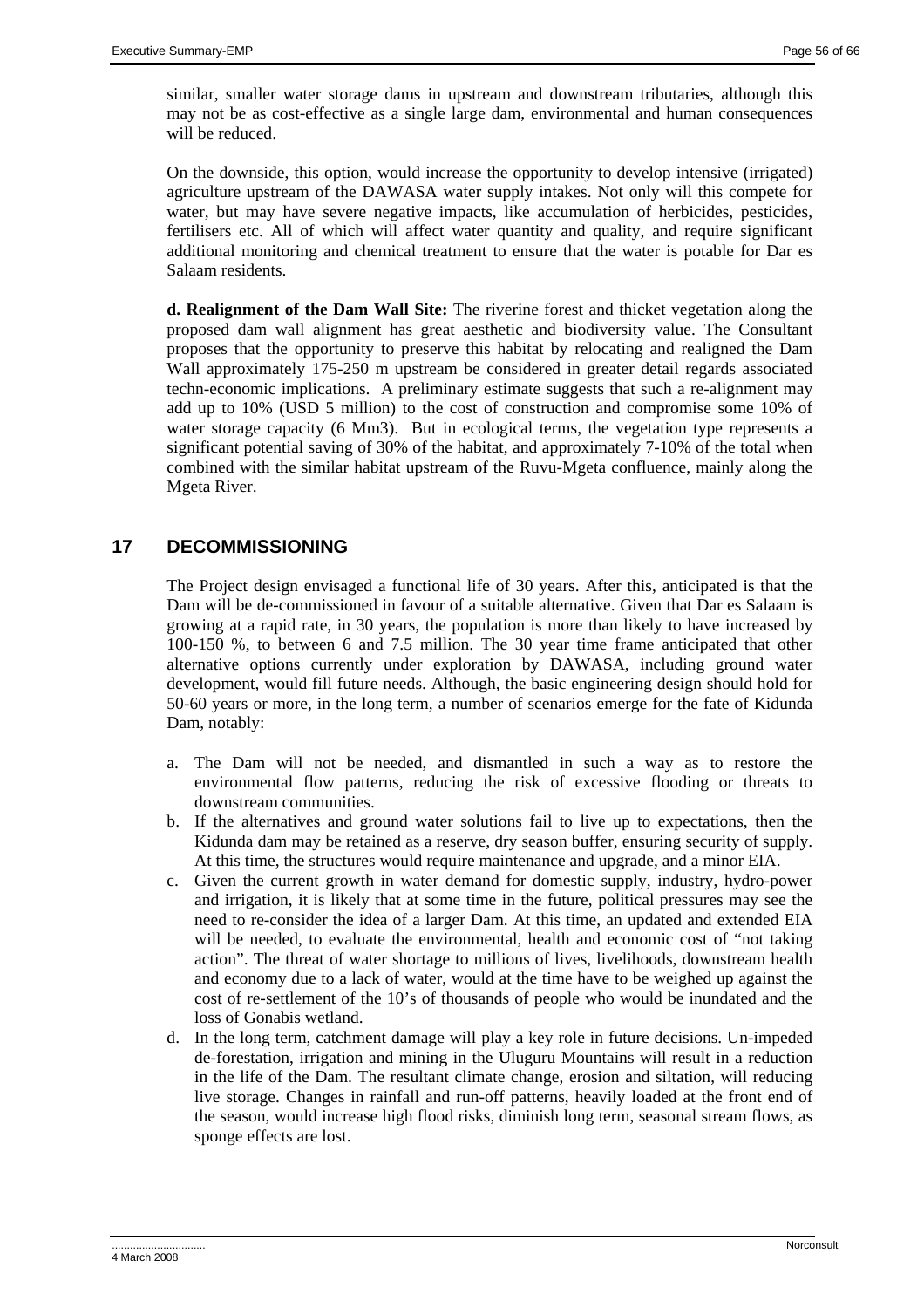# **18 ENVIRONMENTAL IMPACT STATEMENT**

From an integrated evaluation of the impacts on bio-diversity, on livelihoods (both of in-situ, upstream, downstream and target communities) and the valuation of resources lost to inundation vs the environmental consequences and economic costs of "no-action", the Consultant finds:

The 27km2 Kidunda Dam, as a dry season supplement for the single purpose of water supply, if re-designed, while taking into consideration the mitigation measures proposed, is considered to be the "least impactful Dam solution" to the future domestic, economic and industrial water needs of the 3 million people of Dar es Salaam and its environs. Due diligence is however needed when taking the proposed Environmental Management Plans into consideration, and re-designing the Dam, notably:

- a. To do an accurate elevation survey to confirm the area of high water and flood zone.
- b. To widen the spillway to over 200 m, to reduce the seasonal back-flooding risks.
- c. To add a pedestrian walk for public access across the spillway and dam wall.
- d. To include a fishway to allow un-impeded fish migration.
- e. To re-align the Dam wall to protect 100 ha of the unique riverine forest, downstream.
- f. To design a Flow Release Strategy to mimic natural flow patterns, dampen peak floods and maintain water quality.
- g. For DAWASA to engage in catchment management to ensure the functional life of the Dam.
- h. To do an in-depth household survey of the estimated 800 persons to be displaced.
- i. To design the RAP to carefully consider site selection, to relocate people and sacred sites.
- j. To include extension services for the management of irrigation, fishery, WMA and FR.
- k. Include social services to improve: water supply, health, sanitation, education and security.
- l. For DAWASA, MNRT, WD, FBD, Antiquities and UNESCO to agree on management of flooding in Selous GR and Mkulazi FR, and an IWRMS.

This conclusion is only applicable to the original design concept of a Dam of 27km2. Inaccuracy in earlier topographic estimates, means the EIA did not, at this time, have sufficient data to evaluate the development of a larger dam area of 43 km2 required to cater for the 150 Mm3 storage requirement. The Consultant recommends that this larger Dam requires an upgrade of this EIA.

# **19 ACKOWLEDGEMENT**

The Consultant is indebted to the support it has received from the government and the local government authorities, at district, ward and village level. We thank the many stakeholders, especially villagers, who freely contributed their time and resources to assist the study. The Consultant wishes to thank the 800 odd participants who were interviewed, who attended stakeholder meetings and workshops, to discuss this important Project.

Finally, Norconsult is indebted to its team who carried out the study and prepared the reports and drafts that made up this EIA Report.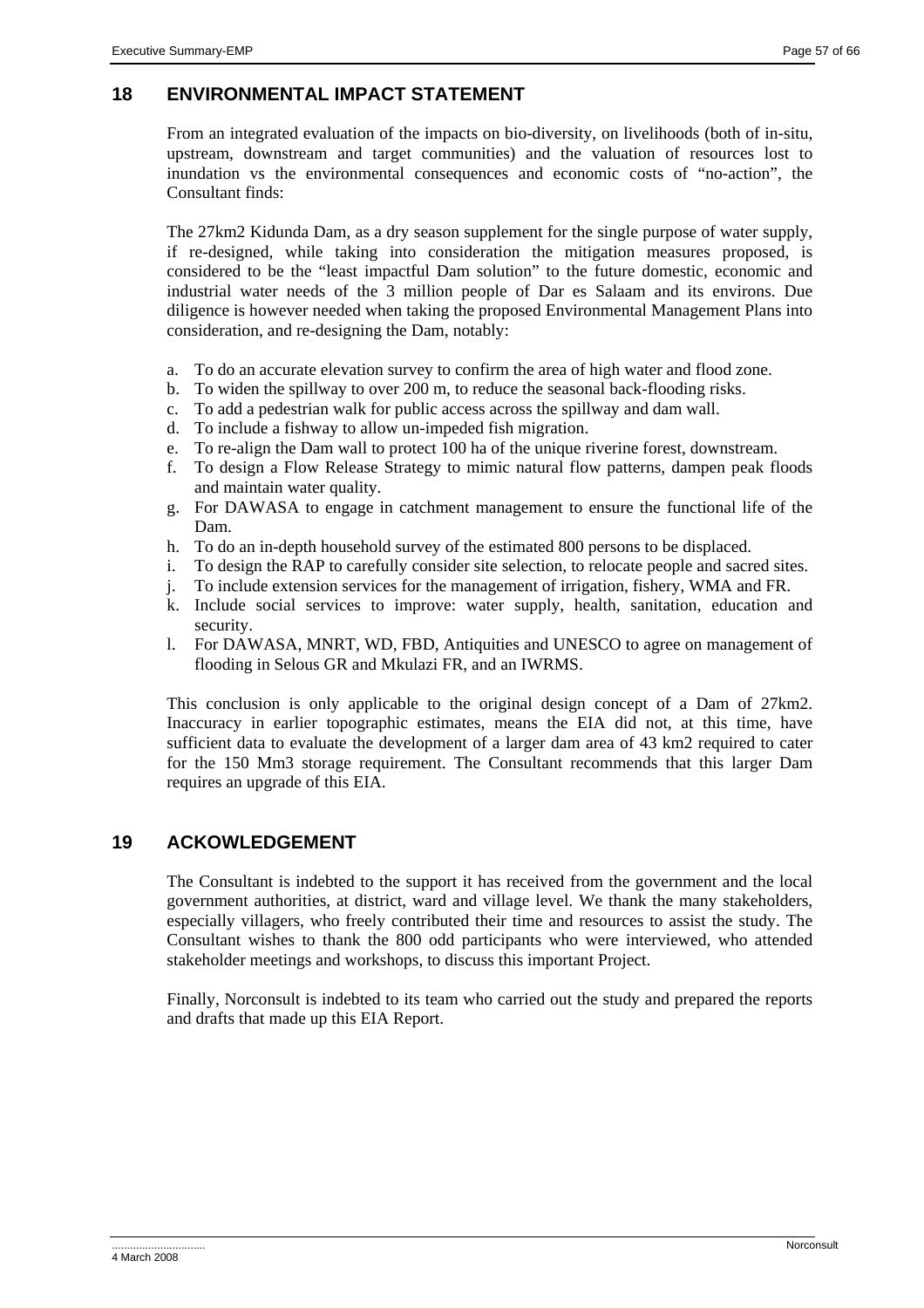# **Annex: Environmental Management Plan – Summary of Impacts and Mitigation Measures**

| SI | <b>Actions Affection Environmental</b>                                            | <b>Environmental and</b>                                                                                                                                                                                                                                                                       | <b>Environmental Impact</b> |       |  |                              |   |       | <b>Recommended Feasible Protection</b>                                                                                                                                                                                    |
|----|-----------------------------------------------------------------------------------|------------------------------------------------------------------------------------------------------------------------------------------------------------------------------------------------------------------------------------------------------------------------------------------------|-----------------------------|-------|--|------------------------------|---|-------|---------------------------------------------------------------------------------------------------------------------------------------------------------------------------------------------------------------------------|
| No | <b>Resources and Values</b>                                                       | <b>Social Impact</b>                                                                                                                                                                                                                                                                           |                             |       |  | <b>Positive</b> Nil Negative |   |       | and Mitigation Measures                                                                                                                                                                                                   |
|    |                                                                                   |                                                                                                                                                                                                                                                                                                |                             | L M S |  | $\mathbf{0}$                 | S | $M$ L |                                                                                                                                                                                                                           |
| A  | <b>Consequences of Project Location</b><br>Inundation of settlement & land at 90m | - 8.9 Km <sup>2</sup> Kidunda Village will be flooded.<br>$-6.2$ Km <sup>2</sup> Kiburumo Village will be flooded.<br>- 0.1 Km <sup>2</sup> of B. Chini Village will be flooded.<br>0.2 km <sup>2</sup> of Bwira Juu Village will be flooded<br>895 houses, 2671 people, 15 toilets, 10 wells, |                             |       |  |                              |   |       | - To be included in Re-settlement & Compensation Plan.<br>- The Dam will create new employment and income<br>opportunities, potentially compensating for loses.<br>- To be included in Re-settlement & Compensation Plan. |
|    |                                                                                   | and associated home gardens will be affected.<br>776 households will lose 1852 ha of<br>agricultural land and 1185 ha will flood at some<br>time or other.                                                                                                                                     |                             |       |  |                              |   |       | - To be included in Re-settlement & Compensation Plan.                                                                                                                                                                    |
|    |                                                                                   | - 2 schools, 3 village offices, 2 clinics, 4 mills<br>and several trading shops will be affected.                                                                                                                                                                                              |                             |       |  |                              |   |       | Build new schools, clinics, trading centres in the Re-<br>settlement & Compensation Plan.                                                                                                                                 |
| 2  | Inundation of ecological sites                                                    | - 10 Km2 Mukulazi FR will be flooded.                                                                                                                                                                                                                                                          |                             |       |  |                              |   |       | - FR lost will need to be de-gazetted before project can start.<br>Timber of value is to be harvested for cash before flooding.                                                                                           |
|    |                                                                                   | - 2 km2 Selous GR will be flooded.                                                                                                                                                                                                                                                             |                             |       |  |                              |   |       | GR lost will need to be de-gazetted before project can start.<br>The Dam could become a potential tourist venue                                                                                                           |
|    |                                                                                   | - 13 Km2 of Gonabis/JUKUMU WMA will be<br>flooded.                                                                                                                                                                                                                                             |                             |       |  |                              |   |       | - WMA area lost will need to be de-gazetted from JUKUMU<br>WMA, compensated and GMP adjusted, before Project start.<br>No loss of endangered animals or plants is envisaged.                                              |
|    |                                                                                   | 2.7 Km2 of Riparian forest will be flooded,<br>mostly in the area of the dam wall.                                                                                                                                                                                                             |                             |       |  |                              |   |       | - To maintain the eco-type, proposed is to set aside as a FR<br>100 ha of Riparian forest below the dam wall                                                                                                              |
| 3  | Inundation of cultural sites                                                      | 5360 grave sites & sacred shrines will be<br>flooded                                                                                                                                                                                                                                           |                             |       |  |                              |   |       | To be re-located in a proper, traditional & ceremonial way.                                                                                                                                                               |
|    |                                                                                   | $-5$ Mosques will be flooded or affected.                                                                                                                                                                                                                                                      |                             |       |  |                              |   |       | Build new Mosques as part of the Re-settlement &<br>Compensation Plan.                                                                                                                                                    |
| 4  | Watershed erosion & silt run-off                                                  | 55 000 t/yr silt from catchment erosion & run-<br>off will shorten the reservoir life.                                                                                                                                                                                                         |                             |       |  |                              |   |       | Project is to adopt Integrated Water Resource Management<br>System (IWRMS) to control catchment land use.                                                                                                                 |

# **Environmental Management Plan: The Likely Impacts with Proposed Mitigation Measures of a 27 km2 Kidunda Dam Flooding to 90 m Contour and 1/30 flood at 93.5m.**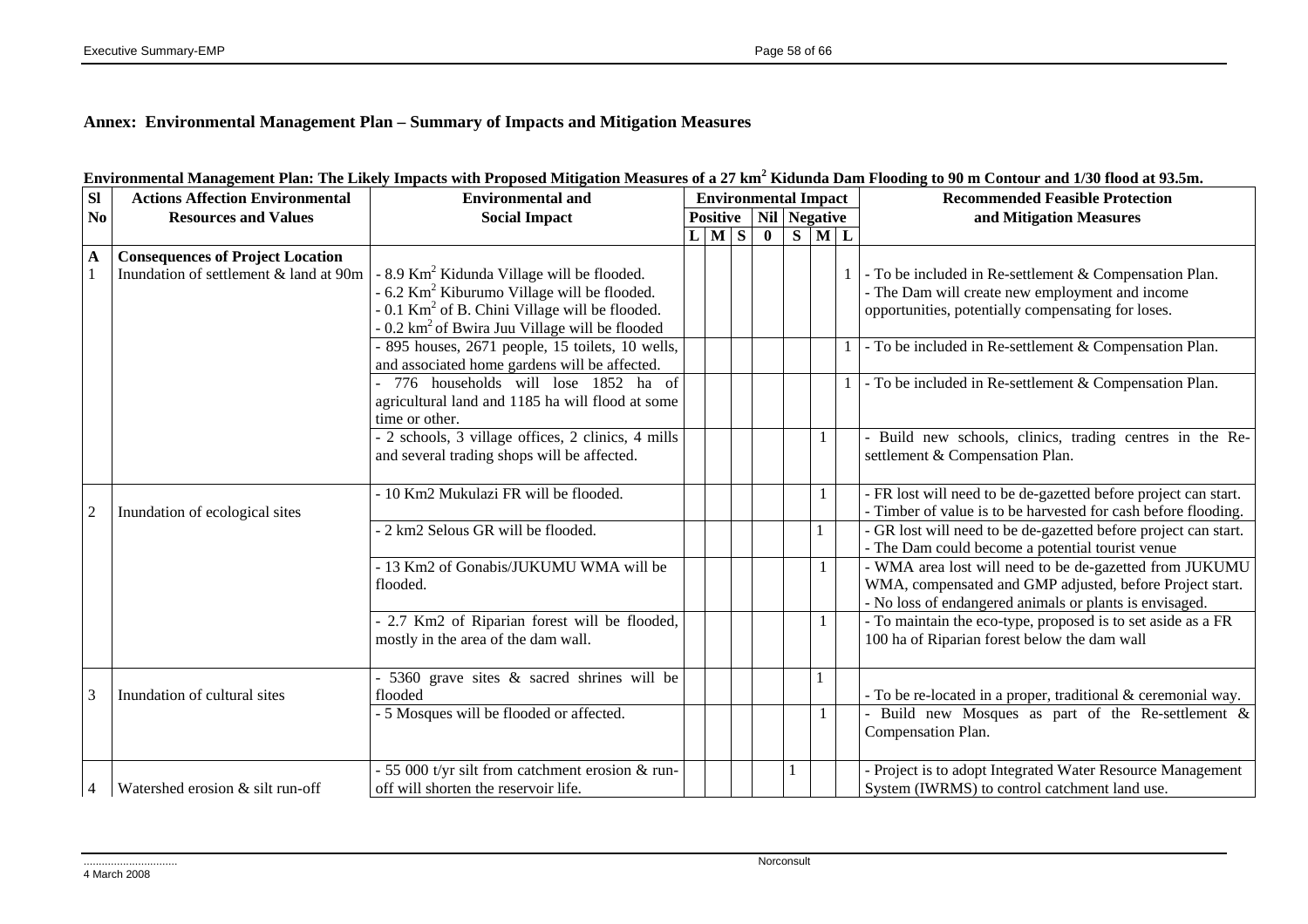| $\overline{sl}$ | <b>Actions Affection Environmental</b> | <b>Environmental and</b>                                                      | <b>Environmental Impact</b> |             |  |              |  |                                  |             | <b>Recommended Feasible Protection</b>                                                                 |
|-----------------|----------------------------------------|-------------------------------------------------------------------------------|-----------------------------|-------------|--|--------------|--|----------------------------------|-------------|--------------------------------------------------------------------------------------------------------|
| N <sub>0</sub>  | <b>Resources and Values</b>            | <b>Social Impact</b>                                                          |                             |             |  |              |  | <b>Positive</b>   Nil   Negative |             | and Mitigation Measures                                                                                |
|                 |                                        |                                                                               |                             | $L$ $M$ $S$ |  | $\mathbf{0}$ |  |                                  | $S$ $M$ $L$ |                                                                                                        |
|                 |                                        | Sediment retention by Dam and reduced flows,                                  |                             |             |  |              |  |                                  |             | - Water Release Strategy to include seasonal silt flushing                                             |
|                 |                                        | could affect the estuary and coastal beaches.                                 |                             |             |  |              |  |                                  |             | from the Dam.                                                                                          |
|                 |                                        | - 13% in 10 years deforestation rates in                                      |                             |             |  |              |  |                                  |             | - Through the IWRMS, a forest management & reforestation                                               |
|                 |                                        | Uluguru's will adversely affect the seasonal                                  |                             |             |  |              |  |                                  |             | plan should be included for the watershed.                                                             |
|                 |                                        | run-off rates.                                                                |                             |             |  |              |  |                                  |             |                                                                                                        |
|                 |                                        |                                                                               |                             |             |  |              |  |                                  |             |                                                                                                        |
| $\overline{5}$  | Impairment of river navigation         | - The Dam will hinder the local passage up and                                |                             |             |  |              |  |                                  |             | - The Project should consider to provide opportunity to                                                |
|                 |                                        | downstream by fishermen and transport canoes.                                 |                             |             |  |              |  |                                  |             | develop a local water transportation system.                                                           |
|                 |                                        | Part of Kiburumo Village may become<br>isolated as an island in the Lake.     |                             |             |  |              |  |                                  |             | - Kiburumo may need construction of land bridges for access<br>to schools, roads, other villages, etc. |
|                 |                                        |                                                                               |                             |             |  |              |  |                                  |             |                                                                                                        |
|                 |                                        | - Flooding of pit latrines during seasonal floods                             |                             |             |  |              |  |                                  |             | - Resettlement and Compensation Plan to consider relocation                                            |
| 6               | Effects to groundwater hydrology       | could contaminate local water supply.                                         |                             |             |  |              |  |                                  |             | of wells & high water latrines, and consider piped water.                                              |
|                 |                                        | - Flooding of pit latrines by the Dam could                                   |                             |             |  |              |  |                                  |             | - All existing pit latrines in the inundation zone to be filled in                                     |
|                 |                                        | create a health hazard.                                                       |                             |             |  |              |  |                                  |             | before flooding.                                                                                       |
|                 |                                        |                                                                               |                             |             |  |              |  |                                  |             |                                                                                                        |
| $\overline{7}$  | Affects fish migration                 | - 9 species of fish are potadromous, and will be                              |                             |             |  |              |  |                                  |             | - Dam design is to include an appropriate fishway and Flow                                             |
|                 |                                        | adversely affected in seasonal migration.                                     |                             |             |  |              |  |                                  |             | Release Strategy in to accommodate fish migration patterns.                                            |
|                 |                                        |                                                                               |                             |             |  |              |  |                                  |             |                                                                                                        |
| 8               | Inundation of mineral resources        | - No know minerals are mined or are known to<br>occur in the inundation site. |                             |             |  |              |  |                                  |             | $\overline{-N}$ o action needed.                                                                       |
|                 |                                        | Improper mineral extraction in the upstream                                   |                             |             |  |              |  |                                  |             | - The Project will need to work with Ministry of Mines to                                              |
|                 |                                        | river and catchment, will cause hazards.                                      |                             |             |  |              |  |                                  |             | establish a safer watershed mining management plan.                                                    |
|                 |                                        |                                                                               |                             |             |  |              |  |                                  |             |                                                                                                        |
|                 |                                        | - The Project may cause loses to tourism value                                |                             |             |  |              |  |                                  |             | - The Lake could become a tourist attraction, with scope for                                           |
| 9               | Environmental aesthetics lost          | in the area.                                                                  |                             |             |  |              |  |                                  |             | more lodges along the Selous GR and JUKUMU WMA.                                                        |
|                 |                                        |                                                                               |                             |             |  |              |  |                                  |             |                                                                                                        |
|                 | Risk of seismic movement               | - The Project site could be on a potential fault                              |                             |             |  |              |  |                                  |             | - Pre- design geo-surveys need to be undertaken to reduce the                                          |
| 10              |                                        | line with risk of Dam failure.                                                |                             |             |  |              |  |                                  |             | risk of seismic activity and Dam failure.                                                              |
|                 |                                        |                                                                               |                             |             |  |              |  |                                  |             |                                                                                                        |
|                 | 11 Community anxiety/trauma            | Community fear of displacement by the Dam                                     |                             |             |  |              |  |                                  |             | - There is a need for local political and community awareness                                          |
|                 |                                        | is a threat that has stopped local development.                               |                             |             |  |              |  |                                  |             | about the Project to dispel any fears.                                                                 |
|                 |                                        |                                                                               |                             |             |  |              |  |                                  |             |                                                                                                        |
| B               | <b>Consequences of Project Design</b>  |                                                                               |                             |             |  |              |  |                                  |             |                                                                                                        |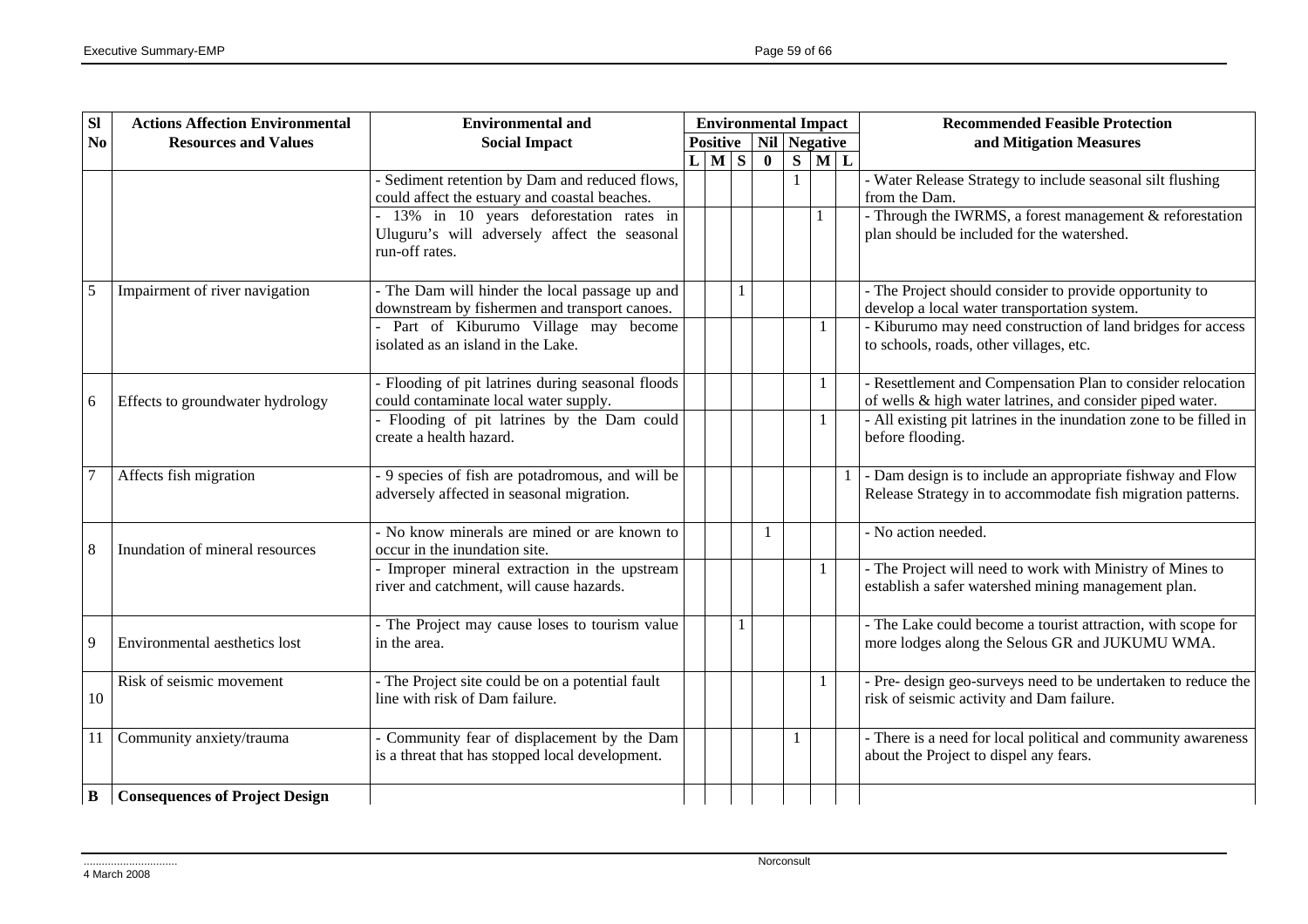| SI             | <b>Actions Affection Environmental</b> | <b>Environmental and</b>                           | <b>Environmental Impact</b> |           |  |                                  |             |  | <b>Recommended Feasible Protection</b>                         |
|----------------|----------------------------------------|----------------------------------------------------|-----------------------------|-----------|--|----------------------------------|-------------|--|----------------------------------------------------------------|
| N <sub>0</sub> | <b>Resources and Values</b>            | <b>Social Impact</b>                               |                             |           |  | <b>Positive</b>   Nil   Negative |             |  | and Mitigation Measures                                        |
|                |                                        |                                                    |                             | $L$ M $S$ |  | $\mathbf{0}$                     | $S$ $M$ $L$ |  |                                                                |
|                | Erosion due to upgrade of access road  | - Site access road, if upgraded for Project could  |                             |           |  |                                  |             |  | - This is beyond the scope of this Project and would need a    |
|                |                                        | add to siltation & poor water quality.             |                             |           |  |                                  |             |  | separate EIA and EMP for the access road.                      |
|                |                                        | - The site road would increase access and could    |                             |           |  |                                  |             |  | - The Project should establish Joint Forest Agreement under    |
|                |                                        | enhance deforestation due to illegal timber.       |                             |           |  |                                  |             |  | PFM for Mukulazi FR, to better manage resource extraction.     |
|                |                                        |                                                    |                             |           |  |                                  |             |  |                                                                |
|                | Reservoir site preparation             | - Excavation for Dam, material site, office, etc   |                             |           |  |                                  |             |  | - Silt traps to be developed to protect run-off during rains   |
|                |                                        | would increase siltation and poor water quality.   |                             |           |  |                                  |             |  | from excavation sites damaging downstream water quality.       |
|                |                                        | - Inundation area is full of vegetation which, if  |                             |           |  |                                  |             |  | - Woody plants in inundation site are to be cleared prior to   |
|                |                                        | left, could deteriorate water quality.             |                             |           |  |                                  |             |  | flooding to avoid decomposition and anoxic conditions.         |
|                |                                        |                                                    |                             |           |  |                                  |             |  | - Avoid burning of woody plants as ash adds to nutrient        |
|                |                                        |                                                    |                             |           |  |                                  |             |  | loads. Trees should be cleared and sold as timber or charcoal. |
|                |                                        |                                                    |                             |           |  |                                  |             |  | - The Flow Release Strategy is to maintain outflow of hypo-    |
|                |                                        |                                                    |                             |           |  |                                  |             |  | limnion water so as to discharge anoxic waters.                |
|                |                                        |                                                    |                             |           |  |                                  |             |  |                                                                |
|                | Water rights conflicts                 | - 90 water abstraction rights are registered on    |                             |           |  |                                  |             |  | - The Flow Release Strategy design will have to cater for all  |
|                |                                        | the Ruvu River system.                             |                             |           |  |                                  |             |  | user rights.                                                   |
| $\overline{4}$ | Seasonal back-flooding of settlement   | - Temporary flooding due to 1.5-2 m rise to 92     |                             |           |  |                                  |             |  | - Dam design, larger spillway, larger outlets and Flow         |
|                |                                        | m contour during peak floods, will include:        |                             |           |  |                                  |             |  | Release Strategy could reduce this risk of flooding.           |
|                |                                        | - 11.3 Km2 Kidunda Village will be flooded.        |                             |           |  |                                  |             |  |                                                                |
|                |                                        | - 13.0 Km2 Kiburumo Village will be flooded.       |                             |           |  |                                  |             |  |                                                                |
|                |                                        | - 1.1 Km2 of B. Chini Village will be flooded.     |                             |           |  |                                  |             |  |                                                                |
|                |                                        | - Accumulation of silt could increase the degree   |                             |           |  |                                  | 1           |  | - The Flow Release Strategy will have to cater for seasonal    |
|                |                                        | of back-flooding.                                  |                             |           |  |                                  |             |  | silt flushing of reservoir to reduce build-up.                 |
|                |                                        |                                                    |                             |           |  |                                  |             |  |                                                                |
| 5              | Conflict in land use bordering dam     | Stream bank/lakeshore cultivation will             |                             |           |  |                                  | 1           |  | - The Project should provide extension services to ensure      |
|                |                                        | increase siltation due to poor land husbandry      |                             |           |  |                                  |             |  | sustainable land husbandry as per Land Use Plans.              |
|                |                                        | - The seasonal draw-down zone could become         |                             |           |  |                                  |             |  | - Husbandry of draw-down zone should be guided by Land         |
|                |                                        | prime agriculture land with conflicting interests. |                             |           |  |                                  |             |  | Use Plans.                                                     |
|                |                                        |                                                    |                             |           |  |                                  |             |  |                                                                |
| 6              | Scouring river bed below dam           | - The Dam could change downstream flows &          |                             |           |  |                                  | 1           |  | - The Flow Release Strategy and spillway design need to        |
|                |                                        | the 1/30 peak flood at 93.5 m would flood 65       |                             |           |  |                                  |             |  | safeguard against this risk.                                   |
|                |                                        | km2 and could result in eroded banks               |                             |           |  |                                  |             |  |                                                                |
|                |                                        |                                                    |                             |           |  |                                  |             |  |                                                                |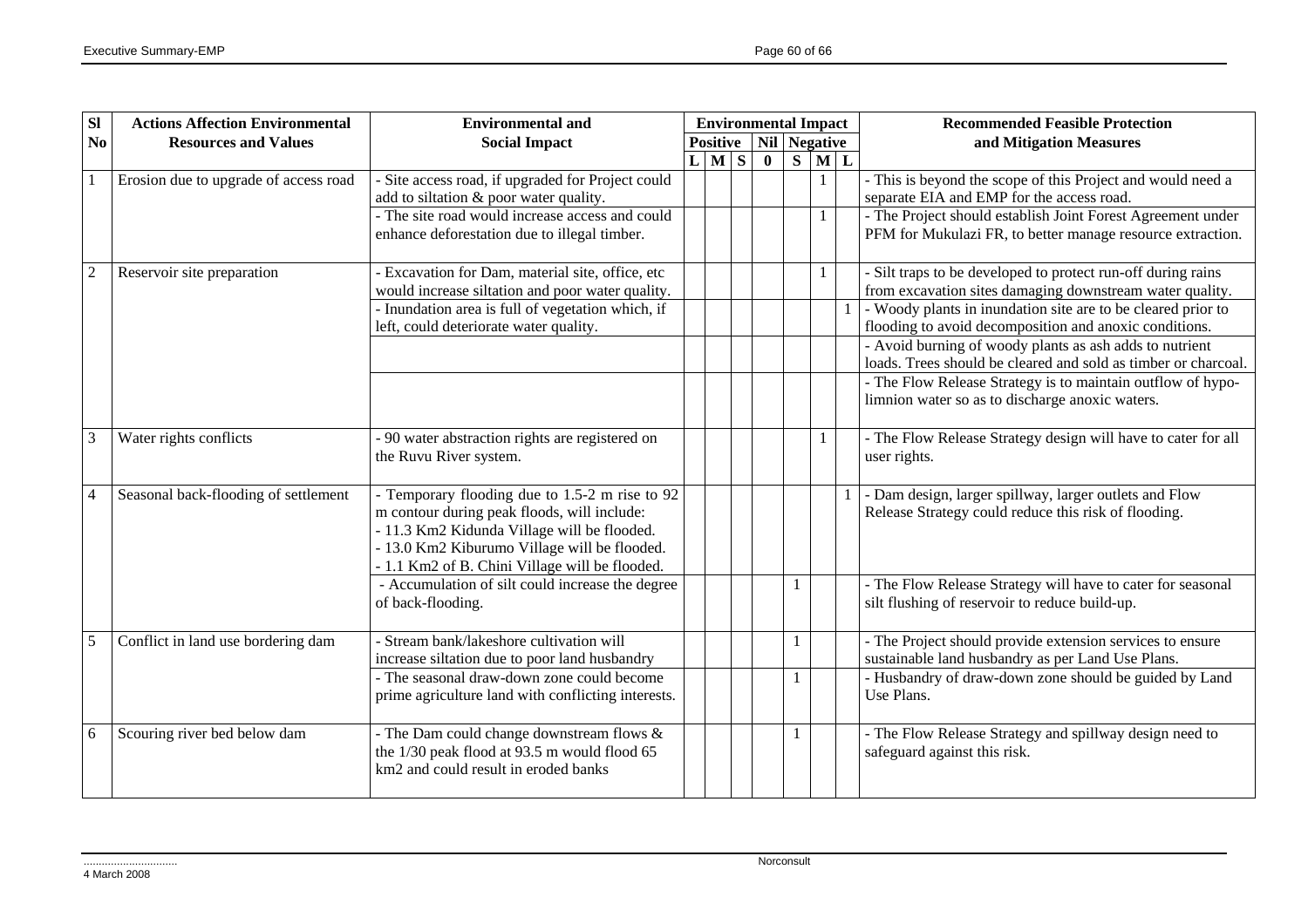| SI             | <b>Actions Affection Environmental</b>    | <b>Environmental and</b>                            | <b>Environmental Impact</b> |                 |  |              |   |    | <b>Recommended Feasible Protection</b>                           |  |
|----------------|-------------------------------------------|-----------------------------------------------------|-----------------------------|-----------------|--|--------------|---|----|------------------------------------------------------------------|--|
| No             | <b>Resources and Values</b>               | <b>Social Impact</b>                                |                             | <b>Positive</b> |  | Nil Negative |   |    | and Mitigation Measures                                          |  |
|                |                                           |                                                     |                             | L M S           |  | $\mathbf{0}$ | S | ML |                                                                  |  |
| $\overline{7}$ | River fishery transformed                 | - 200-300 t/yr new capture fishery could            |                             |                 |  |              |   |    | - Include fishery development plan                               |  |
|                |                                           | potentially develop in the Lake.                    |                             |                 |  |              |   |    |                                                                  |  |
|                |                                           | - 6 new fish species and 3 new range, were          |                             |                 |  |              |   |    | - Before the Project commences, a more in-depth study of the     |  |
|                |                                           | noted in the surveys of the Ruvu River.             |                             |                 |  |              |   |    | fish taxa is proposed to ascertain impact (See Annex)            |  |
|                |                                           |                                                     |                             |                 |  |              |   |    |                                                                  |  |
| $\overline{c}$ | <b>Consequences of Construction Phase</b> |                                                     |                             |                 |  |              |   |    |                                                                  |  |
|                | Soil erosion and increased silt loads     | - Excavation, earth moving and construction         |                             |                 |  |              |   |    | - The Project needs careful location of borrow pits, etc and to  |  |
|                |                                           | activities will cause excessive silt load in river. |                             |                 |  |              |   |    | manage that earth moving does not enter the main River.          |  |
|                |                                           | - Silt from construction could harm the             |                             |                 |  |              |   |    | - The Contractor is to carefully manage soil movement and        |  |
|                |                                           | downstream water users and the ecology.             |                             |                 |  |              |   |    | secure no spillage into River through a series of dykes.         |  |
|                |                                           |                                                     |                             |                 |  |              |   |    |                                                                  |  |
| $\overline{2}$ | Safety of workers                         | Site workers face hazards due to accidents.         |                             |                 |  |              |   |    | - The Contractor must ensure workers are provided with and       |  |
|                |                                           |                                                     |                             |                 |  |              |   |    | wear safety gear & are trained in its use and in First Aid.      |  |
|                |                                           | - The Site will have risks of dust, odours, fumes,  |                             |                 |  |              |   |    | - The Contractor must ensure workers are provided with and       |  |
|                |                                           | noise, etc harmful to workers.                      |                             |                 |  |              |   |    | wear safety gear & are trained in its use and in First Aid.      |  |
|                |                                           | - The labour could spread the health hazards of     |                             |                 |  |              |   |    | - There will be a need to establish clinic, train community $\&$ |  |
|                |                                           | HIV/AIDS & STDs to the local community.             |                             |                 |  |              |   |    | workers in HIV/AIDS awareness, providing condoms.                |  |
|                |                                           | - The quarry site has risk hazards from blasting    |                             |                 |  |              |   |    | - The Contractor must ensure workers are provided with and       |  |
|                |                                           | and hauling.                                        |                             |                 |  |              |   |    | wear safety gear & are trained in its use and in First Aid.      |  |
|                |                                           | - Site workers face a risk of poor water supply     |                             |                 |  |              |   |    | - The Contractor is to ensure a clean piped water system for     |  |
|                |                                           | quality as there is no piped water in the area.     |                             |                 |  |              |   |    | the labour.                                                      |  |
|                |                                           |                                                     |                             |                 |  |              |   |    |                                                                  |  |
|                | Sanitation of workers camps               | - There are potential health hazards due to poor    |                             |                 |  |              |   |    | - The Contractor is to ensure adequate wash areas and toilets    |  |
|                |                                           | latrines and bathing areas for workers.             |                             |                 |  |              |   |    | and safe waste disposal.                                         |  |
|                |                                           |                                                     |                             |                 |  |              |   |    |                                                                  |  |
| $\overline{4}$ | Safety of community                       | - The local community, especially children face     |                             |                 |  |              |   |    | - The Contractor is to fence danger areas, and make aware the    |  |
|                |                                           | hazards from straying onto site.                    |                             |                 |  |              |   |    | local community of the dangers of straying onto the Site.        |  |
|                |                                           | - There are potential hazards downstream from       |                             |                 |  |              |   |    | - The Contractor should dyke all fuel & oil depots and ensure    |  |
|                |                                           | dumping of wastes, oils and fuel spillage.          |                             |                 |  |              |   |    | proper storage/disposal of wastes.                               |  |
|                |                                           | - The may be a increase in crime $&$ rape in the    |                             |                 |  |              |   |    | - The Contractor is to provide security services to control      |  |
|                |                                           | local community perpetuated by migrant labour.      |                             |                 |  |              |   |    | staff behaviour.                                                 |  |
|                |                                           |                                                     |                             |                 |  |              |   |    | - District council may need to post a policeman to the area.     |  |
|                |                                           | - There may be conflict from local workers due      |                             |                 |  |              |   |    | - The Contractor is to be advised to treat equally labour rights |  |
|                |                                           | to preferential employment of external labour.      |                             |                 |  |              |   |    | for locals and set-up a labour office with Ward Executives.      |  |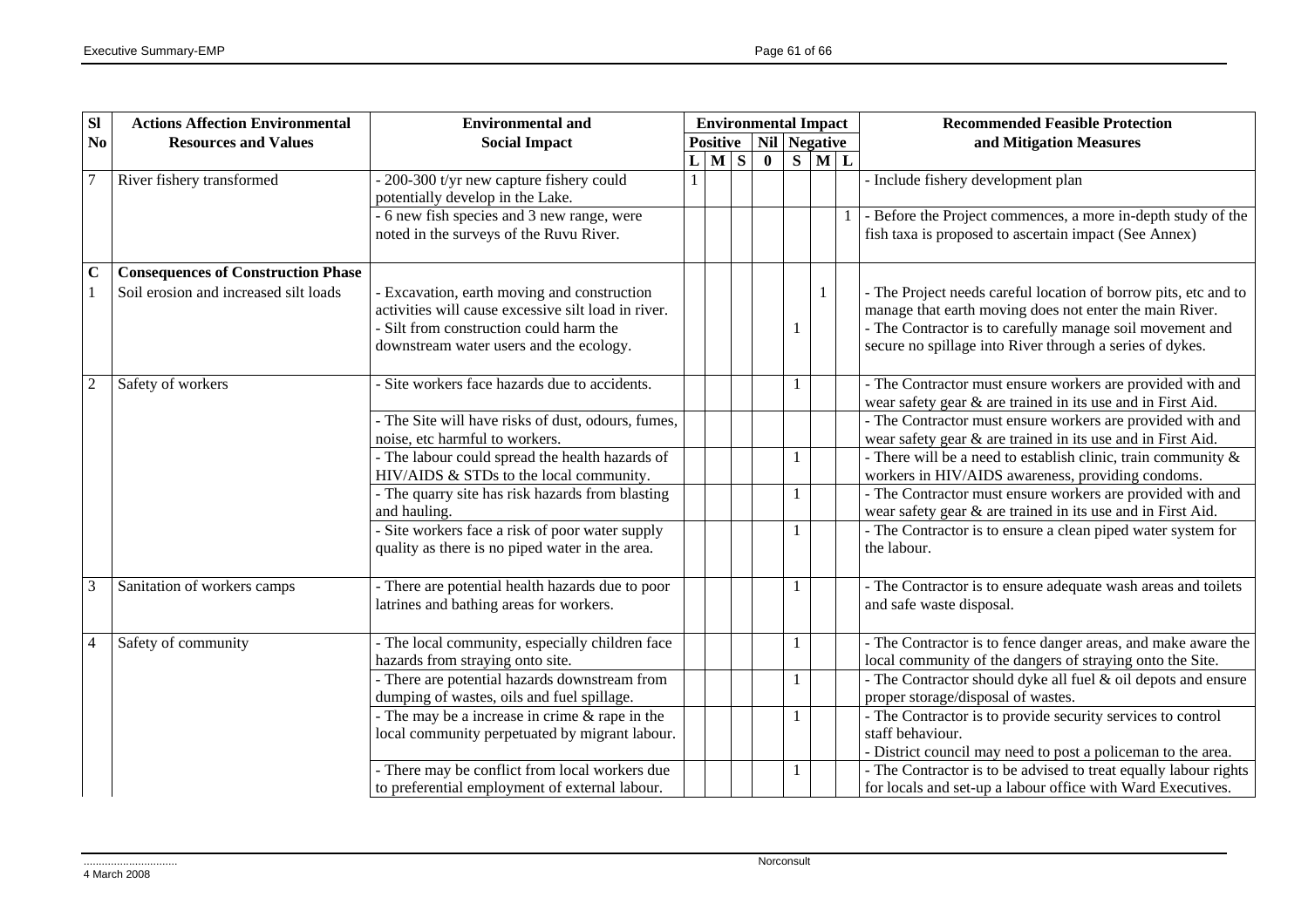| $\overline{sl}$         | <b>Actions Affection Environmental</b>    | <b>Environmental and</b>                                                                  | <b>Environmental Impact</b> |                 |  |              |        |  | <b>Recommended Feasible Protection</b>                                                                     |
|-------------------------|-------------------------------------------|-------------------------------------------------------------------------------------------|-----------------------------|-----------------|--|--------------|--------|--|------------------------------------------------------------------------------------------------------------|
| N <sub>0</sub>          | <b>Resources and Values</b>               | <b>Social Impact</b>                                                                      |                             | <b>Positive</b> |  | Nil Negative |        |  | and Mitigation Measures                                                                                    |
|                         |                                           |                                                                                           |                             | $L$ $M$ $S$     |  | $\mathbf{0}$ | $S$ ML |  |                                                                                                            |
|                         |                                           | - The local trade with the labour camp is likely                                          |                             |                 |  |              |        |  | - The Contractor should establish a central buying                                                         |
|                         |                                           | to distort markets and increase local prices.                                             |                             |                 |  |              |        |  | mechanism with local community, through Ward Executives.                                                   |
|                         |                                           |                                                                                           |                             |                 |  |              |        |  |                                                                                                            |
| 5                       | Construction monitoring                   | - The quality of the Dam could be compromised                                             |                             |                 |  |              |        |  | - The Client needs to ensure during construction that                                                      |
|                         |                                           | if the Contractor uses inferior goods.                                                    |                             |                 |  |              |        |  | appropriate, adequate engineering controls are in place.                                                   |
|                         |                                           | - After the work, the Contractor is unlikely to                                           |                             |                 |  |              |        |  | - The Client needs to ensure that the Contractors obligations                                              |
|                         |                                           | meet obligations to rehabilitate the site.                                                |                             |                 |  |              |        |  | to rehabilitate are monitored.                                                                             |
|                         |                                           | - The environmental consequences of the Dam                                               |                             |                 |  |              |        |  | - The Client and the Contractors need to ensure to follow                                                  |
|                         |                                           | could be high is Contractor ignores the EMP.                                              |                             |                 |  |              |        |  | obligations as in the EMP are carried out & monitored.                                                     |
|                         |                                           |                                                                                           |                             |                 |  |              |        |  |                                                                                                            |
| 6                       | Threat to local ecology                   | - The Contractor, staff and labour are likely to                                          |                             |                 |  |              |        |  | - The Contractor, staff and labour are to be made aware not to                                             |
|                         |                                           | poach for bushmeat to supplement food needs.                                              |                             |                 |  |              |        |  | hunt local animals without permits, and closely monitored.                                                 |
|                         |                                           | - The Contractor, staff and labour may cut trees                                          |                             |                 |  |              |        |  | - The Contractor, staff and labour are to be made aware not to                                             |
|                         |                                           | for fuelwood or timber, or to resell.                                                     |                             |                 |  |              |        |  | cut local trees without permits, and closely monitored.                                                    |
|                         |                                           |                                                                                           |                             |                 |  |              |        |  |                                                                                                            |
| $\overline{7}$          | Dam commissioning                         | - The is a threat of people $&$ livestock drowning                                        |                             |                 |  |              |        |  | - The Client must ensure to issue advance warnings tot he                                                  |
|                         |                                           | once the dam begins to fill-up.                                                           |                             |                 |  |              |        |  | local community before closure of the Dam for first time.                                                  |
|                         |                                           | Wildlife, insects, reptiles, etc will be drowned                                          |                             |                 |  |              |        |  | - Most large mammals will run away, but some wildlife                                                      |
|                         |                                           | as the Dam floods for the first time.<br>During first flood, the floating vegetation will |                             |                 |  |              |        |  | rescue may be needed at the first flood.<br>- The Client Staff will need to be prepared to clear blockages |
|                         |                                           | be in high quantity & can clog Dam outlets.                                               |                             |                 |  |              |        |  | to the outflows and spillway.                                                                              |
|                         |                                           |                                                                                           |                             |                 |  |              |        |  |                                                                                                            |
| $\overline{\mathbf{D}}$ | <b>Consequences of Project Operations</b> |                                                                                           |                             |                 |  |              |        |  |                                                                                                            |
|                         | Variations in downstream flows            | - The Dam may interupt flows cause disturbance                                            |                             |                 |  |              |        |  | - Flows will have to be regulate by Client through the Flow                                                |
|                         |                                           | to downstream navigation & fishery.                                                       |                             |                 |  |              |        |  | Release Strategy, to mimic natural flow patterns.                                                          |
|                         |                                           | - The Dam may disrupt the downstream and                                                  |                             |                 |  |              |        |  | - Flows will have to be regulate by Client through the Flow                                                |
|                         |                                           | upstream floodplain fishery.                                                              |                             |                 |  |              |        |  | Release Strategy, to mimic natural flow patterns for fish.                                                 |
|                         |                                           | - The Dam may affect downstream water quality                                             |                             |                 |  |              |        |  | - Flows will have to be regulate by Client through the Flow                                                |
|                         |                                           | due to flow restrictions.                                                                 |                             |                 |  |              |        |  | Release Strategy, to mimic flow patterns for water quality.                                                |
|                         |                                           | - The reduced flow due to the Dam may cause                                               |                             |                 |  |              | 1      |  | - Flows will have to be regulate by Client through the Flow                                                |
|                         |                                           | disturbance to the estuary/mangrove area.                                                 |                             |                 |  |              |        |  | Release Strategy, to mimic natural flow patterns.                                                          |
|                         |                                           | - The reduced flow may disturb downstream                                                 |                             |                 |  |              | 1      |  | - Flows will have to be regulate by Client through the Flow                                                |
|                         |                                           | water users.                                                                              |                             |                 |  |              |        |  | Release Strategy, to cater for registered user rights.                                                     |
|                         |                                           | - The changing flows may potentially increase                                             |                             |                 |  |              |        |  | - Flows will have to be regulate by Client through the Flow                                                |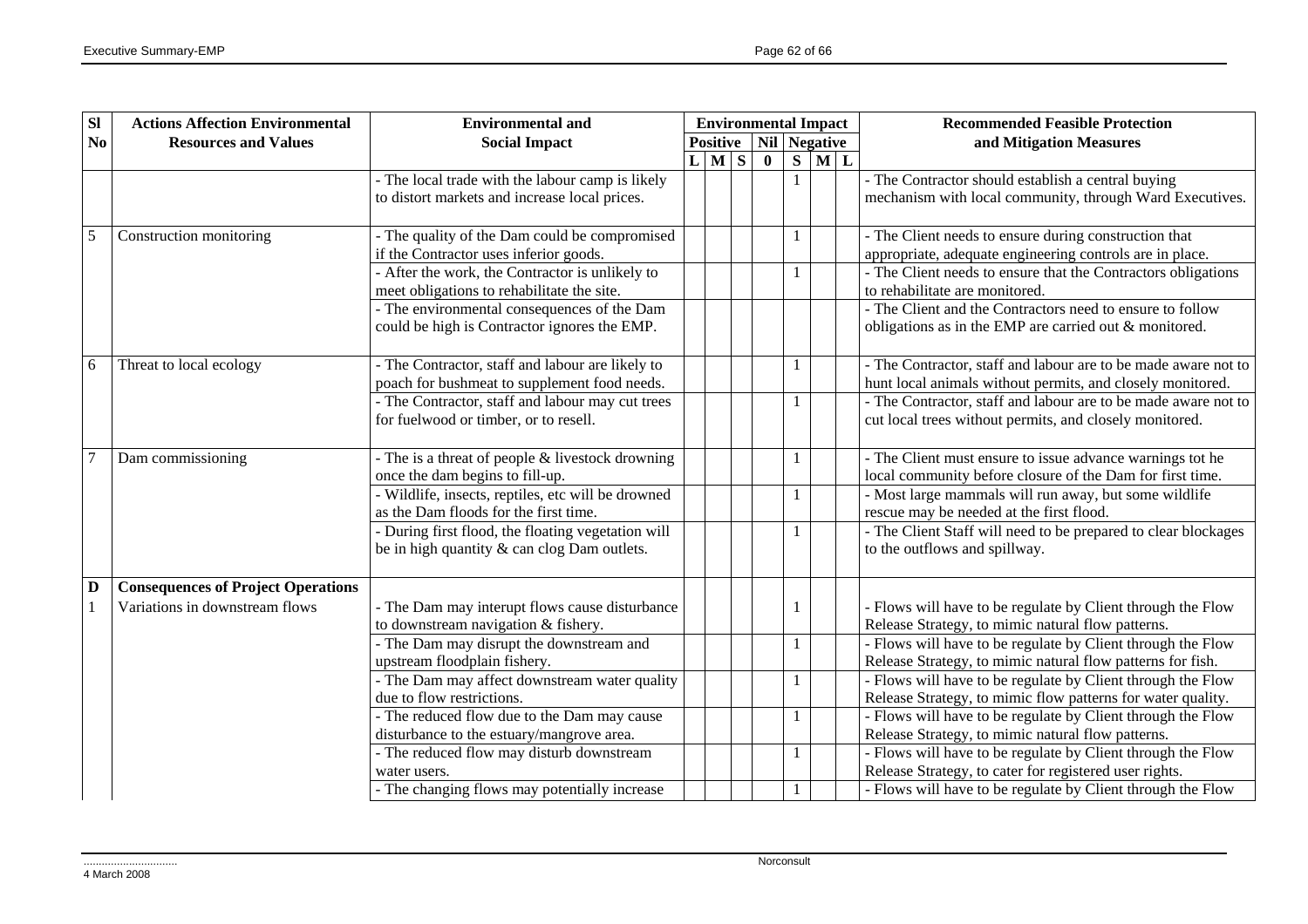| SI             | <b>Actions Affection Environmental</b> | <b>Environmental and</b>                                                                  | <b>Environmental Impact</b> |  | <b>Recommended Feasible Protection</b> |   |                           |                                                                                                                      |
|----------------|----------------------------------------|-------------------------------------------------------------------------------------------|-----------------------------|--|----------------------------------------|---|---------------------------|----------------------------------------------------------------------------------------------------------------------|
| N <sub>0</sub> | <b>Resources and Values</b>            | <b>Social Impact</b>                                                                      |                             |  | <b>Positive</b>   Nil   Negative       |   |                           | and Mitigation Measures                                                                                              |
|                |                                        |                                                                                           | $L$ M $S$                   |  | $\mathbf{0}$                           | S | $\mathbf{M}$ $\mathbf{L}$ |                                                                                                                      |
|                |                                        | the downstream, in-stream erosion.                                                        |                             |  |                                        |   |                           | Release Strategy, to flush sediments.                                                                                |
|                |                                        | - Regulated flows downstream will improve                                                 | $\mathbf{1}$                |  |                                        |   |                           | - Flows will have to be regulate by Client through the Flow                                                          |
|                |                                        | agriculture, but compete for Dar water needs.                                             |                             |  |                                        |   |                           | Release Strategy, to reduce conflict between users.                                                                  |
|                |                                        | - Reduced flows could enhance salinization of                                             |                             |  |                                        | 1 |                           | - Flows will have to be regulate by Client through the Flow                                                          |
|                |                                        | floodplains/estuary.                                                                      |                             |  |                                        |   |                           | Release Strategy, to mimic natural flow patterns.                                                                    |
|                |                                        |                                                                                           |                             |  |                                        |   |                           |                                                                                                                      |
| $\overline{2}$ | Social conflicts in reservoir uses     | - Permanent water means scope for drawdown                                                | 1                           |  |                                        |   |                           | - There is a need for the Project to engage in proper land use                                                       |
|                |                                        | agriculture will increase.                                                                |                             |  |                                        |   |                           | services in the Dam vicinity to reduce risks of erosion.                                                             |
|                |                                        | - The drawdown area will also offer grazing $\&$                                          |                             |  |                                        | 1 |                           | - The drawdown zone should be include in the village LUPs                                                            |
|                |                                        | conflict between livestock & crop farmers.                                                |                             |  |                                        |   |                           | to manage against conflicts.                                                                                         |
|                |                                        | - There is a threat of toxins/pollution due to                                            |                             |  |                                        |   |                           | - Management of pollution threats in the catchments need to                                                          |
|                |                                        | upstream activities (ie mining, agriculture, etc)                                         |                             |  |                                        |   |                           | be include in IWRMS as it affects the population of Dar.                                                             |
|                |                                        | - The resultant Lake will assist local navigation.                                        | $\mathbf{1}$                |  |                                        |   |                           | - To ensure hazard free navigation, it would be important to                                                         |
|                |                                        |                                                                                           |                             |  |                                        |   |                           | clear all tree hazards in the mainstream of the Lake.                                                                |
|                |                                        | - The dam may re-route wildlife migration to                                              |                             |  |                                        | 1 |                           | - Wildlife migration and problem animals should be managed                                                           |
|                |                                        | areas in conflict with people.                                                            |                             |  |                                        |   |                           | through JUKUMU WMA & Selous GR.                                                                                      |
|                |                                        | - The displaced people are given inferior<br>resettlement & experience social inequality. |                             |  |                                        |   |                           | - The Client must ensure fair and equitable treatment of<br>displaced persons and re-settle them in good land/terms. |
|                |                                        | - The Lake will improve community water                                                   | 1                           |  |                                        |   |                           | - The Project should include a reticulated piped water supply                                                        |
|                |                                        | supply in situ and downstream.                                                            |                             |  |                                        |   |                           | for the affected villages.                                                                                           |
|                |                                        | - The scope to increase agriculture in the                                                |                             |  |                                        | 1 |                           | - There is a need to minimise lakeshore and stream bank                                                              |
|                |                                        | drawdown around the Dam increases erosion.                                                |                             |  |                                        |   |                           | cultivation through the LUP.                                                                                         |
|                |                                        | - The Dam will attract in-migration, job seekers,                                         |                             |  |                                        |   |                           | - Any new settlement should follow the LUPs.                                                                         |
|                |                                        | new settlers, opportunity seekers, etc.                                                   |                             |  |                                        |   |                           |                                                                                                                      |
|                |                                        | - The local DAWASA presence will improve                                                  | 1                           |  |                                        |   |                           | - The Project should consider to include a local cellphone                                                           |
|                |                                        | telecoms (eg instalation of cellphone system).                                            |                             |  |                                        |   |                           | tower.                                                                                                               |
|                |                                        | - The local DAWASA presence may improve                                                   | $\mathbf{1}$                |  |                                        |   |                           | - The Project should consider to include a local electric                                                            |
|                |                                        | electricity supply for the staff camp.                                                    |                             |  |                                        |   |                           | supply connection to the main grid.                                                                                  |
|                |                                        | - The development of the access road during                                               | 1                           |  |                                        |   |                           | - Anticipated is private enterprise will establish a local public                                                    |
|                |                                        | construction will improve access to markets.                                              |                             |  |                                        |   |                           | transport system.                                                                                                    |
|                |                                        | - Human settlements/developments around the                                               |                             |  |                                        | 1 |                           | - The local land use shall be addresses through the village                                                          |
|                |                                        | Dam, mainly agriculture, will increase erosion.                                           |                             |  |                                        |   |                           | LUP.                                                                                                                 |
|                |                                        | - High seasonal floods, due to low lying nature,                                          |                             |  |                                        |   |                           | - Awareness of the 1/30 flood risk to the local community is                                                         |
|                |                                        | will means crops are affected by waterlogging.                                            |                             |  |                                        |   |                           | needed, inclusive of protective dykes and improved drainage.                                                         |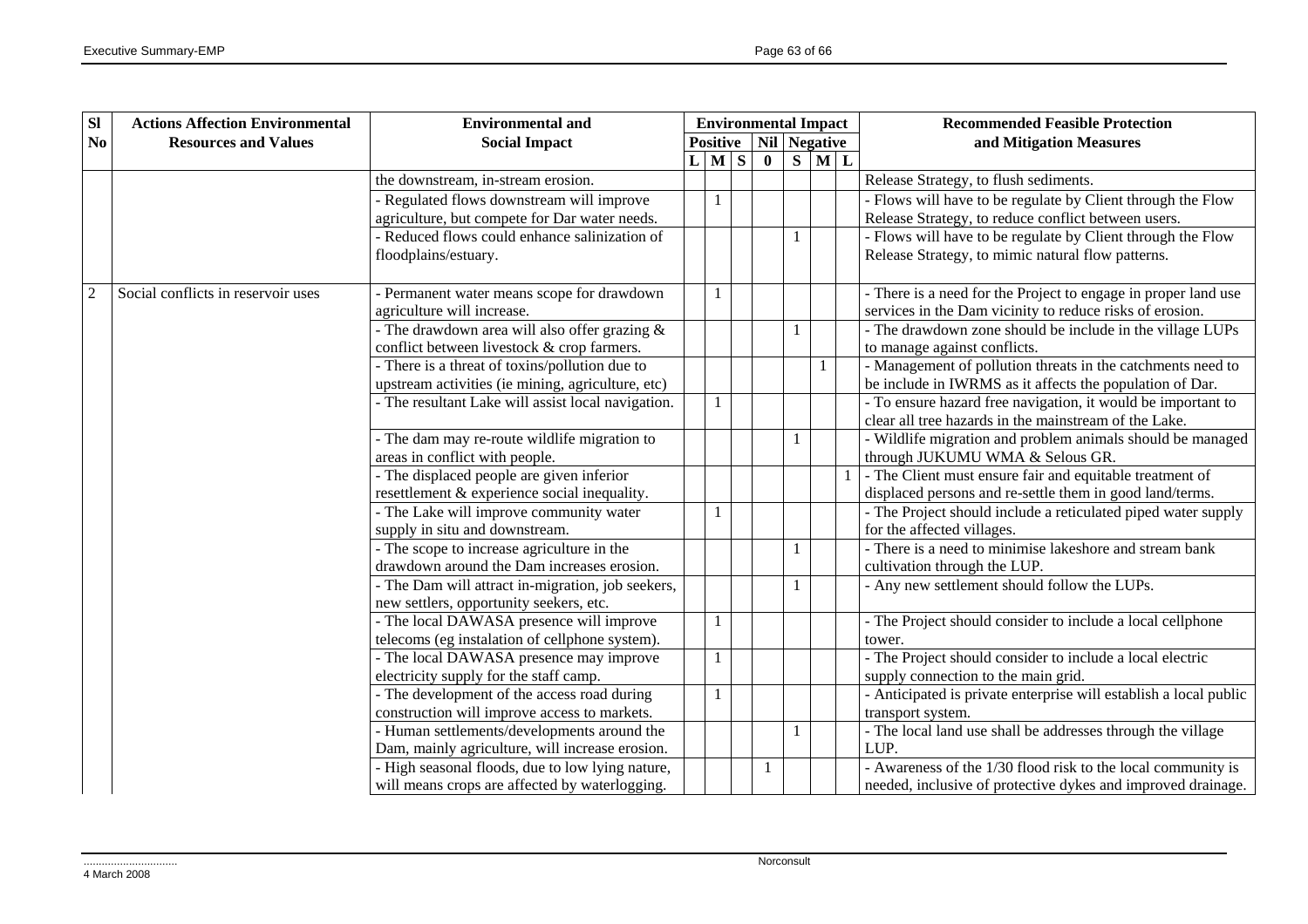| SI             | <b>Actions Affection Environmental</b> | <b>Environmental and</b>                              | <b>Environmental Impact</b> |  |                                  |                         |              | <b>Recommended Feasible Protection</b>                                                                |  |  |
|----------------|----------------------------------------|-------------------------------------------------------|-----------------------------|--|----------------------------------|-------------------------|--------------|-------------------------------------------------------------------------------------------------------|--|--|
| N <sub>0</sub> | <b>Resources and Values</b>            | <b>Social Impact</b>                                  |                             |  | <b>Positive</b>   Nil   Negative |                         |              | and Mitigation Measures                                                                               |  |  |
|                |                                        |                                                       | L M S                       |  | $\bf{0}$                         | $\overline{\mathbf{s}}$ | ML           |                                                                                                       |  |  |
|                |                                        | - The Dam will increase the incidence of              |                             |  |                                  | 1                       |              | - The Project needs to educate children in schools of the                                             |  |  |
|                |                                        | drowning of people and livestock.                     |                             |  |                                  |                         |              | potential risks of the Lake.                                                                          |  |  |
|                |                                        | - The press on the Dam and opportunity seekers,       |                             |  |                                  |                         |              | - The local community is to be made aware of the Village                                              |  |  |
|                |                                        | may increased land values.                            |                             |  |                                  |                         |              | Land Act to protect their land rights from land grabbers.                                             |  |  |
|                |                                        |                                                       |                             |  |                                  |                         |              |                                                                                                       |  |  |
| 3              | Change in lake water quality           | Eutrophication may result in the Lake due to          |                             |  |                                  | 1                       |              | Before commissioning, it is important to ensure proper                                                |  |  |
|                |                                        | excessive nutrients from vegetation, etc.             |                             |  |                                  |                         |              | vegetation clearing.                                                                                  |  |  |
|                |                                        | - There is a threat that aquatic weeds may            |                             |  |                                  | 1                       |              | - The Client needs to consider regulate weed control, should                                          |  |  |
|                |                                        | encroach the Lake                                     |                             |  |                                  |                         |              | a notifiable weed become established.                                                                 |  |  |
|                |                                        | - If the lake goes annoxic, there is a threat to      |                             |  |                                  | $\mathbf{1}$            |              | - The Flow Release Strategy should ensure flushing of                                                 |  |  |
|                |                                        | downstream water quality.                             |                             |  |                                  |                         |              | bottom, de-oxygenated layers.                                                                         |  |  |
|                |                                        | Wind and wave action may erode the fine silts         |                             |  |                                  | 1                       |              | - It is important to ensure reeds re-establish in the drawdown                                        |  |  |
|                |                                        | of the Lake sides                                     |                             |  |                                  |                         |              | zone as wind & wave breakers.                                                                         |  |  |
|                |                                        | - If eutrophic, the Lake will releases GHG            |                             |  |                                  | 1                       |              | - The Flow Release Strategy should ensure flushing of                                                 |  |  |
|                |                                        | (methane/hydrogen sulphide).                          |                             |  |                                  |                         |              | bottom, de-oxygenated layers.                                                                         |  |  |
|                |                                        |                                                       |                             |  |                                  |                         |              |                                                                                                       |  |  |
| $\overline{4}$ | Health and safety hazards increase     | - The permanent water will mean insect vectors        |                             |  |                                  |                         |              | - The Project needs to include a Community Health Program                                             |  |  |
|                |                                        | will increase that spread diseases (eg. malaria).     |                             |  |                                  |                         |              | in the EMP.                                                                                           |  |  |
|                |                                        | - The permannent water will mean mollusc              |                             |  |                                  | 1                       |              | - The Project needs to include a Community Health Program                                             |  |  |
|                |                                        | vectors will increase, spread bilharzia & worms.      |                             |  |                                  |                         |              | in the EMP.                                                                                           |  |  |
|                |                                        | - The permanent waters will bring crocodiles          |                             |  |                                  | 1                       |              | - More quota licences shall be issued so as to cull crocodiles<br>for the skin trade.                 |  |  |
|                |                                        | closer to people increasing the threat on lives.      |                             |  |                                  |                         |              |                                                                                                       |  |  |
| 5              |                                        |                                                       |                             |  |                                  |                         |              |                                                                                                       |  |  |
|                | Impact on fisheries                    | Reduced flows may affect estuarine/marine<br>fishery. |                             |  |                                  | $\mathbf{1}$            |              | - The Flow Release Strategy should ensure that minimal<br>environmental flows reach to River estuary. |  |  |
|                |                                        | - The Dam wall will affect migratory fish             |                             |  |                                  |                         | $\mathbf{1}$ | - The Project needs to include the design and regulated                                               |  |  |
|                |                                        | species.                                              |                             |  |                                  |                         |              | management of a suitable fishway.                                                                     |  |  |
|                |                                        | - 200-300 t/yr fishery enhancement will result        |                             |  |                                  |                         |              | - The Project should include establishment and equipping                                              |  |  |
|                |                                        | from the new Lake.                                    |                             |  |                                  |                         |              | Beach Management Units and a local fish extension service.                                            |  |  |
|                |                                        | - 9 as yet undescribed by science, fish species,      |                             |  |                                  |                         |              | - There is need for follow-up study to establish a                                                    |  |  |
|                |                                        | may be threatened.                                    |                             |  |                                  |                         |              | management plan for these species.                                                                    |  |  |
|                |                                        | - The developing fishery will have problems of        |                             |  |                                  | 1                       |              | Clearing of trees should set aside areas as fish nursery, like                                        |  |  |
|                |                                        | fish nets snagging on inundated trees.                |                             |  |                                  |                         |              | "brush parks".                                                                                        |  |  |
|                |                                        | - The new fishery may be controlled by                |                             |  |                                  | 1                       |              | - The Morogoro District needs to regulate the fishery and                                             |  |  |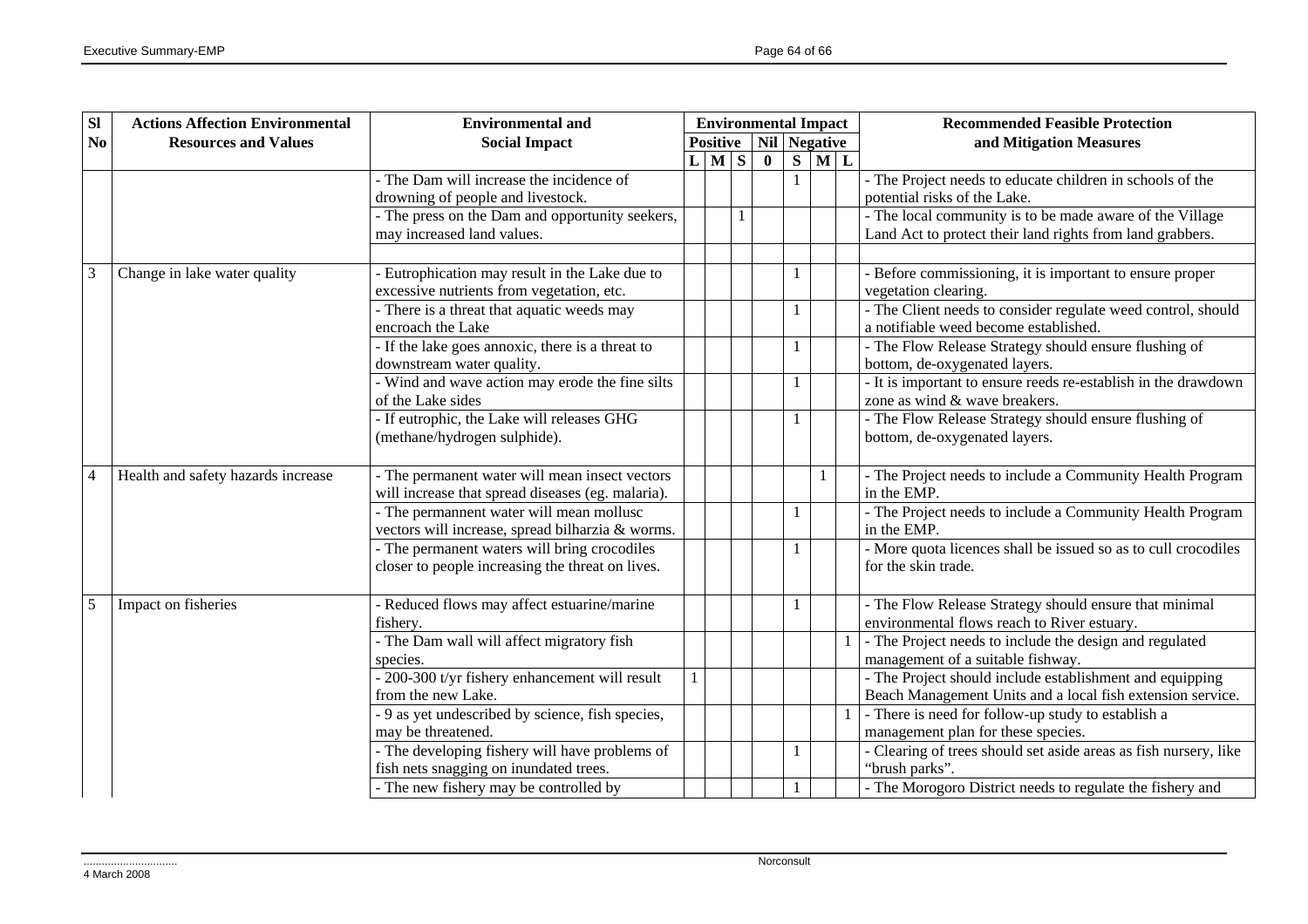| SI             | <b>Actions Affection Environmental</b> | <b>Environmental and</b>                                                                                                                                                                                                                                                                                                                                                                                                                                                                                                                   | <b>Environmental Impact</b> |                 |  |              |              |                                                         | <b>Recommended Feasible Protection</b>                                                                                                                                                                                                                                                                                                                                                                                                                                                                                                                                                                                                                                                                                                                       |  |
|----------------|----------------------------------------|--------------------------------------------------------------------------------------------------------------------------------------------------------------------------------------------------------------------------------------------------------------------------------------------------------------------------------------------------------------------------------------------------------------------------------------------------------------------------------------------------------------------------------------------|-----------------------------|-----------------|--|--------------|--------------|---------------------------------------------------------|--------------------------------------------------------------------------------------------------------------------------------------------------------------------------------------------------------------------------------------------------------------------------------------------------------------------------------------------------------------------------------------------------------------------------------------------------------------------------------------------------------------------------------------------------------------------------------------------------------------------------------------------------------------------------------------------------------------------------------------------------------------|--|
| N <sub>0</sub> | <b>Resources and Values</b>            | <b>Social Impact</b>                                                                                                                                                                                                                                                                                                                                                                                                                                                                                                                       |                             | <b>Positive</b> |  | Nil Negative |              |                                                         | and Mitigation Measures                                                                                                                                                                                                                                                                                                                                                                                                                                                                                                                                                                                                                                                                                                                                      |  |
|                |                                        |                                                                                                                                                                                                                                                                                                                                                                                                                                                                                                                                            |                             | $L$ M $S$       |  | $\mathbf{0}$ |              | $\overline{\mathbf{S} \mid \mathbf{M} \mid \mathbf{L}}$ |                                                                                                                                                                                                                                                                                                                                                                                                                                                                                                                                                                                                                                                                                                                                                              |  |
|                |                                        | unscrupulous middlemen who control the trade.                                                                                                                                                                                                                                                                                                                                                                                                                                                                                              |                             |                 |  |              |              |                                                         | provide an extension service.                                                                                                                                                                                                                                                                                                                                                                                                                                                                                                                                                                                                                                                                                                                                |  |
|                |                                        | - Lack of presevative techniques, means<br>increased fish smoking causes deforestation.                                                                                                                                                                                                                                                                                                                                                                                                                                                    |                             |                 |  |              | -1           |                                                         | - Train and design is needed on more efficient fish smoking<br>kilns.                                                                                                                                                                                                                                                                                                                                                                                                                                                                                                                                                                                                                                                                                        |  |
| 6              | Impact on local natural resources      | - There is scope that some endangered flora or<br>fuana is threatened by the inundation.<br>- The opening of access to the site may put<br>Mukulazi FR under threaten by illegal timber.<br>- The opening of access to the Site may mean<br>wildlife is threatened by illegal hunting.<br>- The attraction of the Lake, adds additional<br>recreational area for tourism.<br>- The long nature of the Lake may impair<br>wildlife migration north and south.<br>- The loss in riparian trees may mean a loss in<br>bird breeding/roosting. |                             |                 |  |              |              |                                                         | - There have been no endemic Red Book entries found in the<br>site that will be threatened by the Lake.<br>- The Project should instil joint management of Mukulazi FR<br>through PFM to manage illegal off takes.<br>- The Project should instil joint management through<br>JUKUMU WMA to regulate illegal activities.<br>- The business development opportunities for the Lake are to<br>be include in the Selous GR and JUKUMU GMP.<br>- Wildlife are likely to walk around the Lake if migration<br>routes are disturbed. This will increase problem animal<br>incidents.<br>- The Project should leave select, large trees in the Lake as<br>roosting sites for birds.<br>- There is scope to plant more trees on the periphery to<br>enhance habitat. |  |
|                | External forces threaten dam           | - Uncontrolled deforestation in Ulugurus due to<br>timber & agriculture will increase silt loads.                                                                                                                                                                                                                                                                                                                                                                                                                                          |                             |                 |  |              |              |                                                         | - The Project must implement an IWRMS Plan.                                                                                                                                                                                                                                                                                                                                                                                                                                                                                                                                                                                                                                                                                                                  |  |
|                |                                        | - Uncontrolled mining in the river upstream and<br>catchment will increase the silt load.                                                                                                                                                                                                                                                                                                                                                                                                                                                  |                             |                 |  |              |              |                                                         | - The Project must implement an IWRMS Plan.                                                                                                                                                                                                                                                                                                                                                                                                                                                                                                                                                                                                                                                                                                                  |  |
|                |                                        | - Poor catchment land husbandry will increase<br>local siltation.                                                                                                                                                                                                                                                                                                                                                                                                                                                                          |                             |                 |  |              | -1           |                                                         | - The Project must implement an IWRMS Plan.                                                                                                                                                                                                                                                                                                                                                                                                                                                                                                                                                                                                                                                                                                                  |  |
|                |                                        | - Pollution from upstream human waste<br>discharge will affect water quality.                                                                                                                                                                                                                                                                                                                                                                                                                                                              |                             |                 |  |              | -1           |                                                         | - The Project must implement an IWRMS Plan and a<br>improved upsteram sanitation progam.                                                                                                                                                                                                                                                                                                                                                                                                                                                                                                                                                                                                                                                                     |  |
| 8              | Climate change influences flows        | - 1/30 peak flood causes excessive run-off,<br>drowns settlements, floods crops, etc.<br>- 1/30 year drought dries dam, exacerbated by                                                                                                                                                                                                                                                                                                                                                                                                     |                             |                 |  |              | $\mathbf{1}$ |                                                         | - The Dam design, spillway design & outlets need to dampen<br>the flood levels, and bunds may be needed in some villages.<br>- Flow Release Strategy should, in time of drought, cater for                                                                                                                                                                                                                                                                                                                                                                                                                                                                                                                                                                   |  |
|                |                                        | climate change.                                                                                                                                                                                                                                                                                                                                                                                                                                                                                                                            |                             |                 |  |              |              |                                                         | all users, with climate change plan in place.                                                                                                                                                                                                                                                                                                                                                                                                                                                                                                                                                                                                                                                                                                                |  |
|                |                                        | - If drought, the Lake could provide a lifeline<br>for the local community.                                                                                                                                                                                                                                                                                                                                                                                                                                                                |                             |                 |  |              |              |                                                         | - The Lake will be a buffer to aide local community and<br>downstream users against the risks of drought.                                                                                                                                                                                                                                                                                                                                                                                                                                                                                                                                                                                                                                                    |  |

4 March 2008